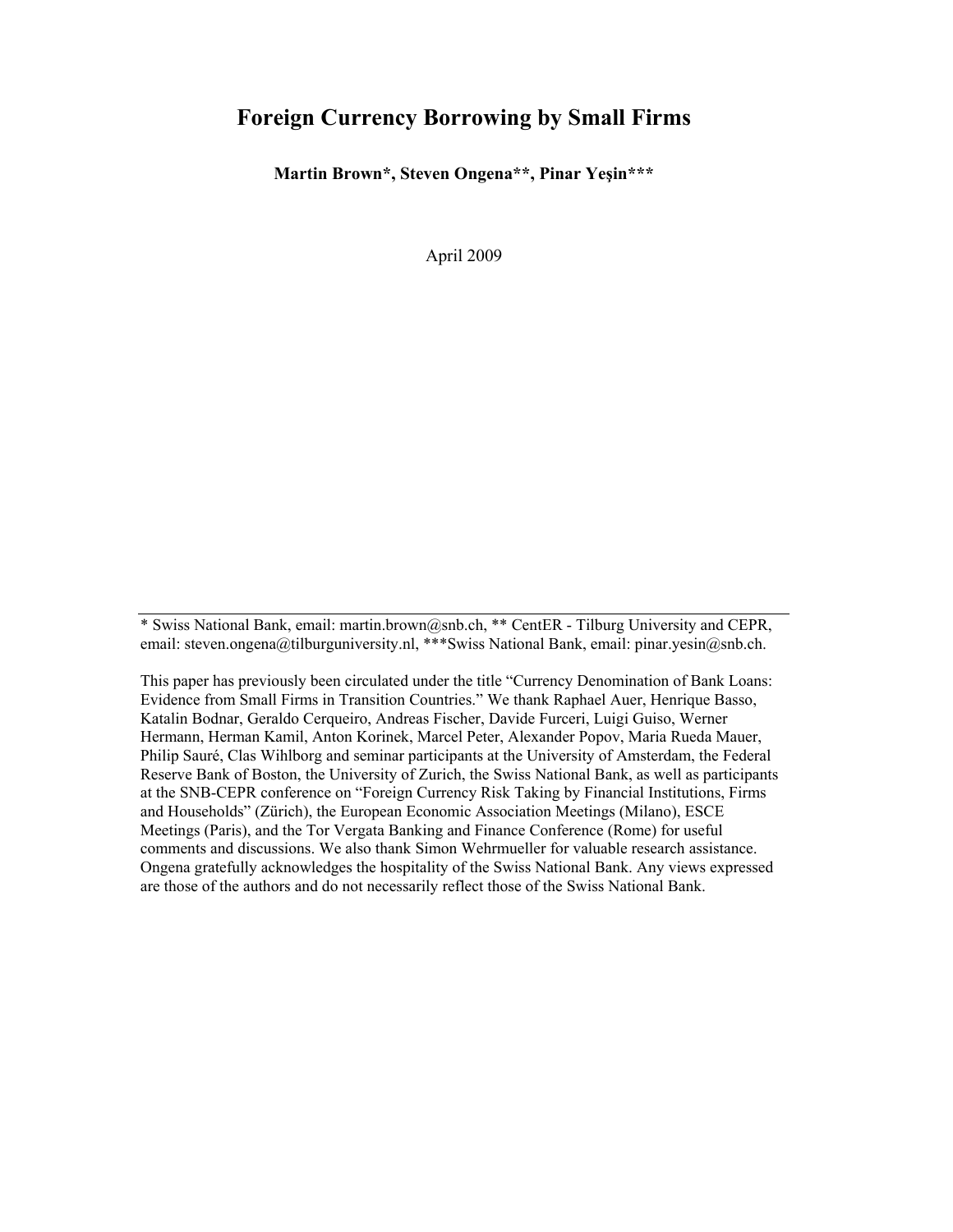# **Foreign Currency Borrowing by Small Firms**

#### **Abstract**

We examine the firm- and country-level determinants of the currency denomination of small business loans. We first model the choice of loan currency in a framework which features a trade-off between lower cost of debt and the risk of firm-level distress costs, and also incorporates the impact of information asymmetry between banks and firms. When foreign currency funds come at a lower interest rate, all foreign currency earners as well as those local currency earners with high revenues and low distress costs choose foreign currency loans. When the banks have imperfect information on the currency and level of firm revenues, even more local earners switch to foreign currency loans, as they do not bear the full cost of the corresponding credit risk.

We then test the implications of our model by using a 2005 survey with responses from 9,098 firms in 26 transition countries. The survey contains details on 3,105 recent bank loans. At the firm level, our findings suggest that firms with foreign currency income and assets are more likely to borrow in a foreign currency. In contrast, firm-level distress costs and financial transparency affect the currency denomination only weakly. At the country level, the interest rate advantages of foreign currency funds and the exchange rate volatility do not explain the foreign currency borrowing in our sample. However, foreign bank presence, weak corporate governance and the absence of capital controls encourage foreign currency borrowing. All in all, we cannot confirm that "carry-trade behavior" is the key driver of foreign currency borrowing by small firms in transition economies. Our results do, however, support the conjecture that banking-sector structures and institutions that aggravate information asymmetries may facilitate foreign currency borrowing.

**Keywords:** foreign currency borrowing, competition, banking sector, market structure.

**JEL:** G21, G30, F34, F37.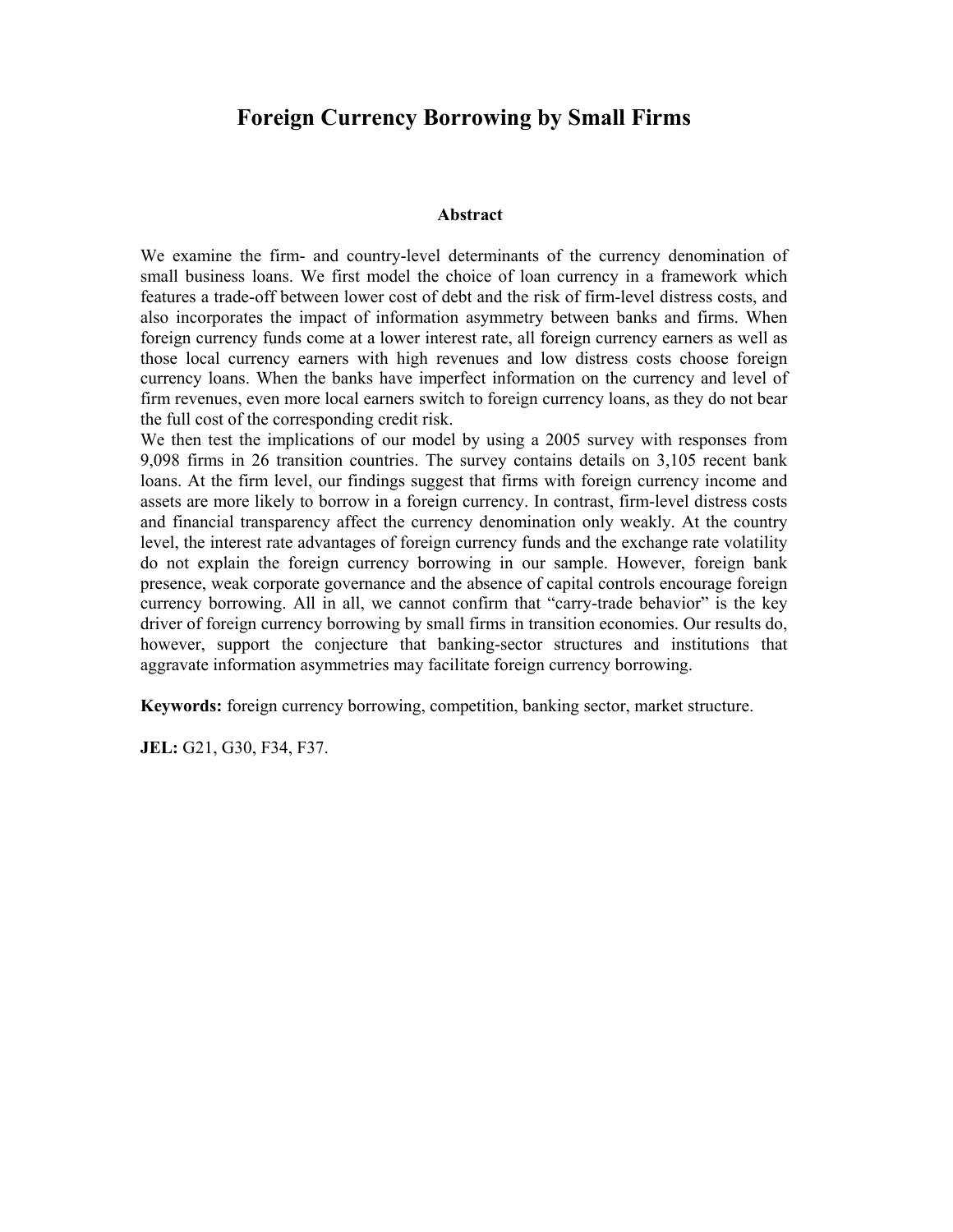# **I. Introduction**

A large proportion of firms and households in many countries borrow in foreign currency. In East Asia, corporate debt is split about equally between foreign and domestic currencies (Allayannis, Brown and Klapper (2003)) while in several Latin American countries the share of foreign currency debt exceeds 20 percent (Galindo, Panizza and Schiantarelli (2003)). Recently, foreign currency borrowing has also expanded rapidly in many Eastern European transition countries. Between 20 and 75 percent of all corporate loans in Eastern European countries are now denominated in a foreign currency (European Central Bank (2006), p. 39).

Foreign currency borrowing is widely alleged to be one of the major causes of the severe financial crisis that hit many Asian countries in the 1990's. Foreign currency borrowing in Eastern Europe could similarly lead to widespread credit default and the destabilization of the entire banking sector there if the current global financial crisis involves further sharp depreciations of local currencies (as was the case, for example, with the Hungarian forint and Polish zloty in the fall of 2008).

Indeed, there are fears that many small non-exporting firms and households in Eastern Europe may have taken out commercial loans and mortgages in euros − or even in Swiss francs and Japanese yen  $-$  in order to benefit from the substantially lower interest rate on the foreign currency (clearly the expected introduction of the euro and increasing trade flows also explain some of the loan currency choices).<sup>1</sup> These "small men's carry

<sup>&</sup>lt;sup>1</sup> *Wall Street Journal*, May 29<sup>th</sup>, 2007. Carry trades, in which investors borrow in a low-yielding currency and invest in a high-yielding one, are a widespread phenomenon. At the beginning of 2007 it was estimated that that as much as US\$1 trillion was involved in the yen carry trade for example (*The Economist*, February 1<sup>st</sup>, 2007). Traditionally, carry trades have been made by large financial institutions and leveraged institutions, such as hedge funds. Low exchange rate volatility and persistent interest rate differentials have fueled the growth in cross-currency positions in recent years (Galati, Heath and McGuire (2007)).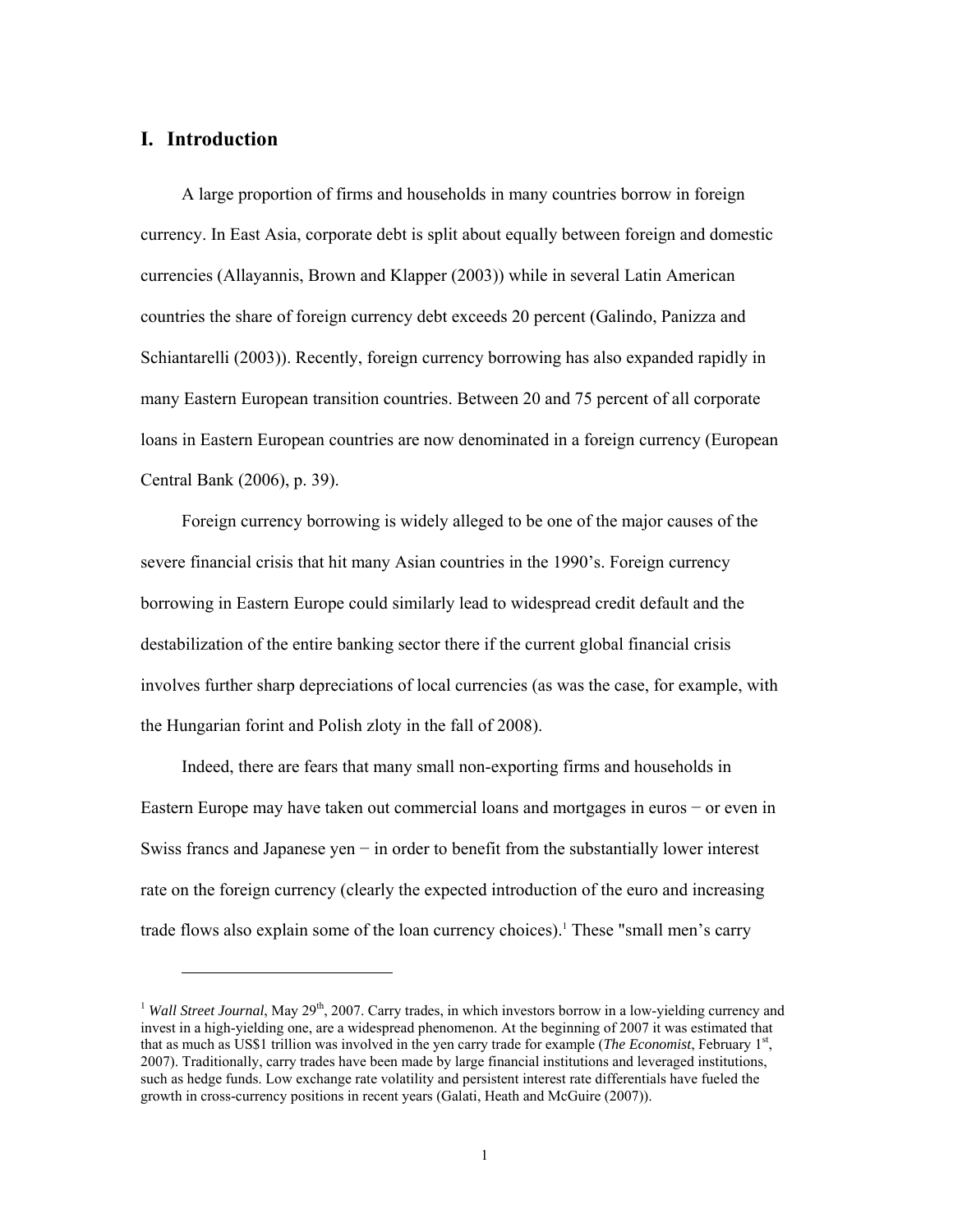trades" have raised concerns about the resulting credit risks, especially in those situations where financiers are unable to assess the actual foreign currency needs of their borrowers. Indeed, a 2007 Report by the *International Monetary Fund* (Sorsa, Bakker, Duenwald, Maechler and Tiffin (2007)) warned that:

> "Corporate foreign currency debt in (emerging) Europe is at levels similar to pre-crisis Asia and Latin America [… and] currency risks are amplified because much of the corporate foreign currency exposure seems unhedged. […] The drive of [foreign] banks to complement limited earnings opportunities at home with high profits from emerging Europe may have led to risk under-pricing. [...] This under-pricing may be compounded by limited data on creditworthiness and weak institutions."

The recent increase in foreign currency borrowing in Eastern Europe and the resulting widespread policy concerns have drawn considerable interest from academics and policy makers alike. However, all studies so far (to the best of our knowledge) have analyzed foreign currency borrowing at either the aggregate or the bank level.<sup>2</sup> These studies therefore cannot determine the extent to which and why foreign currency borrowing is carried out by firms or households. In contrast, this paper examines the currency denomination of *individual* retail loans in virtually all transition countries of Eastern

 $\overline{\phantom{a}}$ 

 $2^2$  Basso, Calvo-Gonzalez and Jurgilas (2007), for example, examine aggregate data across 24 countries for the period 2000-2006 and find that access to international funding, exchange rate volatility and domestic inflation affect loan dollarization. Interest rate differentials seem less important. Rosenberg and Tirpak (2008) confirm that international funding is a key determinant of loan dollarization, while Luca and Petrova (2008) suggest that domestic deposits in foreign currency are also an important driver. However, these supply side explanations of foreign currency borrowing are questioned by Haiss, Paulhart and Rainer (2008) who find that foreign bank entry does not explain loan dollarization in 16 transition countries.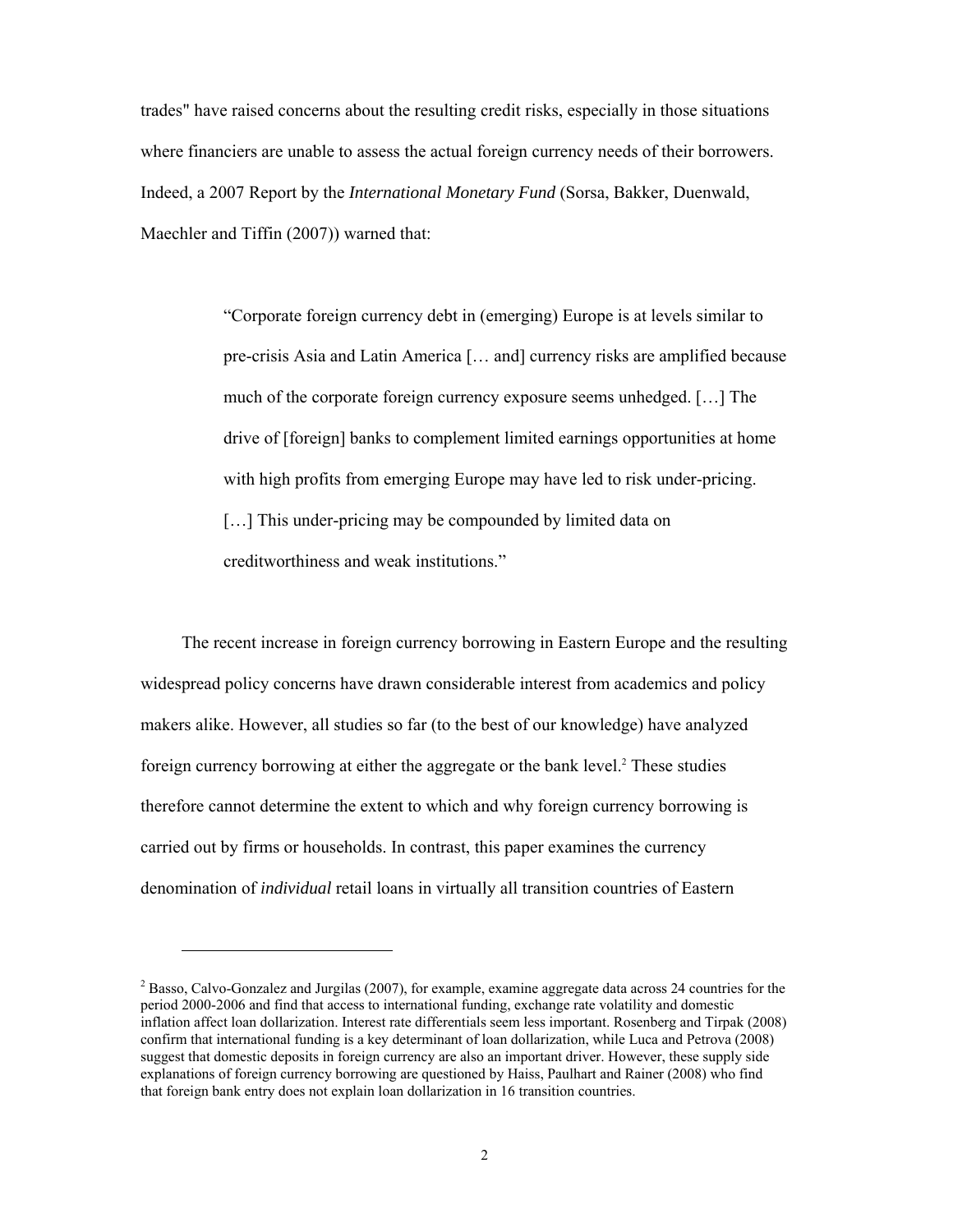Europe and the former Soviet Union. In particular, we focus on lending to small businesses. Very little is known about the attraction and characteristics of borrowing in low-yielding currencies by this key segment of the economy.

A number of recent theoretical papers have started to model the choice of loan currency in a way that may also be relevant for small firms (Allayannis, Brown and Klapper (2003)). Cowan (2006), for example, predicts that firms with more foreign income and firms in countries with a higher interest differential will have more foreign debt, but the match between income streams and denomination of debt is naturally tighter for more firms that could face higher distress costs in the event of default.

We introduce an information asymmetry between banks and firms in a framework that also features a trade-off between the cost and risk of debt. We conjecture that banks do not necessarily know the currency in which firms have contracted their sales, and/or the firms' actual revenue levels. Information asymmetries between banks and firms underpin our modern understanding of financial intermediation (Freixas and Rochet (2008)). Information asymmetries concerning currency and revenues may be aggravated in developing and transition countries. Corporate law is weak in these countries, and it may be hard for banks to assess the credibility of available firm-level financial information. Firms can therefore often borrow without having any audited statements. Banks also can not verify firm sales information through advanced cash management services, which are yet to be introduced in many firms. Consequently, "soft" information may be the only type of information that is available, but foreign banks  $-$  which are widely present in developing and transition countries  $-$  may struggle to collect and use it (Stein (2002), Detragiache, Tressel and Gupta (2008)).

If the interest rate on foreign currency funds is lower, local currency earners with low distress costs vis-à-vis the interest rate will differentially choose foreign currency loans.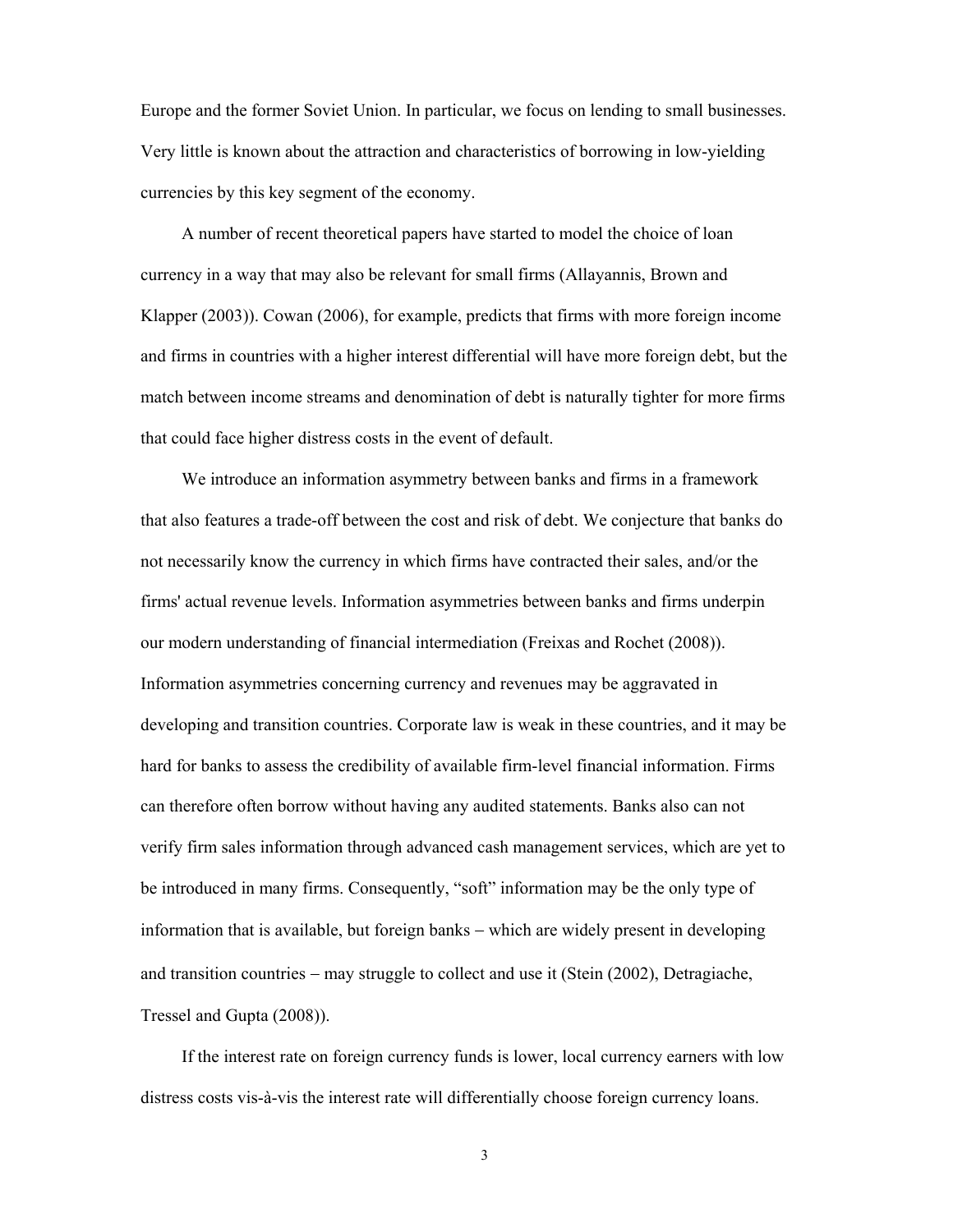Our model shows that if the banks are imperfectly informed about the currency in which the firms earn, then more local earners switch to foreign currency loans, as the firms do not bear the full cost of the corresponding default risk.

We test these implications of our theoretical model by investigating the currency denomination of individual bank loans granted to small firms. We use a 2005 survey of 9,655 firms from 26 transition countries, which yields 3,105 actual bank loan observations in an synthetic panel running from January 2002:I to 2005:II. At the firm level, we find that small businesses that have foreign currency income or assets are more likely to borrow in foreign currency. In contrast, we find hardly any evidence that firm-level distress costs or financial transparency affect the decision to borrow in foreign versus local currency. At the country level, we find that interest rate differentials and exchange rate movements do not explain the differences in foreign currency borrowing. Instead, we find that foreign bank presence, weak corporate governance and the regulations on incoming international capital flows do help explain the large cross-country variation in foreign currency borrowing within our sample.

In sum, while we do find some evidence for the trade-off between debt risk and cost having an influence on loan currency denomination, we cannot confirm that information asymmetries at the firm level and currency speculation are key driving forces of the recently observed increase in the dollarization of small business loans in Eastern European transition countries. Our findings on the proxies for country-level asymmetries, however, suggest that transparency-enhancing policy innovations can reduce foreign currency borrowing.

The rest of the paper is organized as follows. Section II discusses the theoretical and empirical literature. Section III introduces the main hypotheses, ingredients and specifics of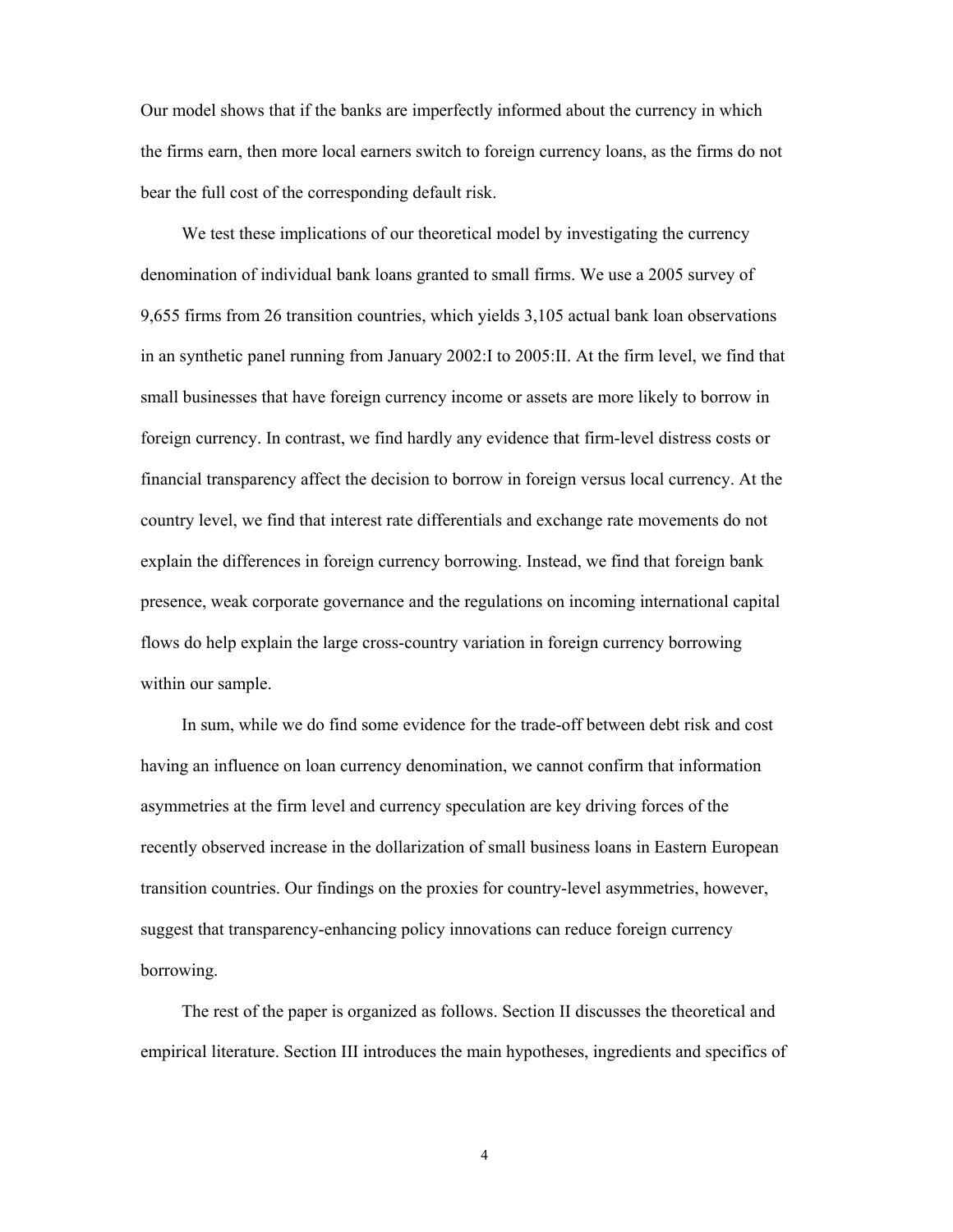our theoretical model. Section IV describes the data and the empirical model, while Section V discusses the firm- and country-specific empirical results. Section VI concludes.

# **II. Literature**

 $\overline{\phantom{a}}$ 

#### A. Theory

A number of recent papers model the choice of the loan currency denomination by firms borrowing from financial institutions or investors (see Allayannis, Brown and Klapper (2003) for example for a pointed review). Managing the risk from economic exposure clearly matters in this choice: if the firm's cash flows are in foreign currency, borrowing in the same foreign currency will provide a straightforward natural hedge (Goswami and Shrikhande (2001)).3

Firms may opt for the lowest cost debt, as static capital structure trade-off theory suggests. The interest rate differential, i.e., the deviations from the uncovered interest rate parity (UIP), is then the second main determinant of the firm's choice of loan currency denomination (Graham and Harvey (2001)).<sup>4</sup>

These two elements, i.e., the management of currency risk and the cost of debt, can be traded off as in Cowan (2006). His model predicts that firms with more foreign income and firms in countries with a higher interest differential (where foreign currency funds are cheaper) will have more foreign debt. His model further shows that firms that are more

<sup>&</sup>lt;sup>3</sup> Mian (1996), Bodnar, Hayt and Marston (1998), Brown (2001) and Allayannis and Ofek (2001), among others, analyze the hedging of foreign currency exposure, using forward contracts and derivatives for example.

<sup>&</sup>lt;sup>4</sup> Our theoretical framework and accompanying empirical analysis will focus on small firms in emerging economies. Consequently, we do not discuss: (1) International taxation issues such as tax loss carry forwards and limitations on foreign tax credits; (2) The possibilities for international income shifting; (3) The differential costs across countries of derivatives to create synthetic local debt; and (4) Clientele effects in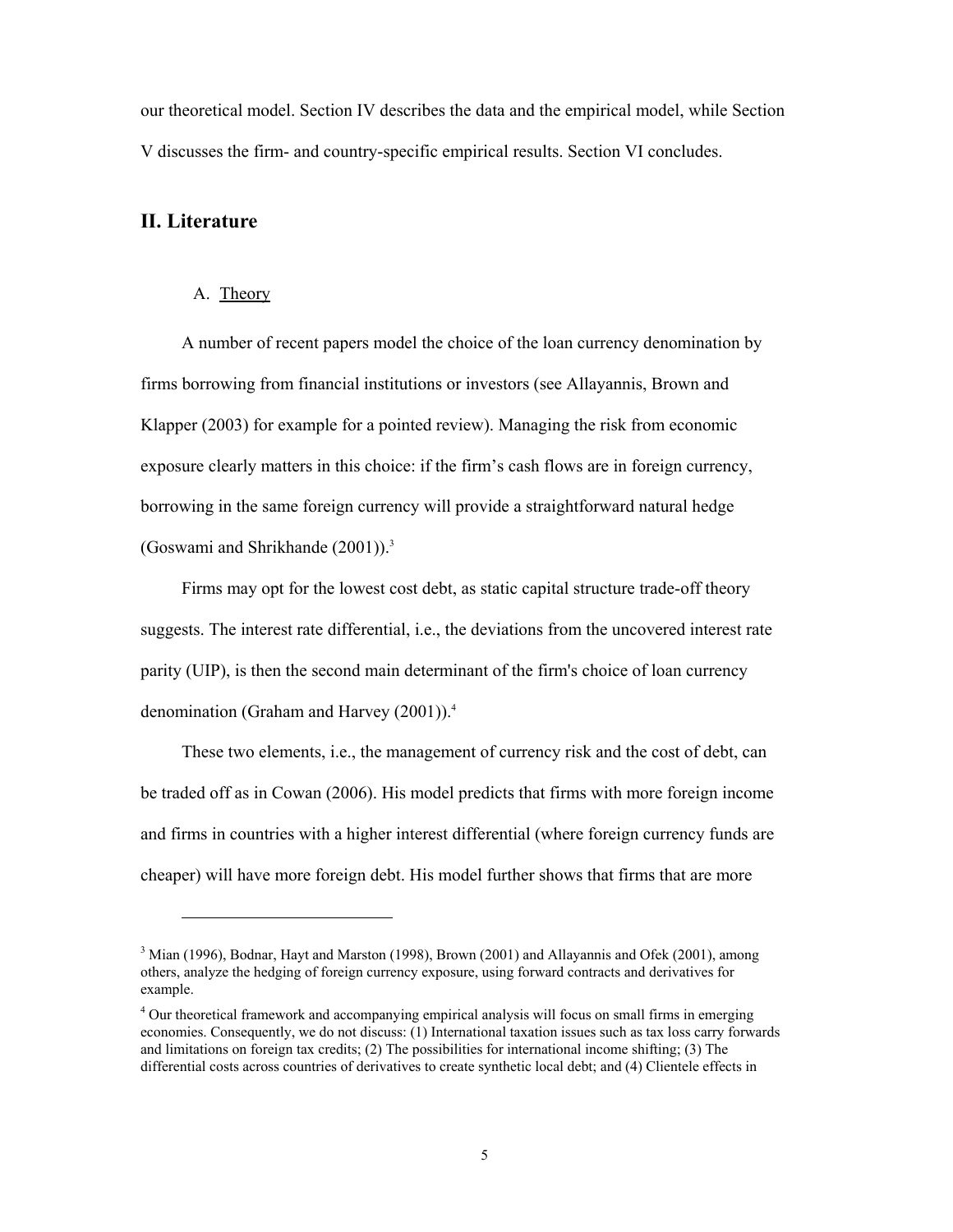financially constrained (i.e., firms that experience a higher risk premium when borrowing from a bank) are more likely to match the denomination of debt to their income streams. These firms would have to borrow at higher costs if they become financially distressed due to the accumulated currency mismatches. If a bank knows a firm is mismatched, it may pass on the corresponding expected default costs immediately.

The framework in Cowan (2006) is also relevant for small firms. Small firms that have earnings in foreign currencies can be expected to borrow in these foreign currencies. Very small and highly leveraged firms, on the other hand, may have less foreign currency debt because they have a higher risk of financial distress. Our own theoretical model features not only the trade-off between the risk and the cost of debt, present in Cowan (2006), but introduces a very specific but relevant information asymmetry between banks and firms. We conjecture that the banks do not know the currency in which the firms have contracted their sales. We motivate this conjecture further when we discuss our model.

The information asymmetry for the financiers in Jeanne (2000) concerns the effort level of the exporting entrepreneurs. Exporters borrow locally in domestic or foreign currency. But borrowing in a foreign currency serves as a commitment device: The entrepreneurs have a stronger incentive for effort if they have foreign currency debt, because failure to achieve high returns is automatically sanctioned by termination. Consequently, lenders may require lower interest rates on foreign currency loans, and entrepreneurs may choose to borrow in foreign currency at equilibrium if the expected cost of early termination is more than offset by the lower interest rate that they obtain on foreign currency debt.

 $\overline{\phantom{a}}$ 

issuing public bonds. These issues are clearly important when analyzing the debt structure of large corporations.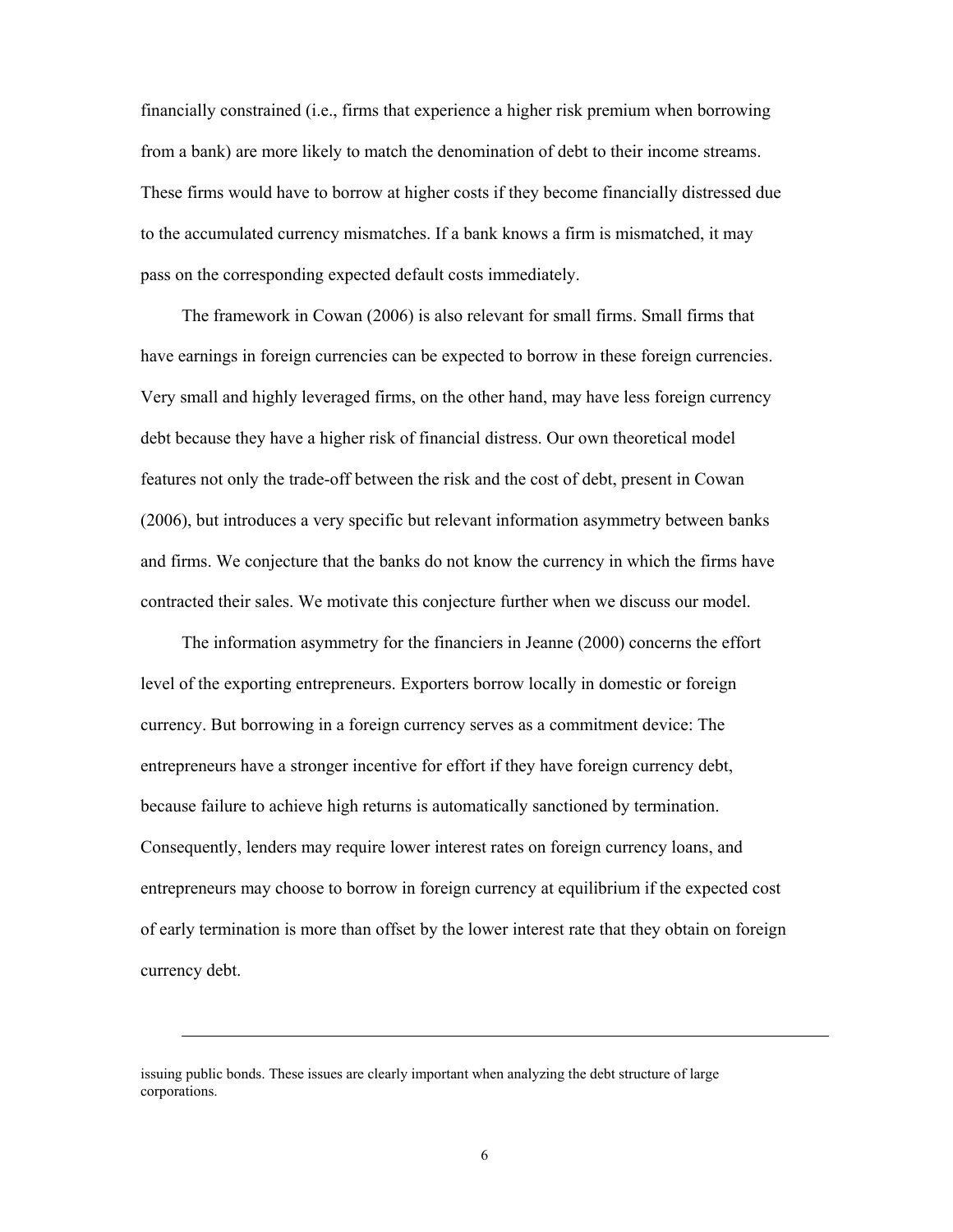In contrast to Jeanne (2000), in which firms have only foreign revenues, in our model firms have domestic or foreign currency earnings. In Jeanne (2000) entrepreneurial effort is unobservable to the financiers; in our model, the currency in which sales are contracted and sales revenues are collected cannot be observed by the bank. Finally, Jeanne (2000) focuses on the macro policy choices,<sup>5</sup> while our model focuses on firm decisions (which we can test, as we have access to firm-level data).

#### B. Empirical Work

 $\overline{a}$ 

A number of studies analyze the currency denomination of debt of large corporations within a single country. Kedia and Mozumdar (2003) for example study large US corporations. These firms, according to their results, match loan to sales currencies. But they find no evidence that tax arbitrage, market liquidity, or legal regime affects the currency choice of these corporations. Keloharju and Niskanen (2001) study 44 large Finnish corporations and document not only currency matching, but also evidence of carry trade (i.e. borrowing in the low-interest rate currency). Large Chilean and Mexican corporations, for example, also engage in currency-matching (Benavente, Johnson and Morande (2003), Cowan, Hansen and Herrera (2005), Gelos (2003)). Clark and Judge (2007) critically review these and other studies.

 $<sup>5</sup>$  Domestic currency debt allows the policymaker in the model to insure the productive sector against bad</sup> shocks. If returns are low, the policymaker avoids terminations by setting the exchange rate at the lowest possible level. Macro explanations for corporate foreign currency debt seem less relevant for our sample: (1) The domestic financial markets in the local currency may be underdeveloped in liquidity (Caballero and Krishnamurthy (2003)) and offer only short maturity debt. The small firms in our sample, however, borrow mostly from banks. Bank loans typically have a short maturity (Berger, Espinosa-Vega, Frame and Miller (2005), Ortiz-Molina and Penas (2008)). (2) Government may give free insurance to foreign currency borrowers through the fixed exchange rate regime or bail out. Foreign firm debt may even act as a disciplining device for local government as borrowers in foreign currency will be worse off after devaluation. Firms may not take into account this externality (Calvo (2001), Tirole (2003)), and our sample countries mostly have flexible exchange rate regimes. (3) Lenders may refuse to lend in the local currency, as they fear that devaluation by local government will decrease the value of their sovereign debt (the "original sin").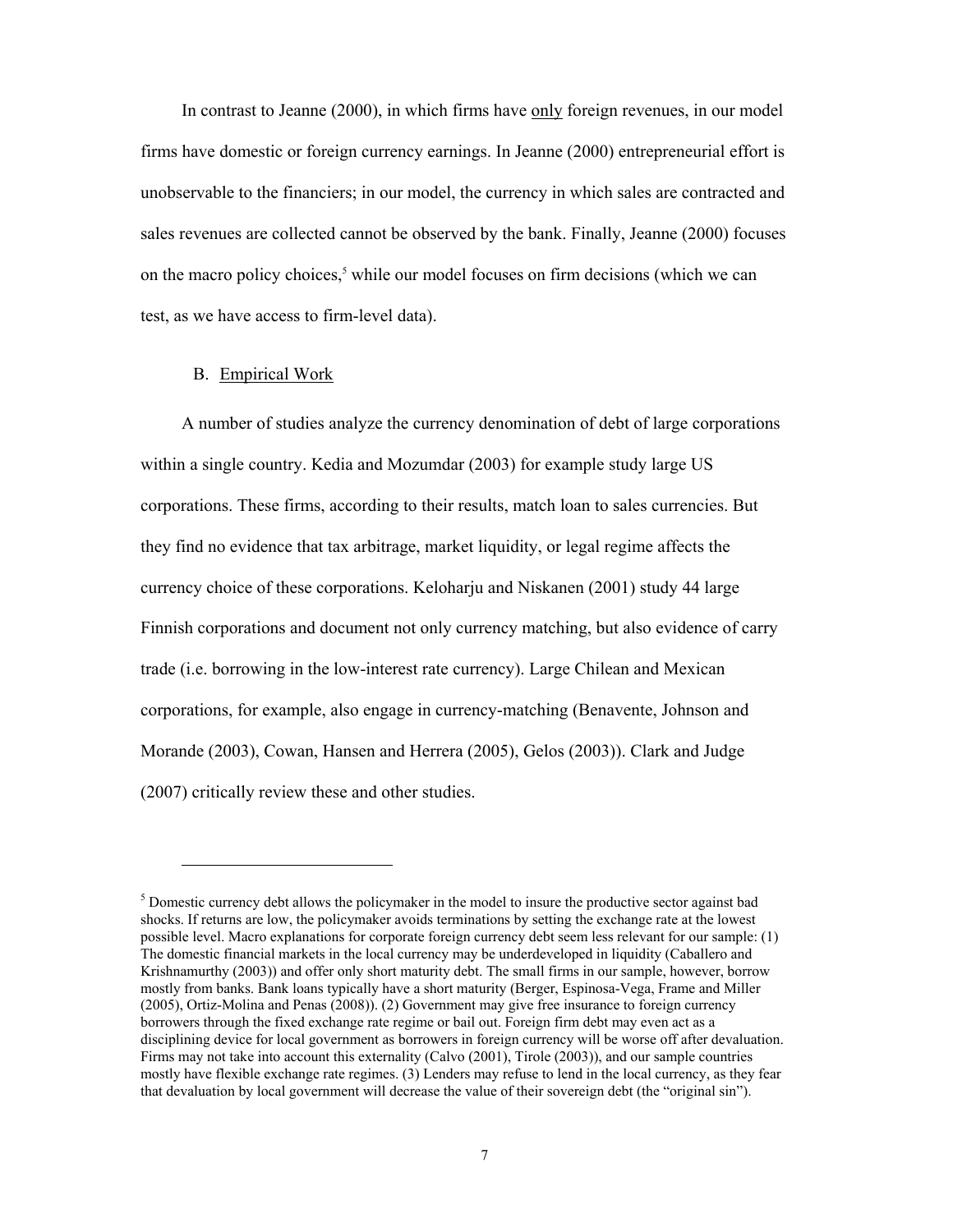Not many studies have had access to the firm-level panel (country, time) data that is essential to investigate the link between loan currency denomination and firm characteristics, controlling for macro and institutional variables. A study by Allayannis, Brown and Klapper (2003) is an exception. Following Rajan and Zingales (1995) and Booth, Aivazian, Demirgüç-Kunt and Maksimovic (2001), Allayannis, Brown and Klapper (2003) investigate the capital structure of 327 of the largest East-Asian corporations, including foreign, local, and synthetic local (hedged) debt. They find that the ability to manage currency risk with risk management tools and the interest rate differentials, as well as the asset type, explain the use of foreign currency debt. A paper by Cowan (2006) investigating around 500 corporations in half a dozen Latin American countries arrives at similar findings (see also for example Esho, Sharpe and Webster (2007)). Finally, recent work by Kamil (2008) − using a new database with annual accounting information for over 2,200 non-financial companies in seven Latin American countries − investigates the effect of various exchange rate regimes on firms' incentives to hedge currency risk (see also Kamil and Sutton (2008)).

Complementing these empirical studies, we investigate the currency denomination of recent individual bank loans granted to small firms, rather than the currency denomination of the outstanding corporate debt of large corporations. Informational asymmetries may play a more important role in small firms. Motivated by our theoretical framework, we focus on the interplay between firm-specific measures of firm distress costs and informational asymmetries.

The dataset comprises survey data on 9,655 firms from 26 transition countries. While the transition in these countries may be interesting to study in its own right, what is more important for our purpose is that banks, small firms and the informational asymmetries between them play a key role there. In addition, the bank loans detailed in the dataset were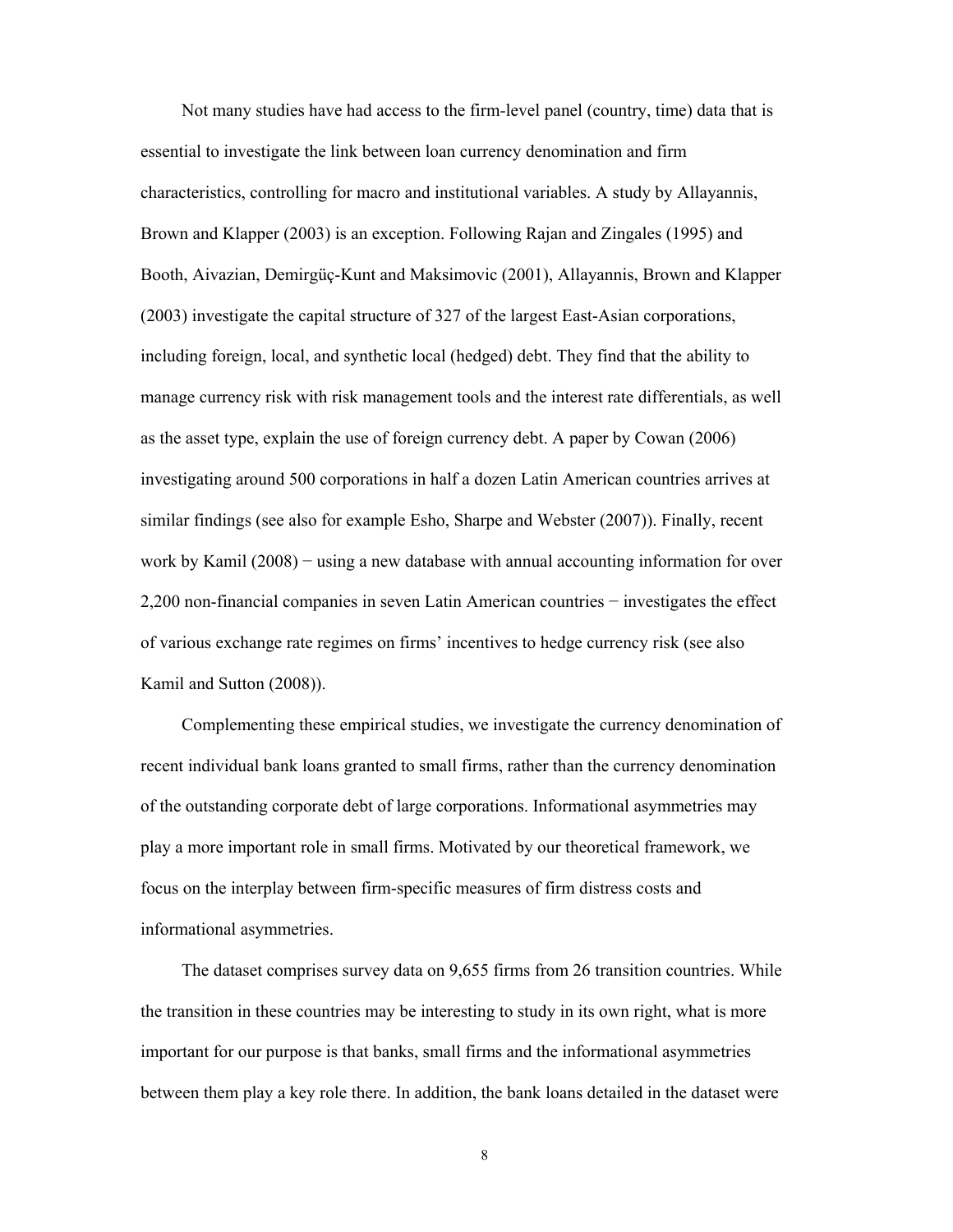granted during a period in which large changes in interest rate differentials, institutional arrangements and banking sector characteristics (e.g., foreign ownership) took place across the countries that are covered. Consequently, this dataset is well suited to study the decisions made by firms about the currency denomination of their bank loans, based on a theoretical framework that highlights firm distress costs and informational asymmetries. We develop this framework in the next section.

# **III. Theory**

 $\overline{a}$ 

#### A. Introduction

Existing models demonstrate that firms' choice of loan denomination is affected by the structure of firm revenues, interest rate differentials between local and foreign currency funds, and the distress costs of firms facing potential default (see Jeanne (2000), Allayannis, Brown and Klapper (2003), and Cowan (2006) for example). Missing in the theoretical literature so far is a model of the likely interplay between distress costs and bank-firm informational asymmetries.

We construct a simple model that clarifies how the choice of loan currency is determined by a firm's distress costs and the bank's lack of information about the currency denomination and level of the firm's revenues, an acute issue for many banks when dealing with small firms in transition and developing countries. The currency denomination of a firm's current and future sales contracts is often negotiated (and a closely guarded secret).6 Depending on bank type, size or ownership and the degree of competition in the banking sector, banks may have difficulties or lack incentives to collect detailed information about

 $6$  See Friberg and Wilander (2008). Firm risk aversion (Viaene and de Vries (1992)), currency variability (Engel (2006)) and medium of exchange considerations (Rey (2001)) may determine currency choice.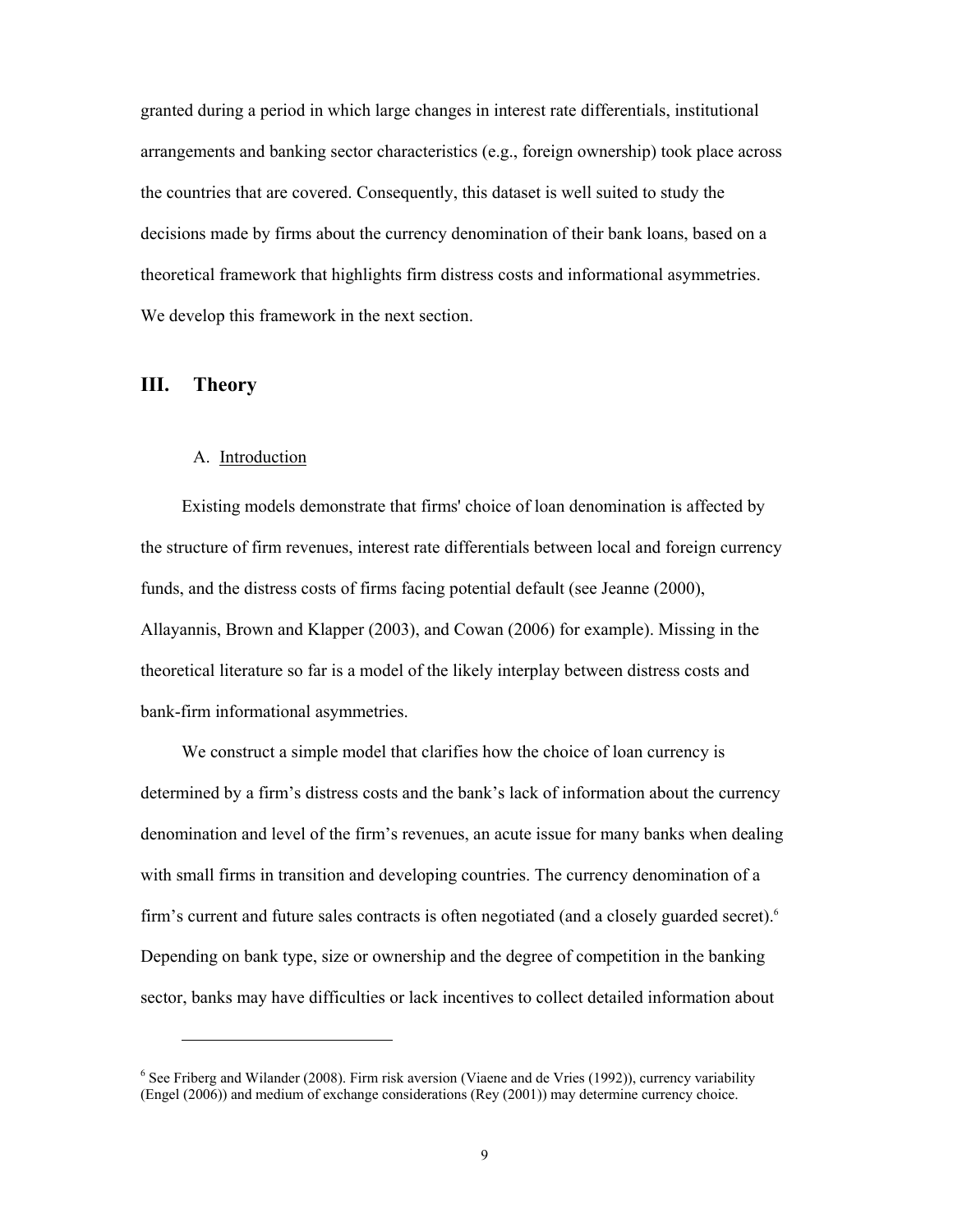firm revenues.<sup>7</sup> The costs of information acquisition are particularly high when dealing with small firms, which are less likely to have audited financial accounts,<sup>8</sup> and when dealing with firms that are located in developing and transition countries, where due to the weak corporate legal system it is hard for banks to assess the credibility of available firm-level financial information (Pistor, Raiser and Gelfer (2000), Brown, Jappelli and Pagano  $(2008)$ .<sup>9</sup> "Soft" information may be the only type of credible information that is available, but large and foreign banks that are widely present in developing and transition countries may have problems collecting and employing it (Stein (2002), Detragiache, Tressel and Gupta (2008)).

Our model first confirms that if there is an interest rate differential in favor of foreign currency funds, all foreign currency earners will prefer foreign currency loans. In addition, all local currency earners with low distress costs and high revenues will also choose foreign currency loans. In contrast, local currency earning firms with high distress costs and low revenues will prefer local currency loans. Then our model shows that if banks cannot

l

 $<sup>7</sup>$  In our model all banks are equally affected by the information asymmetry regardless of the currency in</sup> which they lend. We know that in Eastern Europe (and also in our sample) most domestic and foreign banks offer loans in both local and foreign currency to local firms. If financiers lend only in the own currency, existing models predict that: (1) Firms may borrow first in the local and then in the foreign currency, after having exhausted internal funds, if local financiers have better information about the firm than foreign financiers (pecking order hypothesis); (2) Firms with high monitoring costs may borrow more locally in the local currency (Diamond (1984)); and (3) Better firms may borrow in the foreign currency to signal their quality, if foreign currency debt is more expensive (Jeanne (1999), Besancenot and Vranceanu (2004)) or entails more regulatory scrutiny hence higher distress costs (Ross (1977)).

<sup>&</sup>lt;sup>8</sup> See Berger and Udell (1998). Banks may lack information on firm quality, project choice, or managerial effort, for example, incurring monitoring costs (Diamond (1984), Diamond (1991)) or forming relationships with the firms (Sharpe (1990), Rajan (1992), von Thadden (2004), Hauswald and Marquez (2006), Egli, Ongena and Smith (2006), or Black (2008), among others). Foreign banks may be less informed about the activities of local firms (Rueda Maurer (2008), Detragiache, Tressel and Gupta (2008), Giannetti and Ongena (2008) and Giannetti and Ongena (2008)), while intense competition between banks may make relationship banking more or less beneficial (Petersen and Rajan (1995), Boot and Thakor (2000), Elsas (2005) and Degryse and Ongena (2007)).

 $9$  Firms in developing and transition countries often borrow without having any audited statements (e.g., Dollar and Hallward-Driemeier (2000)). In addition, banks often cannot verify firm sales information through advanced cash management services which are yet to be introduced there, either because banks do not offer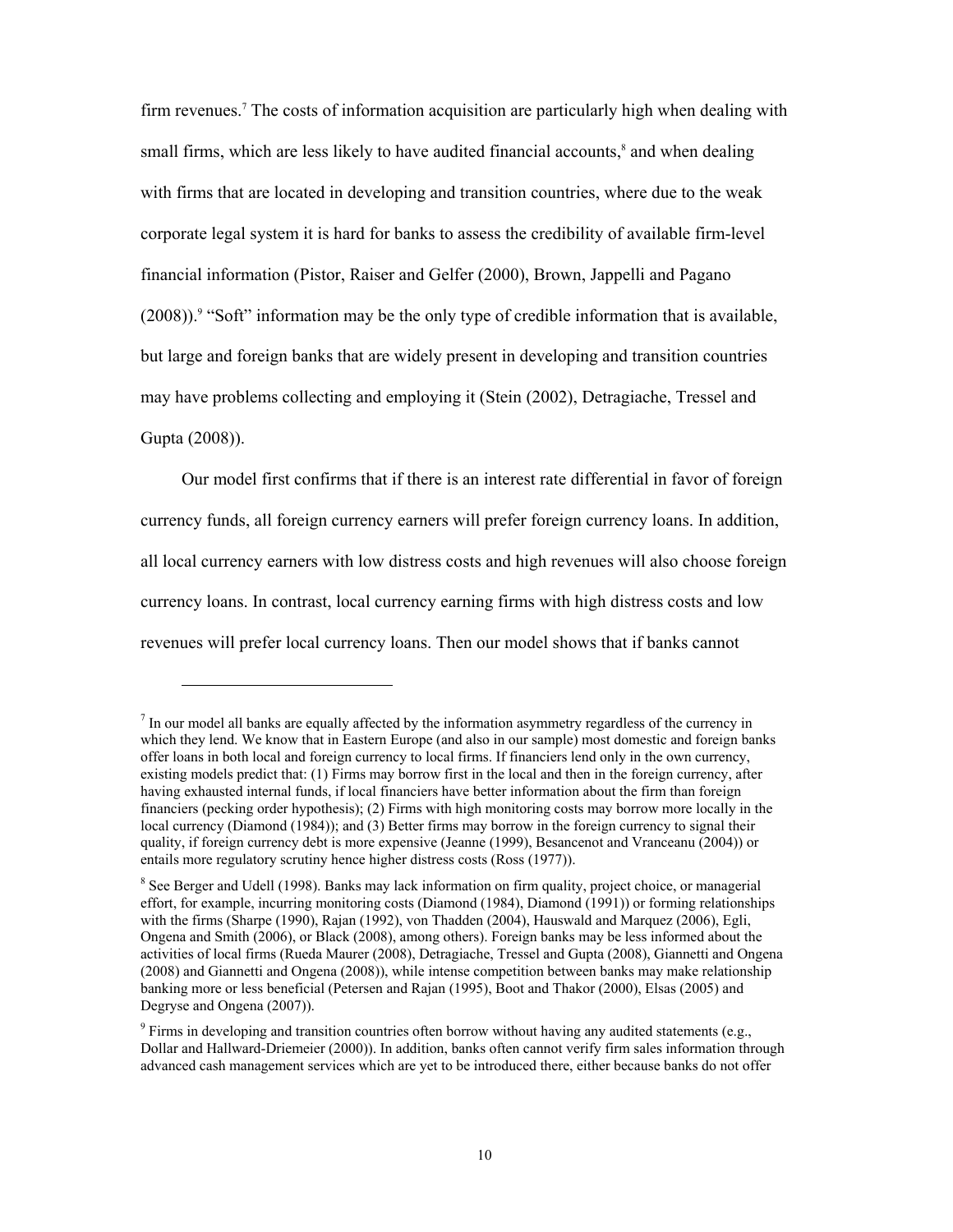identify either the currency or the level of the revenues of the firm, more local earners will borrow in foreign currency. Consequently, our model identifies the information asymmetry between lending banks and borrowing firms as a so far overlooked potential driver of "dollarization" in the credit markets.

#### B. Assumptions

l

Define  $e_t$ , the exchange rate at time  $t$ , to equal the amount of local currency per unit of foreign currency, normalized at  $t = 0$  to  $e_0 = 1$ . At  $t = 1$ , the local currency either appreciates to  $e_A < 1$ , with probability p, or it depreciates to  $e_D > 1$ , with probability  $1-p$ . We assume that  $pe_{A} + (1-p)e_{D} = 1$ , so that the expected exchange rate at  $t = 1$ 

equals  $e_1^* = 1$  and the expected depreciation of the local currency is  $\Delta e = \frac{e_1 - e_0}{\Delta} = 0$ 0  $\Delta e = \frac{e_1^* - e_0}{e_0} = 0.^{10}$ 

There is a continuum of firms and each firm needs to invest  $I = 1$  in local currency at  $t = 0$  to receive any revenues at  $t = 1$ . Firms differ in their revenue structure. There are three types of firms, foreign  $(F)$ , good local  $(LG)$  and bad local  $(LB)$  currency earners. Foreign currency earners have revenue  $R<sup>F</sup>$  in foreign currency, which equals the expected revenue in local currency as the expected exchange rate equals one ( $e_1^* = 1$ , hence  $R^F e_1^* = R^F$ ). The other two types of firms have local currency earnings. The good local currency earners have high earnings  $R^{LG}$  in local currency, while the bad local currency earners have low earnings in local currency,  $R^{LB} < R^{LG}$ . We abstract from the possibility

these services (e.g., Tsamenyi and Skliarova (2005)) or firms do not demand them (for example, in the survey we analyze, one third of the firms report receiving less than one third of their income through their banks).

 $10$  As we assume that the level of firm revenues does not change with the exchange rate, the changes in the exchange rate in our model are assumed to be real.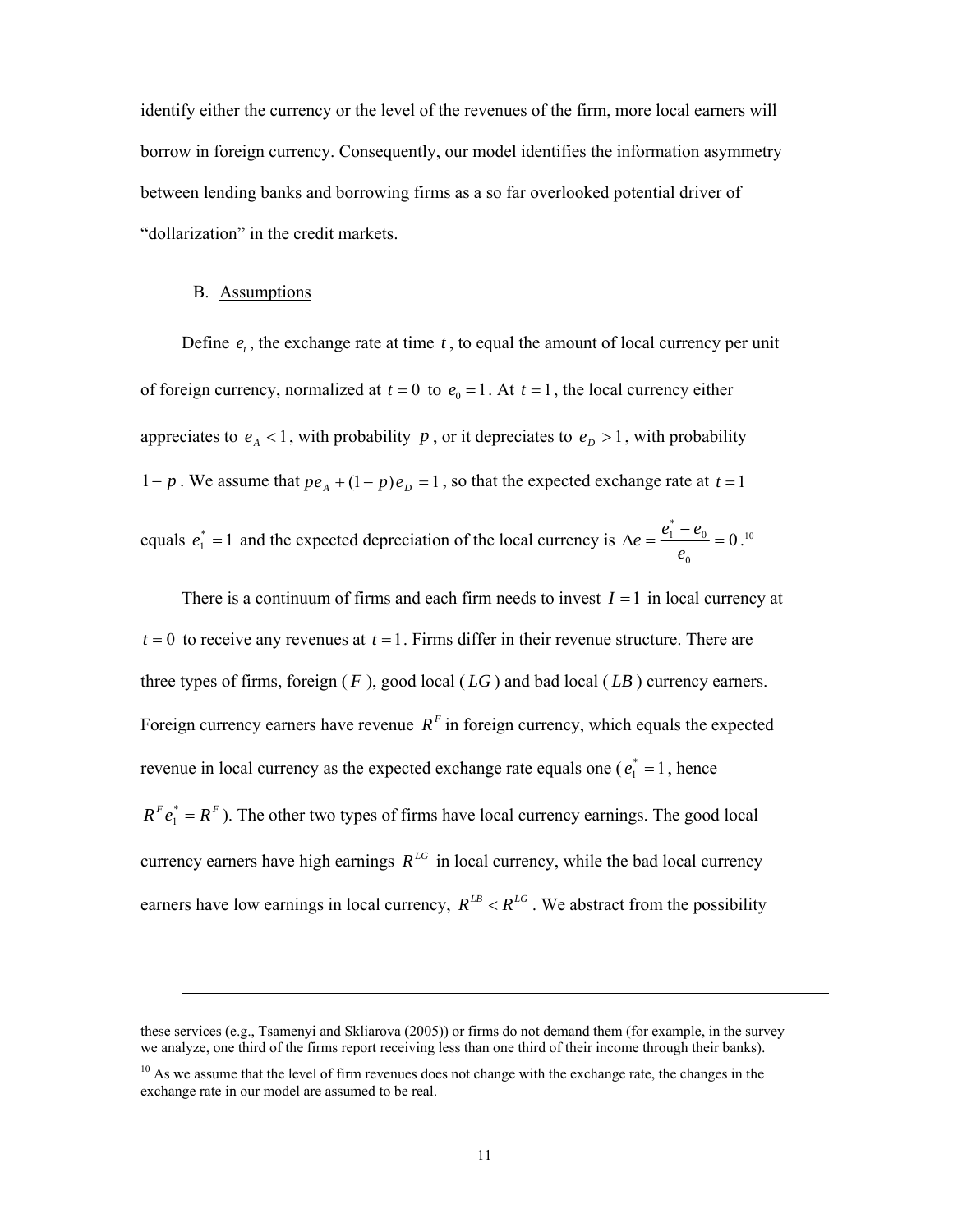that foreign currency earners may differ in their income levels, as it does not alter the main insights of our model.<sup>11</sup>

Let all firm types be physically located in the domestic country. Their owners will spend their profits locally, so firms care about their expected payoff in local currency. Firms maximize their expected income and have no other wealth (and are thus limited liable). $12$ 

There are at least two identical banks that offer loans in both local and foreign currency and that are engaged in Bertrand competition setting prices simultaneously. When they can identify firm type, they charge a net interest rate  $r_k^j$  on a loan in foreign or local currency  $k$ ,  $k \in \{f;l\}$ , to a firm of type  $j \in \{F; LB; LG\}$ . Banks have no capacity limits on foreign or local currency funds. We normalize the cost of foreign currency funds to  $i_f = 0$ and set the unit cost of local currency funds to  $i<sub>i</sub>$ . We assume that the UIP is not fulfilled, and that there is an interest rate advantage to foreign currency funding for the bank, i.e.  $i_l > i_f + \Delta e = 0$ . Extensive empirical research, using a variety of methods, has found finds that the UIP rarely holds. Furthermore, the literature finds that the deviation from the UIP in emerging markets is systematic in nature and that a significant part of the excess return can be attributed to a risk premium.<sup>13</sup>

 $\overline{a}$ 

<sup>&</sup>lt;sup>11</sup> Under perfect information, all foreign currency earners would take foreign currency loans at the same interest rate independent of their revenue level. With asymmetric information about firm revenues this result also holds for reasonable assumptions on firm-level distress costs (see Brown, Ongena and Yesin (2008)).

<sup>&</sup>lt;sup>12</sup> While we assume that firms maximize expected income, their payoff is not linear in expected income when we assume distress costs. The assumption of distress costs implies that firms care about income variance, as would be the case if we assumed firms were risk-averse.

<sup>&</sup>lt;sup>13</sup> General reviews by Hodrick (1987), Froot and Thaler (1990), Lewis (1995), Engel (1996), and Isard (2006). For emerging markets see Francis, Hasan and Hunter (2002) and Alper, Ardic and Fendoglu (2009).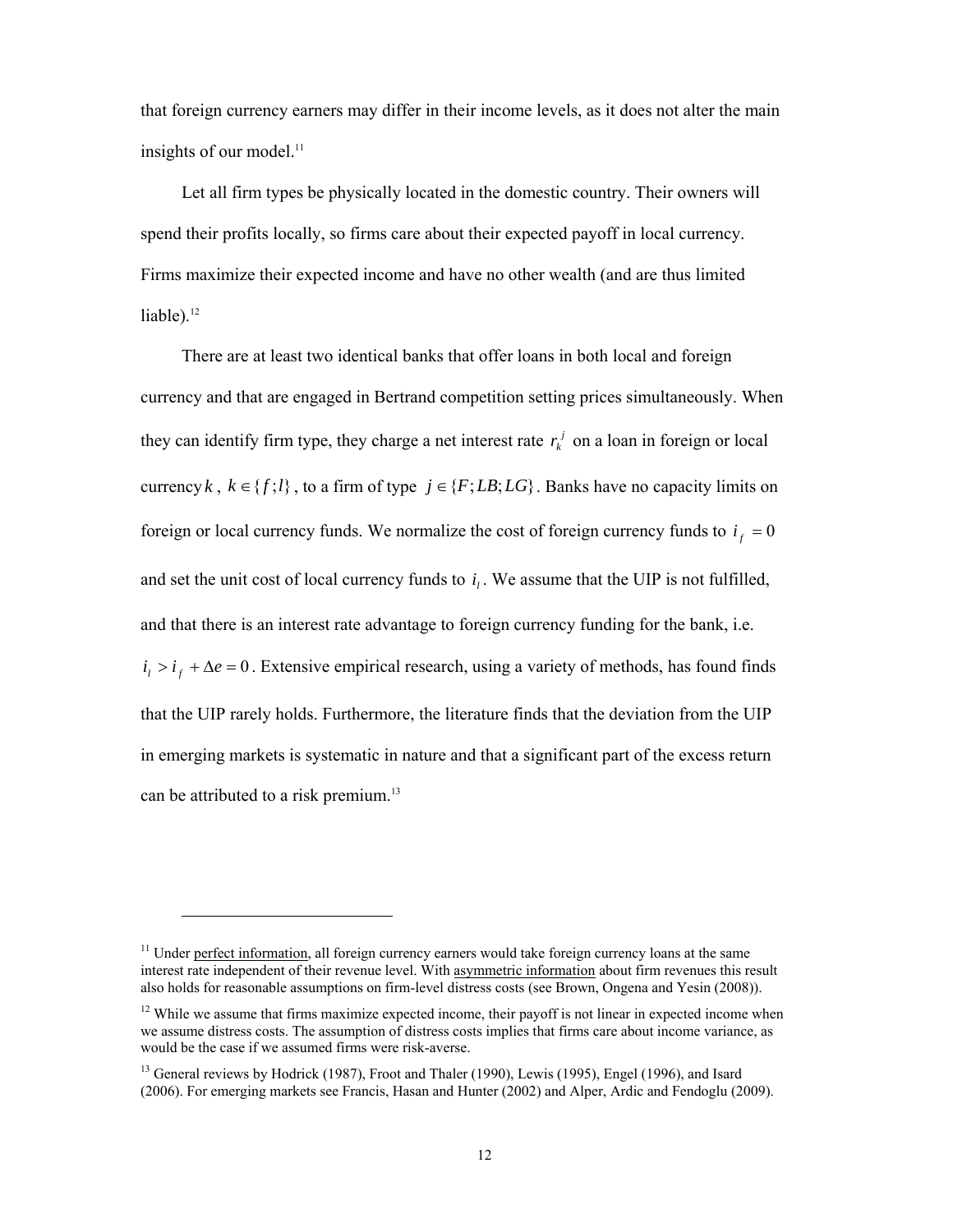Interest payments are made upfront at  $t = 0$ , and the loan repayment is made at  $t = 1$ .<sup>14</sup> Firms' earnings are verifiable *ex post*, so that payments are enforceable if a firm has sufficient earnings.

We assume that the exchange rate volatility is such that bad local currency earners will always default if they take a loan in foreign currency and the local currency depreciates, i.e.,  $R^{LB} < e_D$ .<sup>15</sup> We also assume that all good local currency earners have high enough revenues that they will always be able to pay back their loan regardless of the exchange rate movements, i.e.  $R^{LG} > e_D$ . Moreover, we assume that foreign currency earners have revenues that will enable them to fully repay a local currency loan even if the local currency appreciates, i.e., *A F e*  $R^F > \frac{1}{\cdots}$ .

If firms default on a loan, they face costs of financial distress. For example, defaulters can henceforth find external financing only at penalty costs, as in Cowan (2006). In this case, the distress costs *C* may be proportional to or convex in the default amount (though still homogenous across firms). Alternatively, these costs may involve the private value to its owner of a firm that is lost in bankruptcy (for example, in the case of small and familyowned firms (Froot, Scharfstein and Stein (1993))).<sup>16</sup> In this case, *C* will be independent of the default amount, but will be heterogeneous among firms. Given that our empirical analysis focuses on small and predominantly family-owned firms, we assume that distress

l

<sup>&</sup>lt;sup>14</sup> Given our focus, we do not derive the optimality of this debt contract (see Townsend (1979) for example).

<sup>&</sup>lt;sup>15</sup> It is not uncommon for small firms to default on loans in foreign currency following a deep depreciation of the local currency, for example in developing countries (Ziaul Hoque (2003)). Small firms and firms in developing countries rarely use derivatives to hedge their net currency exposure (Briggs (2004), Børsum and Ødegaard (2005), and O'Connell (2005), among others).

<sup>&</sup>lt;sup>16</sup> Corresponding to the risk aversion of managers, as in Stulz (1984), or of firms, as in Conesa (1997) and Calvo (2001), for example.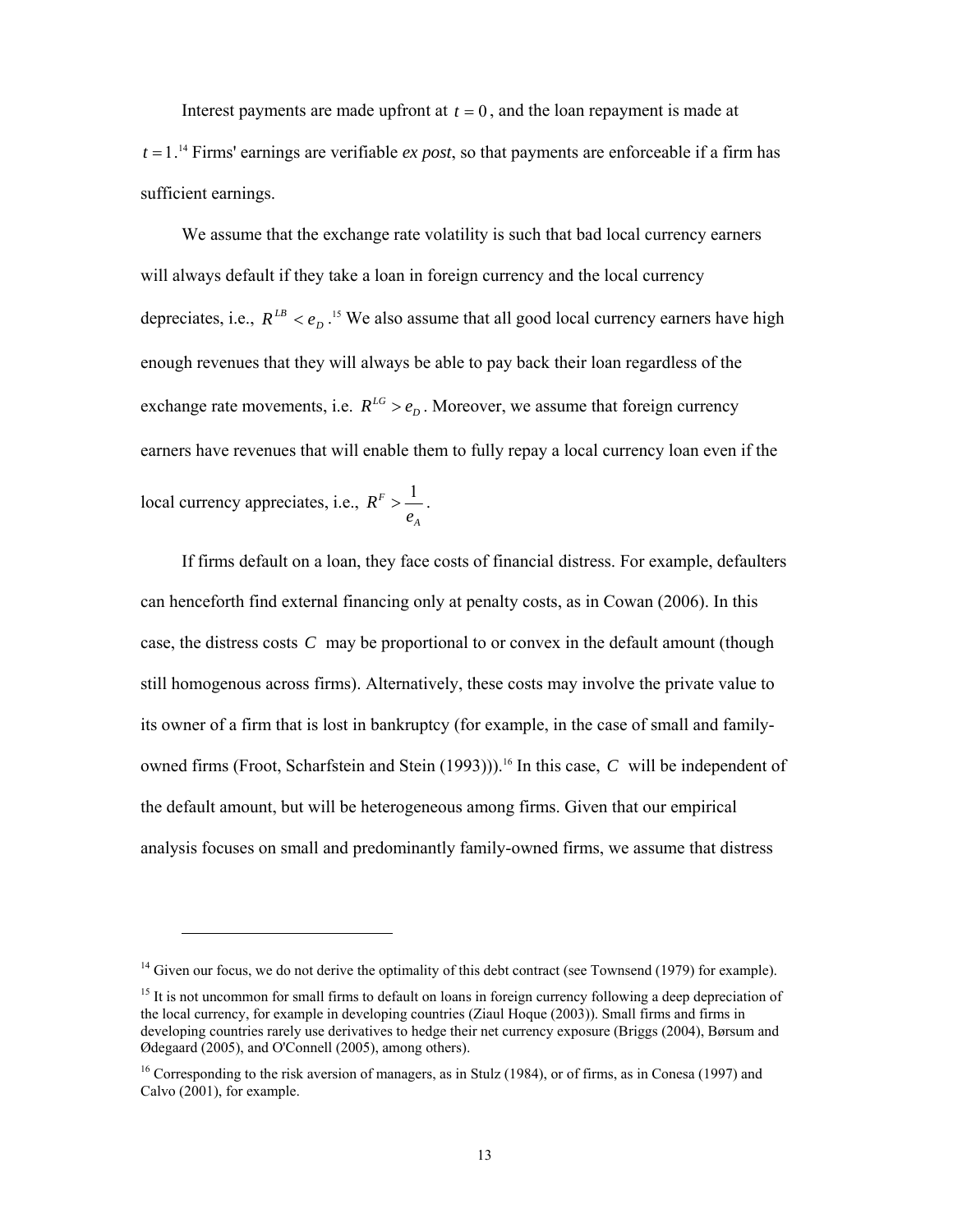costs (in local currency units) are constant per firm but distributed uniformly on the range  $C_i \in \left[ \underline{C}, \overline{C} \right]$  for all firms *i* of type  $j \in \{F; LB; LG\}$ .

Given the above assumptions, the payoff  $v_k^j$  in local currency to a firm of type *j* taking a loan of type *k* equals:

[1] 
$$
v_k^j = \begin{cases} R^j - (1 + r_k^j) & \text{if } j \in \{F; LG\} \text{ or } (j,k) = (LB, l) \\ p[R^{LB} - e_A] - (1 - p)C_i - r_f^{LB} & \text{if } (j,k) = (LB, f) \end{cases}
$$

.

## C. Perfect Information

We first analyze bank and firm behavior when banks are perfectly informed about the type of each firm. Under this assumption, each bank sets six interest rates. For each of the three firm types,  $j \in \{LG; LB; F\}$ , they set two interest rates, depending on whether a foreign or local currency loan is offered.

**Proposition 1:** Under perfect information, all *F* and *LG* firms take foreign currency loans. The equilibrium share of *LB* firms that choose foreign currency loans is given as:

$$
[2] \qquad \delta_{\text{perfect info}}^{LB} = \begin{cases} 0 & \text{if} & \frac{i_l}{1-p} < \underline{C} \\ \frac{i_l}{1-p} - \underline{C} & \text{if} & \underline{C} \le \frac{i_l}{1-p} \le \overline{C} \\ 1 & \text{if} & \frac{i_l}{1-p} > \overline{C} \end{cases}
$$

Proof: See Appendix.

Proposition 1 shows that under perfect information foreign currency earners ( *F* types) always choose foreign currency loans. They do so because there is an interest rate advantage to foreign currency loans and they do not run the risk of incurring distress costs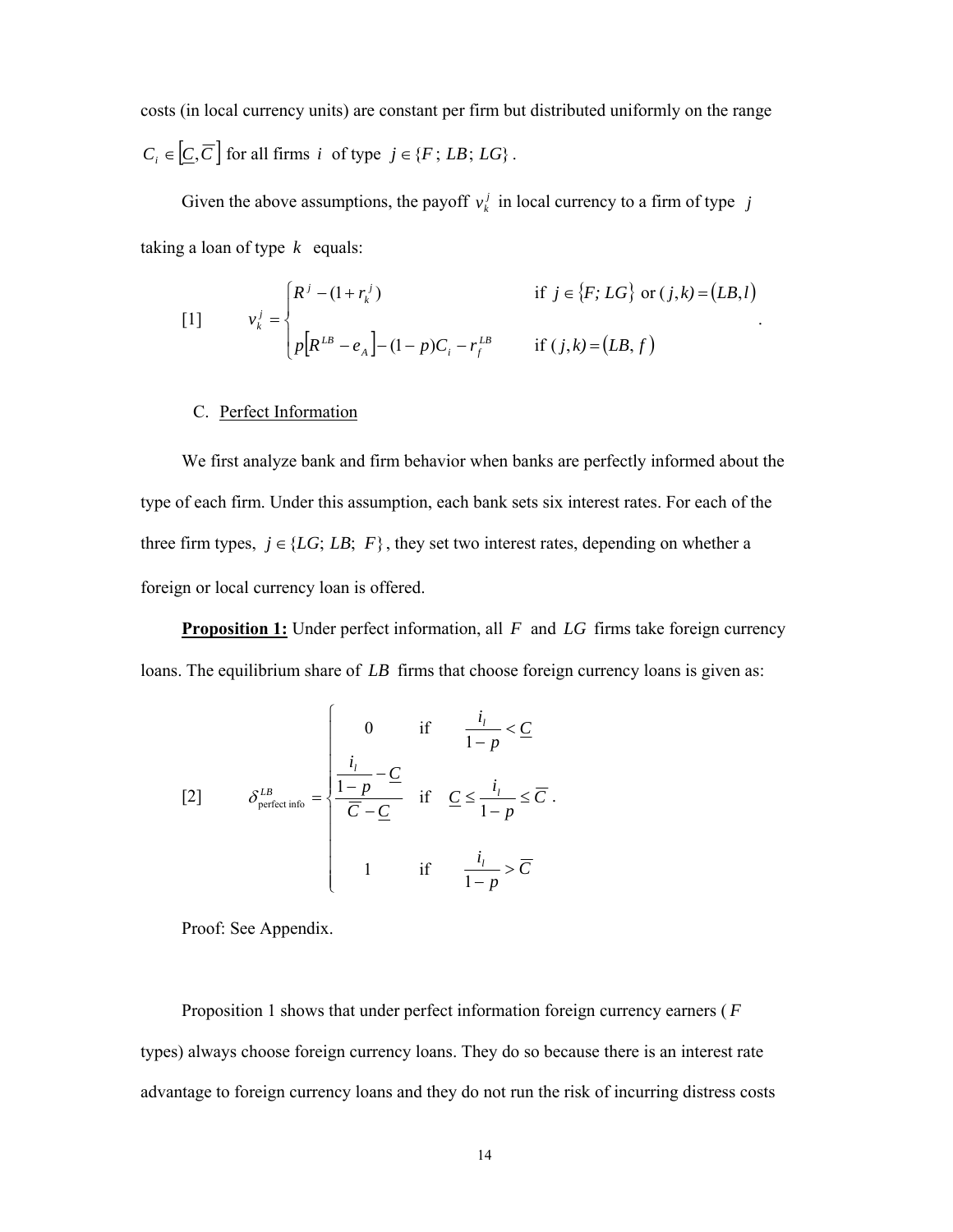when taking such a loan. For the same reason, all good local currency earning firms ( *LG* types) also choose foreign currency loans. Bad local currency earning firms ( *LB* types) face a trade-off: If they choose a foreign currency loan they benefit from an interest rate advantage, but they may incur distress costs if the exchange rate depreciates. As a consequence if distress costs are high we have a "separating" equilibrium in which all *LB* types take local currency loans. If distress costs are negligible we have a "pooling" equilibrium in which all firms take foreign currency loans. Otherwise we have a "partial pooling" equilibrium in which a positive share of *LB* firms take foreign currency loans.

#### D. Imperfect Information

We now introduce an information asymmetry between banks and firms about the revenues of the firms. Assume that banks can neither verify the currency denomination nor the level of revenues of a firm, i.e., banks cannot distinguish *F* from *LG* from *LB* type firms. Banks however know that a proportion  $\lambda \in [0,1]$  of the total firm population are *LB* firms, and that the remaining proportion  $1 - \lambda$  are either *F* or *LG* firms. The bank does not need to separate *F* from *LG* firms, as from the previous section we know that these two types never default on any loan, and thus should both receive the same (risk-free) interest rate on either a local or foreign currency loan. With imperfect information concerning the currency and level of revenues, banks can no longer condition their interest rates on firm types, and thus only offer two rates:  $r_i$  for local currency loans and  $r_f$  for foreign currency loans.

It is straightforward to see that, if distress costs are sufficiently high, a separating equilibrium exists under imperfect (and perfect) information in which all *F* and *LG* firms take foreign currency loans, while all *LB* firms take local currency loans. It is also obvious that under imperfect information equilibria exist in which no foreign currency loans are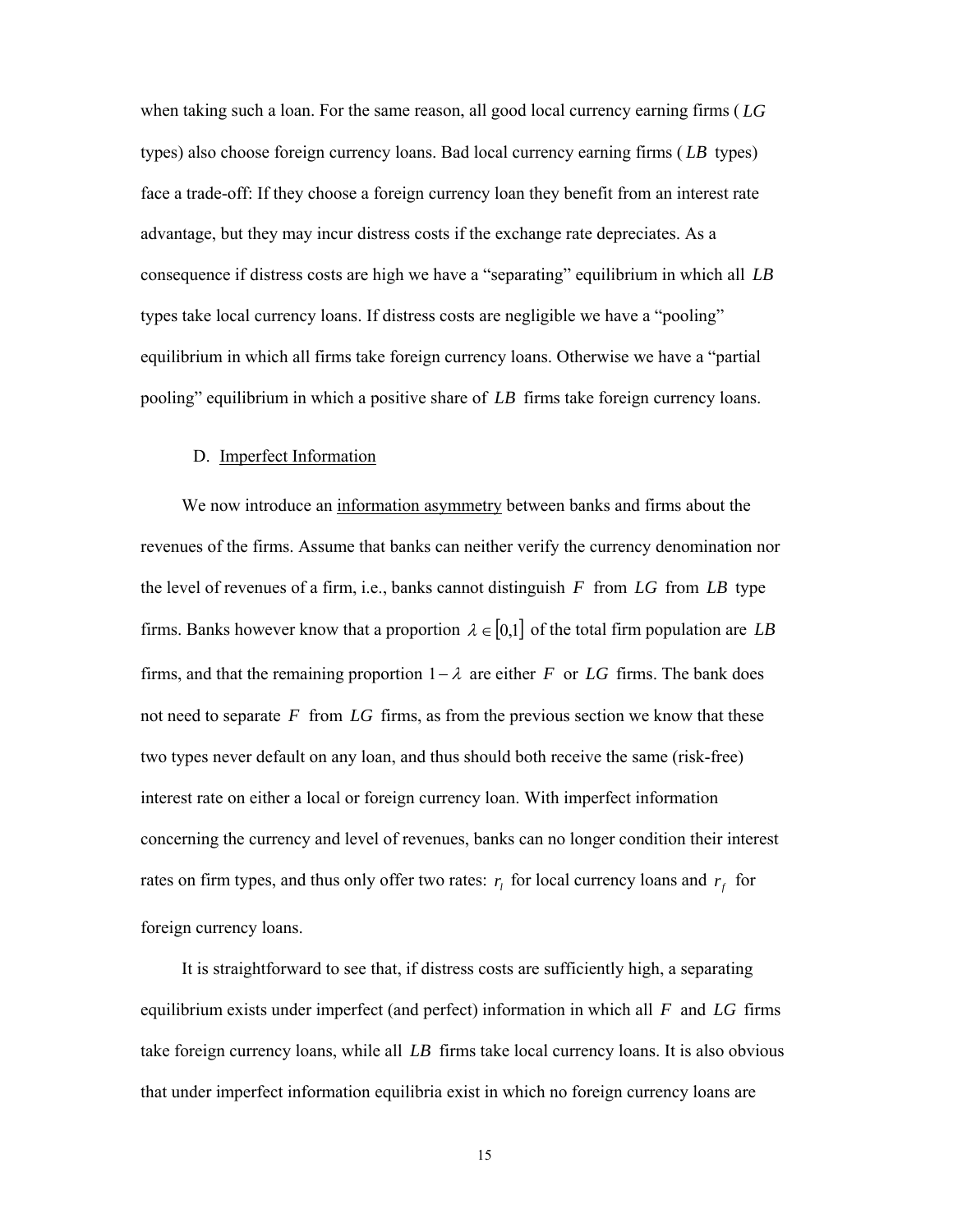offered and all firms take local currency loans. This will be the case if the following conditions are met: (i) Distress costs are negligible so that all *LB* firms want to take foreign currency loans, (ii) the share of *LB* firms in the population  $\lambda$  is high, (iii) the expected default cost of *LB* firms when taking foreign currency loans, i.e.,

 $(1-p)(e_p I - R^{LB})$ , is high, and (iv) the revenue of *F* and *LG* firms,  $R^F$  and  $R^{LG}$ , is relatively low.

**Proposition 2:** If a (partial) pooling equilibrium exists under imperfect information in which all *F* firms, all *LG* firms and a positive share  $\delta_{\text{imperfect info}}^{LB} \in (0,1]$  of *LB* firms take foreign currency loans, then:  $\delta_{\text{imperfect info}}^{LB} \geq \delta_{\text{perfect info}}^{LB}$ .

Proof: See Appendix.

Proposition 2 characterizes (partial) pooling equilibria under imperfect information in which all *F* firms, all *LG* firms and a positive fraction of *LB* firms take foreign currency loans. The proposition suggests that if such an equilibrium exists, then the share of *LB* firms taking foreign currency loans is higher than it would be under perfect information. The intuition behind this result is straightforward: If the banks are imperfectly informed about the firms' revenues they cannot charge the "risky" types fully for the costs of potential default on foreign currency loans. As the *F* and *LG* types bear part of the risk premium for *LB* types, the latter firms get foreign currency loans cheaper and are thus more likely to take these loans.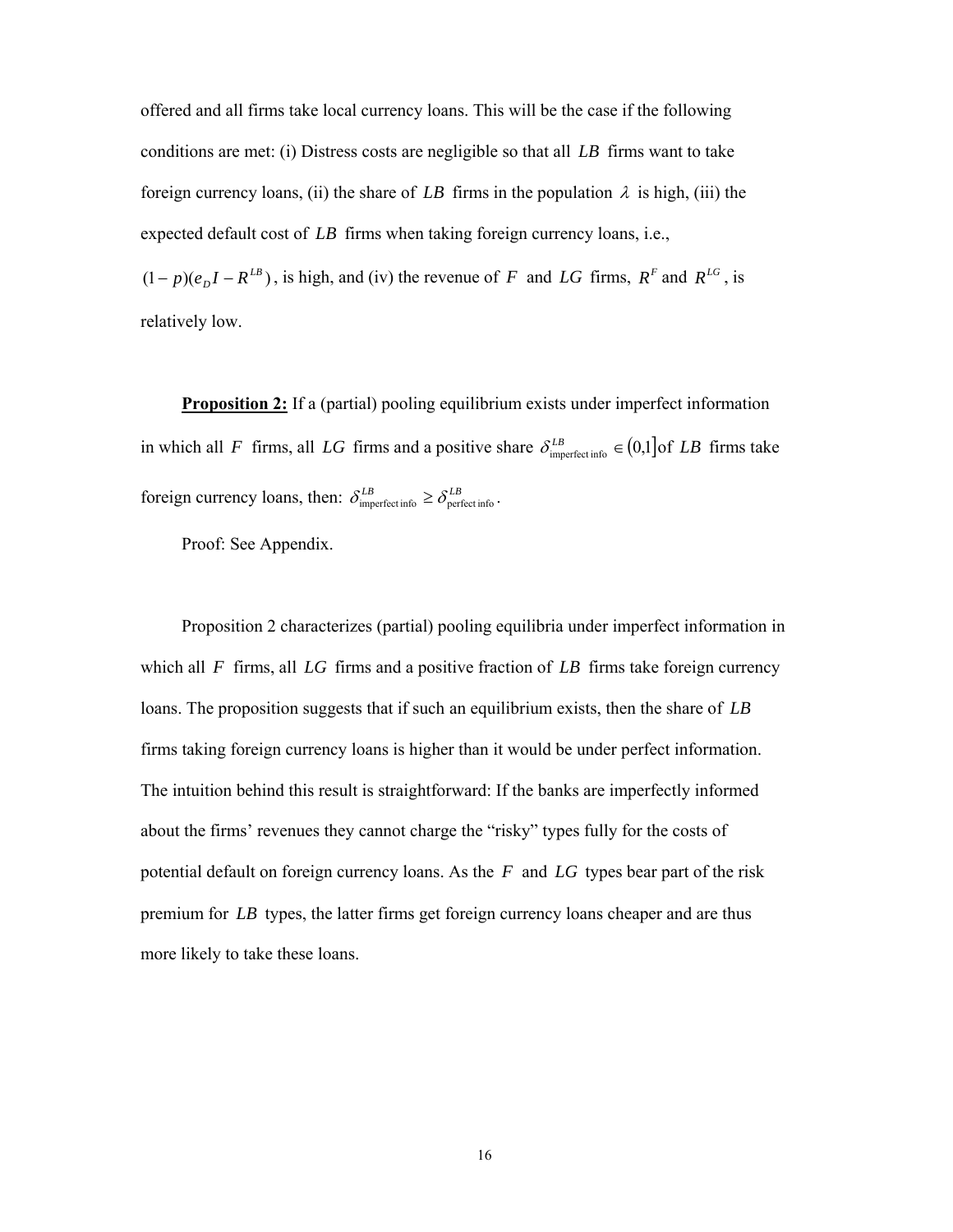#### E. Empirical Predictions

#### *1. Firm Level*

Our model yields several testable hypotheses regarding firm-level choice of loan denomination that are summarized in Table 1. We predict that the likelihood of choosing a foreign currency loan is positively related to the share of income a firm earns in foreign currency. Under the assumptions of our model, all foreign currency earners choose foreign currency loans, so the proportion of foreign currency earners taking foreign currency loans is always at least as high as that of local currency earners.

#### [Table 1 here]

However, our model shows that not only the currency denomination of a firm's cash flow is important, but also the magnitude of its cash flows compared to its potential loan repayments. Among firms with local currency earnings, firms with large revenues compared to their credit obligations are more likely to take foreign currency loans.

As predicted by existing models (Jeanne (2000), Allayannis, Brown and Klapper (2003), and Cowan (2006) for example), the choice of a foreign currency loan should further be negatively related to the firm-level distress costs. The impact of distress costs on loan denomination should be stronger the lower the share of income a firm receives in foreign currency and the lower the revenue.

A key prediction of our model is that the choice of a foreign currency loan by local currency earners should be positively related to the opaqueness of the firm's revenue structure. More local currency earners choose foreign currency loans under imperfect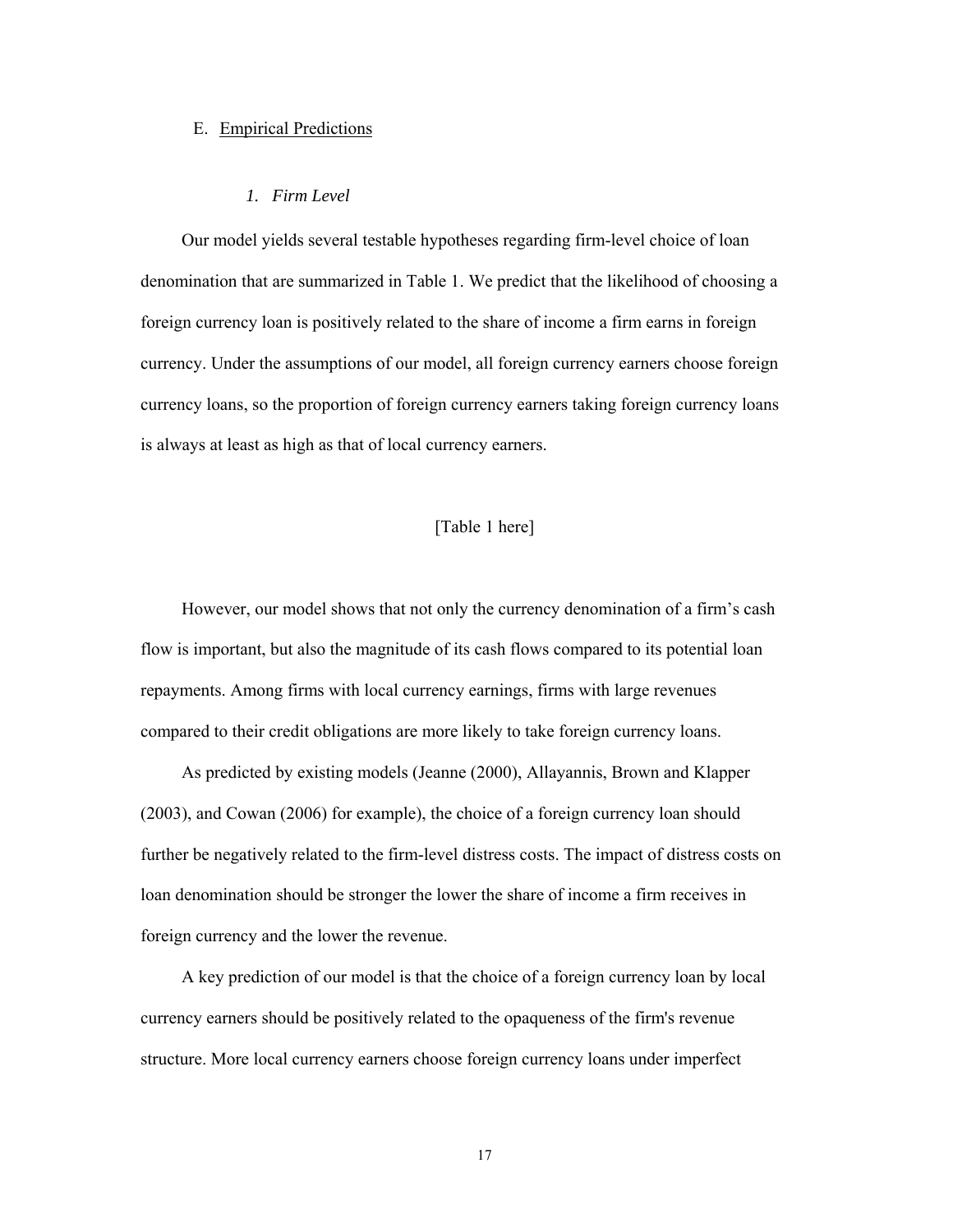information than under perfect information. The impact of information opaqueness is stronger for firms with higher shares of revenue in local currency (our model suggests that imperfect information does not alter the currency choice for firms with foreign currency earnings only).

# *2. Country Level*

l

At the macroeconomic level, our model predicts that the choice of a foreign currency loan will be positively related to the interest rate advantage on foreign currency funds which is given by nominal interest rate differential between local and foreign currencies minus the expected depreciation of the local currency.<sup>17</sup> The impact of the interest rate differential, however, does depend on firm characteristics. The reaction to an increase in the interest rate differential should be stronger for firms with less income in foreign currency.

The choice of a foreign currency loan will further be negatively related to exchange rate volatility. If the local currency is more likely to depreciate, local currency earners (with low revenues) will be less likely to take a foreign currency loan. Moreover the impact of exchange rate volatility should be stronger for those firms with higher distress costs.

Finally, our model suggests that characteristics of the banking sector or of the legal environment that exacerbate information asymmetries between banks and firms may foster unhedged foreign currency borrowing.

<sup>&</sup>lt;sup>17</sup> In our model both the funding cost of foreign currency and the expected depreciation of the local currency equal zero. These variables therefore don't appear in the formulae of our propositions but are implicitly there.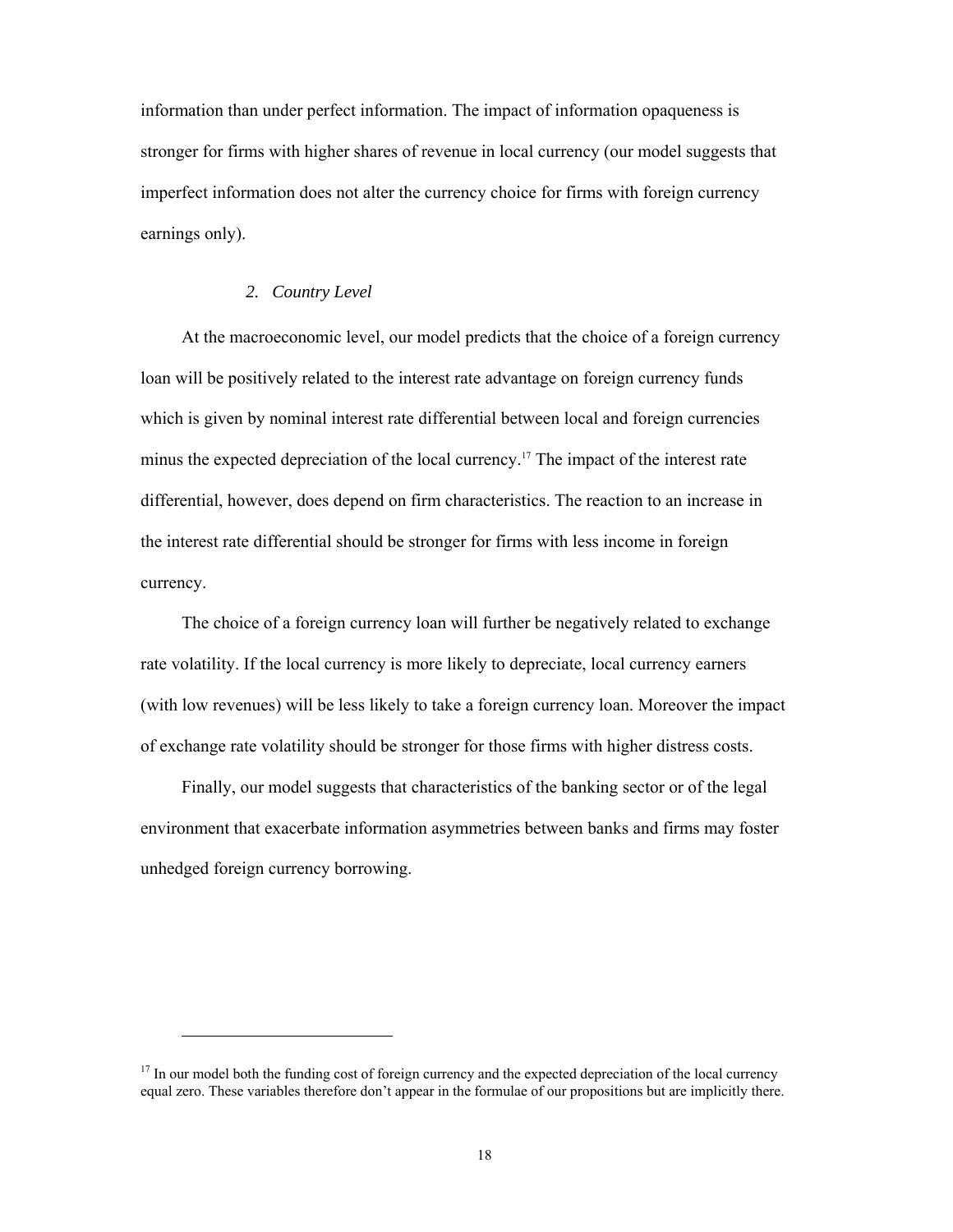# **IV. Data**

Firm-level loan information was obtained from the *Business Environment and Enterprise Performance Survey* (*BEEPS*). The European Bank for Reconstruction and Development (EBRD) and the World Bank jointly conducted this survey in 1999, 2002 and 2005. Our analysis is based on the 2005 version, as it contains the most comprehensive information on the borrowing behavior of the firms.

First, we relate this information to firm-level indicators of revenue sources, distress costs and opaqueness taken from the same survey. Then we relate our firm-level loan information to country-level indicators of macroeconomic conditions, as well as characteristics of the banking sector and institutional environment, taken from the *International Financial Statistics* (*IFS*) and *Annual Reports on Exchange Rate Arrangements and Exchange Rate Restrictions* (*AREAER*) compiled by the International Monetary Fund (IMF), the *Transition Report* published by the EBRD, and Basso, Calvo-Gonzalez and Jurgilas (2007). The definitions and data sources for all variables used in our empirical analysis are presented in Table 2.

[Table 2 here]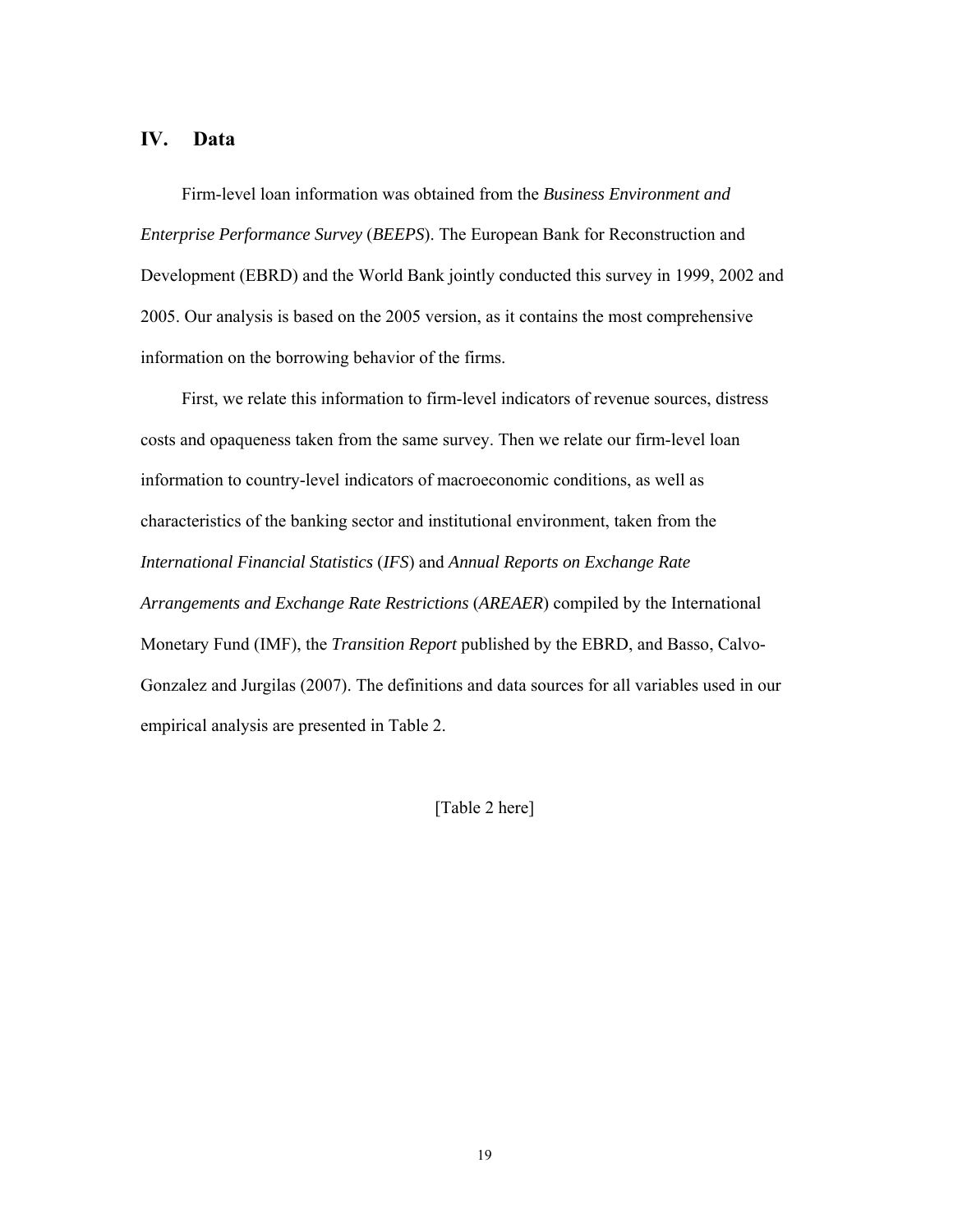#### A. Firm-Level Borrowing Behavior

BEEPS 2005 provides data on 9,098 firms in 26 transition countries and covers a representative sample of firms for each of these countries.<sup>18</sup> In this sample, 4,062 firms report detailed information on their most recent loan. Most important for our analysis, the survey includes an indicator of the currency denomination of the loan. Each firm states whether its most recent loan was denominated in local or foreign currency. The answer to this question is our dependent variable *Forex loan*, which takes the value one if the most recent loan was denominated in a foreign currency and zero if the most recent loan was in local currency. The survey further lists the precise date the loan was received and information on collateralization, duration, and interest rate.

Table 3 provides summary statistics on the characteristics of loans in our sample by country. We exclude all observations for which the firm did not indicate the currency denomination (346 observations) and for which loans were received earlier than January 2002.19 We are left with 3,105 observations. In this sample, 25% of the loans are denominated in foreign currency. However, the percentage of foreign currency loans varies significantly across countries, from less than 10% in the Czech Republic, the Slovak Republic, Bosnia, and Uzbekistan to more than 50% in Albania and Georgia.

[Table 3 here]

l

<sup>&</sup>lt;sup>18</sup> The survey covers all countries in which the EBRD is operational, with the exception of Turkmenistan. See http://www.ebrd.com/country/sector/econo/surveys/beeps.htm for detailed information on BEEPS 2005.

 $19$  Rejections of loan applications may create a selection issue that may vary across quarters. We do not have any information on loan applications, and hence have to assume that the choice of currency is unaffected.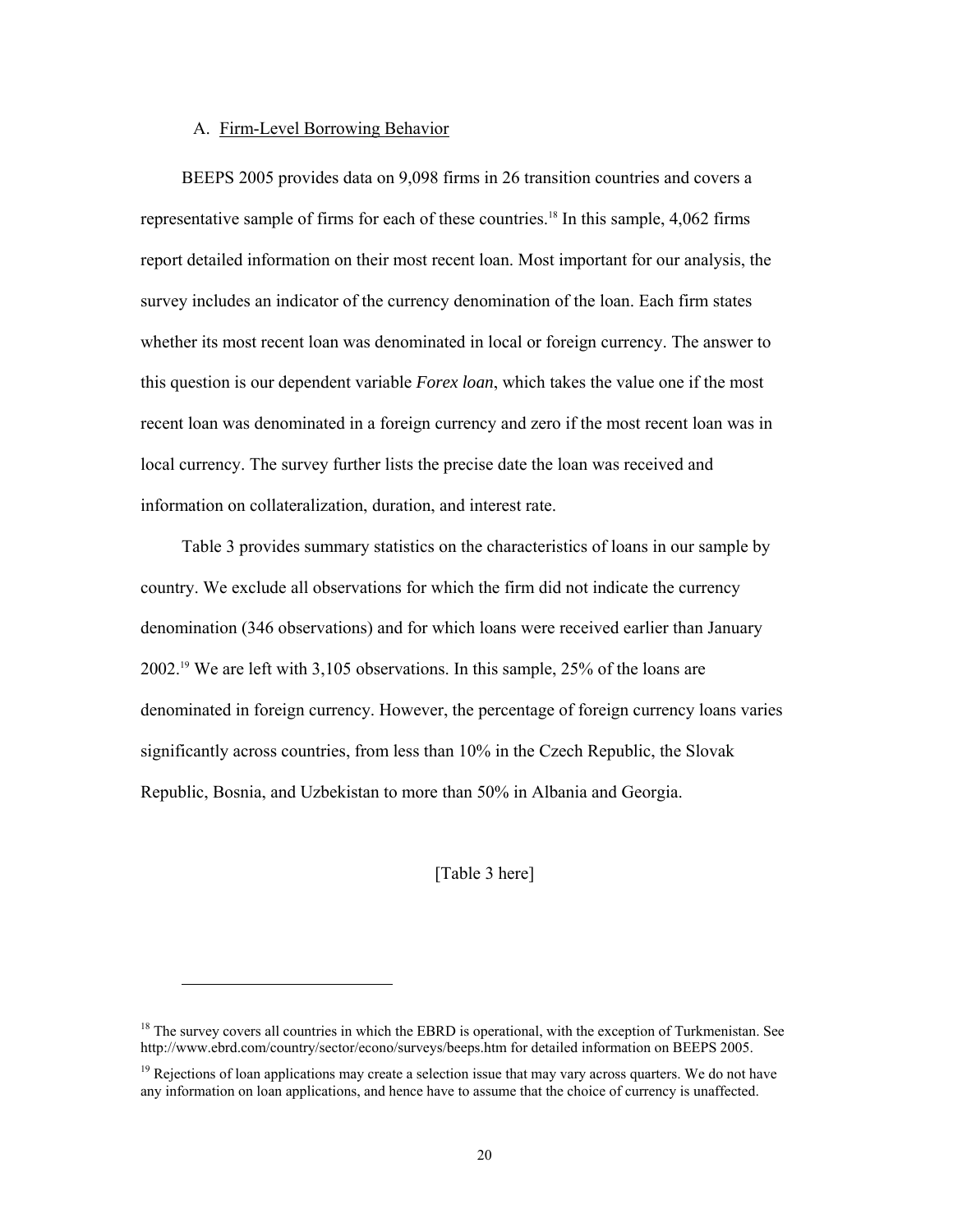The average loan duration in our sample is 29 months, again with considerable variation across countries. The overwhelming majority of loans in most countries are collateralized, with only four countries having collateralization rates of less than 80%. In contrast, the mean ratio of the amount of collateral to loan size varies substantially across countries, from less than 100% in Slovenia and Uzbekistan to more than 200% in Bosnia. Not surprisingly for our sample of transition countries, the cost of credit is substantial: the mean (nominal) interest rate exceeds 14% per annum. Pairwise correlations displayed in Panel C of the table suggest that the loan currency denomination is related to other loan characteristics. Foreign currency loans have a longer average duration and, not surprisingly for the countries covered, lower interest rates than local currency loans.

#### B. Firm-Level Determinants of Loan Currency Denomination

We start our empirical analysis by studying the firm-level determinants of loan currency choice. In our empirical model, the dependent variable  $Pr(For ex Loan)_{i,i}$  is the probability that a firm of type *i* in country *j* chooses a foreign currency denomination when receiving a loan at time *t*:

[3] 
$$
\Pr(For ex Loan)_{i,j,t} = \alpha_{j,t} + \beta 1 \cdot F_i + \beta 2 \cdot L_{i,j,t} + \varepsilon_{i,j,t}.
$$

Our theoretical model suggests that a firm's decision to take a foreign currency loan should be related to the currency denomination of its revenues, the expected distress costs if it were to default on the bank loan, and the financial transparency of its activities. Our empirical model therefore includes a vector of firm-level indicators ( *Fi* ) from BEEPS 2005 that captures the corresponding firm-level characteristics.<sup>20</sup>

 $20$  These characteristics are taken to be those prevailing at the time of the interview (in 2005) or for the 12 months prior to the interview. For most firms, this implies that our firm-level explanatory variables are elicited *after* their most recent choice of loan currency. However, our theory also suggests that it is the expected firm characteristics (in particular, income currency and its verifiability, and distress costs) at the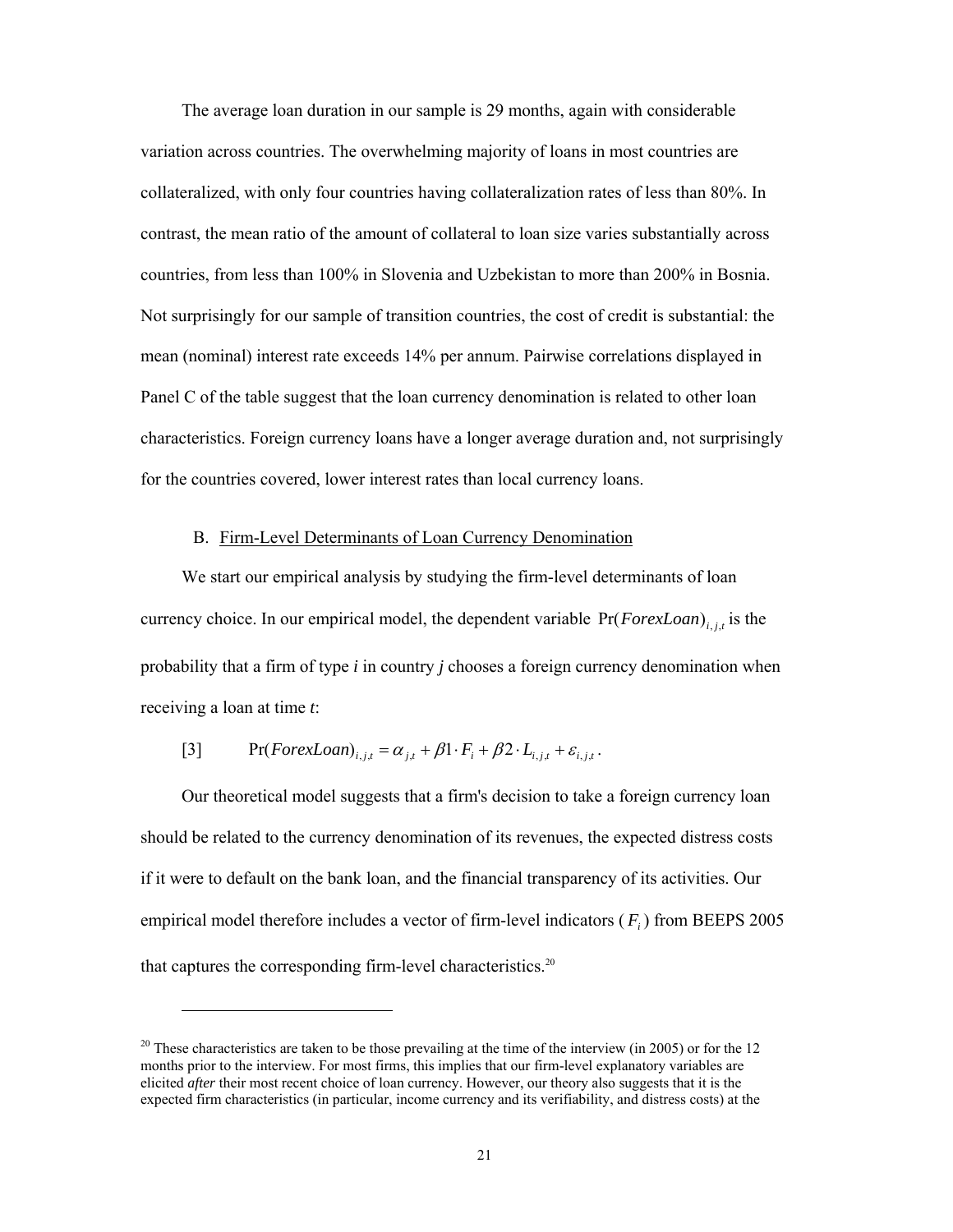#### *1. Revenue Currency*

We use three indicators of a firm's revenue currency denomination. The dummy variable *Exporter* equals one if the firm exports and zero if the firm obtains revenues only from domestic sales. In countries where domestic sales are conducted exclusively in domestic currency, we believe that this dummy variable is a good indicator of whether a firm has foreign currency income or not.

However, many of the countries in our sample display a strong degree of "dollarization", i.e., many domestic transactions are also conducted in foreign currency. To take this into account, we include a firm-level indicator of the extent of domestic sales in foreign currency. The variable *Sales to multinationals* equals one if the firm makes domestic sales to multinational or foreign-owned companies. Such sales are more likely to be made in foreign currency.

Finally, in addition to current sales, assets in foreign currency could be an additional potential source of foreign currency cash flows. The BEEPS survey does not provide us with detailed information on the asset structure of the firms. We therefore use foreign firm ownership as an indicator of whether firms have assets that yield foreign currency cash flow. The variable *Foreign firm* equals one if more than 50% of the firm's ownership is in foreign hands, and zero otherwise. Foreign-owned firms are more likely to have foreign currency loans, as they are more likely to have foreign currency income.

time of loan repayment − and not necessarily at the time of the loan disbursement − which drive the currency choice. For a subset of 506 firms we have access to the firm-level characteristics from the 2002 BEEPS survey. We replicate our full-sample firm-level analysis using these 2002 values instead of the 2005 values. We find no significant correlations between the 2002 firm characteristics and their choice of loan currency.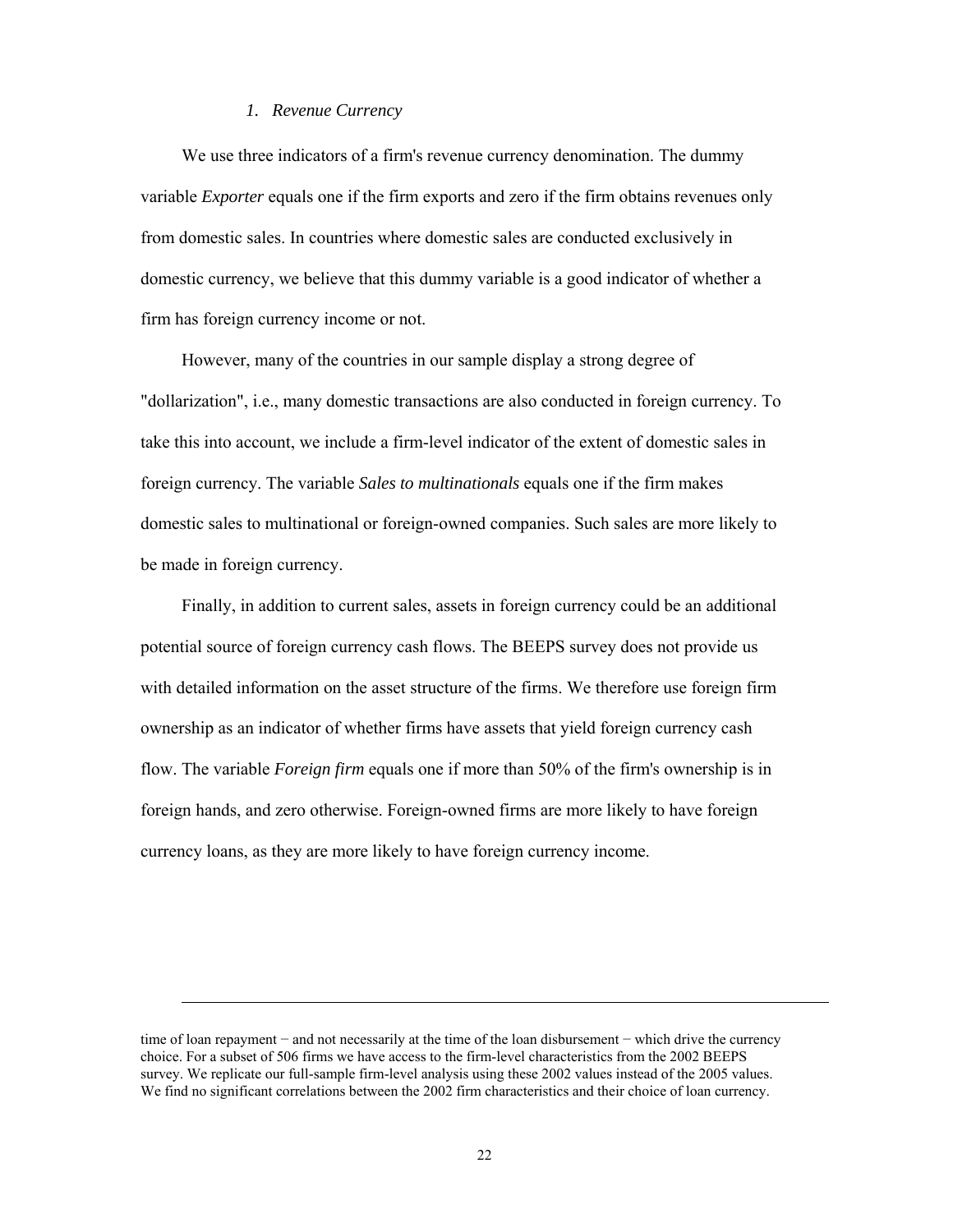#### *2. Distress Costs*

We include two indicators of distress costs that occur when firms default on their most recent bank loan. Expected distress costs are higher for entrepreneurs deriving more private intangible value from their firm. This value may be lost if these firms default. Expecting that this private value is higher for sole proprietorships or family owned businesses, we include the variable *Family firm*. This dummy variable equals one if the firm is a sole proprietorship or a family owned business, and zero otherwise.

Theory also suggests that highly leveraged firms have higher distress costs, as they face higher costs of accessing additional external finance (Cowan (2006)). Our second indicator of distress costs, *Debt*, therefore relies on a measure of firm leverage available from BEEPS 2005, namely the share of working capital financed by debt in the 12 months prior to the interview.<sup>21</sup>

#### *3. Opaqueness*

Our theoretical model suggests that loan denomination may further be related to the degree of opaqueness about the firms' revenue sources. If banks cannot identify the currency or level of firm revenues, our theory suggests that some local currency earners may pretend to be foreign exchange earners in order to receive cheaper foreign currency credit. As a result, firm opaqueness may lead to a higher probability of local currency earners taking foreign currency loans if a corresponding interest rate advantage exists. Note, however, that firm opaqueness may not lead to more foreign currency borrowing when we consider the full sample of firms. First, if in addition to firms with non-verifiable

<sup>&</sup>lt;sup>21</sup> The BEEPS 2005 survey lacks an indicator of total firm leverage. Available indicators are the share of working capital or the share of recent investment financed by debt. We choose the former variable as it is available for a larger sample of firms. For those firms which reported both measures working capital debt and investment debt are highly correlated (pairwise correlation  $= 0.642$ ).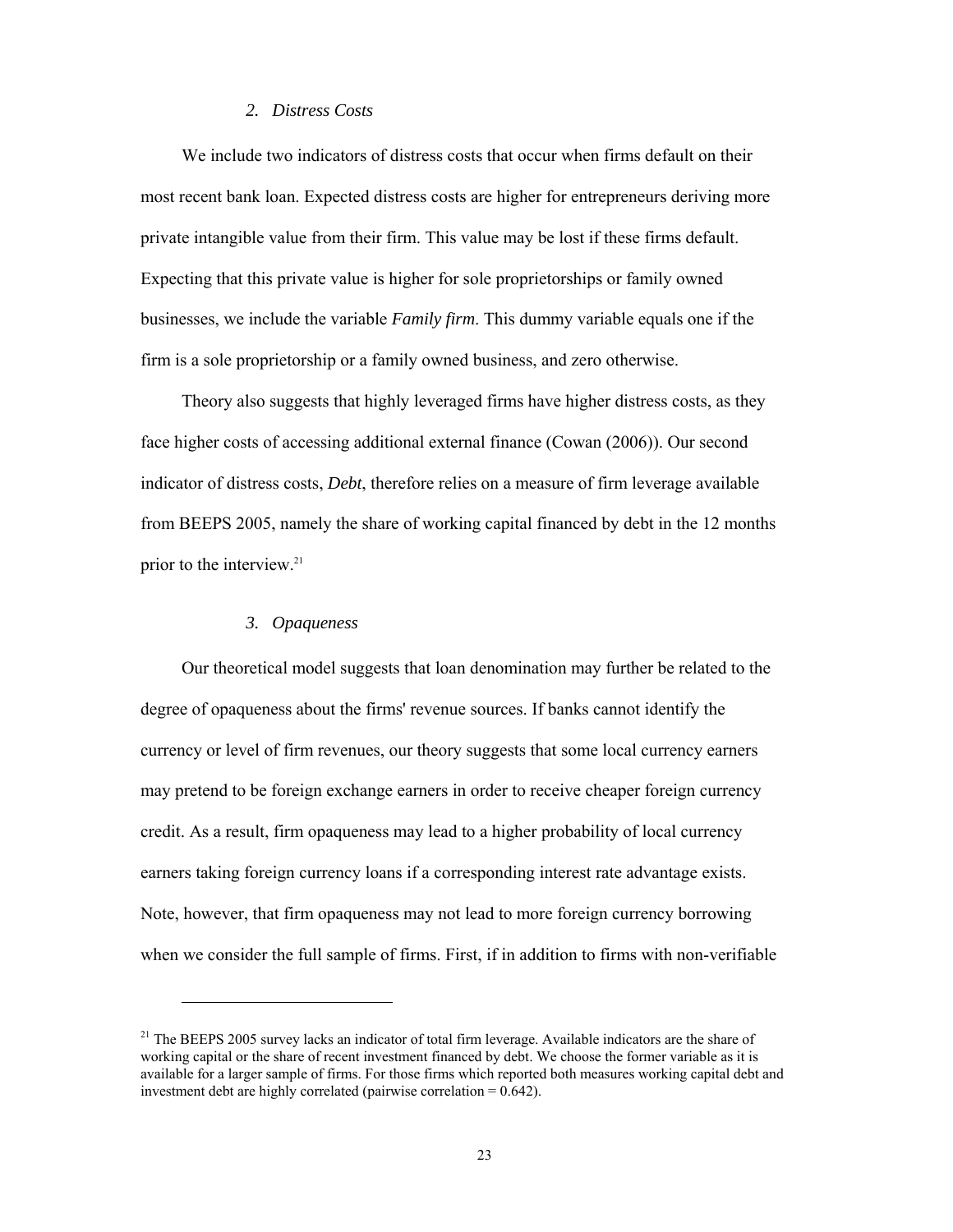revenues there are some firms that have verifiable foreign currency earnings, then we could observe a positive relationship between foreign currency borrowing and financial transparency, as banks offer foreign currency loans to transparent firms at lower rates than to opaque firms. Furthermore, severe information asymmetry could lead to a collapse of the foreign currency credit market for those firms with non-verifiable revenues. In this case only transparent firms with foreign currency income would receive foreign currency loans.

We include two firm-level indicators of opaqueness in our analysis. Our first indicator is based on firms' financial reporting standards. The variable *Audited firm* equals one for all firms with an external auditor and equals zero otherwise. Our conjecture is that firms with audited accounts are in a position to provide more credible information about their revenue sources to banks. Our second indicator of firm opaqueness, *Income via bank*, measures the share of the firm's sales that are settled through a bank account. We expect that the higher this share, the better banks are informed about the revenue sources of the firms (*à la* Mester, Nakamura and Renault (2007) and Norden and Weber (2007)).

# *4. Control Variables*

In addition to our indicators of firm revenue, distress costs and opaqueness, we include four firm variables and sector fixed effects to control for any other differences in firm characteristics.22 The variable *International accounting* equals one for all firms that apply international accounting standards (IAS or US GAAP), and equals zero otherwise. Firms with stronger relations to foreign markets or investors are more likely to apply international accounting standards. At the same time, adhering to international accounting standards makes firms more transparent.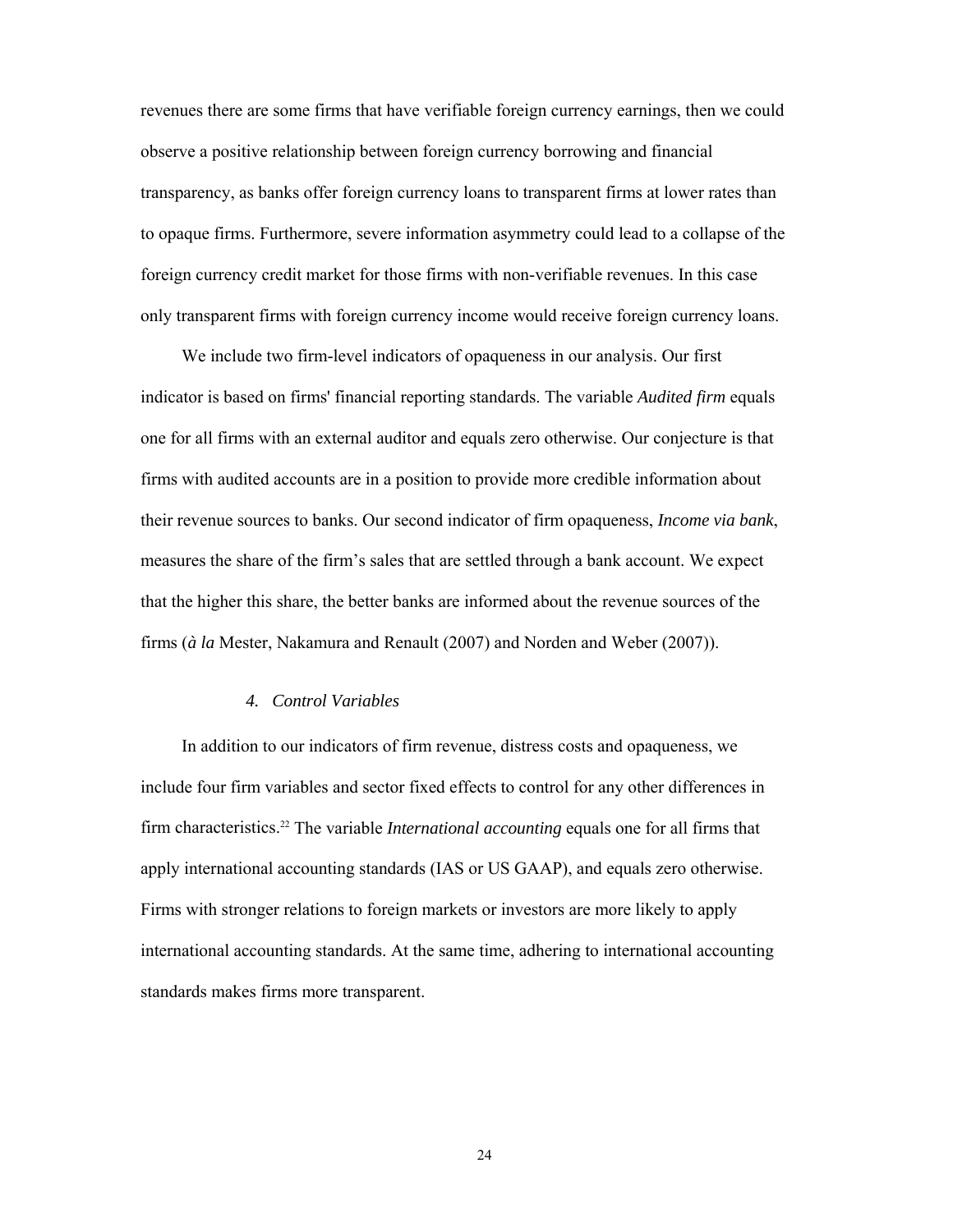The variable *Small firm* equals one for firms with less than 50 employees and equals zero otherwise. Distress costs related to foreign currency borrowing may be larger for small firms, at least in proportion to loan size (Froot, Scharfstein and Stein (1993)). On the other hand, small firms may also be more opaque.

We include firm *Age*, measured at the time of disbursement of the most recent loan. The information about the firm's activities may become more accurate and credible as the firm grows older and can provide a longer public track record. On the other hand, because of the transition in the countries we consider, age may also proxy for export income, ownership and financial transparency.

Finally, the variable *Security costs* measures the percentage of annual sales that firms pay for security-related services. The private value of running a business may be lower in a less secure environment, and thus in an environment where security costs are higher. On the other hand, the fact that the entrepreneur chooses to operate in an insecure environment could indicate that his private value of the business is high. Further, higher security costs (in a given country) could indicate that a business is more sophisticated and therefore may be more likely to have foreign currency income.

We further include two characteristics of each loan  $(L_{i,j,t})$ . The variable *Duration* measures the duration of the loan in months at origination, while the variable *Collateralized* equals one if the loan is collateralized, and zero otherwise. We assume banks determine duration and collateral prior to currency. However, dropping both loan variables does not alter our findings.

 $\overline{a}$ 

<sup>&</sup>lt;sup>22</sup> We classify each firm into one of the following seven sectors based on where it obtains the largest percentage of its revenues: Mining; Construction; Manufacturing; Transport and communication; Wholesale, retain and repairs; Real estate; and Hotels and restaurants.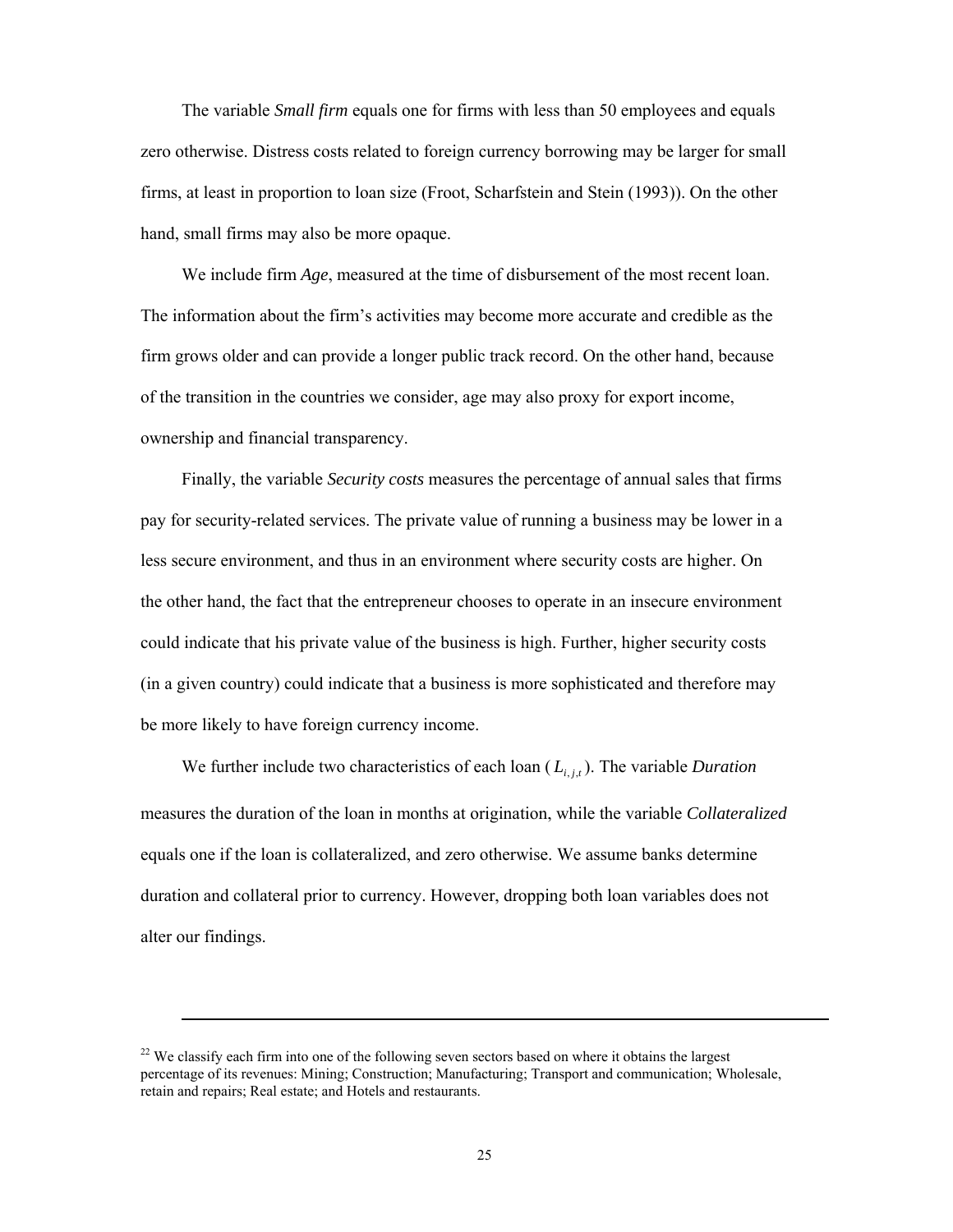#### *5. Summary Statistics*

Table 4 provides summary statistics for our firm-level explanatory variables (statistics for the two loan characteristics were already provided in Table 3). Panel A displays means for firms in our sample with local / foreign currency loans and compares these to means for all 9,098 firms covered by the survey (i.e., including those firms without loans).

# [Table 4 here]

The table suggests that firms with foreign currency loans differ systematically from those with local currency loans. As expected firms with foreign currency loans are much likely to have export income, sales to multinationals, and foreign owners. Note, however, that less than half (43 percent) of the firms with foreign currency loans have export income. This finding suggests that many firms that are taking foreign currency loans may be unhedged. There seems to be little difference in levels of family ownership and external debt between local currency and foreign currency borrowers, suggesting that levels of distress costs are similar. There is also an ambiguous relation between financial transparency and currency denomination. On the one hand, firms with foreign currency loans are more likely to be audited. On the other hand, these firms have a lower share of their income flowing through bank accounts, suggesting less financial transparency. Finally, firms taking foreign currency loans are more likely to adhere to international accounting standards, are smaller and younger, and have higher security expenditures.

Panel A also suggests that there are substantial differences between the firms in our sample and those firms in the survey who do not report having a local currency or foreign currency loan. Compared to the full sample of surveyed firms those which have a loan are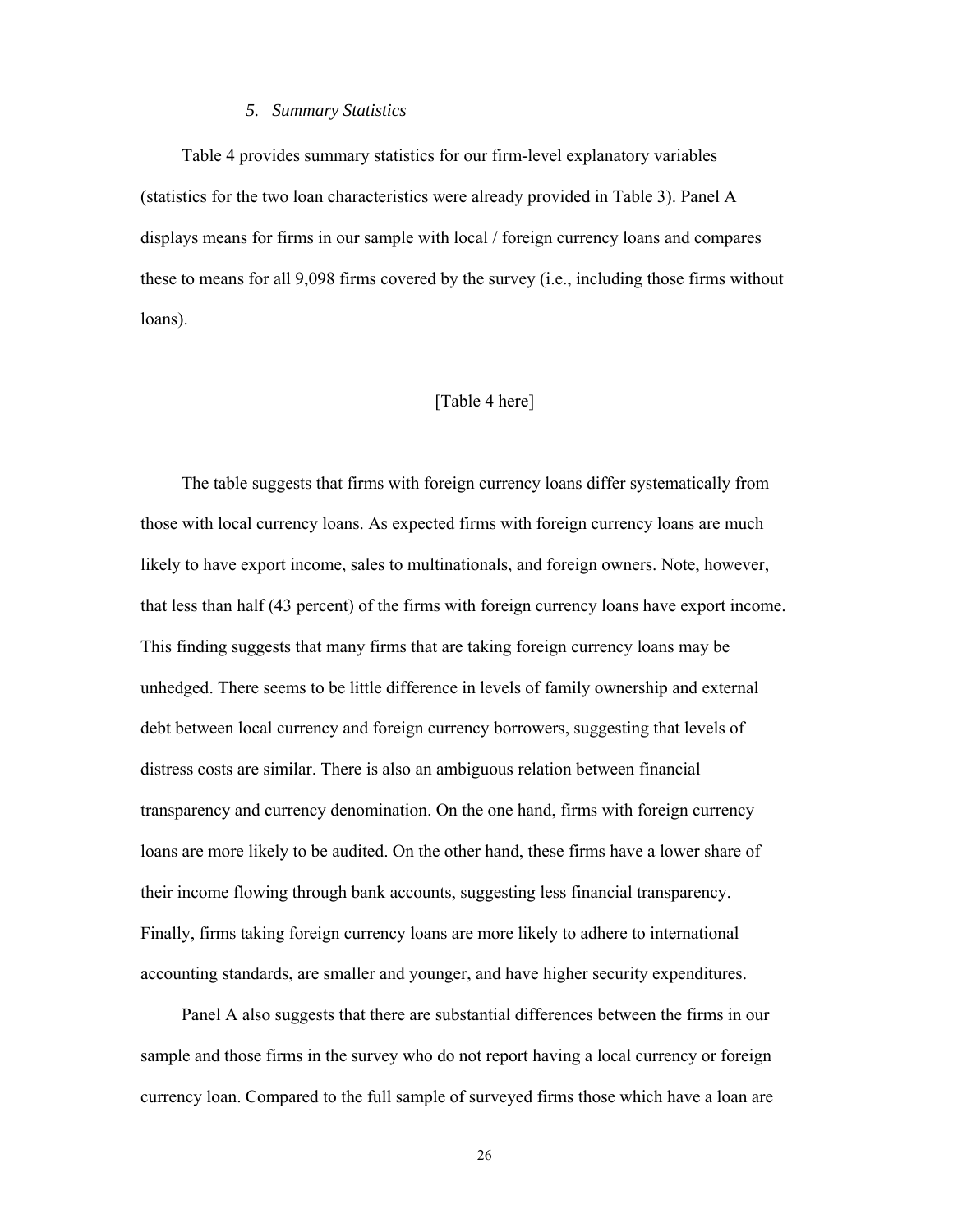more likely to export or sell to multinationals. Not surprisingly, firms with loans have higher average leverage ratios. Interestingly firms with loans seem to be more transparent, being more likely to have audited financial statements, to adhere to international accounting standards and having a larger share of their income flowing through bank accounts. Firms with loans are also larger than the mean of all surveyed firms.

Panel B reports means of firm characteristics by the currency of firm income. We distinguish between *Local* from *Foreign currency earners* based on firm-level income structure and the country-level degree of real dollarization. Local currency earners are firms with no export sales, no sales to multinationals, no majority foreign owner, and which are located in a weakly dollarized country. Foreign currency earners are all other firms. We classify *Weakly dollarized countries* as those that have a mean share of foreign exchange deposits in the banking system of 50% or less for the observation period.<sup>23</sup>

The table shows that, due to widespread dollarization two-thirds of our sample are foreign currency earners according to the above classification. These firms seem to differ systematically from local currency earners, with lower distress costs and larger degrees of transparency. Foreign currency earners are less likely to be family businesses and are higher leveraged. At the same time they are more likely to be audited, have international accounting standards and have higher shares of income flowing through a bank account. Foreign currency earners are also larger and older than local currency earners. Panel C displays a full set of pairwise correlations for our firm characteristics.

Our theoretical model predicts that the choice of loan denomination for a given firm will differ across countries depending on the extent of the interest rate advantage of foreign currency funds and the exchange rate volatility. In addition, loan denomination may vary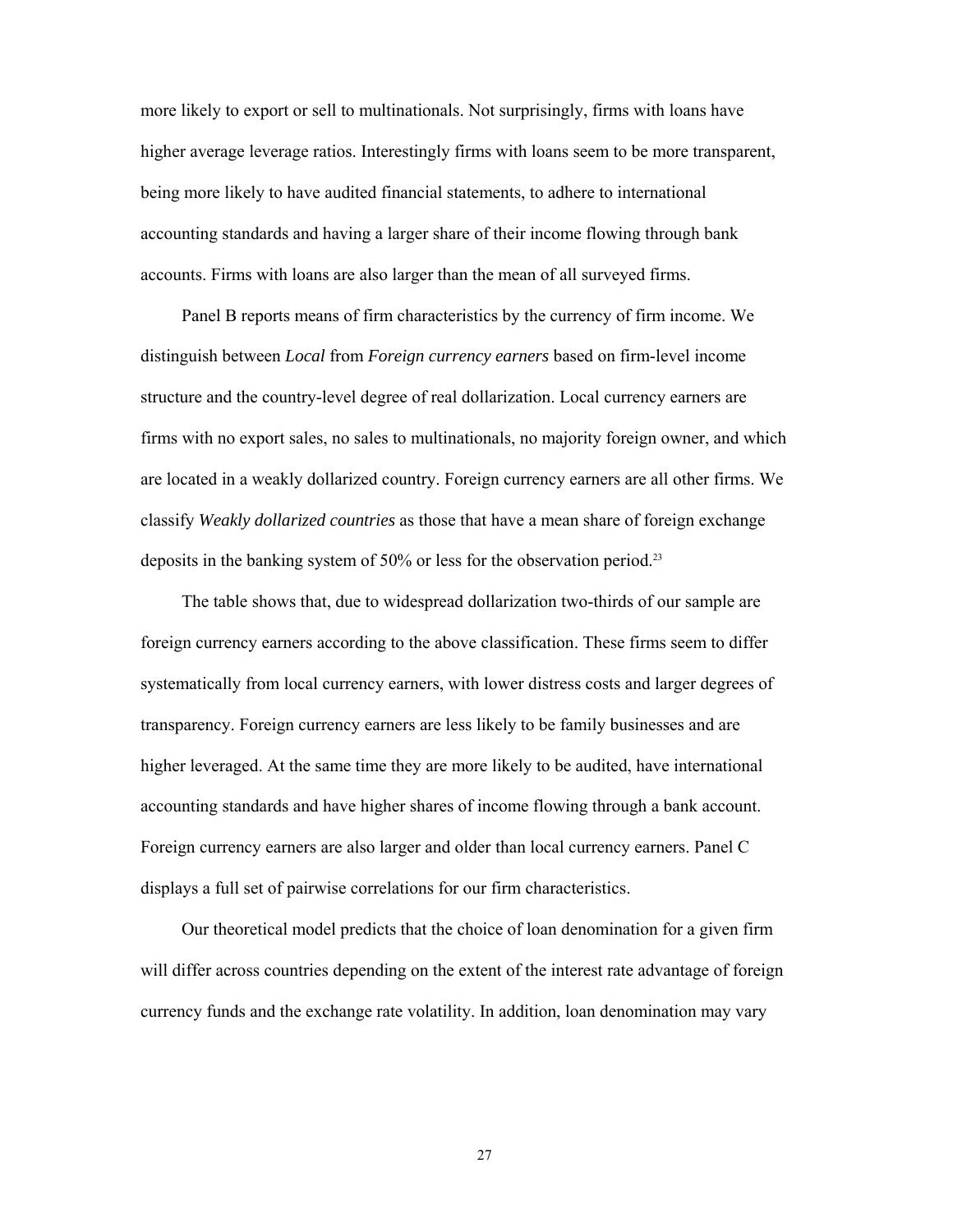across countries due to differences in expectations of future macroeconomic conditions (domestic inflation volatility) as well as characteristics of the banking sector and the institutional environment (see the next section for a detailed discussion). In our analysis of firm-level determinants of loan denomination, we control for these cross-country differences by introducing country-time fixed effects  $(\alpha_{i,t})$ .

#### C. Country-Level Determinants of Loan Currency Denomination

In a second empirical step, we examine the extent to which country-specific characteristics help explain the choice of loan currency in our sample. To do so we augment our empirical model with a vector of time-varying country-level variables  $(C_i)$ :

[4] 
$$
\Pr(For ex loan)_{i,j,t} = \alpha_j + \beta \cdot F_i + \beta 2 \cdot L_{i,j,t} + \beta 3 \cdot C_{j,t} + \varepsilon_{i,j,t}.
$$

As not all country-specific characteristics are available for all countries and all quarters, in this second step we rely on varying subsamples.

#### *1. Macroeconomic Determinants*

l

Our main country-level explanatory variable is an indicator of the interest rate differential between local currency and foreign currency funds. We use four indicators of the nominal interest rate differential. Our first two indicators are calculated using benchmark interest rates in the domestic and foreign financial sectors. We label our first measure the *Interest differential – USD* indicator, because we calculate it using the domestic Treasury bill rate (taken from IFS, line 60c), and the interest rate on US Treasury bills (IFS, line 60c), for the past quarter.<sup>24</sup> The *Interest differential – Euro* indicator is

<sup>&</sup>lt;sup>23</sup> Table 7 shows that within our sample there are 13 weakly dollarized and 12 strongly dollarized countries. We cannot classify Uzbekistan due to a lack of data.

<sup>&</sup>lt;sup>24</sup> Where a Treasury bill rate was not available, we used the central bank reference rate or money market rates which are available from IFS.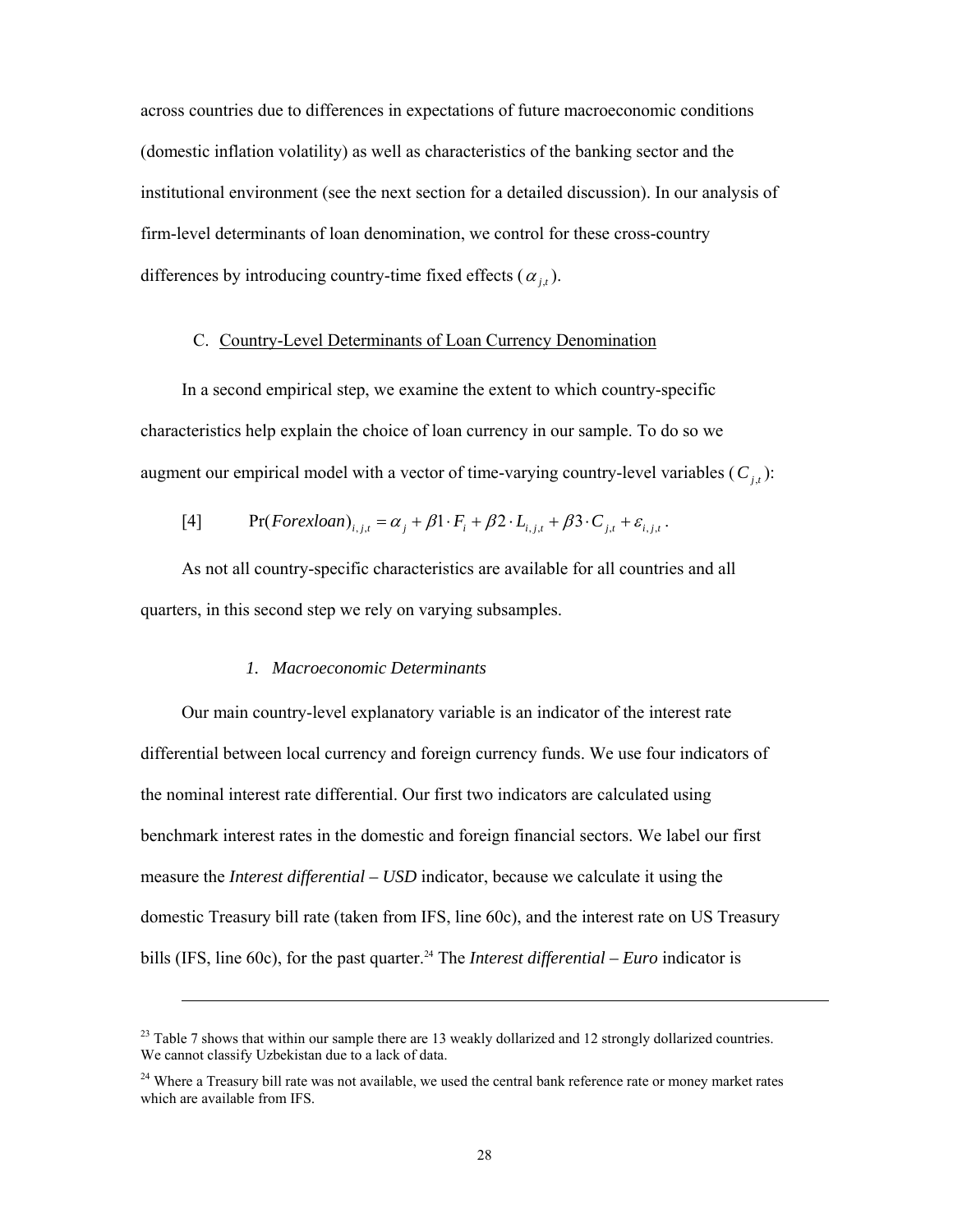similarly calculated as the domestic interest rate minus the Eurepo rate (also taken from IFS). Our two further indicators of the interest rate differential are taken from Basso, Calvo-Gonzalez and Jurgilas (2007). They obtain actual interest rate differentials between local currency and foreign currency, by surveying central banks in transition economies. Their survey allows them to compile monthly information on interest rate differentials on loans and deposits for 24 transition countries over the period 2000-2006. Unfortunately, their direct measures of interest rate differentials are not available for all countries throughout the whole observation period. We nevertheless use their indicators, which we label *Interest differential – loans* and *Interest differential – deposits*, where possible.

As elaborated in our theory section, foreign currency borrowing should be driven by interest rate differentials after taking into account expected changes in the exchange rate. Firms should care about departures from UIP, which constitute real differentials in interest rates between local currency and foreign currency funds. Unfortunately, we have no measure of expected depreciation for our sample of countries. We therefore control for expected depreciation using the realized nominal depreciation of the local currency versus the US dollar (*Depreciation – USD*) or euro (*Depreciation – Euro*) during the past quarter (taken from IFS).

Our theory suggests that local currency earning firms will be less likely to take foreign currency loans when exchange rate volatility is high. We include two variables that measure the actual variance of month on month changes per currency in the real exchange rate vis-à-vis the US dollar (*Depreciation volatility – USD*) and the euro (*Depreciation volatility –USD*) respectively (again taken from IFS). We take the actual variance in exchange rate movements for the past 12 months prior to each quarter.

In addition to our measure of actual exchange rate volatility, we include two measures of the exchange rate regime, which may affect agents' expectations. We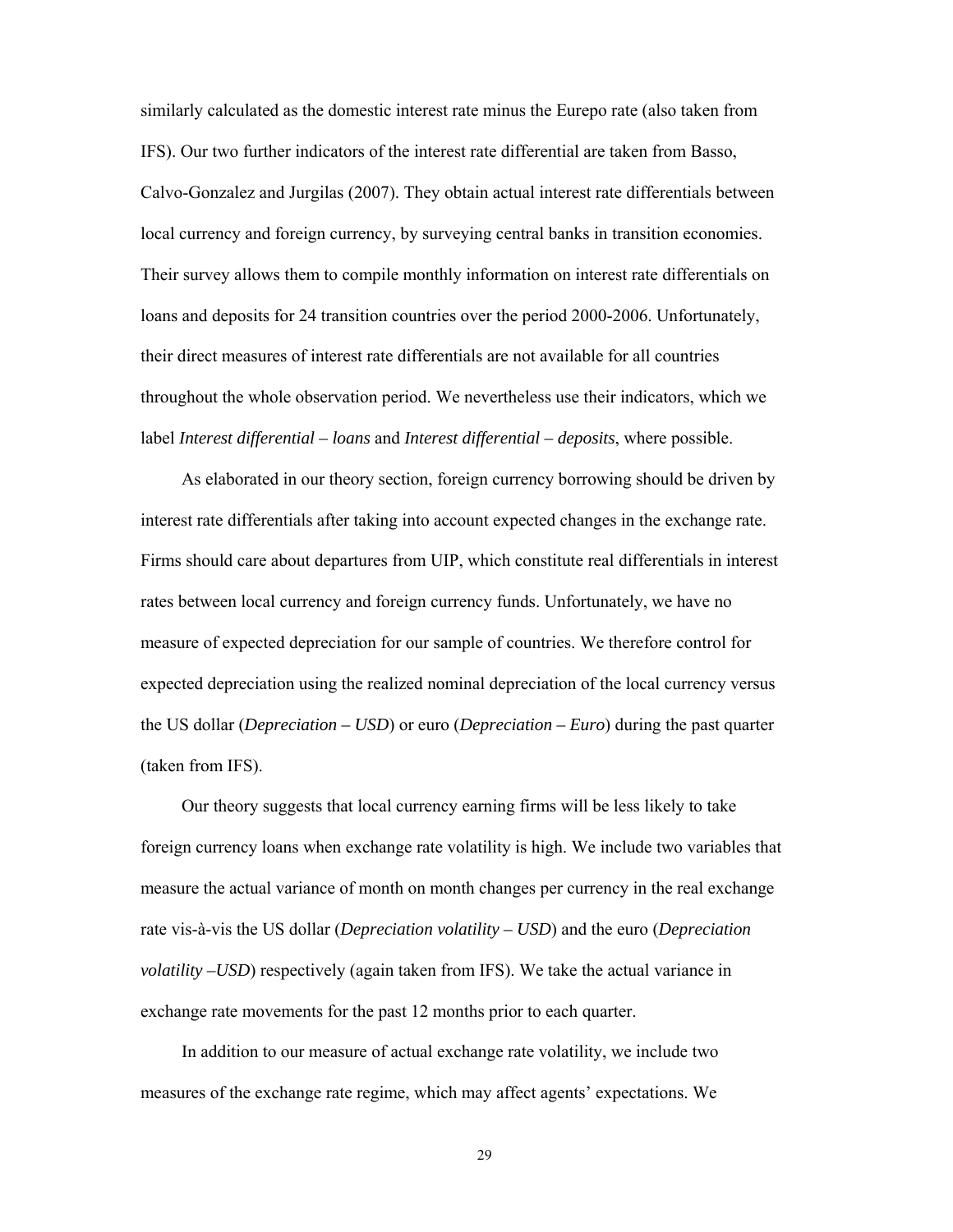distinguish countries with a fixed exchange rate (*Peg*), i.e. those with a currency board, fixed peg or crawling peg, from those with a floating exchange rate regime. Our classification of exchange rate regimes is based on the IMF's "Annual report on Exchange Arrangements and Exchange Restrictions" (AREAER). Further, affiliation with the European Union may shape expectations about future currency arrangements, as new member states are automatically on track to join the Euro-zone. We therefore distinguish those countries that have completed negotiations to join the European Union (*EU*) from those that have not. A pegged exchange rate and expected EU accession may spur foreign currency borrowing.

In our model we ignore domestic inflation. In reality, however, volatility in the purchasing power of the local currency may affect borrowers' loan choice. In a model of optimal portfolio choice, Ize and Levy-Yeyati (2003), for example, show that risk-averse borrowers will choose the currency composition of their liabilities taking into account the relative volatility of domestic inflation and the real exchange rate. As we predict above, foreign currency borrowing should decrease with volatility in the exchange rate. Ize and Levy-Yeyati (2003), however, also show that foreign currency borrowing should increase with volatility of domestic inflation. We account for this by including both the level of domestic *Inflation*, which is the percentage change in the domestic consumer price index recorded by IFS, as well as the *Inflation volatility*, which is the variance of month on month changes in that index.

#### *2. Banking Sector and Institutional Variables*

Our model predicts that the ability of local currency earners to borrow in foreign currency will be affected by the information of banks on the firm's sources of revenues. This information will not only depend on the firm-level transparency, but also on bank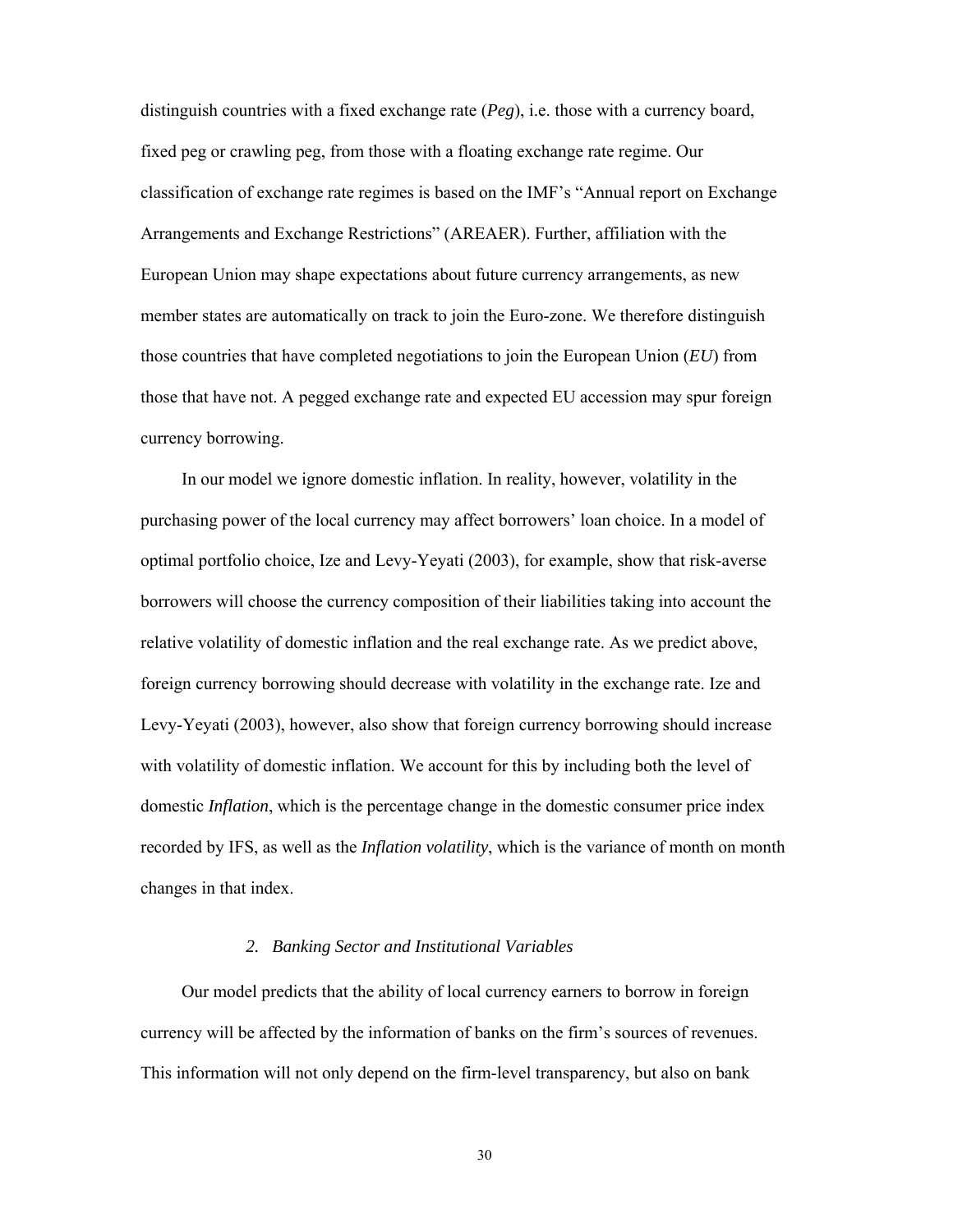characteristics and the institutional environment in which the bank operates. Foreignowned banks may have less knowledge about the activities of local firms (see, Detragiache, Tressel and Gupta (2008), Giannetti and Ongena (2008) and Giannetti and Ongena (2008) for example).

As a first indicator of countrywide information asymmetries, we include a variable that captures the foreign presence in the banking sector. The variable *Foreign banks* measures the asset share of foreign controlled banks on a yearly basis per country, and is taken from the EBRD transition report. Informational asymmetries in the banking sector may also be affected by the extent to which domestic corporate law promotes good corporate governance. We therefore include the EBRD *Enterprise reform* index, which measures on a yearly basis the degree to which corporate governance meets international standards in each transition country.

We expect that the probability of a firm taking a foreign currency loan should be naturally related to the degree of real "dollarization" in its country. We include two country-level explanatory variables that measure the degree to which the foreign currency is used in the local economy. Our first indicator is the share of banking deposits that are held in foreign currency (*Forex deposits*), taken from Basso, Calvo-Gonzalez and Jurgilas (2007). Our second measure of real dollarization is the dummy variable *CIS*, which equals one for all countries that are members of the Commonwealth of Independent States from the former Soviet Union. Existing aggregate evidence by Basso, Calvo-Gonzalez and Jurgilas (2007) and Luca and Petrova (2008) suggests that real dollarization is substantially higher in these countries in the former Soviet Union than in other Eastern European transition countries.

The demand for foreign currency loans may further be influenced by firms' access to other currency hedging instruments. While we believe that the use of currency derivatives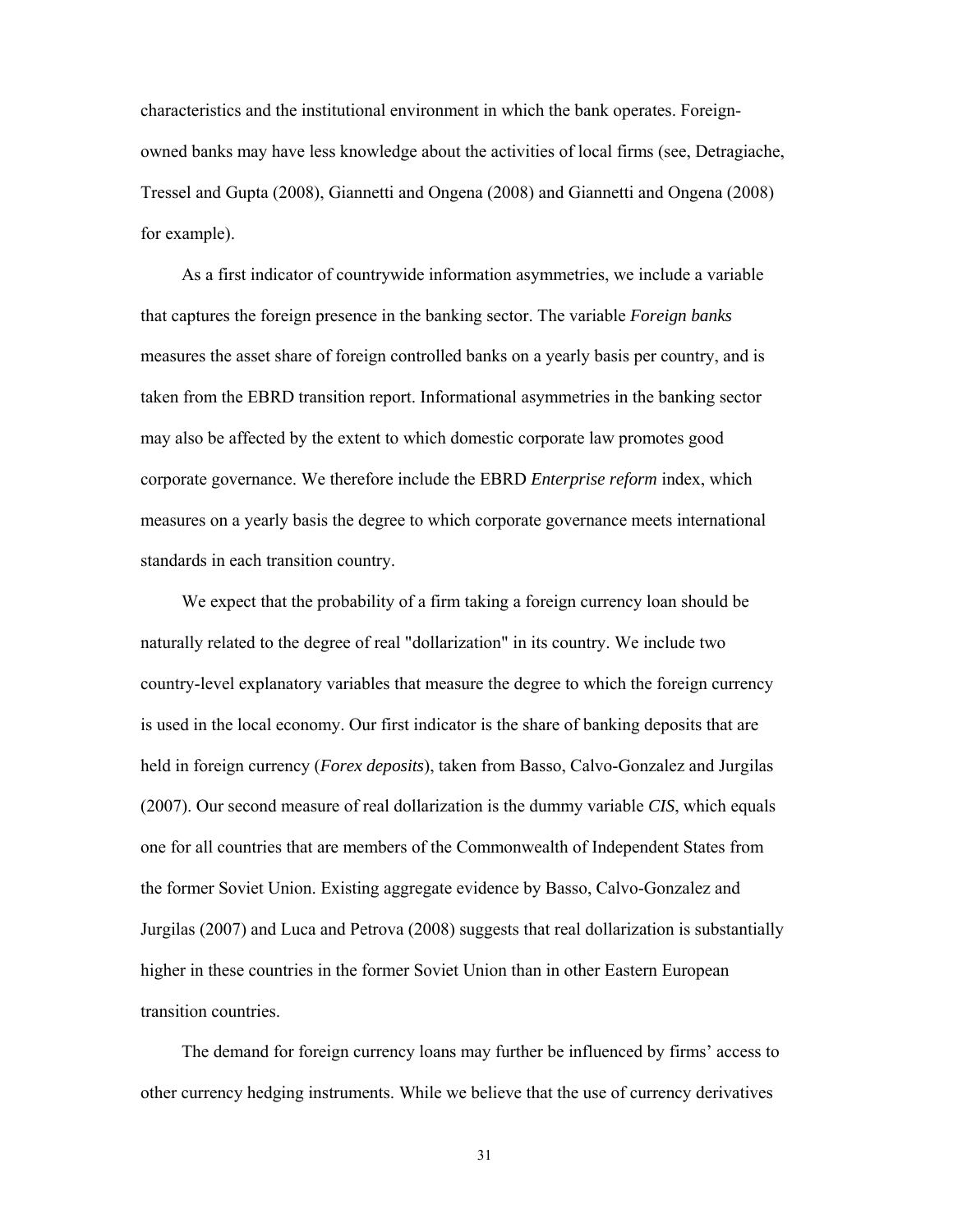should be limited in our sample of firms, we nevertheless include a measure of the availability of such instruments. The dummy variable *Forward fx market* captures whether (or not) the forward currency market is well developed in a country, and is taken from the IMF's AREAER publication.

Regulations on capital flows may limit the supply of foreign currency loans by domestic banks. Basso, Calvo-Gonzalez and Jurgilas (2007) and Luca and Petrova (2008) find that banks' access to foreign funding is strongly correlated with aggregate levels of foreign currency lending in transition countries. Controls on international borrowing or foreign direct investment may limit the access of banks to such funding. We therefore include the variable *Capital controls* (taken from AREAER), which measures whether there are controls on foreign borrowing *by* or foreign direct investment *in* domestic firms (including banks) in a country.

Finally, the supply of foreign currency loans by domestic banks may be affected by regulatory limits on their open foreign currency positions. To capture this, we include the variable *Open fx position* (also taken from AREAER), which measures the maximum total open foreign currency position a bank in a country may have as a percentage of its capital.

#### *3. Summary Statistics*

Table 5 displays summary statistics for our macroeconomic explanatory variables. Panel A displays the means by country. This panel reveals positive values of the interest rate differential in almost all countries independent of the indicator considered. This implies a widespread interest rate advantage to taking foreign currency loans rather than local currency loans in our sample. This interest rate advantage does, however, vary substantially across countries.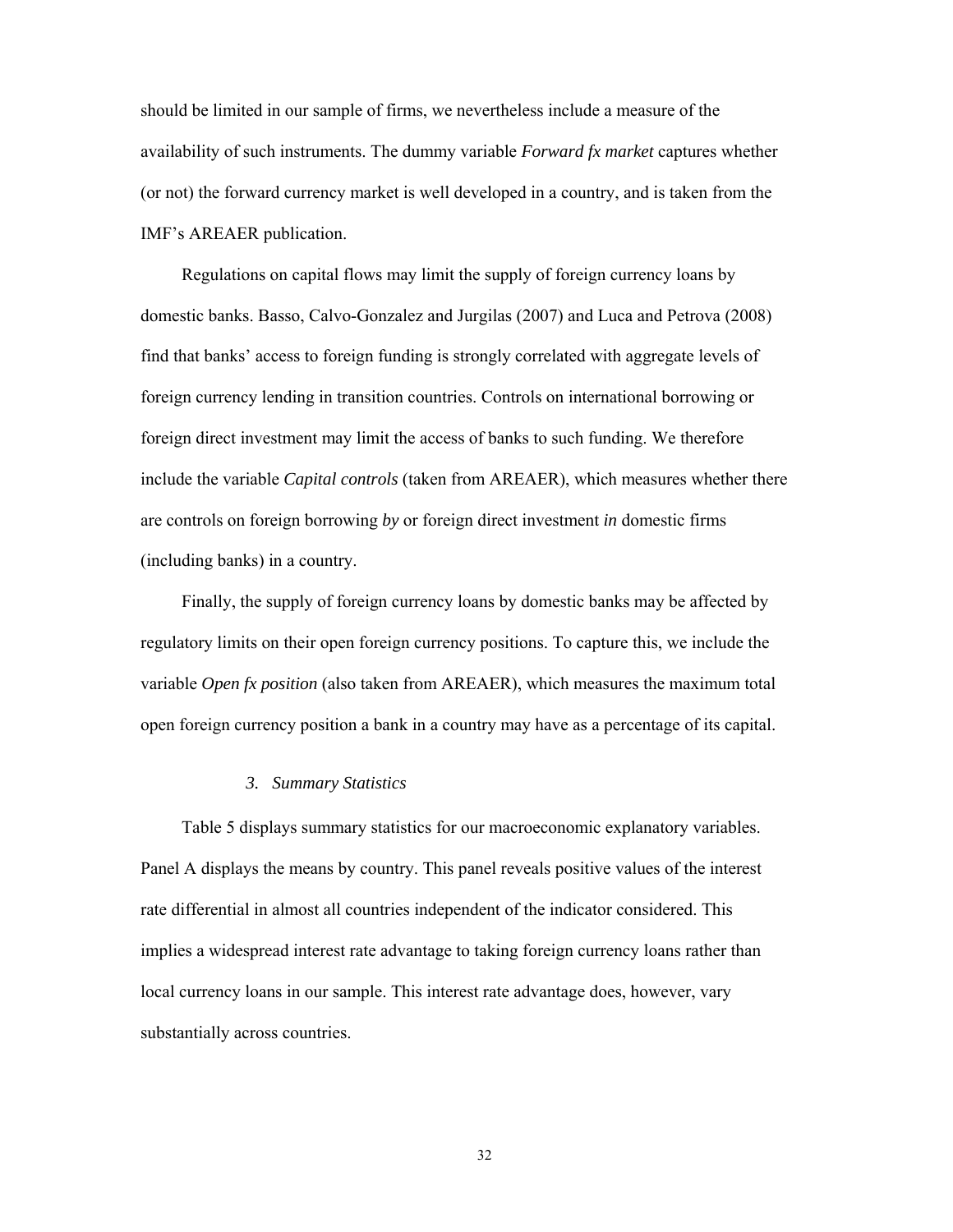# [Table 5 here]

Panel B of Table 5 further shows that there is a substantial decline in the nominal interest rate differential over time. The variables *Interest rate differential – USD* and *Interest rate differential – Euro* decline from more than 10% in 2002 to below 4% in 2005. The decline is more moderate in the two interest rate differentials obtained from Basso, Calvo-Gonzalez and Jurgilas (2007). This may be due to the fact that their panel data is unbalanced.

Table 5 confirms that the UIP did not hold (*ex post*) for the majority of countries in our sample during the observation period. Despite the substantial interest rate disadvantage vis-à-vis the US dollar, we find that the currencies of most countries appreciated (rather than depreciated) against the US dollar. Moreover, while the majority of currencies did depreciate against the euro, the magnitude of this depreciation was substantially lower than that of the nominal interest rate differential.<sup>25</sup>

Table 6 summarizes the exchange rate regime and political affiliation per country for our observation period of 2002:I to 2005:II. The majority of countries have a floating exchange rate regime. Several countries with plans to join the EU, however, adhere to a fixed rate regime in line with the Exchange Rate Mechanism II program.

#### [Table 6 here]

Table 7 displays summary statistics for our indicators of the banking sector and institutional environment. Foreign presence in the banking sector varies strongly, with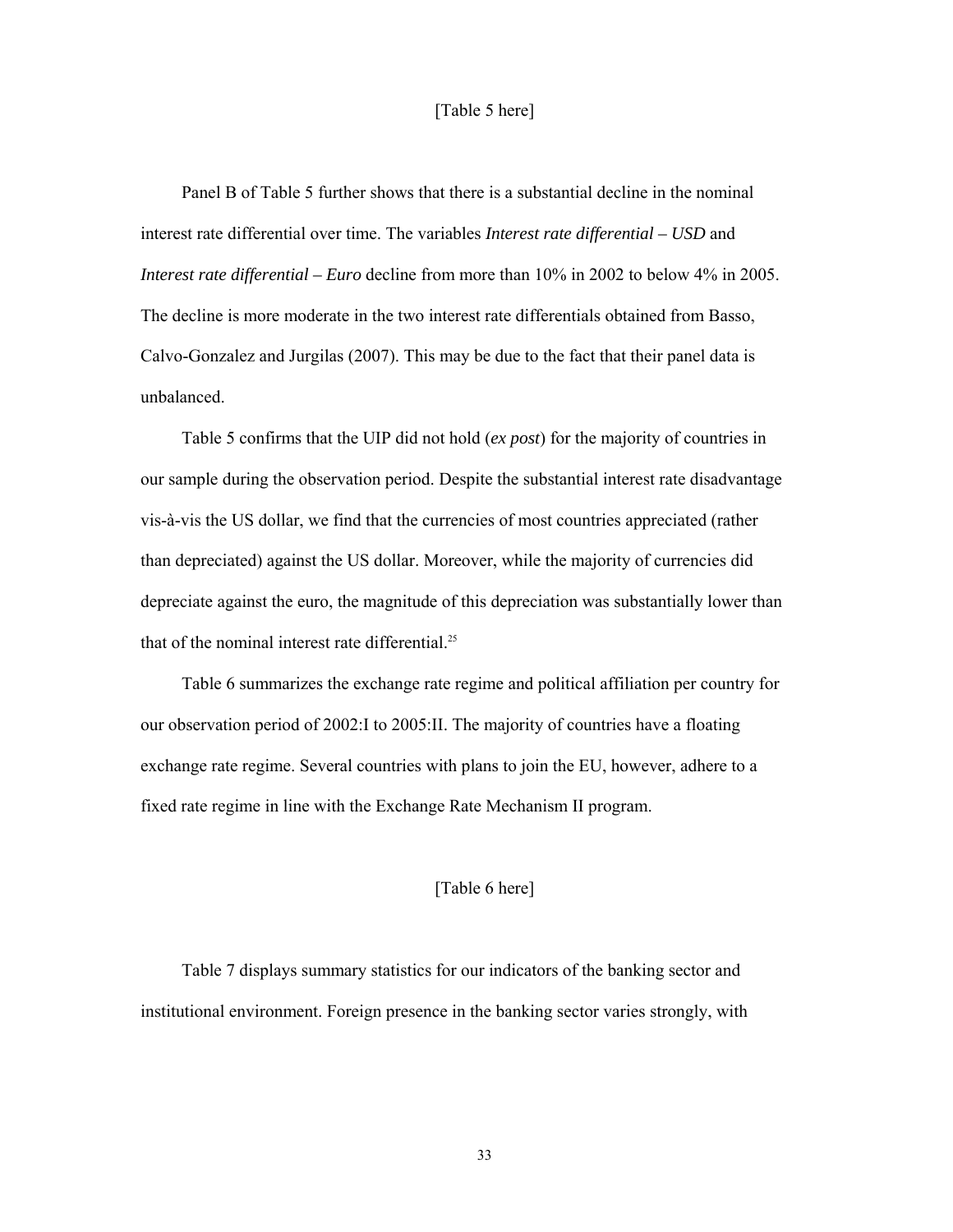foreign banks controlling over 90% of the assets in some countries (Croatia, Estonia, Lithuania, Slovak republic), and less than 10% in others (Azerbaijan, Russia, Tajikistan, Uzbekistan). The table further shows that dollarization of the economy varies strongly across our sample. Half of the countries in the sample appear to be highly dollarized, with shares of foreign currency deposits in the banking sector exceeding 50%. Panel B of Table 7 shows that dollarization dropped between 2002 and 2005, while foreign bank influence increased.

#### [Table 7 here]

Alternative foreign currency hedging instruments are limited in our sample, with forward currency markets underdeveloped in most countries. Furthermore, due to the existence of capital controls, banks in several countries have limited access to foreign funding. Panel B of Table 7 shows that the development of forward currency markets has only slightly improved between 2002 and 2005, while capital controls have been slightly reduced. Regulations on foreign currency positions are quite similar across countries in our sample, with open positions limited to 20%-30% of bank capital. The only notable exceptions are Kazakhstan and Macedonia, where banks can have open foreign currency positions up to 50% of their capital.

l

<sup>&</sup>lt;sup>25</sup> During our observation period there were persistent deviations from the UIP for *all* transition countries in our sample.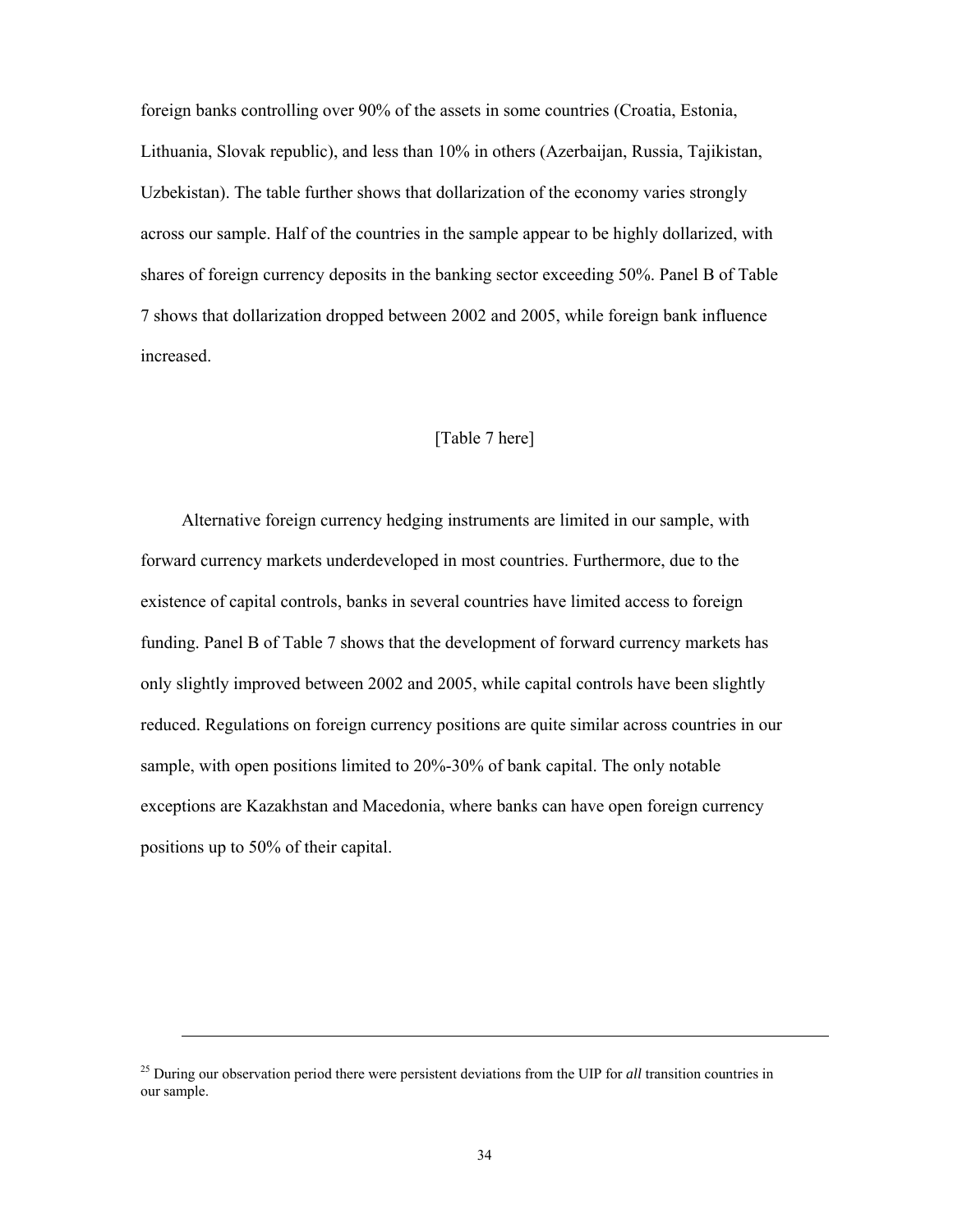## **V. Results**

#### A. Firm-Level Determinants of Loan Currency Denomination

#### *1. Full Sample Results*

Table 8 provides full sample estimates when *Forex loan* is regressed on firm and loan characteristics. Column (1) reports estimates without accounting for country fixed effects. The model in Column (2) includes country-fixed effects, and in Column (3) country-quarter effects. All three Columns  $(1) - (3)$  display the marginal effects at the sample means based on probit estimations. The T-statistics reported in parentheses are based on standard errors clustered at the country level.

### [Table 8 here]

The estimates displayed in Table 8 suggest that the choice of loan denomination is systematically related to the currency in which firms yield revenue. *Exporter*s and *Foreign firms* obtain more foreign currency loans. All three coefficients are also economically relevant. At the means of the other variables, the percentage of foreign loans increases from 22% for non-exporters to 31% for exporters (remember that around 25% of all loans in the sample were in foreign currency). Similarly, the percentage of foreign loans increases from 22% for domestic to 47% for foreign firms.

Full sample estimates for our indicators of firm distress costs (*Family firm, Debt*) are insignificant. Estimates for indicators of firm opaqueness are mixed. Neither *Income via bank* nor *Audited firm* display the expected significant negative coefficient, suggesting that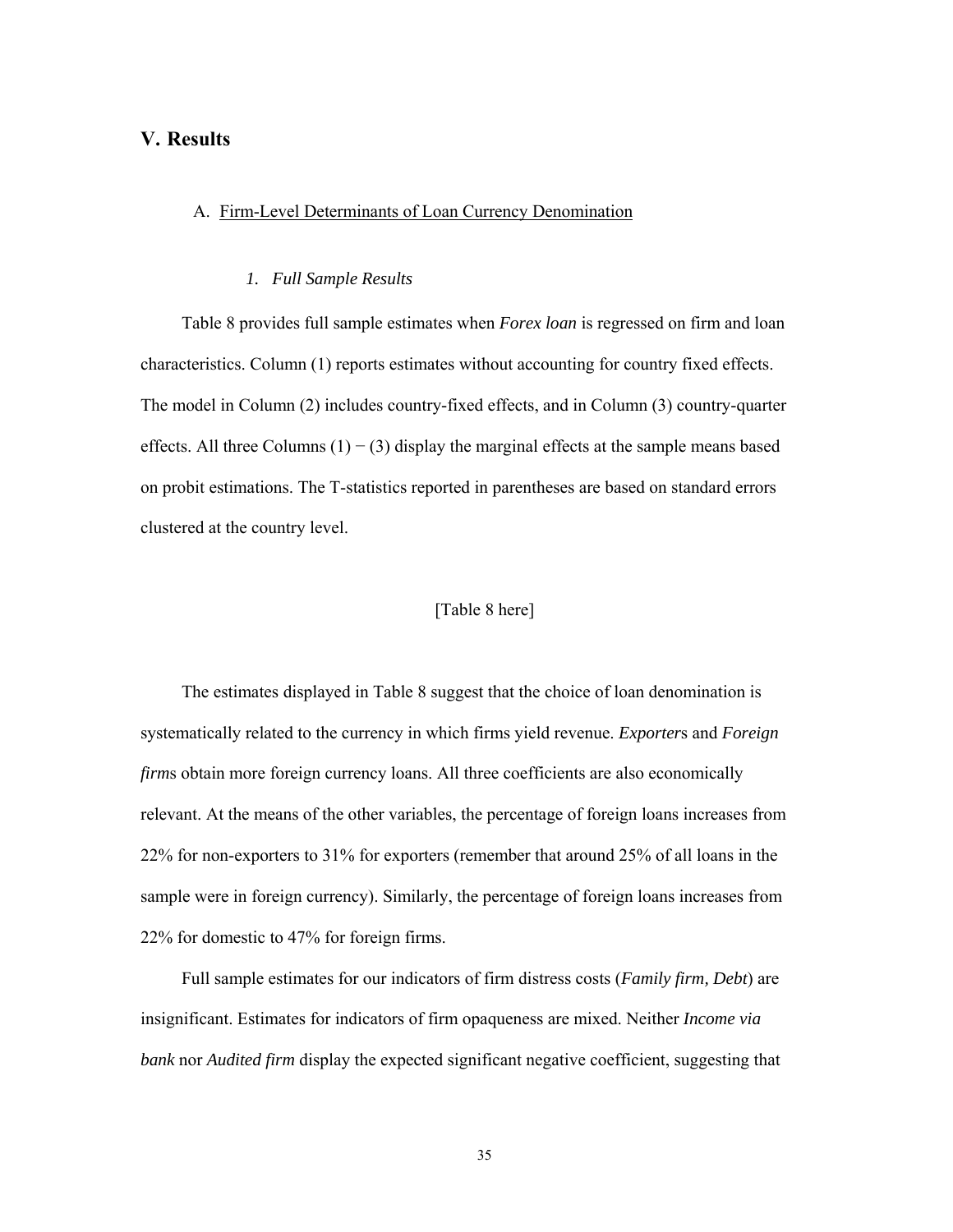opaqueness does not encourage foreign currency borrowing. Moreover, we find a significant positive correlation between international accounting standards and foreign currency borrowing. However, this result may be explained by the fact that firms that adhere to international standards are more likely to have foreign currency income. More in line with our prediction is the finding that firms with a longer public track record are less likely to take foreign loans. More than 27% of the loans of the new firms are in a foreign currency, while for firms of more than the mean age around 24% of loans are in the foreign currency. This result could indicate that in general more publicly available information about a firm decreases its ability to obtain bank loans in a foreign currency.

We find a significant positive correlation between *Security costs* and loan denomination. Firms with higher security costs, which we argue may have a lower private value of doing business, are more likely to take a foreign currency loan. Finally, loans with a longer maturity are more likely to be in a foreign currency. Only 17% of the one-month loans are denominated in a foreign currency, while 26% of the three-year loans are. The coefficient on *Collateralized*, on the other hand, is not significant.

Our descriptive statistics in Table 4 suggest that firms in our sample, i.e., firms with a foreign currency or local currency loan, are more likely to have foreign currency income, are more leveraged and display a greater degree of financial transparency than firms which were surveyed but reported no loan. The results reported in Columns  $(1) - (3)$  may therefore be subject to a selection bias (Heckman (1979)), and thus not representative for "all" small firms in the transition countries we study. In Column (4) we therefore estimate a selection corrected model, in which following Cerqueiro (2009) we control for selection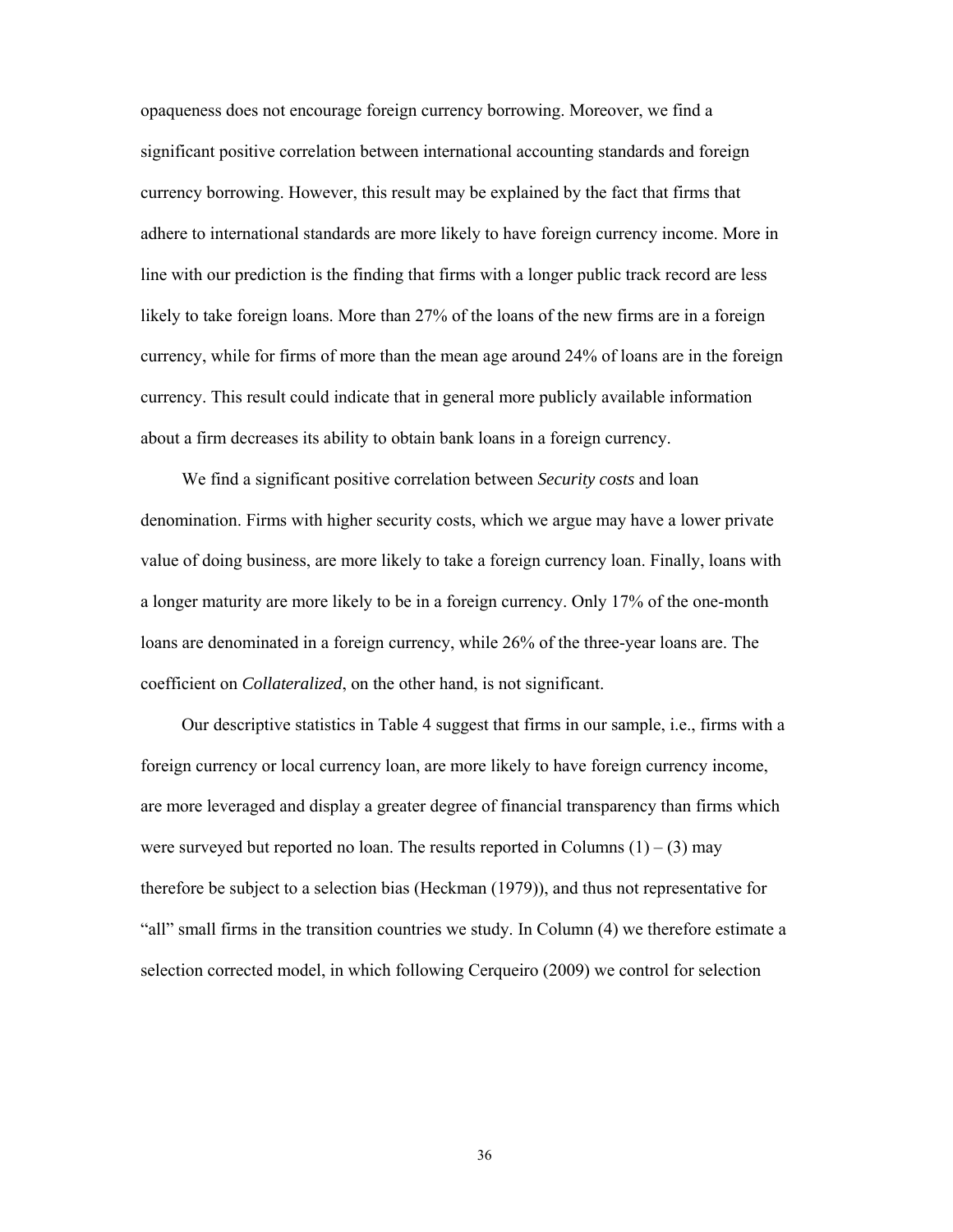both at the loan demand and the loan supply stage.<sup>26</sup> As in Ongena and Popov (2009) we note that the BEEPS dataset allows us to correct for selection at both stages because firms report if they (i) do not need credit, (ii) need credit but had a loan application rejected or were discouraged from applying in the first place, or (iii) have a loan.

Column (5) displays probit estimates for the probability that a firm needs credit, based on information for all 9,098 surveyed firms. Following Ongena and Popov (2009) we add the variable *State firm* to this model as state-owned firms may have lower demand for external finance. The results suggest that state-owned firm, and likewise foreign-owned firms are less likely to demand credit. Further, results indicate that exporters, firms with sales to multinationals, and larger firms are more likely to demand credit.

Column (6) displays probit estimates for the probability that a firm gets credit if it needs credit. As argued by Cerqueiro (2009) it is likely that those firm-level variables which affect loan supply also affect the terms of credit. As a consequence this loan supply model includes the same firm-level variables as our outcome regression. The results displayed in Column (6) show that banks are more likely to grant a firm credit if it has more foreign currency income (*Exporter, Sales to multinationals*), and in particular if displays a higher degree of financial transparency (*Audited firm, Income via bank, International accounting, Small firm*).

While there is substantial firm selection at the loan demand and loan supply stages, results in Column (4) shows that this does not affect our results for loan currency denomination. Indeed both qualitatively and quantitatively the results in the uncorrected

 $\overline{\phantom{a}}$ 

 $^{26}$  The coefficients presented in Column (4) are based on OLS estimates as the two-step Heckman selection model does not correct appropriately in the case of a probit estimation of the outcome regression. Estimating a probit model nevertheless leaves results unaltered. Adding both squared and cubed selection terms also leaves results unchanged. For maximum likelihood estimation of model with a single selection and with a probit outcome regression see Van de Ven and Van Pragg (1981) for example.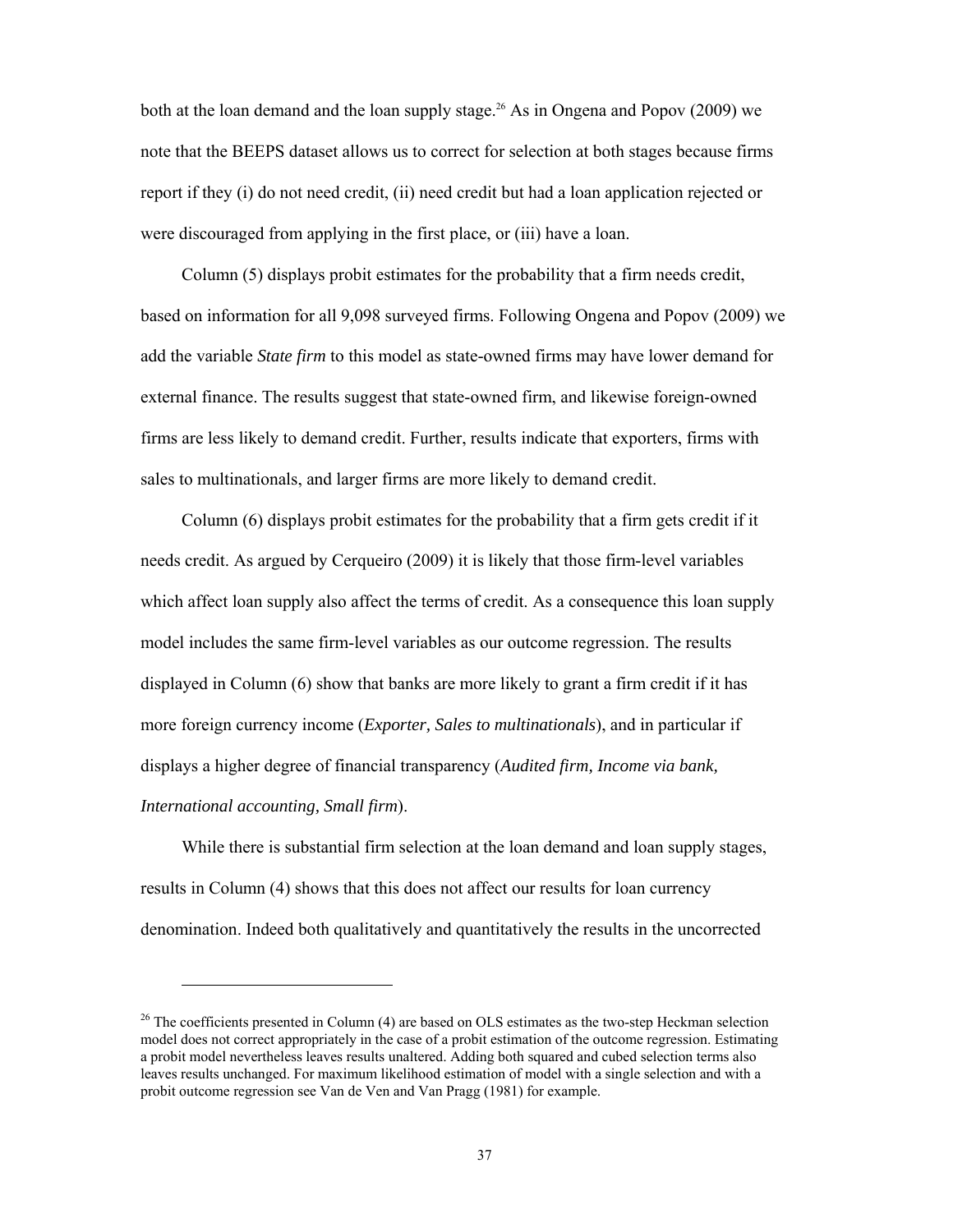model (Column (3)) and the selection corrected model are almost identical. In the remaining empirical exercise we therefore focus on the uncorrected regression models.

#### *2. Sample Splits*

The fact that our full sample results are mixed for indicators of distress costs and firm opaqueness is not too surprising. After all, our theoretical framework does not predict that these indicators should affect the loan denomination choice of all firms. We expect that distress costs and opaqueness should affect loan denomination only for firms that do not have income in foreign currency. In addition, we expect that distress costs should affect firms only when exchange rates are volatile, and thus the probability of defaulting on an unhedged foreign currency loan is high. The fact that we pool firms with and without foreign currency earnings in our full sample regressions, and assume that the impact of distress costs is similar for firms in countries with stable and volatile exchange rates, may explain why the results in Table 8 are weak.

In Table 9, we try to isolate the 'true' local earners by splitting the sample according to local and foreign currency earners (as in Table 4). We further split our sample depending on whether firms are located in a country with a pegged or floating exchange rate. Table 6 shows that there are 15 countries with floating regimes and 12 with pegged regimes (currency board, fixed peg or crawling peg). We report the results for the corresponding subsamples in Table 9.

### [Table 9 here]

Our sample splits provide limited support for the conjecture that firm-level distress costs or opaqueness affect the loan choice for *Local currency earners*. None of our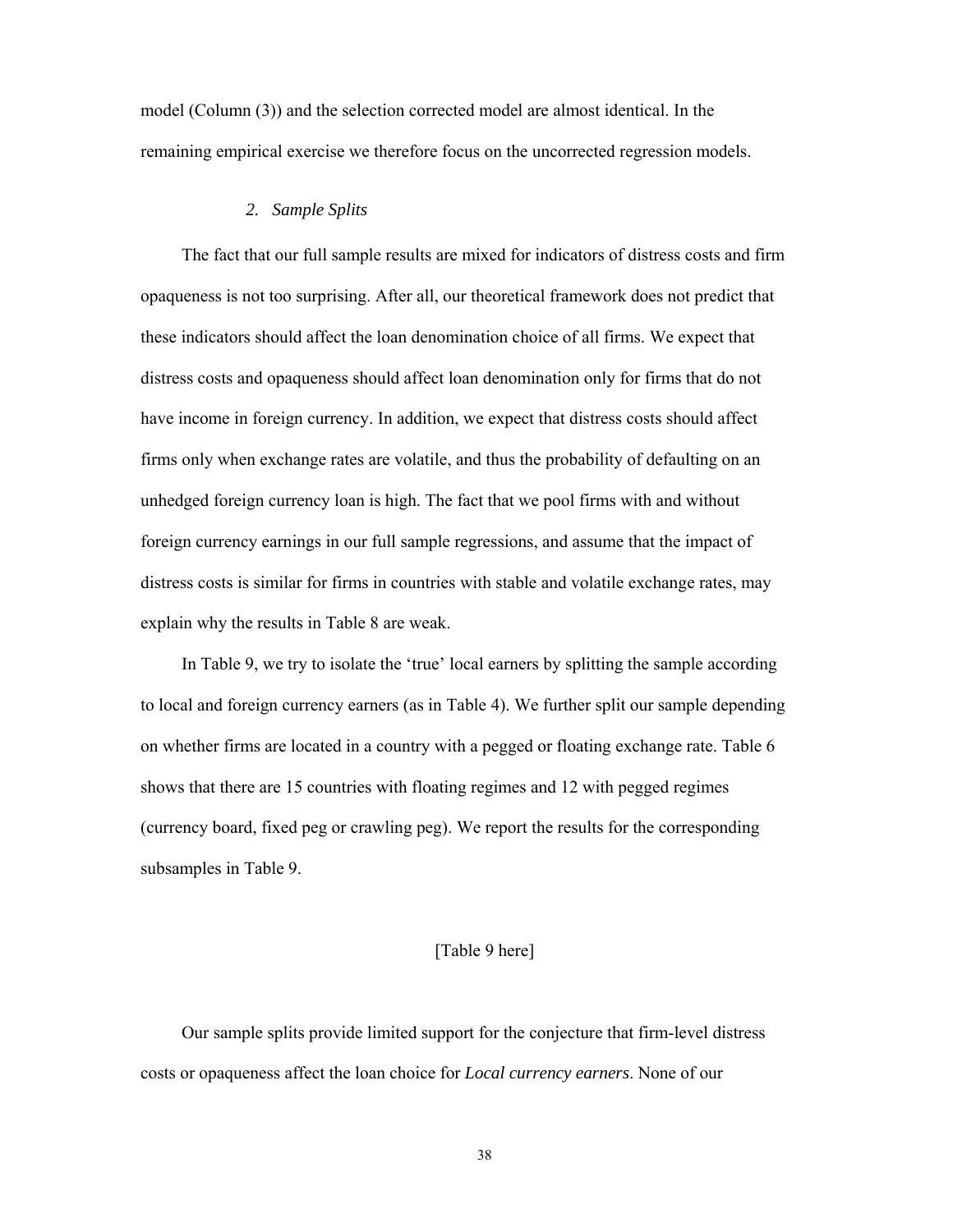indicators of firm distress cost (*Family firm*, *Debt*) or opaqueness (*Audited firm*, *Income via bank*) display a significant coefficient in Column (1) of Table 9.

However, comparing Columns (1) and (2) of Table 9 we do find that *Audited firm* displays the expected negative sign for local currency earners, while it has a positive sign for foreign currency earners. This finding suggests that there may be a two-sided effect of financial transparency on borrowing behavior. On the one-hand, financial transparency may help foreign currency earners to borrow in foreign currency. On the other hand, as suggested by our model, financial transparency lowers the ability of local currency earners to imitate foreign currency borrowers. This conjecture is partly supported by our analysis in Panel B of Table 9 where we interact all firm characteristics with *Local currency earner* (a dummy that equals one if the firm is a local currency earner and equals zero otherwise). In Column (2) the coefficient on the interactions with *Audited firm* is negative and significant, providing some qualified support for the opaqueness implications of our model.

Our sample splits provide little support for the conjecture that distress costs matter more for firms that are subject to more volatile exchange rates. In Panel A of Table 9 we find no significant results for our two measures of distress costs, *Family firm* and *Debt*. Though we find as expected that security costs affect loan choice only for firms in countries with floating exchange rates, the interaction effects in Column (3) of Panel B suggest that the effect for security costs is not significantly different between the two sub-samples.

### B. Macroeconomic Determinants of Loan Currency Denomination

#### *1. Full Sample Results*

In Table 10 we report a full sample analysis, including our four measures of the *Interest rate differential*, as well as our measures of *Depreciation,* exchange rate volatility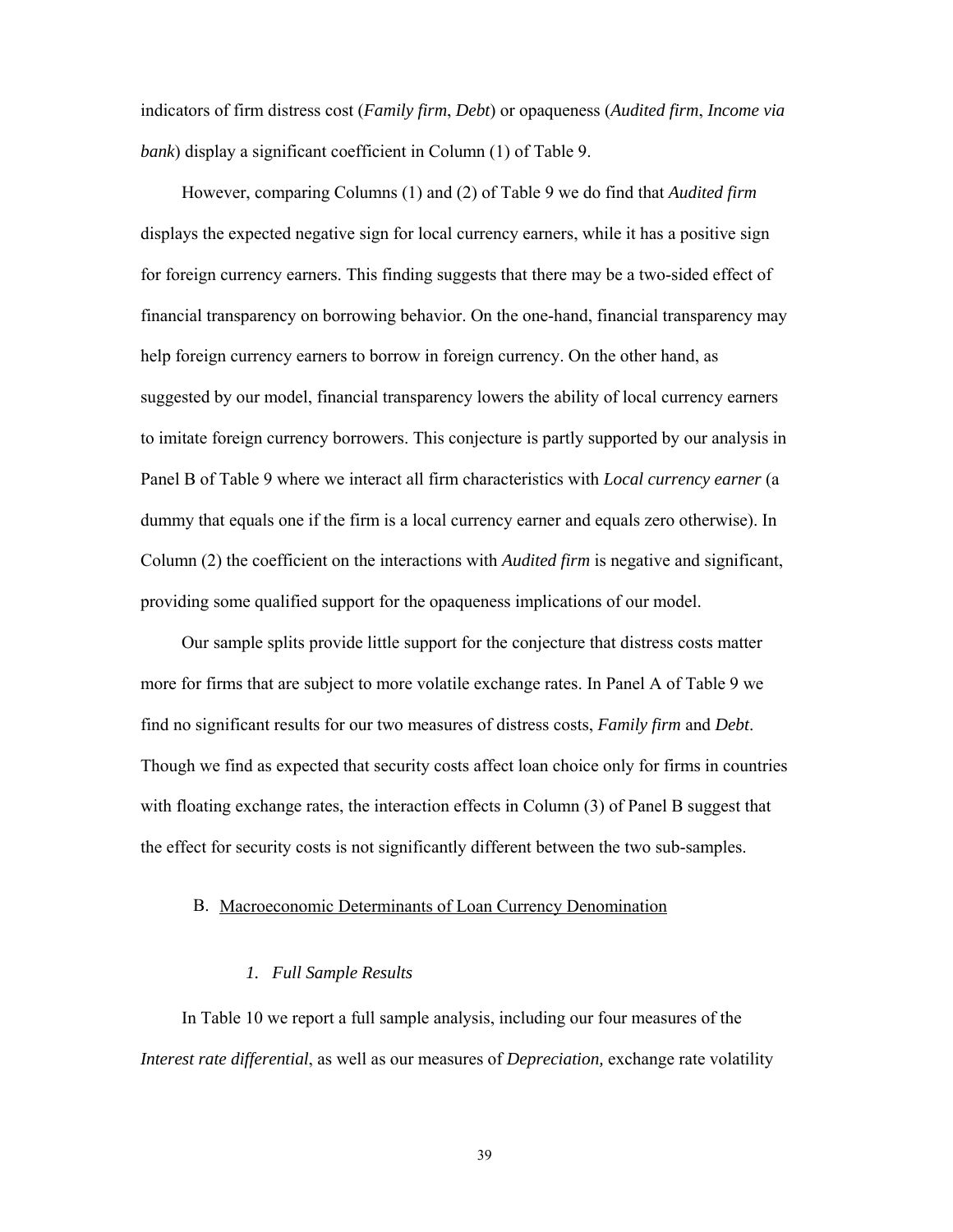*(Depreciation volatility, Peg, EU)* , as well as domestic *Inflation* and *Inflation volatility*. We expect the interest rate differential, inflation and inflation volatility to have positive effects, and depreciation and exchange rate volatility to have negative effects.

## [Table 10 here]

Panel A reports the coefficients for estimations excluding country fixed effects, with inference based on standard errors that are either adjusted or not adjusted for clustering at the country level. As expected, we find that the estimated coefficient is positive for all four indicators of the nominal interest rate differential. The significance of the coefficients holds for both clustered and non-clustered errors. However, while the impact of the interest rate differential is statistically significant, its economic relevance is weak. The coefficients in Columns  $(1)$  and  $(2)$  of the table suggest, for example, that (at the sample mean) a  $1\%$ increase in the interest rate differential to the US dollar or euro increases the share of foreign currency loans by 0.6%. Given the sample means of the interest rate differentials on US dollar (8.7%) and euro (7.6%), this implies that raising the interest differential by more than 10% of its mean increases foreign currency borrowing by just 2.4% of its mean (25%).

Our model predicts that firms should not consider the nominal interest rate differential alone, but instead the net interest rate differential, taking into account the expected depreciation. Indeed, we find that the coefficient of *Depreciation – Euro* is negative and of similar magnitude to the coefficient of the nominal interest rate differential.<sup>27</sup> Again this coefficient is significant for both clustered and non-clustered errors. However, our results also show that the coefficient of *Depreciation – USD* is not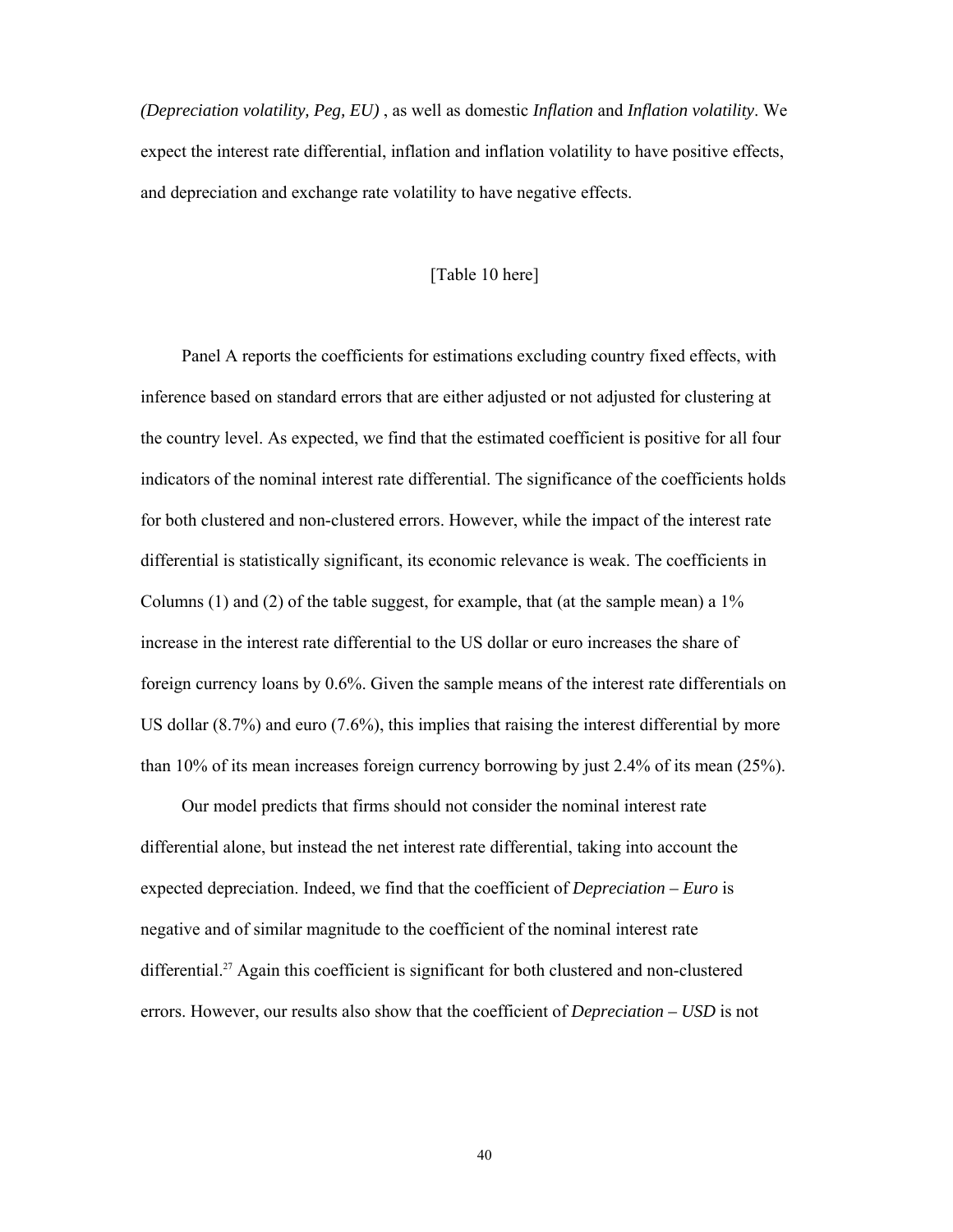significant at all. These findings suggest that for those firms in our sample that are primarily motivated by interest rate differentials to take foreign currency loans, the euro may be the more relevant comparison currency.

Table 10 provides mixed results on the relevance of exchange rate volatility for firms' choices of loan denomination. Our results suggest that past volatility of depreciation vis-à-vis the US dollar or euro does not affect firms' choices: The coefficients of *Depreciation volatility* are insignificant for both currencies. However, in line with our predictions, we do find that firms located in countries with fixed exchange rate regimes are more likely to take foreign currency loans. The coefficient of *Peg* is positive and significant in Columns (1) and (2). Surprisingly, though, after controlling for the exchange rate regime we do not find that countries that are on track to join the European Union display higher levels of foreign currency borrowing. Finally, as predicted by Ize and Levy-Yeyati (2003), we find that higher levels of volatility of domestic inflation encourage foreign currency borrowing. This confirms the findings of Basso, Calvo-Gonzalez and Jurgilas (2007) and Luca and Petrova (2008) for aggregate credit dollarization. Contrary to our expectations we find that the level of domestic inflation has a negative impact on foreign currency borrowing.

In Panel B of Table 10 we examine the extent to which our results above could be driven by unobserved heterogeneity across countries. Table 5 shows that the macroeconomic conditions vary substantially across the countries in our sample. These differences may be correlated with institutional features of the banking sector or common characteristics of the firms within each country. To account for unobserved heterogeneity across countries, Panel B of Table 10 replicates our analysis including country fixed

<sup>27</sup> Indeed, a Wald test suggests that we cannot reject the hypothesis that the coefficients of *Interest differential*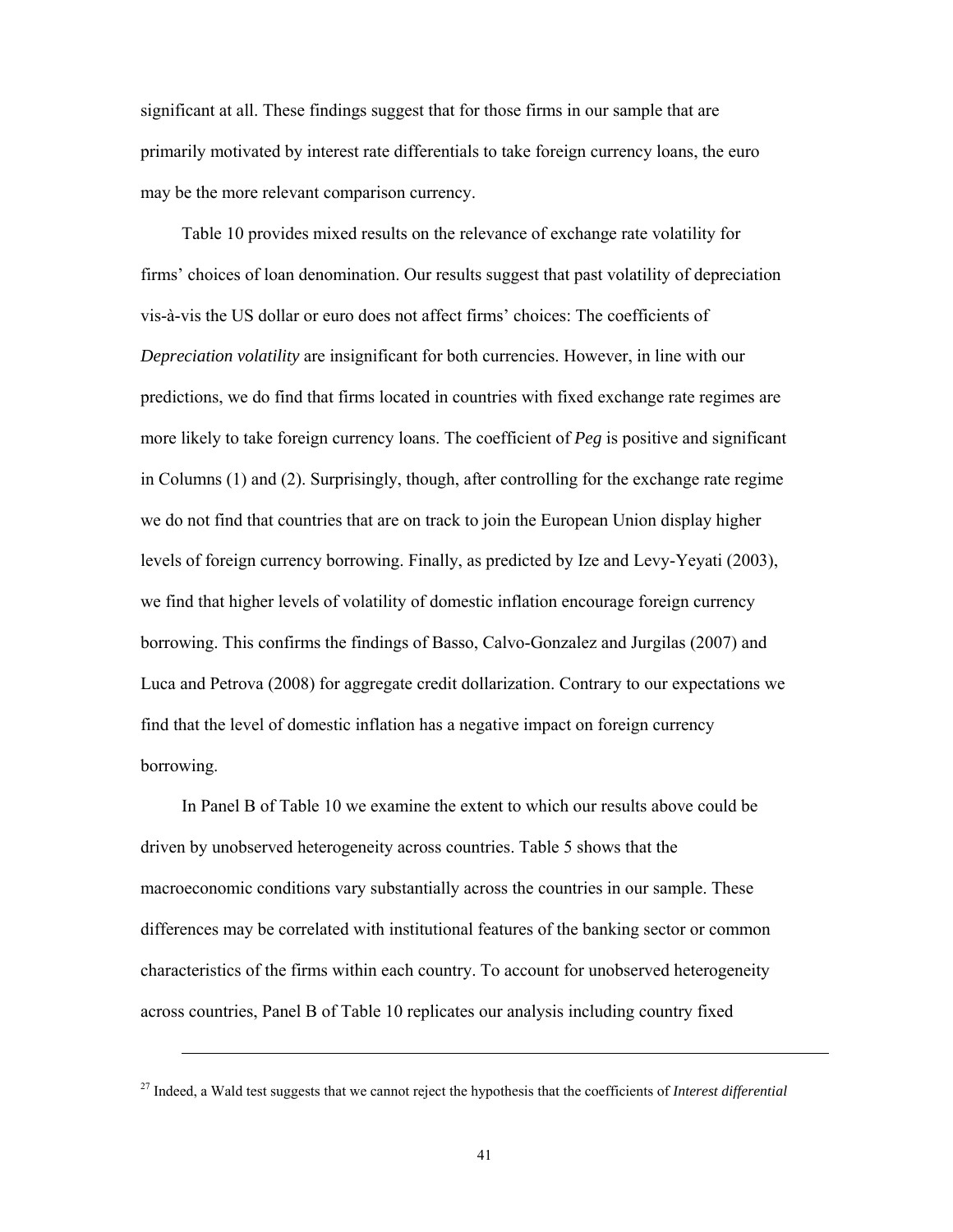effects. The results show that the significance of most of our macroeconomic variables disappears when we control for country fixed effects. The coefficients of three of our measures of nominal interest rate differentials (*Interest diff. – USD*, *– Euro*, and *– Loans*) drop substantially and remain only marginally significance. The variable *Depreciation – Euro* also falls in magnitude and loses significance. The only macroeconomic variable that consistently retains a significant coefficient after including country fixed effects is domestic *Inflation volatility*.

Note that despite our short observation period of three years, there is substantial time variation in our macroeconomic variables. For example, as shown in Table 5, nominal interest rate differentials drop on average from more than 10% in 2002:I to below 4% in 2005:II. Likewise, exchange rate movements against the euro vary from a depreciation of 8% in 2002:III to an appreciation of 2.8% in 2004:II. Thus our finding that the explanatory power of macroeconomic variables drops when we introduce country fixed effects cannot be accounted for by lack of variation in these variables. The results in Panel B of Table 10 therefore suggest that foreign currency borrowing by firms in our sample may be less related to variation in nominal interest rate differentials and exchange rate movements, than to differences in institutional settings across countries.

#### *2. Sample Splits*

We check the robustness of our macroeconomic results by estimating coefficients for various subsamples in Table 11. First, we expect that the impact of interest rate differentials and exchange rate movements on loan denomination choice should be stronger for local currency earners than for foreign currency earners. In Panel A of the table we therefore

*<sup>–</sup> Euro* and *Depreciation – Euro* in Column (2) add up to zero.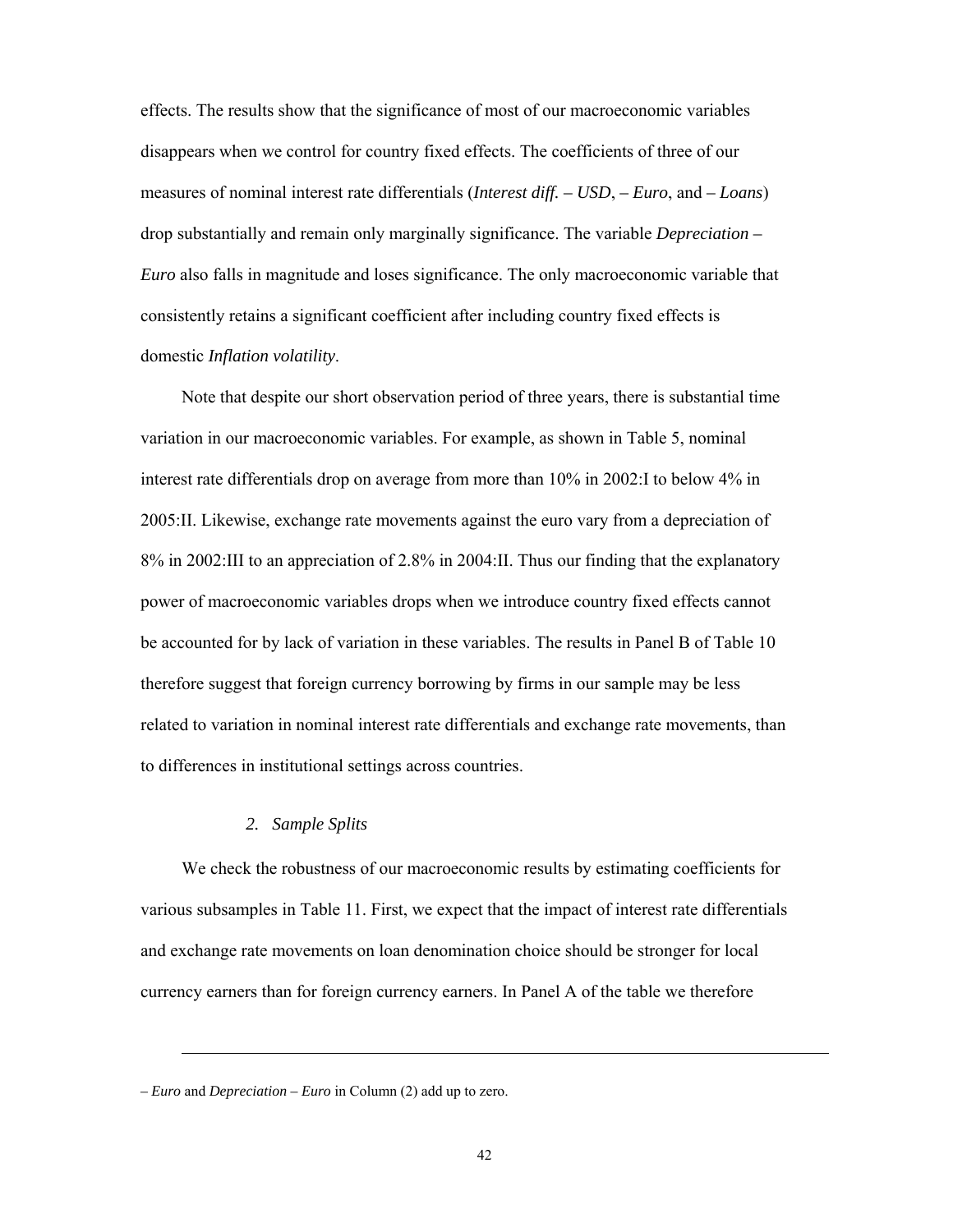conduct OLS regressions interacting each macroeconomic explanatory variable with the dummy variable *Local currency earner.* We conduct this analysis both for USD-related macro variables (Columns (1)) and euro-related variables (Column (2)).

## [Table 11 here]

The results support our above findings that interest rate differentials and exchange rate movements do not drive foreign currency borrowing in our sample. Contrary to our expectations, we do not find that local currency earners react more strongly to changes in these macro variables than foreign currency earners. The interaction terms of *Local currency earner* with *Interest differential*, *Depreciation*, and *Depreciation volatility*, as well as with *Inflation* and *Inflation volatility,* are all insignificant. Interestingly, we find that local currency earners are less likely than foreign currency earners to take foreign currency loans in countries that are on track to join the European Union. This result suggests that those firms that have (some) foreign currency income, rather than those that have none at all, are more likely to take foreign currency loans when the exchange rate environment becomes more stable.

One reason for the weak impact of the macroeconomic variables in Table 10 may be that the relevant foreign currency for firms differs across countries. Our full sample analysis assumes that the US dollar and the euro are equally important as reference currencies in all countries. Existing evidence suggests, however, that the euro is the most relevant foreign currency in Eastern European transition countries (Rosenberg and Tirpak (2008)), while the US dollar is more relevant in countries of the Commonwealth of Independent States (Brown, Rueda Maurer, Pak and Tynaev (2009), Luca and Petrova (2008)).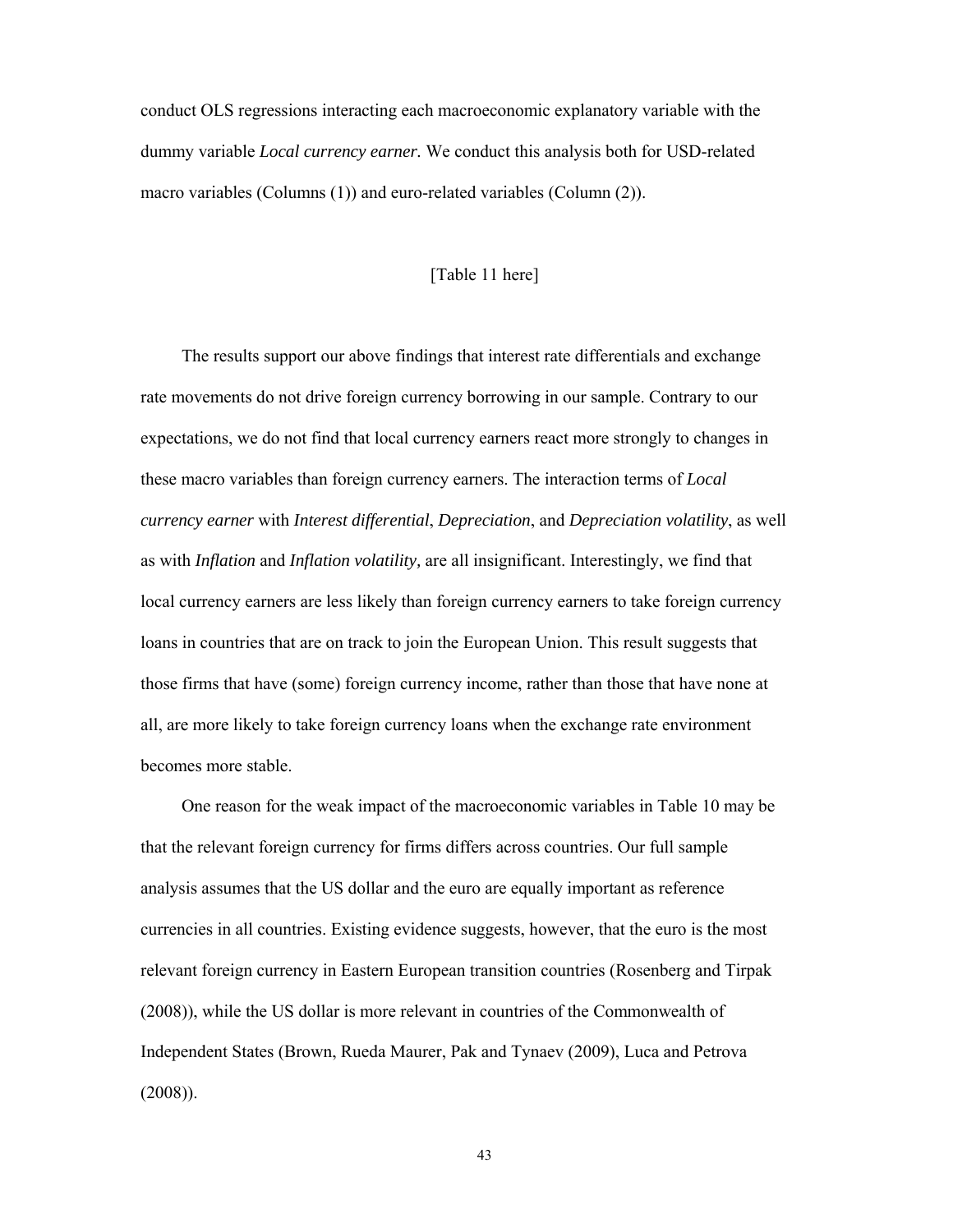In Panel A of Table 11 we therefore also repeat our full sample analysis, including the interaction terms of our macro variables with *EU* (Columns (2) and (3)) and *CIS* (Columns (3) and (4)) respectively. Contrary to our expectations, we do not find that firms in European Union accession countries react more strongly to interest rate differentials and depreciation against the euro than firms in non-accession countries (Column (4)). Moreover, we do not find that the loan currency choice of firms in CIS countries is more strongly affected by interest rate differentials and depreciation vis-à-vis the US dollar (Column (5)).

The impact of changes in macroeconomic conditions on foreign currency borrowing within a country may depend strongly on the *level* of the macroeconomic parameters of that country. This is not accounted for in our full sample analysis in Table 10, which reports marginal effects at the sample means only. In Panel B of Table 11 we therefore replicate our analysis of macroeconomic determinants for each country separately. The results in this panel confirm that changes in macroeconomic conditions have little impact on foreign currency borrowing within countries. We find, for example, that *Interest differential – USD* is only significantly positive for 1 of 18 countries (Belarus), while *Depreciation – USD* is also only negative and significant for one country (Georgia). Likewise *Interest differential – Euro* is only significant for 4 countries (Albania, Belarus, Hungary, Serbia), while *Depreciation – Euro* is not significantly negative for any country.

### C. Institutional Determinants of Loan Currency Denomination

If interest rate differentials and exchange rate movements hardly affect the loan currency choice of firms in our sample, how can we explain the strong cross-country variation in foreign currency borrowing observed in our data? In Table 12 we examine the extent to which institutional differences across countries may be responsible for this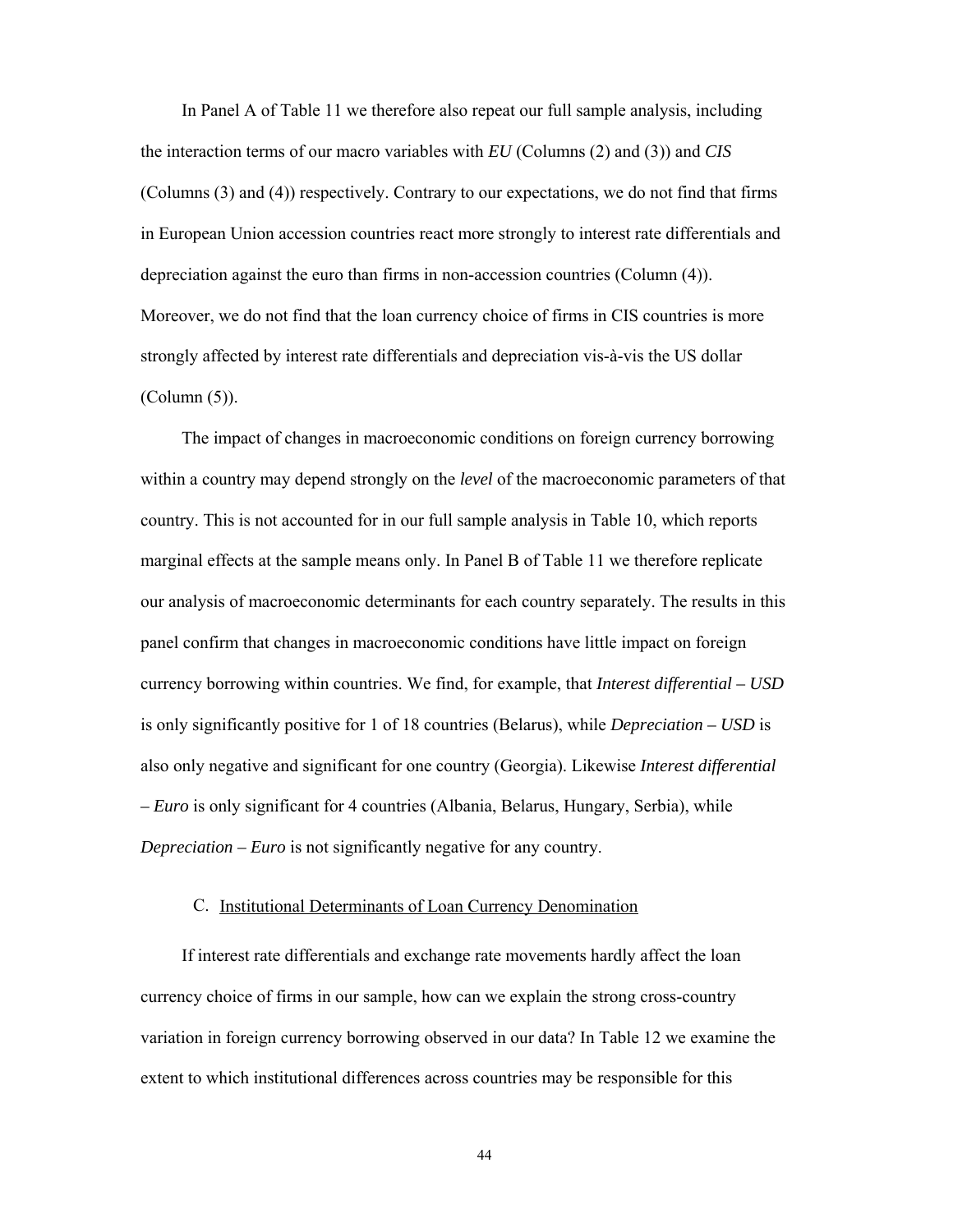variation. Our theoretical model suggests that foreign currency borrowing may be positively associated with strong foreign bank presence and weak corporate governance, which may both aggravate information asymmetries between firms and banks. In addition, we expect more foreign currency borrowing in countries with a higher degree of dollarization in the real economy. The demand for foreign currency loans should further be affected by the availability of alternative hedging instruments, such as forward contracts. Finally, the supply of foreign currency loans may be affected by regulations that limit the refinancing opportunities of banks abroad and their ability to hold open foreign currency positions.

### [Table 12 here]

The results in Table 12 suggest that institutional characteristics do contribute to explaining cross-country differences in foreign currency borrowing. We find that in countries with a higher *Foreign bank* presence and lower indices of *Enterprise reform*, firms are more likely to take foreign currency loans. These results suggest that information asymmetries may indeed foster foreign currency borrowing in our sample. However, the positive effect of foreign bank presence could also be due to the fact that foreign banks have easier access to funding in foreign currency, which increases the supply of loans in these currencies. Supporting this interpretation, we find that countries that impose *Capital controls* display lower levels of foreign currency borrowing, suggesting that these controls limit the supply of foreign currency loans by banks. Thus in line with the aggregate evidence by Rosenberg and Tirpak (2008), but in contrast to the bank-level evidence by Haiss, Paulhart and Rainer (2008), our results suggest that international funding is an important determinant of loan dollarization in transition countries.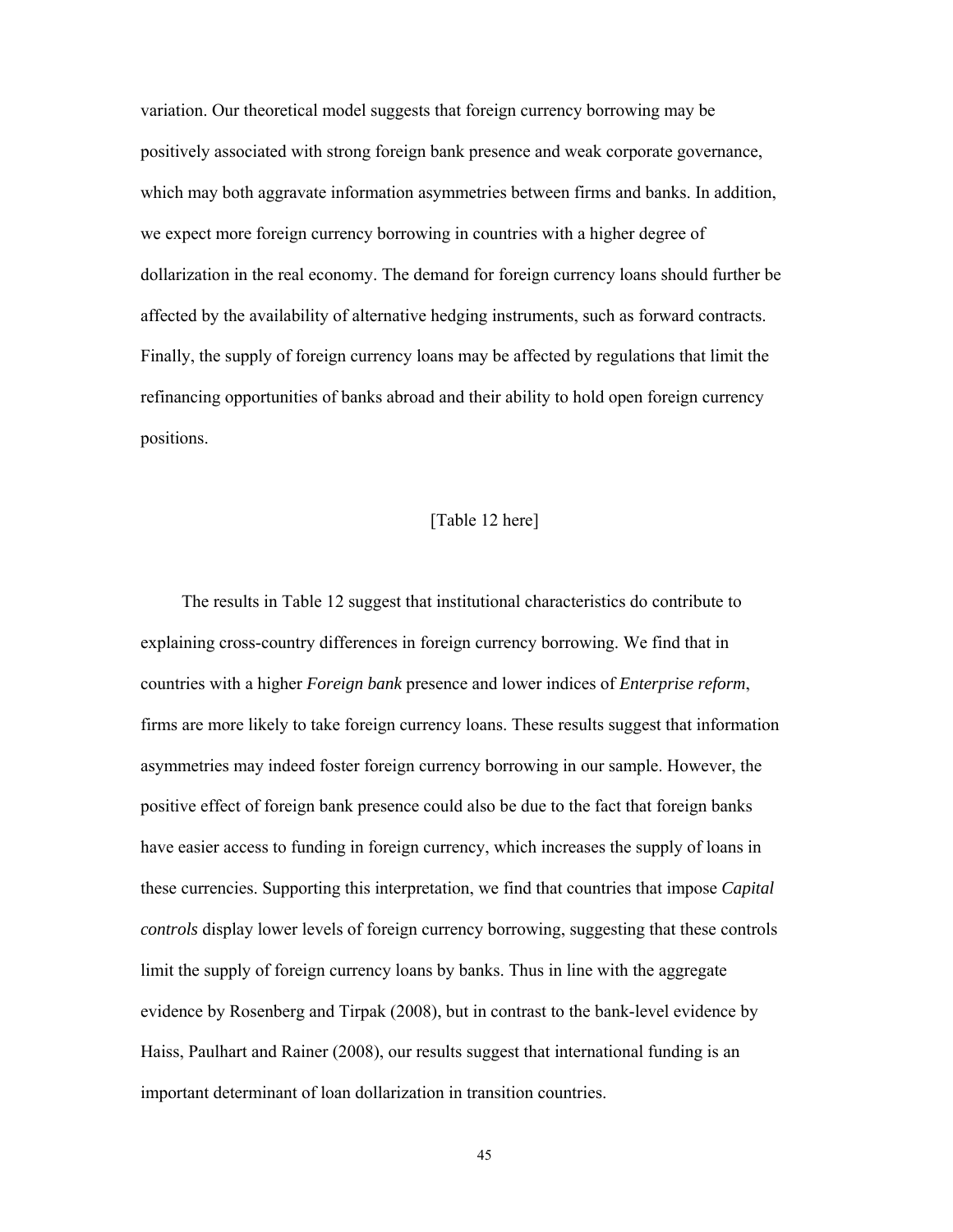The results in Table 12 further show that countries with more generous supervisory limits on open foreign currency positions of banks also display higher shares of foreign currency borrowing. This finding also supports the above results that supply-side constraints seem to be relevant in explaining the cross-country variation in our sample.

Our results do not confirm that foreign currency borrowing is more frequent in countries with higher degrees of real dollarization: The share of foreign currency deposits in a country (*Forex deposits*) does not bear the expected positive and significant coefficient. In addition, foreign currency loans are not more frequent in *CIS* countries, which are characterized by a higher degree of real dollarization. Further, in contrast to Luca and Petrova (2008), we do not find that the development of forward foreign currency markets affects foreign currency borrowing. This result supports our earlier conjecture that forward contracts are hardly relevant as alternative hedging instruments for our sample of small firms.

Finally, Table 12 confirms our previous results, that interest rate differentials and exchange rate movements cannot explain foreign currency borrowing in our sample. Controlling for institutional differences across countries, we find that our indicators of *Interest differentials*, *Depreciation*, and *Depreciation volatility* and *Inflation* yield insignificant coefficients. Confirming our earlier results, we do, however, find that greater domestic *Inflation volatility* encourages foreign currency borrowing.

## **VI. Conclusion**

Motivated by policy concerns about the credit risks resulting from unhedged foreign currency loans, especially in opaque financial environments, we investigate how an information asymmetry between banks and firms in a theoretical framework – that also features the trade-off between the cost and the risk of debt – may determine the currency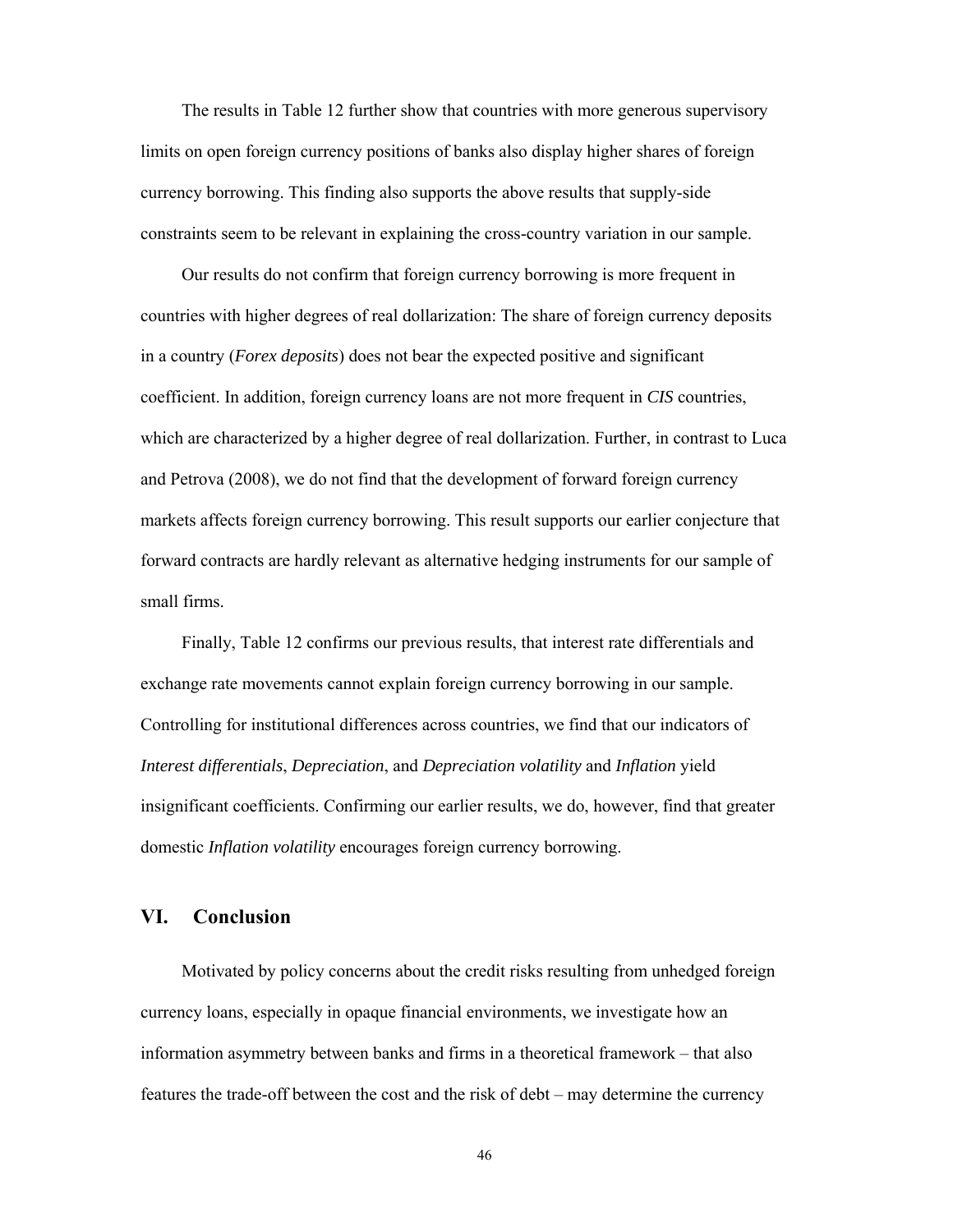denomination of bank loans to firms. Banks may not know the currency in which firms have contracted their sales or the level of firm revenues. Foreign currency earners and local currency earners with distress costs that are small vis-à-vis the interest rate differential choose foreign currency loans if the foreign interest rate is lower. With imperfect information for the banks concerning the currency and level of firm revenues, we show that more local currency earners switch to foreign currency loans.

We then test these implications of our theoretical model by using a 2005 survey of 9,098 firms from 26 transition countries. We find strong evidence that firms with foreign currency earnings borrow more in foreign currency. However, we find only weak evidence that firms with lower distress costs and opaque firms are more likely to borrow in foreign currency.

At the country level, we find that neither interest rate advantages nor exchange rate movements explain foreign currency borrowing in our sample. We do however find that foreign bank presence, corporate governance and controls on incoming international capital flows explain cross-country differences in loan dollarization. Hence, employing reasonable firm and country proxies, we cannot confirm that "carry-trade behavior" is the key driver of the recently observed increase in foreign currency borrowing by small firms in transition economies. Our results do, however, support the conjecture that banking-sector structures and institutions that aggregate information asymmetries may be facilitating (unhedged) foreign currency borrowing. Thus, while our findings may partly allay some concerns of policymakers on foreign currency borrowing in these countries, policy innovations towards more transparency may still be called for.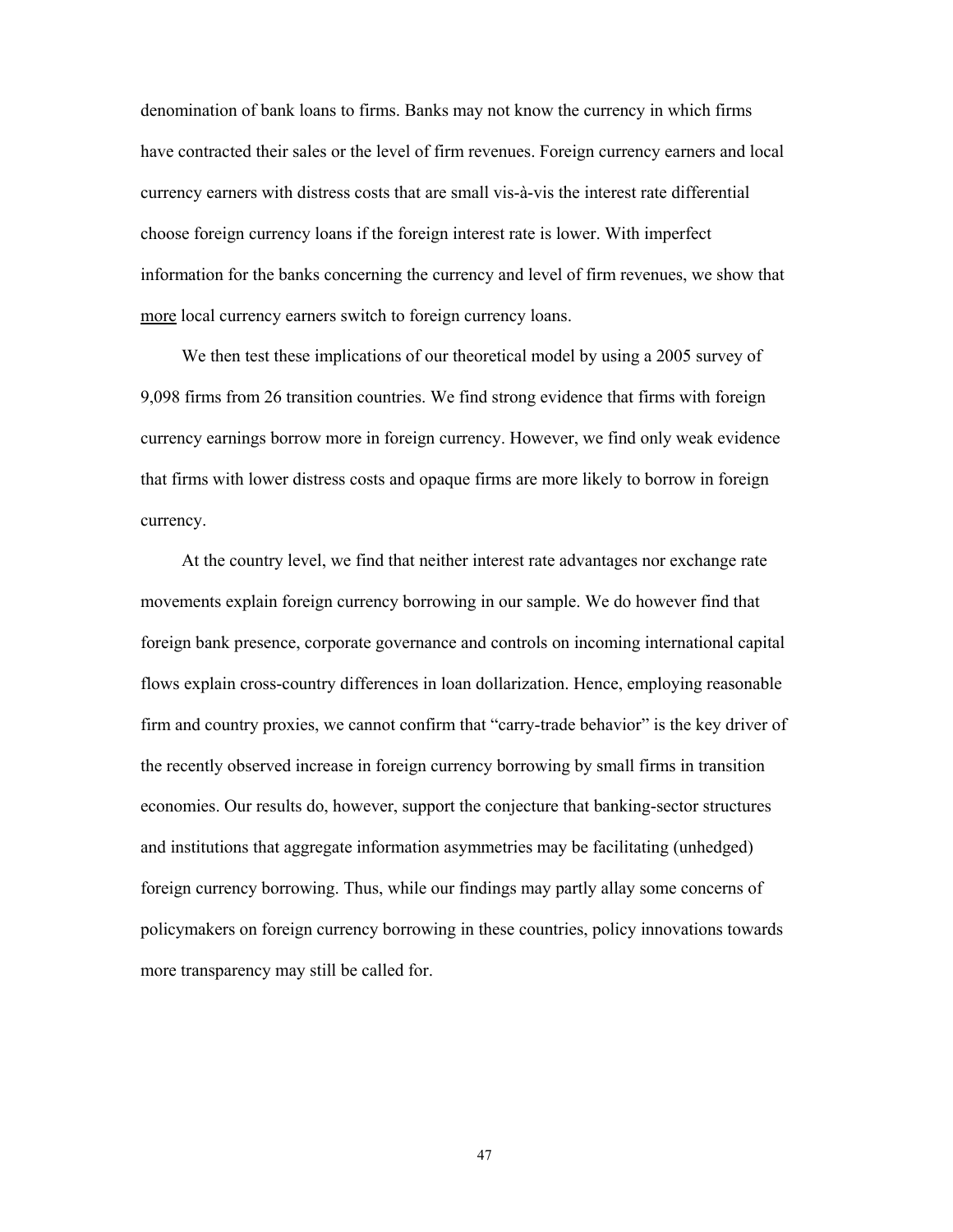| Effect of determinants of the choice of a foreign currency loan<br>$(+)$ : positive effect, $(-)$ : negative effect |                   |
|---------------------------------------------------------------------------------------------------------------------|-------------------|
| Firm level determinants                                                                                             |                   |
| % Income in foreign currency                                                                                        | $^{(+)}$          |
| Distress costs                                                                                                      | $\left( -\right)$ |
| % Income in foreign currency * Distress costs                                                                       | $(+)$             |
| Opaqueness of revenues                                                                                              | $(+)$             |
| % Income in foreign currency * Opaqueness of revenues                                                               | $\left( -\right)$ |
| Country level determinants                                                                                          |                   |
| Interest rate differential (local minus foreign)                                                                    | $(+)$             |
| Expected depreciation of the local currency                                                                         | $\left( -\right)$ |
| % Income in foreign currency * Interest rate differential                                                           | $\left( -\right)$ |
| Exchange rate volatility                                                                                            | $\left( -\right)$ |
| Distress costs * Exchange rate volatility                                                                           | $(-)$             |
|                                                                                                                     |                   |

# **Table 1. Model predictions**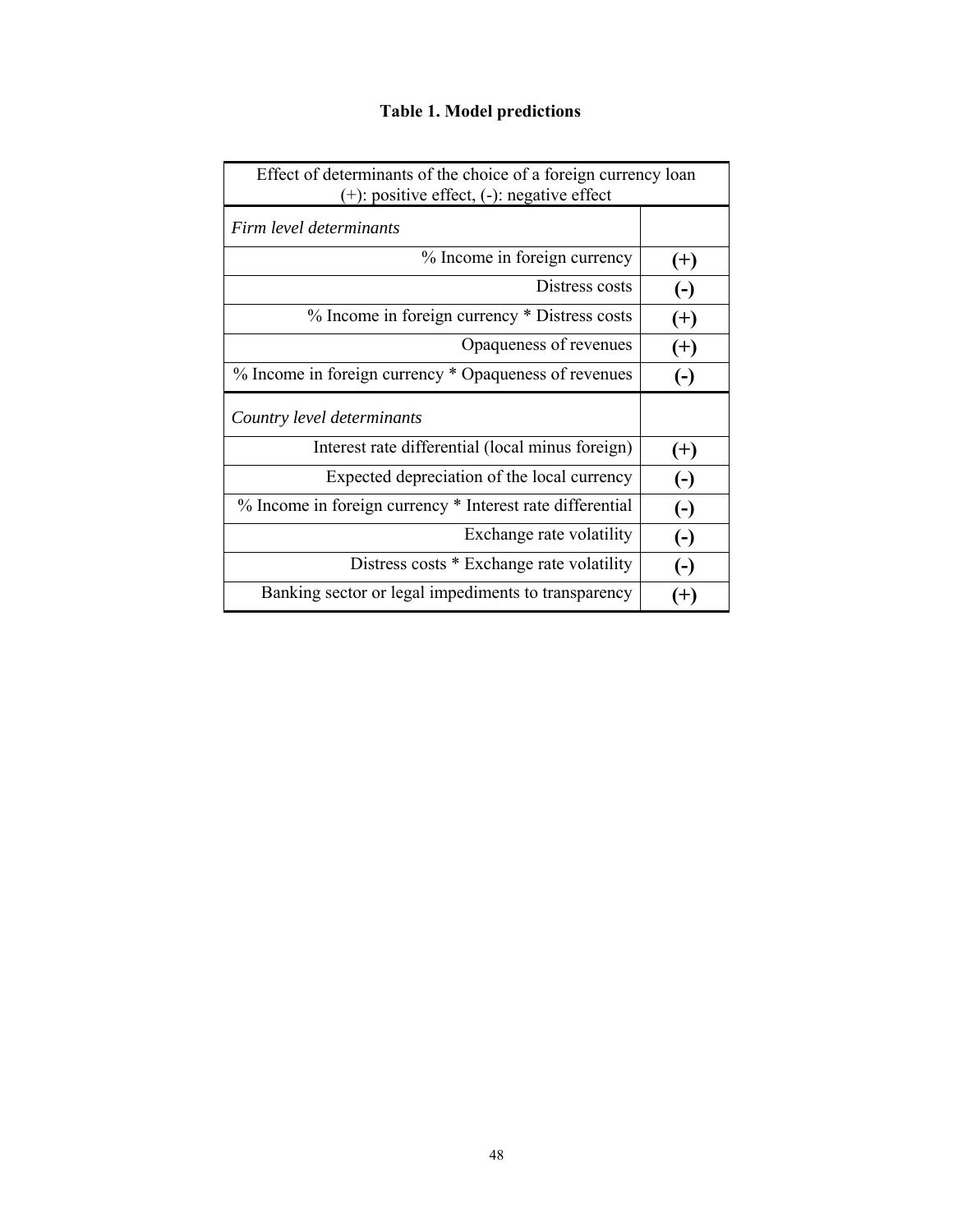#### **Table 2. Variable definitions**

Data Sources: AREAER: Annual report on Exchange Arrangements and Exchange Restrictions of the International Monetary Fund; BCJ: Basso, Calvo-Gonzalez and Jurgilas (2007); BEEPS: Business Environment and Enterprise Performance Survey in 2005 by the European Bank for Reconstruction and Development and the World Bank; CIAF: CIA Factbook; IFS: International Finance Statistics of the International Monetary Fund; TR: Transition report by the European Bank for Reconstruction and Development.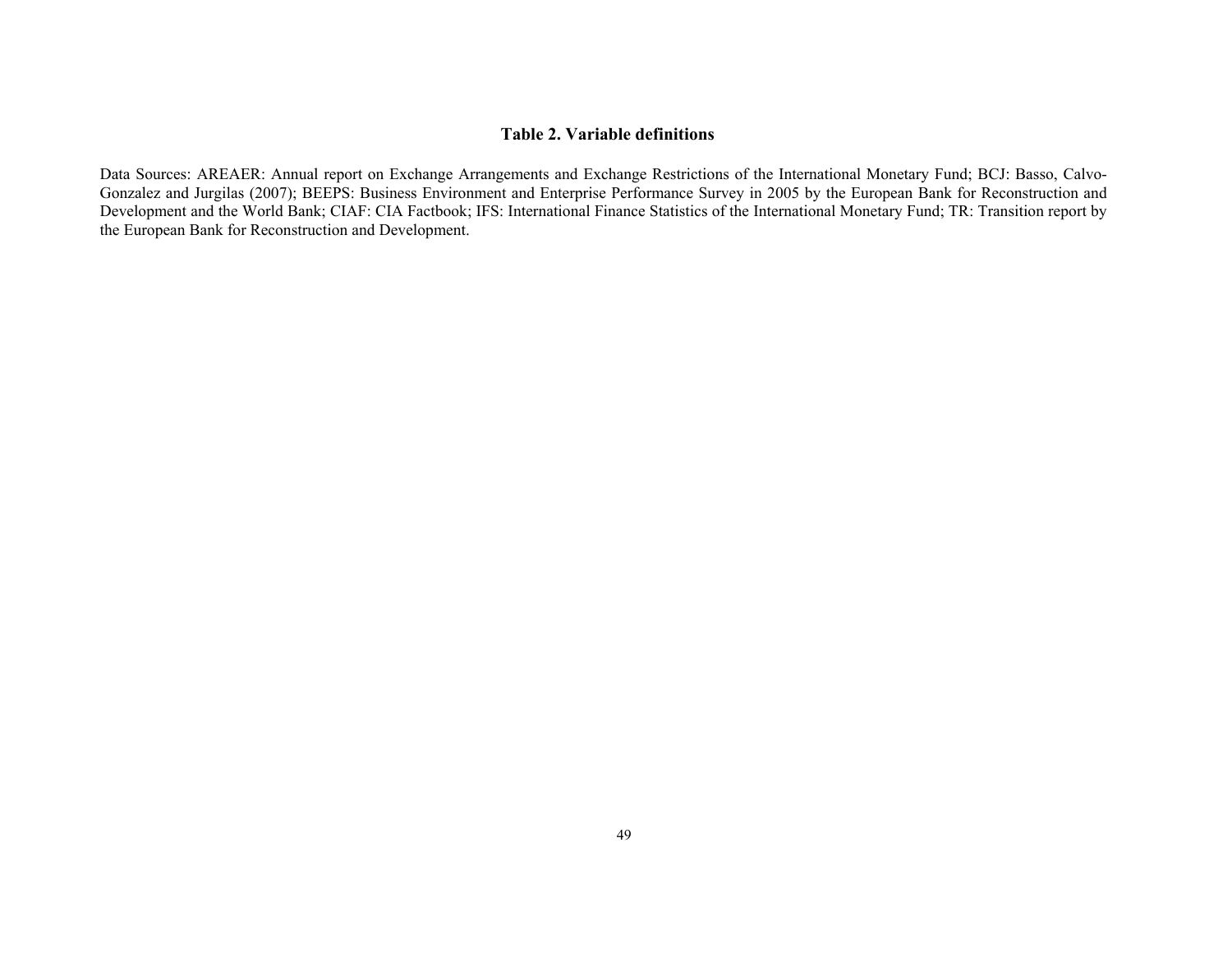| Variable Name                            | Definition                                                                                                               | Source        |
|------------------------------------------|--------------------------------------------------------------------------------------------------------------------------|---------------|
| Forex loan                               | 1= last loan of firm was in a foreign currency, 0= last loan of firm was in local currency.                              | <b>BEEPS</b>  |
| <b>Duration</b>                          | Duration of the loan, in months.                                                                                         | <b>BEEPS</b>  |
| Collateralized                           | $1 = yes, 0 = no.$                                                                                                       | <b>BEEPS</b>  |
| Collateral value                         | The value of collateral posted by the firm over loan size, in %.                                                         | <b>BEEPS</b>  |
| Interest rate                            | Interest rate per annum, in %.                                                                                           | <b>BEEPS</b>  |
| Exporter                                 | $l =$ firm has export revenues, $0 =$ otherwise.                                                                         | <b>BEEPS</b>  |
| Sales to multinationals                  | 1= firm has domestic sales to multinational companies, 0= otherwise.                                                     | <b>BEEPS</b>  |
| Foreign firm                             | $1 =$ at least 50% of ownership in foreign hands, $0 =$ otherwise.                                                       | <b>BEEPS</b>  |
| Family firm                              | $l =$ firm is owned by sole proprietor or family, $0 =$ otherwise.                                                       | <b>BEEPS</b>  |
| Debt                                     | Share of short-term investment financed by debt.                                                                         | <b>BEEPS</b>  |
| Audited firm                             | $l =$ firm has an external auditor, $0 =$ otherwise.                                                                     | <b>BEEPS</b>  |
| Income via bank                          | Share of firm revenues that are received through bank transfers.                                                         | <b>BEEPS</b>  |
| International accounting                 | 1= firm applies international accounting standards (IAS or USGAAP), 0= otherwise.                                        | <b>BEEPS</b>  |
| Small firm                               | $1 =$ less than 50 employees, $0 =$ otherwise.                                                                           | <b>BEEPS</b>  |
| Age                                      | Age of firm at time of loan disbursement, in years.                                                                      | <b>BEEPS</b>  |
| Security costs                           | Expenses for security services over sales.                                                                               | <b>BEEPS</b>  |
| State firm                               | $1 =$ at least 50% of ownership in state hands, 0= otherwise.                                                            | <b>BEEPS</b>  |
| Interest diff. - USD (- Euro)            | Domestic Tbill / money market rate minus US Tbill rate (Eurepo rate), in the past quarter.                               | <b>IFS</b>    |
| Interest diff. - $loans$ ( $-$ deposits) | Difference in nominal interest rates on 1-year loans (deposits): local minus foreign currency rate, in the past quarter. | <b>BCJ</b>    |
| Depreciation - USD (- Euro)              | Depreciation of local currency versus the US\$ (Euro), nominal, in %, during the past quarter.                           | <b>IFS</b>    |
| Deprec. volatility - USD (- Euro)        | Variance of monthly changes in the real exchange rate versus the US\$ (Euro), in %, during the past 4 quarters.          | <b>IFS</b>    |
| Peg                                      | 1= country has crawling peg fixed peg or currency board exchange rate regime, 0= otherwise.                              | <b>AREAER</b> |
| EU                                       | $1 =$ country is or has completed negotiations to become EU member, $0 =$ otherwise.                                     | <b>CIAF</b>   |
| Inflation                                | Consumer price inflation, in the past quarter.                                                                           | <b>IFS</b>    |
| Inflation volatility                     | Variance of monthly changes in the consumer price index, in %, during the past 4 quarters.                               | <b>IFS</b>    |
| Foreign banks                            | Assets share of foreign controlled banks in domestic banking system, in %.                                               | <b>TR</b>     |
| Enterprise reform                        | EBRD index of Enterprise reform. Scale: 1 to 4.33.                                                                       | TR            |
| Forex deposits                           | Share of deposits in the banking sector denominated in foreign currency, in %.                                           | <b>BCJ</b>    |
| CIS <sup>-</sup>                         | $1 =$ country is member of commonwealth of independent states, $0 =$ otherwise.                                          | <b>CIAF</b>   |
| Forward fx market                        | 1= country has developed forward foreign exchange market, 0= otherwise.                                                  | <b>AREAER</b> |
| Capital controls                         | 1= country has controls on foreign borrowing by or foreign direct investment in domestic firms, 0= otherwise.            | <b>AREAER</b> |
| Open fx position                         | Maximum total open foreign exchange position of banks over capital, in %.                                                | <b>AREAER</b> |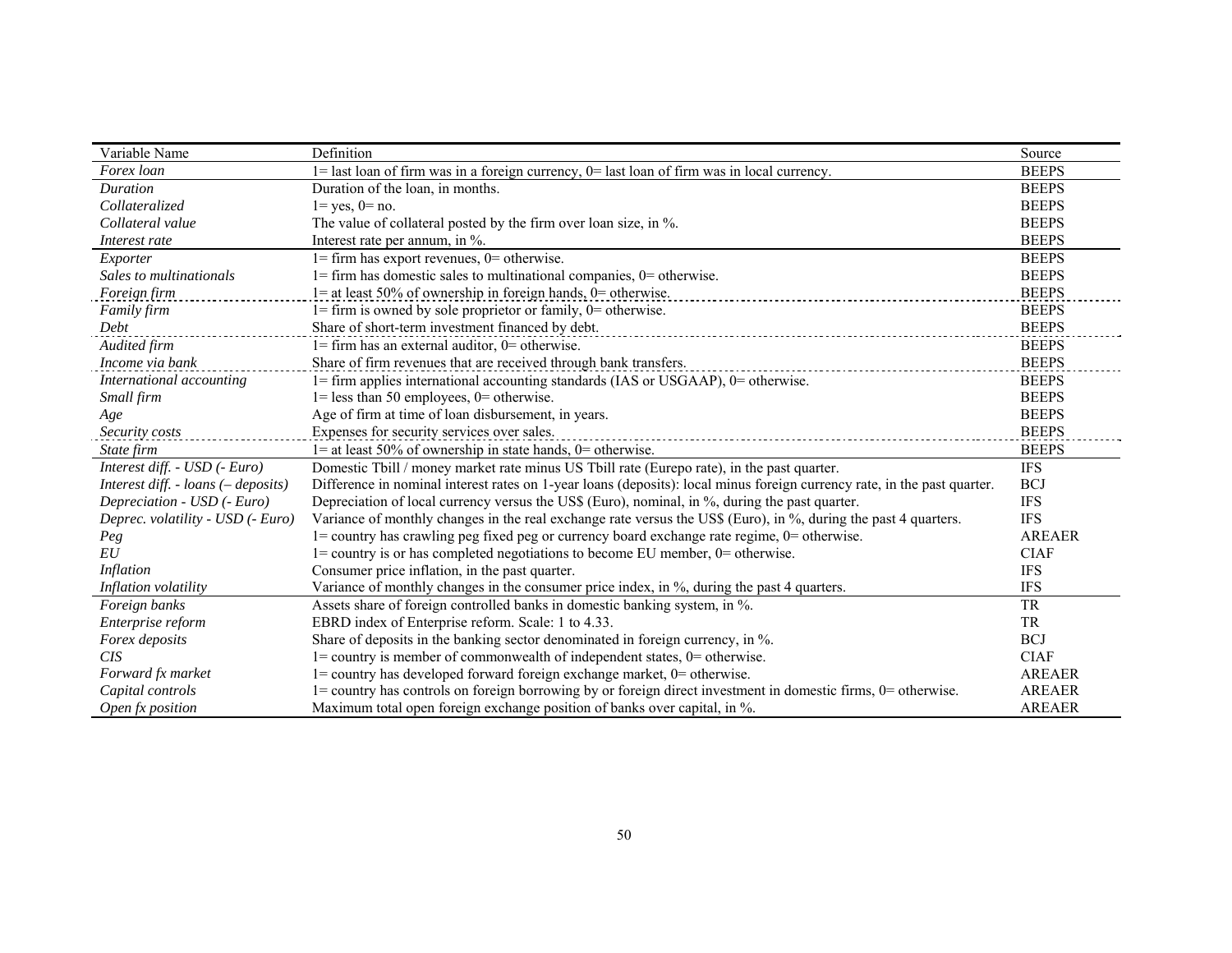### **Table 3. Loan characteristics: Summary statistics**

*Forex loan*: 1= last loan of firm was in a foreign currency, 0= last loan of firm was in local currency. *Duration*: Duration of the loan, in months. *Collateralized*: 1= yes, 0= no. *Collateral value*: The value of collateral posted by the firm over loan size, in %. *Interest rate*: Interest rate per annum, in %.

|                |                |            |      |                         | Collateral |               |
|----------------|----------------|------------|------|-------------------------|------------|---------------|
| Country        | Observations   | Forex loan |      | Duration Collateralized | value      | Interest rate |
| Albania        | 81             | 0.73       | 37.4 | 0.96                    | 165        | 9.5           |
| Armenia        | 140            | 0.29       | 22.3 | 0.74                    | 133        | 14.8          |
| Azerbaijan     | $\overline{4}$ | 0.25       | 59.0 | 1.00                    | 163        | 15.0          |
| <b>Belarus</b> | 79             | 0.27       | 19.9 | 0.89                    | 128        | 18.0          |
| Bosnia         | 94             | 0.02       | 35.4 | 0.97                    | 208        | 10.2          |
| Bulgaria       | 102            | 0.29       | 37.6 | 0.88                    | 144        | 11.1          |
| Croatia        | 130            | 0.27       | 49.3 | 0.80                    | 115        | 7.6           |
| Czech Rep.     | 84             | 0.07       | 33.3 | 0.82                    | 108        | 9.3           |
| Estonia        | 69             | 0.28       | 51.3 | 0.90                    | 132        | 6.7           |
| Georgia        | 53             | 0.66       | 24.7 | 0.92                    | 174        | 18.4          |
| Hungary        | 262            | 0.24       | 30.5 | 0.92                    | 155        | 13.2          |
| Kazakhstan     | 232            | 0.26       | 28.2 | 0.96                    | 143        | 15.9          |
| Kyrgyzstan     | 70             | 0.36       | 22.6 | 0.96                    | 186        | 19.0          |
| Latvia         | 84             | 0.23       | 40.1 | 0.92                    | 128        | 6.8           |
| Lithuania      | 69             | 0.25       | 32.1 | 0.84                    | 114        | 5.7           |
| Macedonia      | 35             | 0.46       | 20.4 | 0.94                    | 199        | 10.9          |
| Moldova        | 134            | 0.25       | 18.5 | 0.93                    | 140        | 20.9          |
| Poland         | 306            | 0.14       | 29.1 | 0.79                    | 119        | 12.6          |
| Romania        | 254            | 0.39       | 25.3 | 0.93                    | 143        | 18.0          |
| Russia         | 177            | 0.12       | 23.2 | 0.90                    | 136        | 17.4          |
| Serbia         | 114            | 0.19       | 21.0 | 0.90                    | 174        | 13.3          |
| Slovak Rep.    | 64             | 0.06       | 39.7 | 0.83                    | 103        | 7.6           |
| Slovenia       | 125            | 0.25       | 40.7 | 0.60                    | 89         | 6.3           |
| Tajikistan     | 38             | 0.26       | 20.5 | 0.84                    | 151        | 24.5          |
| Ukraine        | 218            | 0.23       | 18.8 | 0.83                    | 160        | 20.4          |
| Uzbekistan     | 87             | 0.06       | 20.9 | 0.77                    | 95         | 22.8          |
| Total          | 3,105          | 0.25       | 29.0 | 0.87                    | 140        | 14.2          |

## **Panel A: Sample means by country**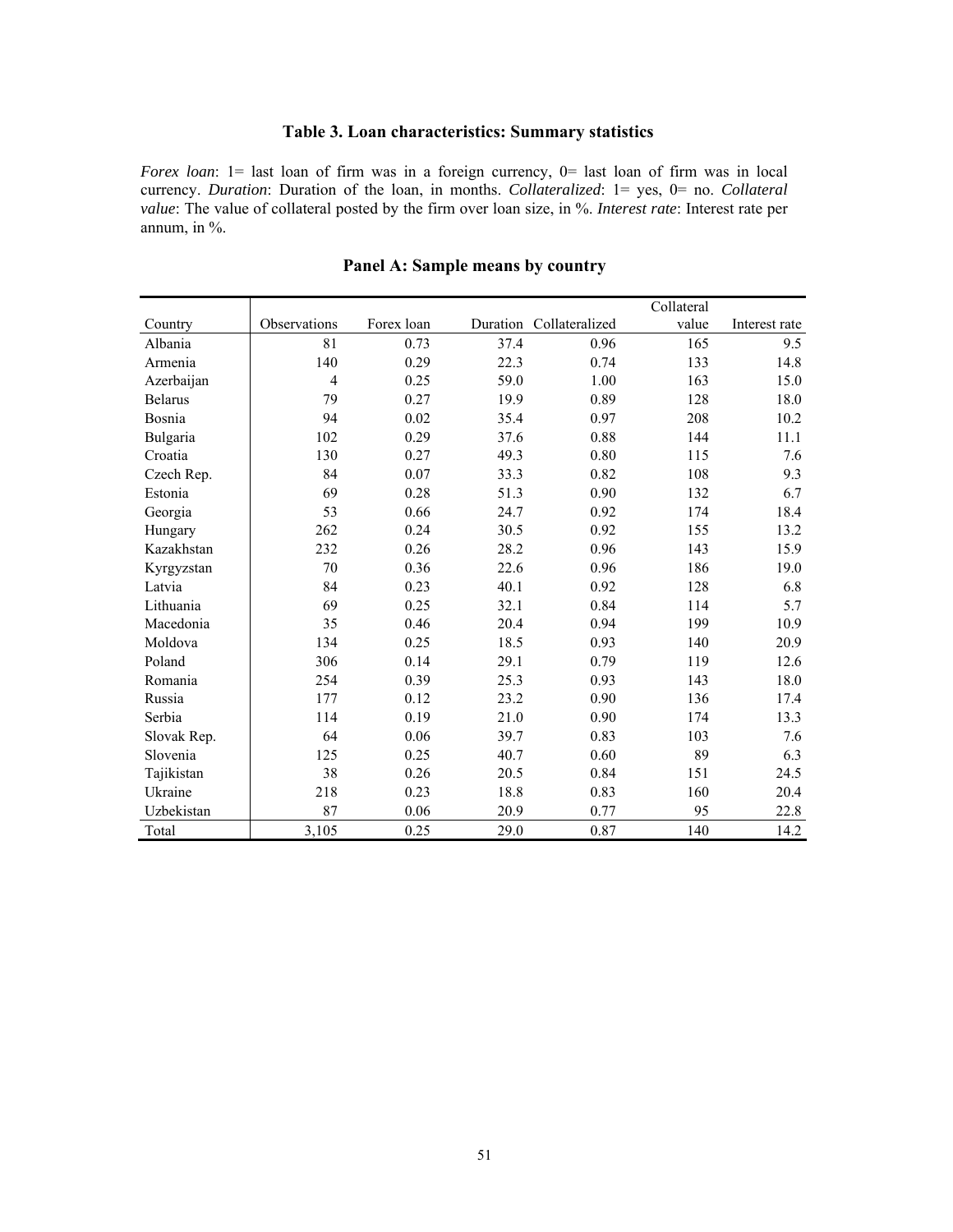|              |              |            |          | Collateralize | Collateral |          |
|--------------|--------------|------------|----------|---------------|------------|----------|
| Year:Quarter | Observations | Forex loan | Duration | d             | value      | Interest |
| 2002:1       | 92           | 0.24       | 40.94    | 0.89          | 142.67     | 15.36    |
| 2002:II      | 120          | 0.28       | 37.49    | 0.89          | 129.81     | 13.07    |
| 2002:III     | 56           | 0.27       | 34.57    | 0.88          | 130.98     | 15.13    |
| 2002:IV      | 67           | 0.25       | 41.16    | 0.87          | 132.06     | 13.06    |
| 2003:1       | 142          | 0.28       | 30.68    | 0.89          | 132.59     | 15.07    |
| 2003:II      | 166          | 0.25       | 28.16    | 0.84          | 142.24     | 14.26    |
| 2003:III     | 120          | 0.28       | 30.65    | 0.88          | 154.46     | 15.11    |
| 2003:IV      | 115          | 0.27       | 35.63    | 0.83          | 130.33     | 13.15    |
| 2004:1       | 354          | 0.21       | 24.86    | 0.86          | 140.87     | 14.75    |
| $2004:$ II   | 441          | 0.24       | 26.86    | 0.88          | 141.08     | 14.41    |
| 2004:III     | 399          | 0.31       | 30.39    | 0.85          | 144.11     | 13.83    |
| 2004:IV      | 489          | 0.22       | 27.93    | 0.88          | 144.26     | 14.16    |
| 2005:1       | 484          | 0.23       | 25.19    | 0.86          | 134.59     | 13.73    |
| 2005:II      | 60           | 0.22       | 27.55    | 0.88          | 134.04     | 13.25    |

# **Panel B: Sample means by period**

# **Panel C: Pairwise correlations**

|                  | Forex loan | Duration |      | Collateralized Collateral value | Interest |
|------------------|------------|----------|------|---------------------------------|----------|
| Forex Loan       | 1.00       |          |      |                                 |          |
| Duration         | 0.15       | l.00     |      |                                 |          |
| Collateralized   | 0.01       | 0.06     | 1.00 |                                 |          |
| Collateral value | 0.04       | 0.00     | 0.63 | 1.00                            |          |
| Interest         | $-0.13$    | $-0.22$  | 0.07 | 0.09                            | 00.1     |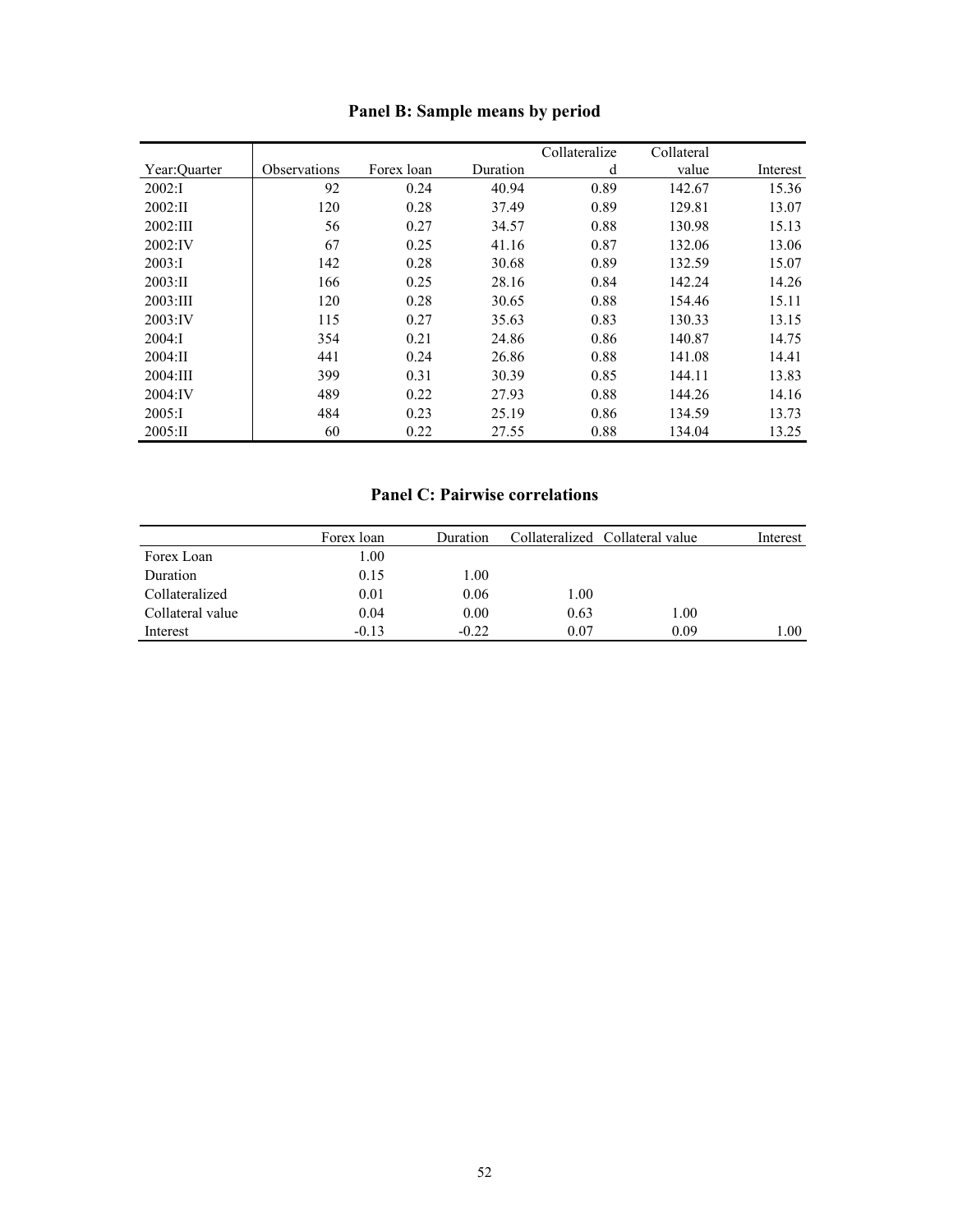#### **Table 4. Firm characteristics: Summary statistics**

*Exporter*: 1= firm has export revenues, 0= otherwise. *Sales to multinationals*: 1= firm has domestic sales to multinational companies, 0= otherwise. *Foreign firm*: 1= at least 50% of ownership in foreign hands, 0= otherwise. *Family firm*: 1= firm is owned by sole proprietor or family, 0= otherwise. *Debt*: Share of short-term investment financed by debt. *Audited firm*: 1= firm has an external auditor, 0= otherwise. *Income via bank*: Share of firm revenues that are received through bank transfers. *International accounting*: 1= firm applies international accounting standards (IAS or USGAAP), 0= otherwise. *Small firm*: 1= less than 50 employees, 0= otherwise. *Age*: Age of firm at loan disbursement, in years. *Security costs*: Expenses for security services over sales, in %.

### **Panel A: Sample means by loan currency**

This panel reports means of firm characteristics for firms in our sample as well as for all firms covered by the survey (i.e. including those firms who report having no loan, for which the most recent loan was received prior to 2002, or firms which did not indicate the currency of their most recent loan). The reported difference tests between firms with local currency loans and foreign currency loans are standard t-tests. \*, \*\*, and \*\*\* indicate significance at the 10%, 5%, and 1% levels, respectively.

|                            |                   | Firms in sample       |                               |                   |     |
|----------------------------|-------------------|-----------------------|-------------------------------|-------------------|-----|
|                            | All firms         | with currency<br>loan | with foreign<br>currency loan | Difference tests  |     |
| <i><b>Observations</b></i> | 9,098:            | 2,335                 | 770                           |                   |     |
| Exporter                   | 0.25              | 0.31                  | 0.43                          | $t(3,101) = 6.25$ | *** |
| Sales to multinationals    | 0.14              | 0.17                  | 0.24                          | $t(3,020) = 4.46$ | *** |
| Foreign firm               | 0.10:             | 0.08                  | 0.20                          | $t(3,105) = 9.03$ | *** |
| Family firm                | $0.73$ :          | 0.73                  | 0.70                          | $t(3,011) = 1.20$ |     |
| Debt                       | 0.23              | 0.38                  | 0.40                          | $t(3,054) = 1.21$ |     |
| Audited firm               | 0.46:             | 0.51                  | 0.59                          | $t(3,071) = 4.20$ | *** |
| Income via bank            | 0.50 <sup>1</sup> | 0.58                  | 0.55                          | $t(3,099) = 1.94$ | *   |
| International accounting   | 0.16              | 0.19                  | 0.31                          | $t(3,105) = 7.16$ | *** |
| Small firm                 | 0.71              | 0.62                  | 0.57                          | $t(3,105) = 2.49$ | **  |
| Age                        | 15.36             | 16.19                 | 14.19                         | $t(3103) = 2.52$  | **  |
| Security costs             | 0.83:             | 0.69                  | 0.93                          | $t(3,105) = 3.50$ | *** |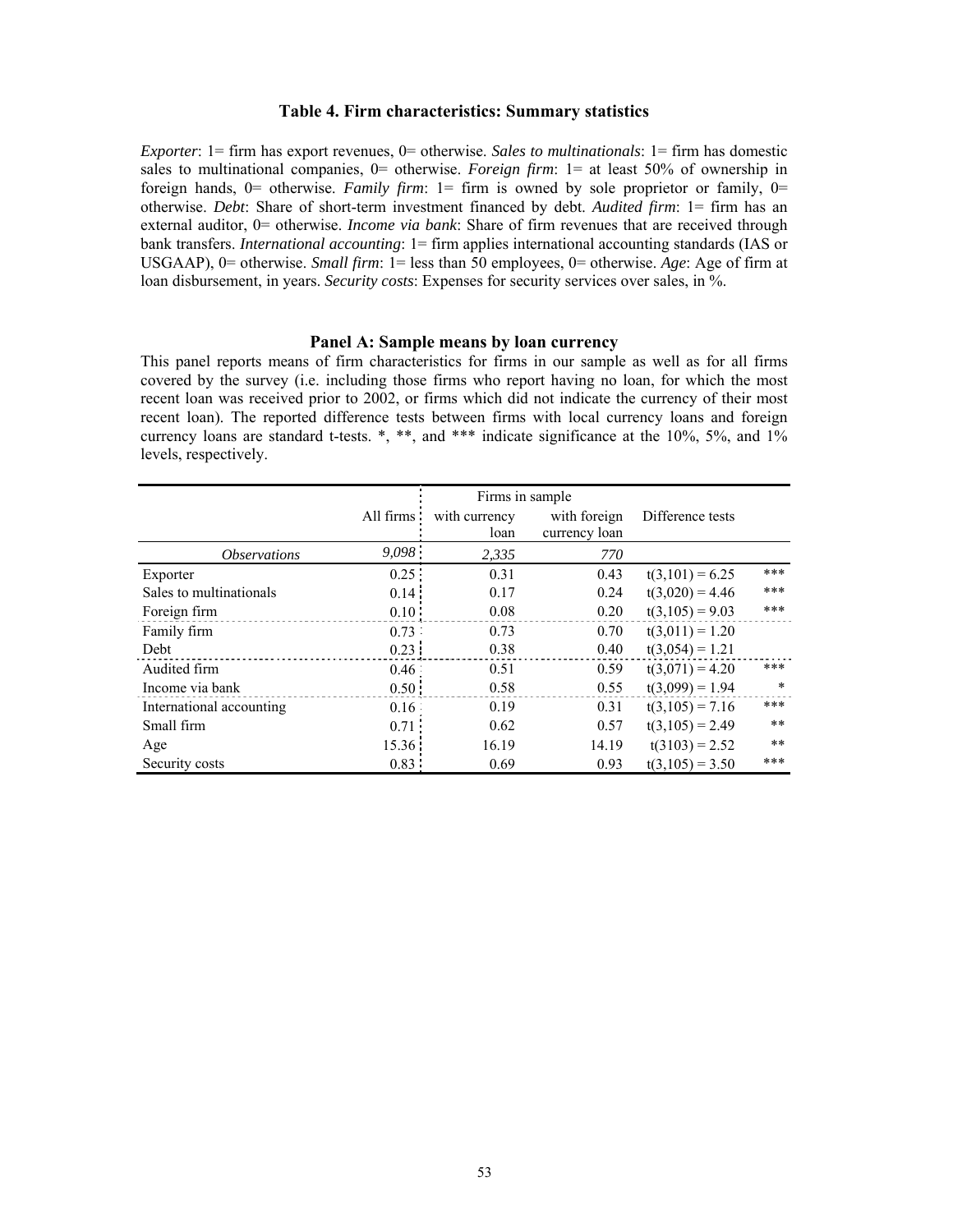### **Panel B: Sample means by firm earnings**

This panel contrasts means for subsamples of firms, whereby our sample is split based on the income structure of firms and the dollarization level of the country the firms is situated in. *Local currency earners* are firms that have no export sales, no sales to multinationals, and no majority foreign owner and are situated in weakly dollarized countries. *Foreign currency earners* are all other firms. *Weakly dollarized* countries have a mean share of foreign currency deposits in the banking system of 50% or less for the observation period. The reported difference tests between groups are standard t-tests. \*, \*\*, and \*\*\* indicate significance at the 10%, 5%, and 1% levels, respectively.

|                            |       | Local currency | Foreign currency | Difference tests  |     |
|----------------------------|-------|----------------|------------------|-------------------|-----|
|                            | Total | earners        | earners          |                   |     |
| <i><b>Observations</b></i> | 2,937 | 1,024          | 1913             |                   |     |
| Family firm                | 0.73  | 0.78           | 0.70             | $t(2848) = 4.75$  | *** |
| Debt                       | 0.39  | 0.34           | 0.42             | $t(2887) = 5.79$  | *** |
| Audited firm               | 0.52  | 0.46           | 0.55             | $t(2901) = 4.46$  | *** |
| Income via bank            | 0.56  | 0.49           | 0.60             | $t(2929) = 7.80$  | *** |
| International accounting   | 0.22  | 0.12           | 0.28             | $t(2935) = 10.28$ | *** |
| Small firm                 | 0.61  | 0.72           | 0.55             | $t(2935) = 8.92$  | *** |
| Age                        | 15.56 | 13.42          | 16.71            | $t(2933) = 4.48$  | *** |
| Security costs             | 0.75  | 0.70           | 0.78             | $t(2935)=1.13$    |     |

#### **Panel C: Pairwise correlations**

This panel reports pairwise correlations for our full sample of 3,105 of firms.

|                          | Exporter | Sales to multinationals | Foreign firm | Family firm | Debt    | Audited firm | Income via bank | International accounting | Small firm | Age  | Security costs |
|--------------------------|----------|-------------------------|--------------|-------------|---------|--------------|-----------------|--------------------------|------------|------|----------------|
| Exporter                 |          |                         |              |             |         |              |                 |                          |            |      |                |
| Sales to multinationals  | .206     | 1                       |              |             |         |              |                 |                          |            |      |                |
| Foreign firm             | .205     | .178                    |              |             |         |              |                 |                          |            |      |                |
| Family firm              | $-152$   | $-.058$                 | $-.266$      |             |         |              |                 |                          |            |      |                |
| Debt                     | .078     | .094                    | .037         | $-.039$     |         |              |                 |                          |            |      |                |
| Audited firm             | .189     | .157                    | .179         | $-.248$     | .041    |              |                 |                          |            |      |                |
| Income via bank          | .290     | .119                    | .107         | $-.157$     | .065    | .167         |                 |                          |            |      |                |
| International accounting | .183     | .115                    | .162         | $-134$      | .058    | .202         | .055            |                          |            |      |                |
| Small firm               | $-.286$  | $-0.068$                | $-.183$      | .364        | $-.039$ | $-.314$      | $-.182$         | $-.231$                  |            |      |                |
| Age                      | .217     | .008                    | $-0.019$     | $-.320$     | $-.009$ | .197         | .108            | .138                     | $-.362$    |      |                |
| Security costs           | $-.025$  | .037                    | .024         | $-.039$     | .004    | .003         | $-.009$         | .026                     | $-.075$    | .001 |                |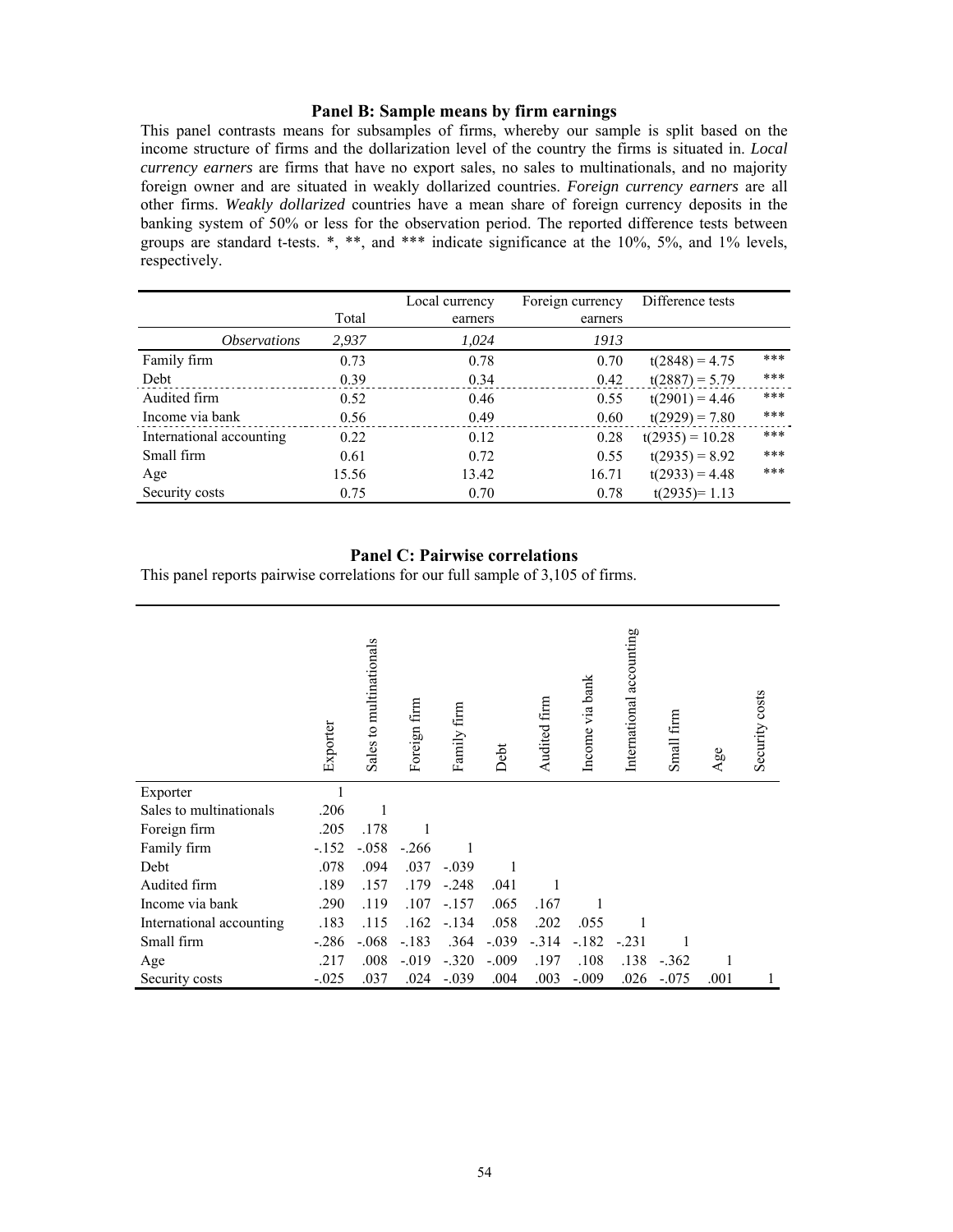#### **Table 5. Macroeconomic explanatory variables: Summary statistics**

The table displays four measures of the nominal *Interest rate differential* between local currency and foreign currency funds per country, in %. *USD*: Domestic Tbill rate minus US Tbill rate. *Euro*: Domestic Tbill rate minus Eurepo rate. *Loans*: Interest rate differential on loans. *Deposits*: Interest rate differential on deposits. The table further displays the *Depreciation* in % of the local currency against the US dollar (Euro). Finally, the table displays our measures of monetary volatility: *Depreciation volatility*: Variance of month on month changes in the real exchange rate vis-à-vis the USD (Euro). *Inflation*: Change in the consumer price index per quarter. *Inflation volatility*: Variance of month on month changes in the consumer price index.

|                |       |        | Interest rate differential |                  |        |         | Depreciation      |       |     | Inflation        |
|----------------|-------|--------|----------------------------|------------------|--------|---------|-------------------|-------|-----|------------------|
|                |       |        |                            |                  | level  |         | volatility        |       |     |                  |
| Country        | - USD |        | - Euro - Loans             | - Deposits       | -USD   | -Euro   | $\mbox{\sf -USD}$ | -Euro |     | level volatility |
| Albania        | 6.7   | 5.5    | 6.4                        | 5.6              | $-2.6$ | $-0.1$  | 9.3               | 6.8   | 1.1 | 2.0              |
| Armenia        | 9.2   | 8.0    | 0.8                        | $2.6^{\circ}$    | $-1.3$ | 1.3     | 5.7               | 8.4   | 1.5 | 5.1              |
| Azerbaijan     | 7.7   | 6.5    | $-2.6$                     | $-0.2$           | 0.2    | 2.9     | 0.8               | 7.3   | 1.9 | 0.8              |
| <b>Belarus</b> | 31.8  | 30.7   | 9.0                        | 20.2             | 2.8    | 5.5     | 1.1               | 8.7   | 6.1 | 1.2              |
| Bosnia         |       |        |                            |                  |        |         |                   |       |     |                  |
| Bulgaria       | 1.8   | 0.7    | 3.6                        | 1.0              | $-2.3$ | 0.0     | 7.7               | 1.2   | 1.3 | 1.2              |
| Croatia        | 1.9   | 0.8    | 4.1                        | 1.3              | $-2.4$ | 0.0     | 8.9               | 3.4   | 0.6 | 0.2              |
| Czech Rep.     | 1.4   | 0.3    | 1.1                        | 0.0              | $-3.1$ | $-0.8$  | 17.9              | 5.5   | 0.4 | 0.2              |
| Estonia        | 1.7   | 0.5    | 1.7                        | 0.1              | $-2.3$ | $0.0\,$ | 7.5               | 0.3   | 0.7 | 0.2              |
| Georgia        | 32.1  | 31.0   | 3.0                        | $-3.8$           | $-0.8$ | 1.8     | 4.3               | 8.4   | 1.9 | 1.4              |
| Hungary        | 8.0   | 6.8    | 7.4                        | 6.1              | $-2.6$ | $-0.2$  | 9.5               | 3.4   | 1.3 | 0.3              |
| Kazakhstan     | 3.6   | 2.5    | 3.7                        | 1.2              | $-0.8$ | 1.9     | 0.9               | 8.3   | 1.7 | 0.2              |
| Kyrgyzstan     | 6.2   | 5.0    | 8.2                        | 5.6              | $-1.0$ | 1.7     | 6.6               | 12.8  | 1.0 | 1.1              |
| Latvia         | 1.7   | 0.6    | 4.0                        | 1.2              | $-0.9$ | 1.6     | 2.1               | 3.3   | 1.1 | 0.2              |
| Lithuania      | 1.1   | $-0.1$ | 1.5                        | $-0.2$           | $-2.8$ | $-0.4$  | 6.9               | 2.3   | 0.1 | 0.2              |
| Macedonia      | 6.8   | 5.6    | 4.6                        | 4.0              | $-2.3$ | 0.1     | 8.3               | 1.4   | 0.3 | 0.5              |
| Moldova        | 8.9   | 7.8    | 10.0                       | 10.6             | $-0.1$ | 2.7     | 2.9               | 10.4  | 2.9 | 1.1              |
| Poland         | 5.9   | 4.7    | 6.1                        | 2.7              | $-1.9$ | 0.5     | 10.1              | 8.6   | 0.5 | 0.1              |
| Romania        | 20.6  | 19.5   | 17.2                       | 11.2:            | $-0.4$ | 2.2     | 4.5               | 5.1   | 3.5 | 0.3              |
| Russia         | 5.4   | 4.3    | 4.0                        |                  | $-0.4$ | 2.3     | 1.3               | 8.4   | 3.3 | 0.4              |
| Serbia         | 15.4  | 14.3   |                            |                  | $-0.2$ | 2.4     | 7.7               | 2.5   | 2.9 | 1.8              |
| Slovak Rep.    | 4.7   | 3.6    | 1.7                        | 0.9 <sup>1</sup> | $-3.1$ | $-0.7$  | 8.0               | 3.8   | 1.5 | 1.1              |
| Slovenia       | 5.0   | 3.9    | 3.7                        | 1.6              | $-1.7$ | 0.7     | 7.7               | 1.2   | 1.2 | 0.2              |
| Tajikistan     | 15.9  | 14.7   | $-0.7$                     | 0.0              | 1.8    | 4.4     |                   |       |     |                  |
| Ukraine        | 5.6   | 4.5    | $8.8\,$                    | 1.8              | $-0.1$ | 2.6     | 0.9               | 7.3   | 1.9 | 0.8              |
| Uzbekistan     |       |        |                            |                  |        |         |                   |       | 1.1 | 2.0              |

**Panel A: Sample means by country, 2002 – 2005**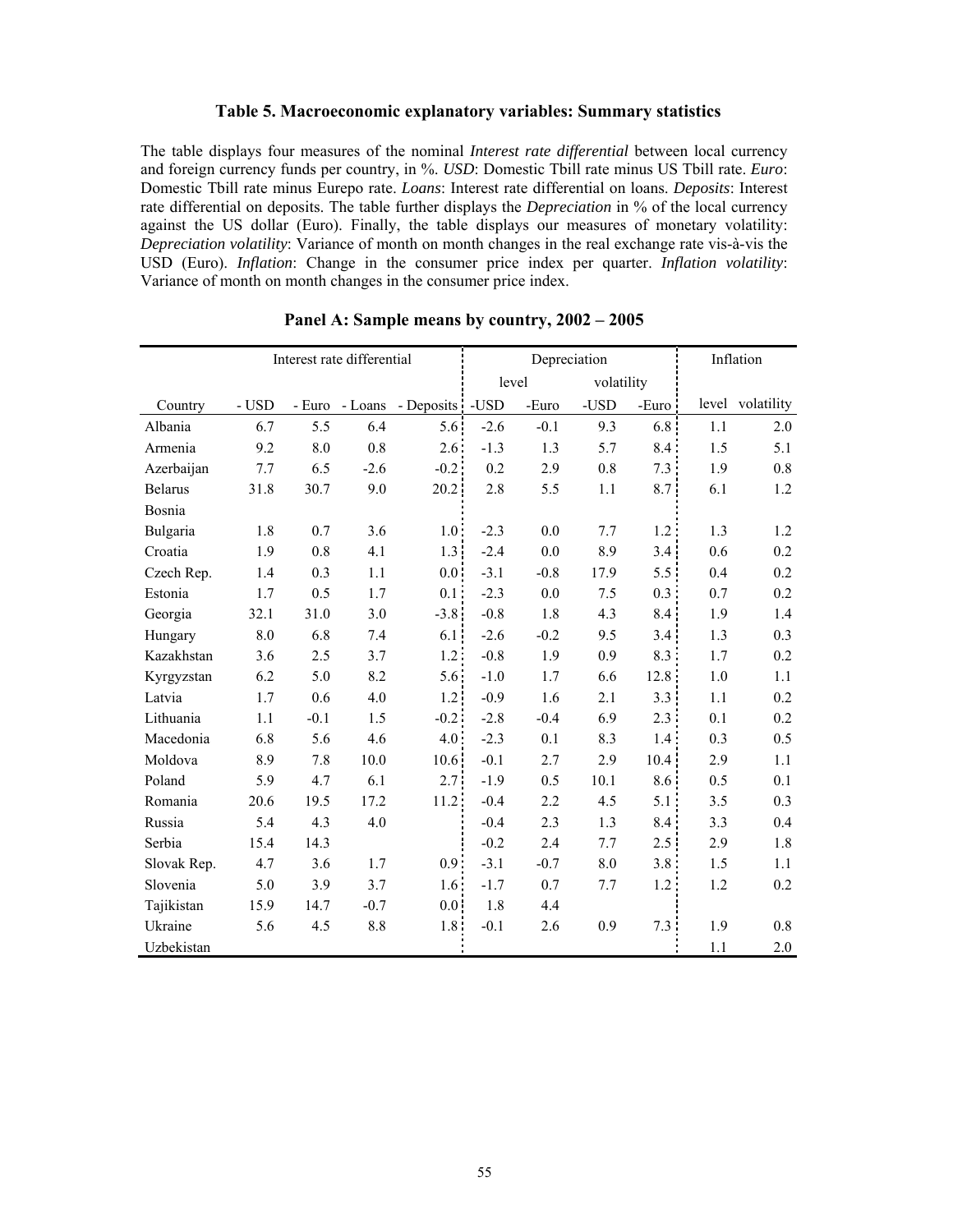|          |       |        | Interest rate differential |                  |        | Depreciation |            | Inflation        |        |            |
|----------|-------|--------|----------------------------|------------------|--------|--------------|------------|------------------|--------|------------|
|          |       |        |                            |                  |        | level        | volatility |                  |        |            |
|          | - USD | - Euro | - Loans                    | - Deposits - USD |        | -Euro        | -USD       | -Euro:           | level  | volatility |
| 2002:1   | 12.0  | 10.5   | 6.7                        | 4.9              | 1.7    | $-1.9$       | 3.4        | $6.1$ :          | 2.8    | 1.1        |
| 2002:II  | 11.6  | 10.0   | 5.0                        | 4.6              | 2.1    | 1.1          | 3.2        | 5.8              | 2.5    | 1.1        |
| 2002:III | 10.6  | 8.9    | 4.5                        | 3.8 <sub>1</sub> | $-5.3$ | 8.2          | 3.5        | 7.0 <sup>1</sup> | 0.8    | 1.0        |
| 2002:IV  | 10.5  | 8.9    | 4.6                        | 3.7:             | 1.0    | $-0.2$       | 3.8        | 5.8 <sup>1</sup> | $-0.2$ | 1.1        |
| 2003:1   | 10.1  | 8.3    | 4.8                        | 2.8              | $-2.8$ | 3.4          | 4.3        | 4.7              | 2.4    | 1.0        |
| 2003:II  | 9.1   | 7.6    | 3.7                        | 3.4              | $-0.5$ | 3.4          | 4.4        | 4.5              | 2.4    | 1.0        |
| 2003:III | 9.6   | 8.3    | 4.9                        | 3.2:             | $-3.6$ | 1.1          | 7.1        | 4.7:             | 1.0    | 0.9        |
| 2003:IV  | 9.4   | 8.2    | 4.4                        | 3.4:             | $-0.3$ | 1.7          | 9.6        | 6.2:             | 0.2    | 0.8        |
| 2004:I   | 9.6   | 8.4    | 4.3                        | 3.2              | $-4.4$ | 3.7          | 10.0       | 6.5              | 2.9    | 0.9        |
| 2004:II  | 8.0   | 6.9    | 4.4                        | 3.1:             | 0.4    | $-2.8$       | 10.4       | 7.8:             | 2.2    | 0.8        |
| 2004:III | 7.0   | 6.0    | 4.2                        | $2.6^{\circ}$    | $-0.3$ | $-0.9$       | 7.9        | 6.4              | 1.1    | 0.9        |
| 2004:IV  | 5.9   | 5.3    | 4.1                        | 2.4              | $-1.2$ | 0.9          | 5.2        | 4.9:             | 0.3    | 0.7        |
| 2005:1   | 4.9   | 4.7    | 4.1                        | 2.3 <sup>1</sup> | $-6.4$ | 2.8          | 5.4        | 4.2              | 2.8    | 0.7        |
| 2005:II  | 3.5   | 3.9    | 4.1                        | 2.1:             | 2.6    | $-2.4$       | 6.6        | 4.6:             | 2.5    | 0.7        |

# **Panel B: Sample means by Year:Quarter**

# **Panel C: Pairwise correlations**

|                |         |         | Interest rate differential |                   | Depreciation   |        |            |                   |      | Inflation        |
|----------------|---------|---------|----------------------------|-------------------|----------------|--------|------------|-------------------|------|------------------|
|                |         |         |                            |                   | level          |        | volatility |                   |      |                  |
|                | - USD   |         | - Euro - Loans             | - Deposits - USD  |                | -Euro  | -USD       | $-Euro$           |      | level volatility |
| $Int. - USD$   | 1       |         |                            |                   |                |        |            |                   |      |                  |
| $Int. - Euro$  | .998    |         |                            |                   |                |        |            |                   |      |                  |
| $Int. - Loans$ | .227    | .227    |                            |                   |                |        |            |                   |      |                  |
| $Int. - Dep.$  | .437    | .438    | .642                       |                   |                |        |            |                   |      |                  |
| $Dep. - USD$   | .260    | .264    | .063                       | .213:             | $\overline{1}$ |        |            |                   |      |                  |
| $Dep. - Euro$  | .288    | .276    | .025                       | .188 <sup>1</sup> | .327           |        |            |                   |      |                  |
| $Vol. - USD$   | $-.220$ | $-.215$ | $-.058$                    | $-174$            | $-.106$        | $-165$ |            |                   |      |                  |
| $Vol. - Euro$  | .234    | .231    | .177                       | .222              | .153           | .142   | .003       |                   |      |                  |
| Infl.          | .401    | .411    | .245                       | .479:             | .258           | .250   | $-.192$    | $.139 -$          |      |                  |
| Infl. vol.     | .172    | .168    | $-.059$                    | .120              | .054           | .055   | $-.023$    | .260 <sup>1</sup> | .121 |                  |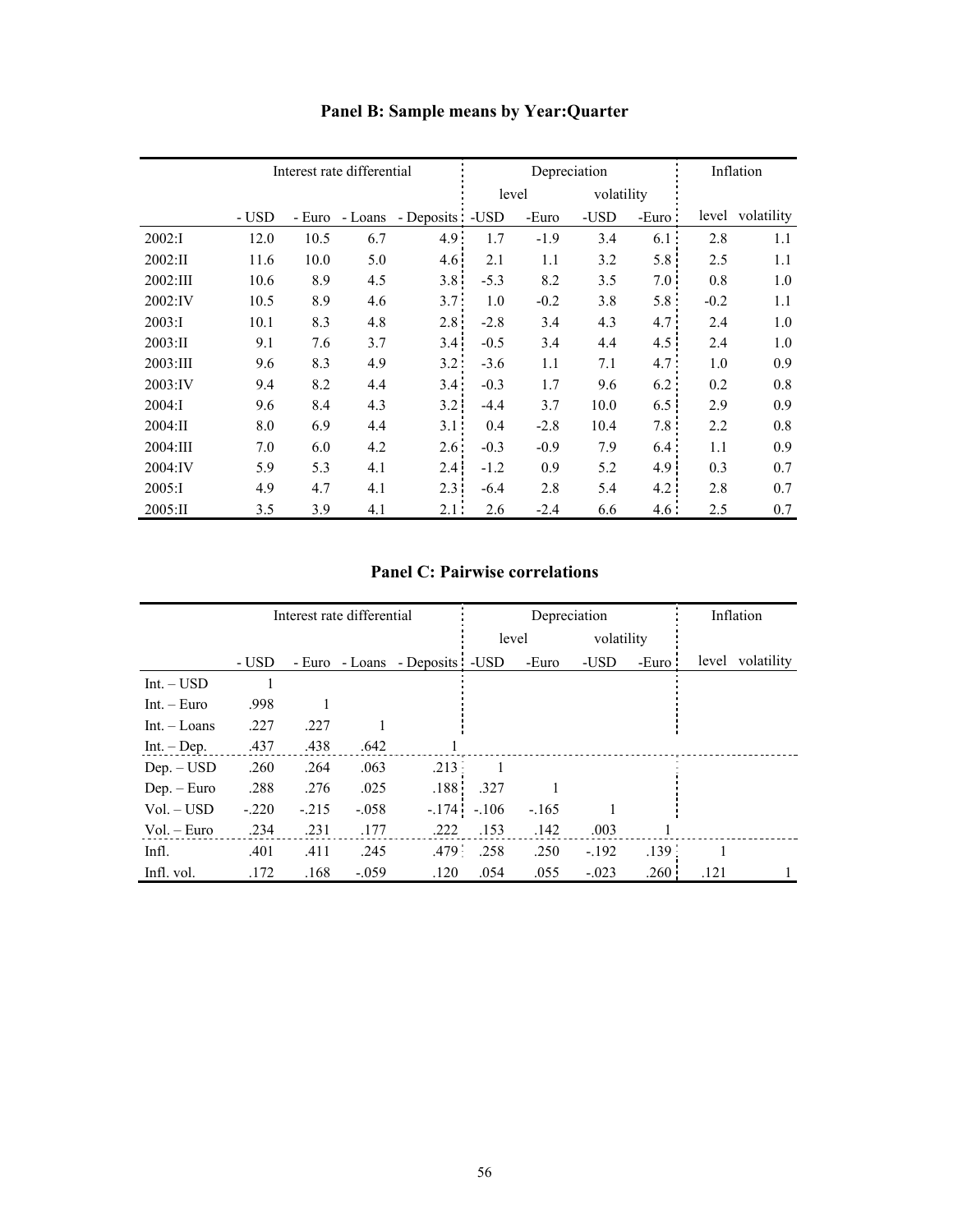### **Table 6. Exchange rate regime and political affiliation**

The table summarizes the exchange rate regime and political affiliation per country for our observation period of 2002:1 to 2005:2. All entries are denoted in Year:Quarter. *Float*: exchange rate regime is independently floating or managed float. *Crawling Peg*: exchange rate regime is a crawling peg or crawling band arrangement. *Fixed peg:* exchange rate regime is a conventional peg or currency board arrangement. *EU*: Country has completed negotiations to become EU member. *CIS*: Country is member of the Commonwealth of Independent States.

| Country        | Float          | Crawl Peg      | Fixed Peg        | EU             | <b>CIS</b>     |
|----------------|----------------|----------------|------------------|----------------|----------------|
| Albania        | 2002:I-2005:II |                |                  |                |                |
| Armenia        | 2002:I-2005:II |                |                  |                | from $1992:1$  |
| Azerbaijan     | 2002:I-2005:II |                |                  |                | from 1993:III  |
| <b>Belarus</b> |                | 2002:I-2005:II |                  |                | from 1992:I    |
| Bosnia         |                |                | 2002:I-2005:II   |                |                |
| Bulgaria       |                |                | 2002:I-2005:II   | from $2005:$ I |                |
| Croatia        | 2002:I-2005:II |                |                  |                |                |
| Czech Rep.     | 2002:I-2005:II |                |                  | from $2003:$ I |                |
| Estonia        |                |                | 2002:I-2005:II   | from $2003:$ I |                |
| Georgia        | 2002:I-2005:II |                |                  |                | from 1994:I    |
| Hungary        |                |                | 2002:I-2005:II   | from $2003:$ I |                |
| Kazakhstan     | 2002:I-2005:II |                |                  |                | from $1992:1$  |
| Kyrgyzstan     | 2002:I-2005:II |                |                  |                | from $1992:$ I |
| Latvia         |                |                | 2002:I-2005:II   | from $2003:$ I |                |
| Lithuania      |                |                | 2002:I-2005:II   | from $2003:$ I |                |
| Macedonia      |                |                | 2002:I-2005:II   |                |                |
| Moldova        | 2002:I-2005:II |                |                  |                | from $1992:1$  |
| Poland         | 2002:I-2005:II |                |                  | from $2003:$ I |                |
| Romania        |                | 2002:I-2005:II |                  | from $2005:$ I |                |
| Russia         | 2002:I-2005:II |                |                  |                | from $1992:1$  |
| Serbia         | from 2003:I    |                |                  |                |                |
| Slovak Rep.    | 2002:I-2005:II |                |                  | from 2003:I    |                |
| Slovenia       |                | 2002:I-2004:II | from $2004$ :III | from $2003:$   |                |
| Tajikistan     | 2002:I-2005:II |                |                  |                | from 1992:I    |
| Ukraine        |                |                | 2002:I-2005:II   |                | from 1992:I    |
| Uzbekistan     | 2002:I-2005:II |                |                  |                | from $1992:$ I |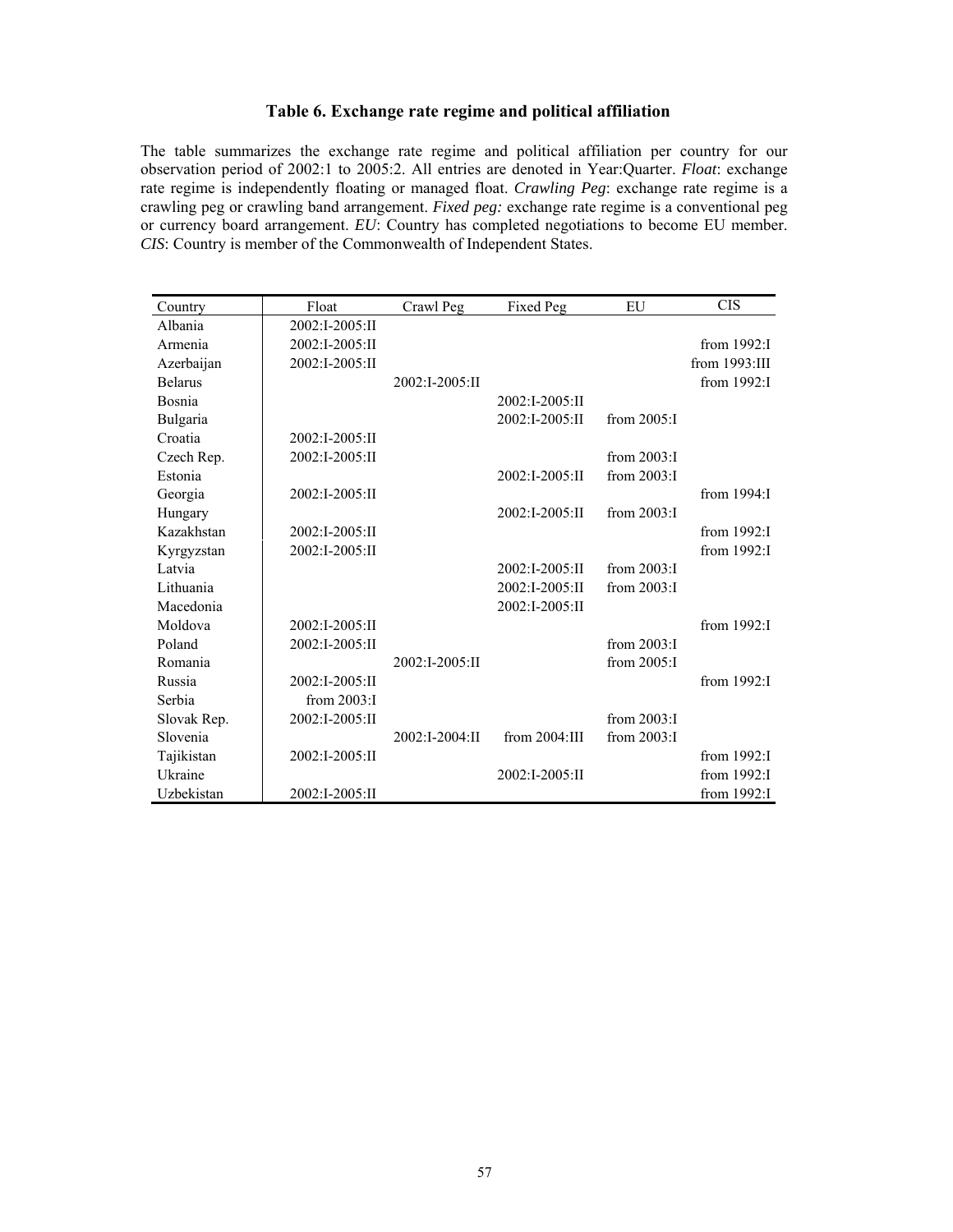### **Table 7. Banking sector and institutional variables: Summary statistics**

The table displays summary statistics for our banking sector and institutional level explanatory variables. *Foreign banks*: Assets share of foreign controlled banks in domestic banking system, in %. *Enterprise reform*: EBRD index of Enterprise reform. *Forex deposits:* Share of deposits in the banking sector denominated in foreign currency, in %*. Forward fx market:* 1= country has developed forward foreign exchange market, 0= otherwise. *Capital controls:* 1= country has controls on foreign borrowing by or foreign direct investment in domestic firms, 0= otherwise. *Open fx position*: Maximal open foreign exchange position of banks over capital, in %.

|                | Foreign | Enterprise     | Forex    | Forward fx   | Capital  | Open fx  |
|----------------|---------|----------------|----------|--------------|----------|----------|
| Country        | banks   | reform         | deposits | market       | controls | position |
| Albania        | 66.4    | $\overline{2}$ | 31.2     | $\theta$     | $\theta$ | 30       |
| Armenia        | 53.4    | 2.3            | 73.6     | $\Omega$     | $\theta$ | 24       |
| Azerbaijan     | 5.3     | 1.91           | 49.5     | 0.71         | 1        | 20       |
| <b>Belarus</b> | 16.2    | 1              | 57.1     | $\theta$     | 1        | 20       |
| Bosnia         | 80.8    | 1.91           | 51.2     | $\theta$     | 0.71     |          |
| Bulgaria       | 79.1    | 2.59           | 50.1     | $\theta$     | 1        | 30       |
| Croatia        | 90.9    | 2.83           | 66.4     | $\theta$     | 0.43     | 20       |
| Czech Rep.     | 85.5    | 3.3            | 10.8     | 1            | 1        | 20       |
| Estonia        | 97.9    | 3.36           | 28.6     | 1            | 1        | 30       |
| Georgia        | 35.1    | 2.04           | 95.6     | $\theta$     | $\theta$ |          |
| Hungary        | 77.9    | 3.36           | 16.4     | 1            | $\theta$ | 30       |
| Kazakhstan     | 28.7    | $\overline{c}$ | 52.4     | 1            | $\theta$ | 47       |
| Kyrgyzstan     | 62.5    | $\overline{2}$ | 0.6      | $\theta$     | $\theta$ | 20       |
| Latvia         | 49.5    | 2.91           | 40.1     | 1            | $\theta$ | 20       |
| Lithuania      | 93.8    | 3              | 37.1     | 1            | $\theta$ | 30       |
| Macedonia      | 46.8    | 2.3            | 52.6     | 0.71         | $\theta$ | 50       |
| Moldova        | 32.9    | 1.83           | 50.7     | $\mathbf{0}$ | 0.57     | 20       |
| Poland         | 71.6    | 3.36           | 17.1     | 1            | 1        |          |
| Romania        | 55.9    | 2.04           | 44.9     | $\theta$     | 0.29     | 20       |
| Russia         | 7.8     | 2.3            | 38.5     | 1            | 1        | 20       |
| Serbia         | 38.9    | 2.04           | 62.1     | $\theta$     | 0.29     | 30       |
| Slovak Rep.    | 93.1    | 3.36           | 15.3     | $\theta$     | $\theta$ | 18       |
| Slovenia       | 19.2    | 3              | 32.8     | 1            | $\theta$ | 20       |
| Tajikistan     | 4.6     | 1.7            | 55.6     | $\theta$     | 1        | 23       |
| Ukraine        | 13.5    | $\overline{2}$ | 32.9     | $\theta$     | $\theta$ | 30       |
| Uzbekistan     | 4.0     | 1.7            |          | $\theta$     | 1        |          |

**Panel A: Sample means by country, 2002 – 2005**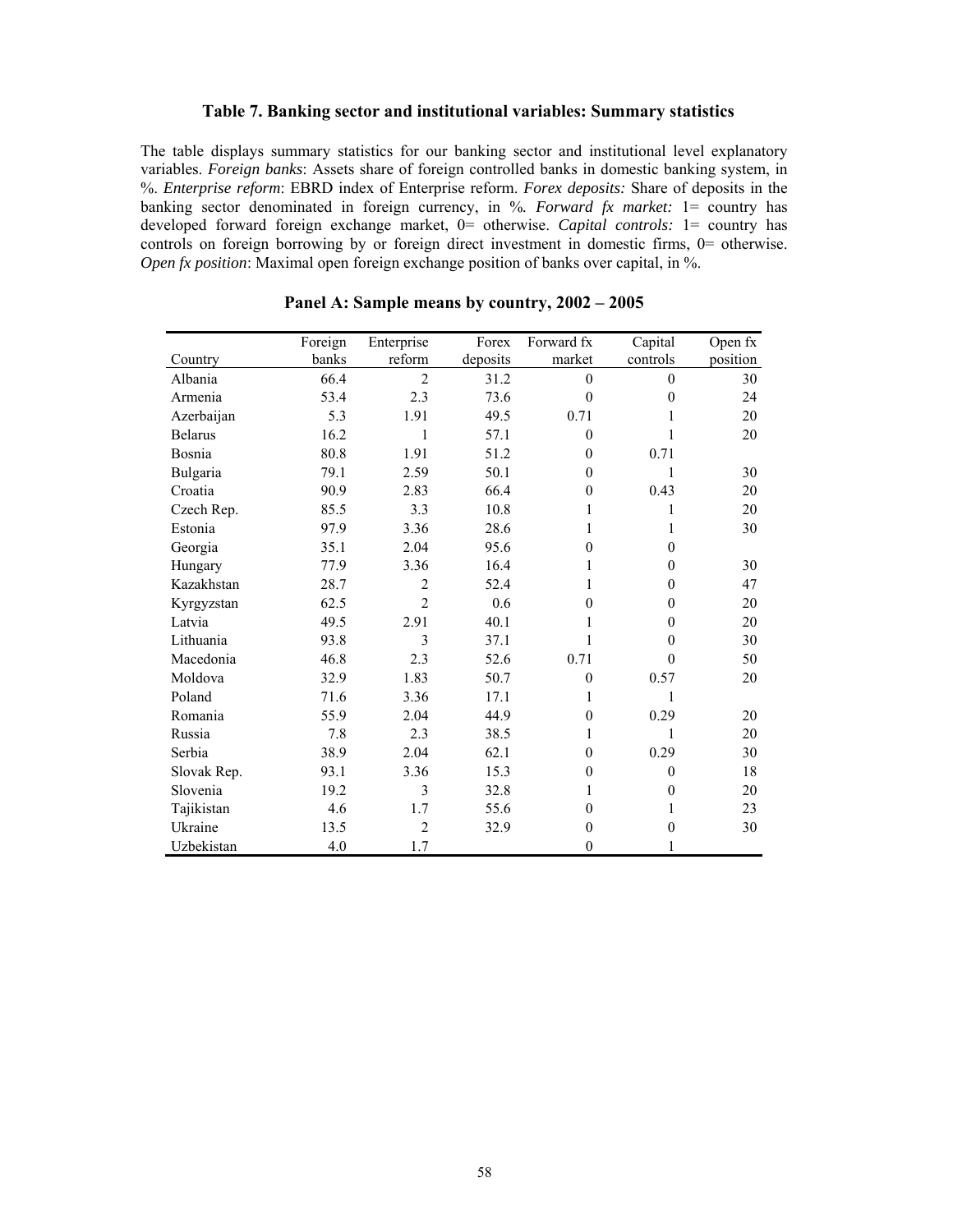|              | Foreign | Enterprise | Forex    | Forward fx | Capital  | Open fx  |
|--------------|---------|------------|----------|------------|----------|----------|
| Year:Quarter | banks   | reform     | deposits | market     | controls | position |
| 2002:1       | 46.8    | 2.34       | 45.7     | 0.35       | 0.46     | 27       |
| 2002:II      | 46.8    | 2.34       | 46.6     | 0.35       | 0.46     | 27       |
| 2002:III     | 46.8    | 2.34       | 45.6     | 0.35       | 0.46     | 27       |
| 2002:IV      | 46.8    | 2.34       | 45.1     | 0.35       | 0.46     | 27       |
| 2003:1       | 51.4    | 2.38       | 44.8     | 0.42       | 0.42     | 26       |
| 2003:II      | 51.4    | 2.38       | 42.7     | 0.42       | 0.42     | 26       |
| 2003:III     | 51.4    | 2.38       | 41.8     | 0.42       | 0.42     | 26       |
| 2003:IV      | 51.4    | 2.38       | 42.1     | 0.42       | 0.42     | 26       |
| 2004:1       | 53.5    | 2.39       | 41.7     | 0.42       | 0.42     | 27       |
| 2004:II      | 53.5    | 2.39       | 41.0     | 0.42       | 0.42     | 27       |
| 2004:III     | 53.5    | 2.39       | 40.8     | 0.42       | 0.42     | 27       |
| 2004:IV      | 53.5    | 2.39       | 41.0     | 0.42       | 0.42     | 27       |
| 2005:1       | 58.2    | 2.5        | 40.6     | 0.42       | 0.42     | 25       |
| 2005:II      | 58.2    | 2.5        | 41.2     | 0.42       | 0.42     | 25       |

# **Panel B: Sample means by quarter**

# **Panel C: Pairwise correlations**

|                   | Foreign<br>banks | Enterprise<br>reform | Forex<br>deposits | Forward<br>fx market | Capital<br>controls | Open fx<br>position |
|-------------------|------------------|----------------------|-------------------|----------------------|---------------------|---------------------|
| Foreign banks     |                  |                      |                   |                      |                     |                     |
| Enterprise reform | 0.66             |                      |                   |                      |                     |                     |
| Forex deposits    | $-0.34$          | $-0.49$              |                   |                      |                     |                     |
| Forward fx market | 0.15             | 0.59                 | $-0.42$           |                      |                     |                     |
| Capital controls  | $-0.14$          | $-0.14$              | $-0.04$           | 0.03                 |                     |                     |
| Open fx position  | 0.02             | $-0.05$              | 0.15              | 0.23                 | $-0.36$             |                     |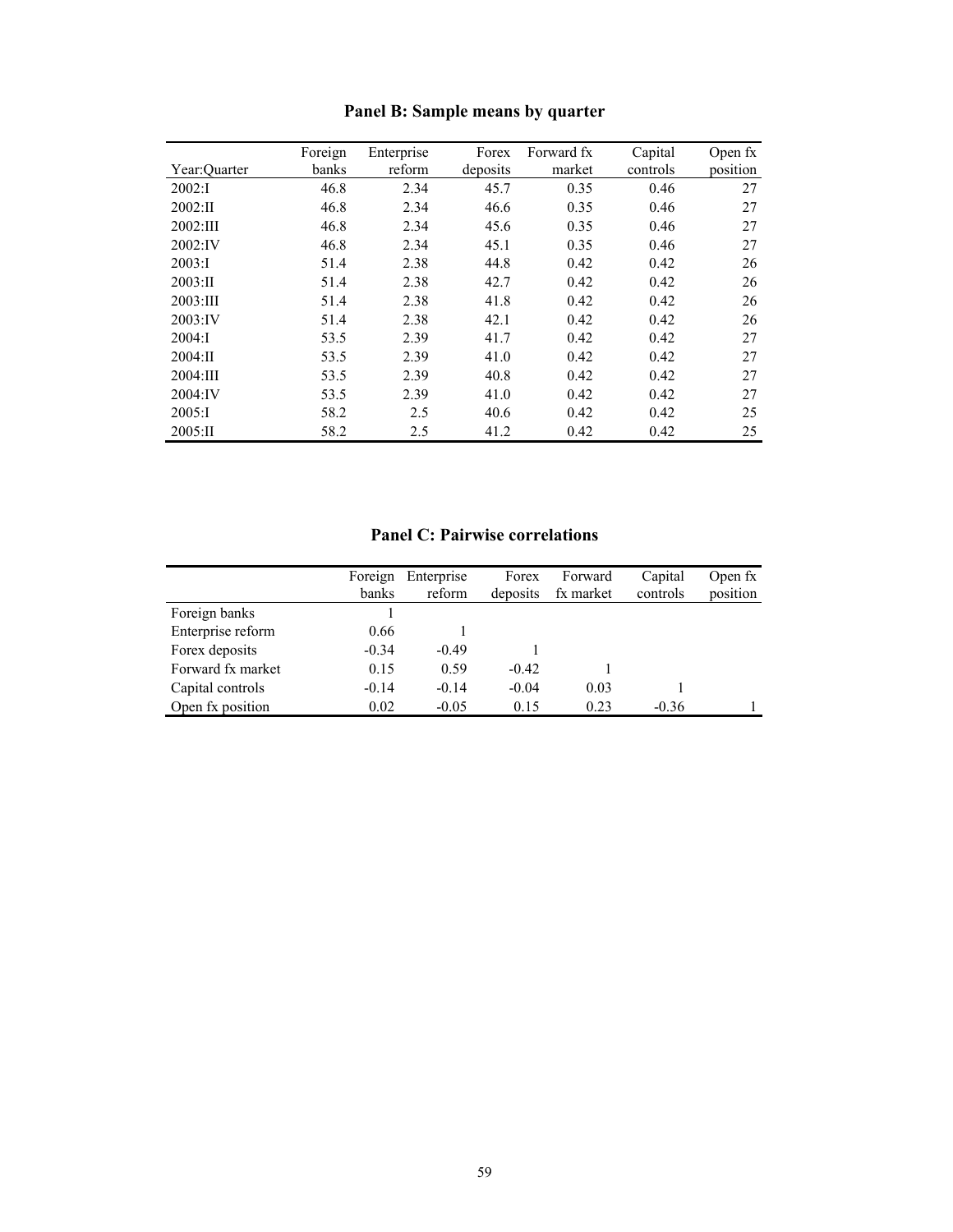#### **Table 8. Firm-level determinants of foreign currency borrowing**

The dependent variable in Columns (1) − (4) is *Forex loan* which equals one if the firm's last loan is denominated in foreign currency and zero if this loan is in local currency. The dependent variable in Column (5) is *Loan demand* which equals one if the firm applied for a loan or was discouraged from doing so. The dependent variable in Column (6) is *Loan granted* which equals one if the firm received a loan. The two selection terms included as explanatory variables in Column (4) are those estimated in Columns (5) and (6) respectively. All explanatory variables are defined in Table 2. Each regression includes six sector dummies. The table displays the marginal effects calculated at the sample means. T-statistics are reported in parentheses. Standard errors are adjusted for cluster effects at the country level. \*, \*\*, and \*\*\* indicate significance at the 10%, 5%, and 1% levels, respectively.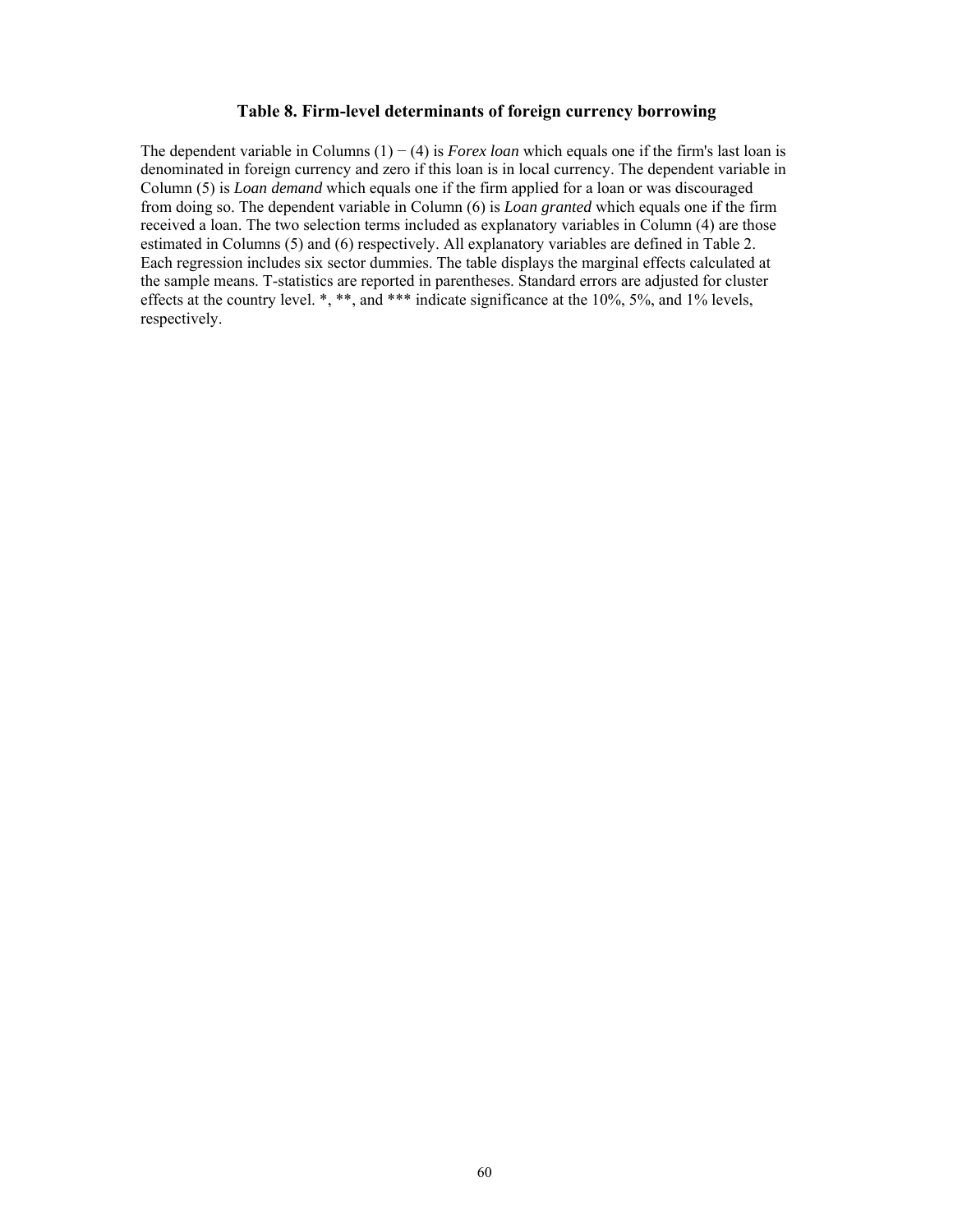|                          | (1)          | (2)          | (3)          | (4)          | (5)           | (6)          |
|--------------------------|--------------|--------------|--------------|--------------|---------------|--------------|
|                          | No fixed     | Country      | Country-     | Double       | Selection 1   | Selection 2  |
|                          | effects      | Effects      | quarter      | selection    | Loan          | Loan         |
|                          | (Probit)     | (Probit)     | effects      | model        | demand        | granted      |
|                          |              |              | (Probit)     | (OLS)        | (Probit)      | (Probit)     |
| Exporter                 | 0.077        | 0.081        | 0.091        | 0.085        | 0.048         | 0.074        |
|                          | $[4.10]$ *** | $[4.46]$ *** | $[3.99]$ *** | $[3.58]$ *** | $[2.47]$ **   | $[3.97]$ *** |
| Sales to multinationals  | 0.050        | 0.054        | 0.040        | 0.038        | 0.038         | 0.070        |
|                          | $[1.76]$ *   | $[1.93]*$    | [1.27]       | [1.16]       | $[2.71]$ ***  | $[2.78]$ *** |
| Foreign firm             | 0.173        | 0.200        | 0.246        | 0.21         | $-0.142$      | 0.024        |
|                          | $[4.38]$ *** | $[5.54]$ *** | $[6.63]***$  | $[4.84]$ *** | $[5.18]$ ***  | [0.67]       |
| Family firm              | 0.033        | 0.030        | 0.040:       | 0.034        | 0.011         | 0.033        |
|                          | [1.19]       | $[1.28]$     | [1.47]       | [1.33]       | [0.72]        | [1.18]       |
| Debt                     | 0.011        | 0.024        | 0.046        | 0.016        | 0.395         | 0.427        |
|                          | [0.48]       | $[1.21]$     | $[1.76]$ *   | $[3.77]$ *** | $[12.80]$ *** | $[9.14]$ *** |
| Audited firm             | 0.034        | 0.012        | 0.018:       | 0.073        | 0.016         | 0.085        |
|                          | [0.97]       | [0.57]       | [0.71]       | [1.53]       | [0.94]        | $[3.78]$ *** |
| Income via bank          | $-0.089$     | $-0.021$     | $-0.047$     | 0.025        | 0.019         | 0.084        |
|                          | $[2.58]$ *** | [0.74]       | [1.46]       | [0.99]       | [1.14]        | $[3.82]$ *** |
| International accounting | 0.081        | 0.053        | 0.079:       | $-0.045$     | $-0.003$      | 0.060        |
|                          | $[2.50]$ **  | $[1.95]*$    | $[2.17]**$   | [1.49]       | [0.15]        | $[2.10]$ **  |
| Small firm               | $-0.008$     | $-0.022$     | $-0.027$     | 0.073        | $-0.047$      | $-0.174$     |
|                          | [0.33]       | [0.79]       | [0.79]       | $[2.02]*$    | $[2.99]$ ***  | $[9.37]$ *** |
| Age                      | $-0.002$     | $-0.001$     | $-0.002$     | $-0.029$     | 0.000         | $-0.001$     |
|                          | $[3.16]$ *** | $[2.01]**$   | $[2.18]$ **  | [0.88]       | [0.06]        | [1.35]       |
| Security costs           | 0.014        | 0.010        | 0.016        | $-0.002$     | 0.000         | 0.012        |
|                          | $[3.04]$ *** | $[2.78]***$  | $[4.09]$ *** | $[2.40]$ **  | [0.00]        | $[2.00]**$   |
| Duration                 | 0.002        | 0.002        | 0.003:       | 0.003        |               |              |
|                          | $[5.29]$ *** | $[5.05]$ *** | $[4.75]***$  | $[4.27]$ *** |               |              |
| Collateralized           | 0.031        | $-0.006$     | $-0.009$     | $-0.008$     |               |              |
|                          | [0.78]       | [0.16]       | $[0.21]$     | $[0.23]$     |               |              |
| State firm               |              |              |              |              | $-0.188$      |              |
|                          |              |              |              |              | $[5.45]$ ***  |              |
| Selection term 1         |              |              |              | $-0.003$     |               |              |
| (Loan demand)            |              |              |              | [0.59]       |               |              |
| Selection term 2         |              |              |              | $-0.001$     |               |              |
| (Loan granted)           |              |              |              | [1.08]       |               |              |
| Observations             | 2,779        | 2,779        | 2,381        | 2,381        | 8,052         | 5,703        |
| Sector effects           | yes          | yes          | yes          | yes          | yes           | yes          |
| Country effects          | no           | ves          | no           | no           | ves           | yes          |
| Country-quarter effects  | no           | no           | yes:         | yes          | no            | no           |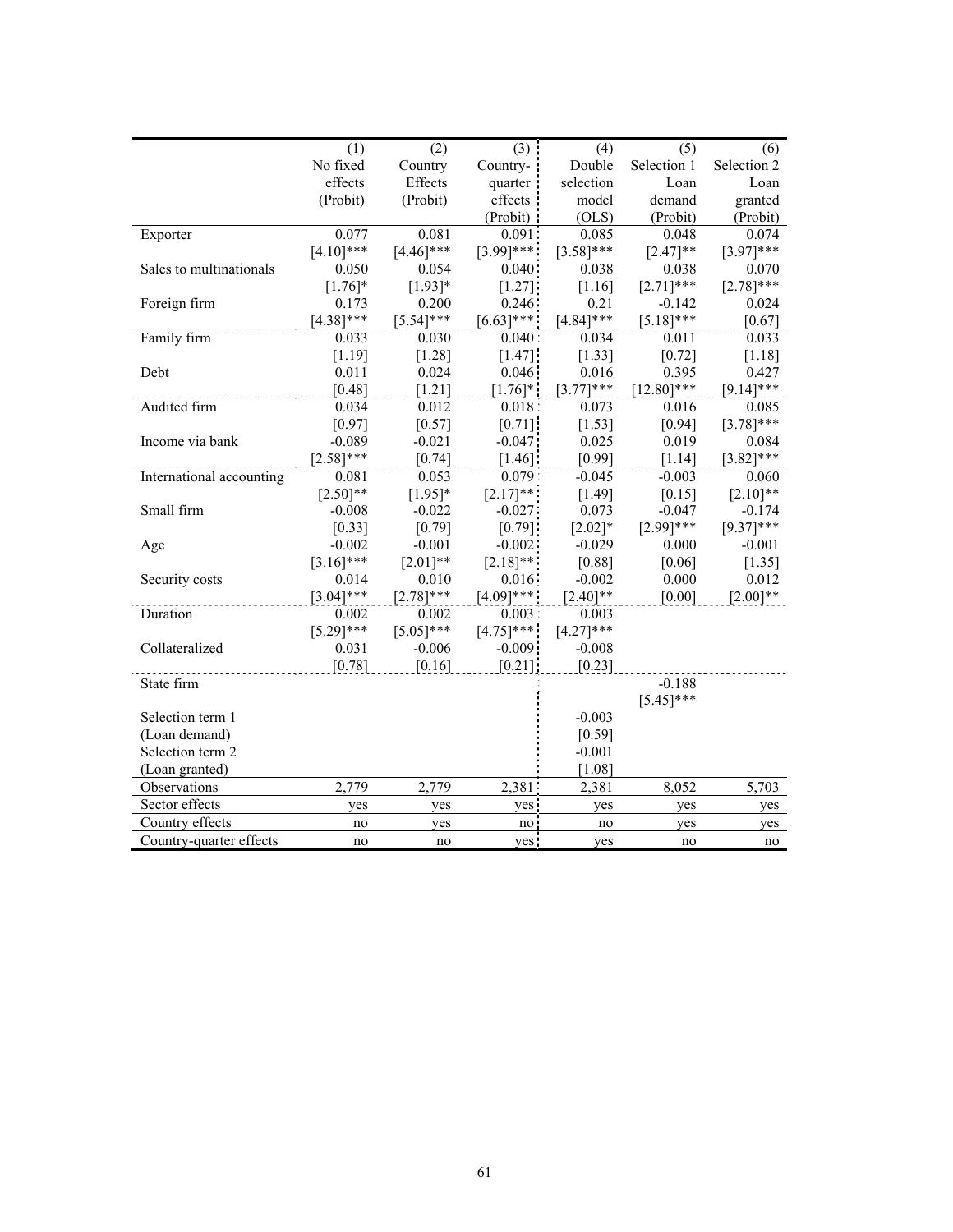#### **Table 9. Firm-level determinants: Subsamples**

The dependent variable *Forex loan* equals one if the firm's last loan is denominated in foreign currency and zero if this loan is in local currency. *Local currency earners* and *Foreign currency earners* are as defined in Table 4. *Floating exchange rate* are those firms situated in a country which has a floating exchange rate. *Pegged exchange rate* are those firms situated in countries with a currency board, fixed peg or crawling peg regime. Each regression includes country fixed effects and six sector dummies. T-statistics are reported in parentheses. Standard errors are adjusted for cluster effects at the country level. \*, \*\*, and \*\*\* indicate significance at the 10%, 5%, and 1% levels, respectively.

#### **Panel A: Probit estimates for subsamples**

Panel A reports probit estimates for subsamples as defined above. The table displays the marginal effects calculated at sample means. Observations from Uzbekistan are omitted from Columns (1) and (2) due to lack of data on dollarization.

|                          | (1)          | (2)              | (3)               | (4)             |
|--------------------------|--------------|------------------|-------------------|-----------------|
|                          | Local        | Foreign currency | Floating exchange | Pegged exchange |
|                          | currency     | earners          | rate              | rate            |
|                          | earners      |                  |                   |                 |
| Exporter                 |              |                  | 0.074             | 0.097           |
|                          |              |                  | $[3.37]$ ***      | $[2.77]$ ***    |
| Sales to multinationals  |              |                  | 0.093             | 0.013           |
|                          |              |                  | $[2.62]$ ***      | [0.56]          |
| Foreign firm             |              |                  | 0.123             | 0.280           |
|                          |              |                  | $[4.18]$ ***      | $[5.72]***$     |
| Family firm              | 0.034        | $-0.008$         | 0.029             | 0.032           |
|                          | [0.75]       | $[0.28]$         | [0.83]            | [0.92]          |
| Debt                     | 0.015        | 0.033            | 0.019             | 0.034           |
|                          | [0.48]       | [1.16]           | [0.57]            | $[1.55]$        |
| Audited firm             | $-0.029$     | 0.052            | 0.011             | 0.020           |
|                          | [1.37]       | $[1.82]*$        | [0.38]            | [0.76]          |
| Income via bank          | $-0.024$     | $-0.009$         | $-0.040$          | 0.007           |
|                          | [0.71]       | [0.19]           | [0.93]            | [0.19]          |
| International accounting | 0.001        | 0.092            | 0.072             | 0.010           |
|                          | [0.02]       | $[3.41]$ ***     | $[2.57]**$        | $[0.22]$        |
| Small firm               | $-0.059$     | $-0.010$         | $-0.027$          | $-0.026$        |
|                          | [1.62]       | [0.27]           | [0.73]            | [0.58]          |
| Age                      | $-0.002$     | $-0.002$         | $-0.001$          | $-0.002$        |
|                          | [1.34]       | $[2.23]$ **      | [0.88]            | $[1.93]*$       |
| Security costs           | 0.009        | 0.011            | 0.009             | 0.010           |
|                          | [0.96]       | $[2.07]**$       | $[2.67]$ ***      | [1.17]          |
| Duration                 | 0.002        | 0.003            | 0.001             | 0.004           |
|                          | $[2.93]$ *** | $[5.76]$ ***     | $[3.60]$ ***      | $[7.93]$ ***    |
| Collateralized           | 0.064        | $-0.052$         | $-0.079$          | 0.091           |
|                          | [1.28]       | [1.00]           | $[1.80]*$         | $[1.71]$ *      |
| Observations             | 844          | 1,791            | 1,557             | 1,221           |
| Sector fixed effects     | yes          | yes              | yes               | yes             |
| Country fixed effects    | yes          | yes              | yes               | yes             |
| Clustered errors         | yes          | yes              | yes               | yes             |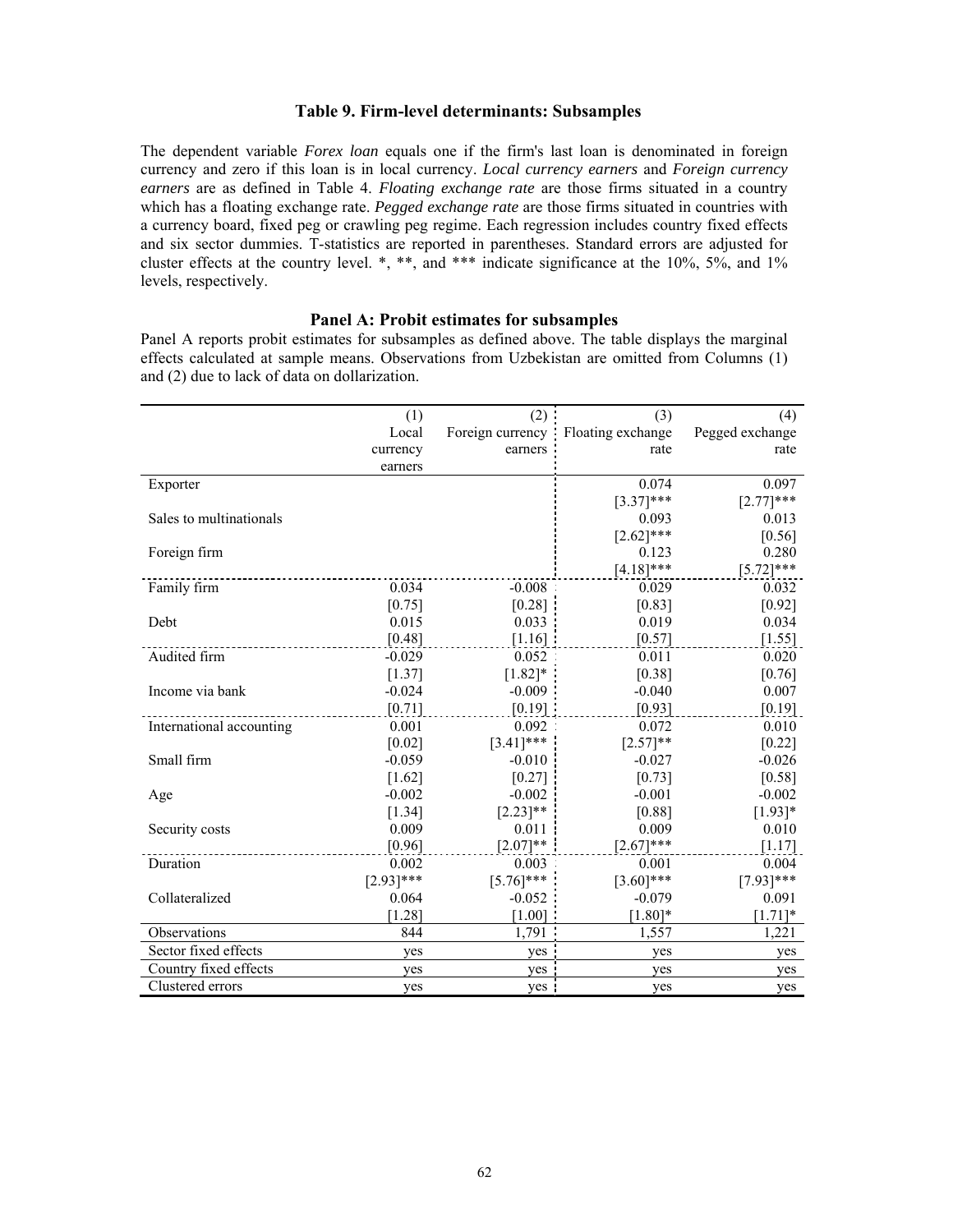# **Panel B: OLS estimates with interaction terms**

Panel B reports results from OLS estimates for our full sample. Observations from Uzbekistan are omitted from Column (2) due to lack of data on dollarization.

|                          | (1)          | (2)          | (3)          |
|--------------------------|--------------|--------------|--------------|
| Exporter                 | 0.074        | 0.063        | 0.092        |
|                          | $[4.01]$ *** | $[2.69]$ **  | $[2.94]$ *** |
| Sales to multinationals  | 0.049        | 0.033        | 0.007        |
|                          | $[1.75]$ *   | $[1.02]$     | $[0.26]$     |
| Foreign firm             | 0.184        | 0.177        | 0.256        |
|                          | $[4.89]$ *** | $[4.55]$ *** | $[5.17]$ *** |
| Family firm              | 0.027        | 0.016        | 0.021        |
|                          | [1.22]       | [0.64]       | [0.69]       |
| Debt                     | 0.022        | 0.014        | 0.026        |
|                          | [1.10]       | [0.51]       | $[1.28]$     |
| Audited firm             | 0.013        | 0.028        | 0.013        |
|                          | [0.66]       | [1.14]       | [0.51]       |
| Income via bank          | $-0.019$     | $-0.025$     | 0.001        |
|                          | [0.71]       | [0.62]       | [0.03]       |
| International accounting | 0.052        | 0.062        | 0.013        |
|                          | $[1.86]$ *   | $[2.42]$ **  | [0.32]       |
| Small firm               | $-0.019$     | 0.000        | $-0.024$     |
|                          | [0.75]       | [0.01]       | [0.59]       |
| Age                      | $-0.001$     | $-0.001$     | $-0.002$     |
|                          | $[2.04]*$    | $[1.98]*$    | $[2.07]**$   |
| Security costs           | 0.010        | 0.010        | 0.010        |
|                          | $[2.45]$ **  | $[2.06]*$    | [1.16]       |
| Duration                 | 0.002        | 0.002        | 0.002        |
|                          | $[4.67]$ *** | $[4.63]$ *** | $[4.70]$ *** |
| Collateralized           | $-0.005$     | $-0.005$     | $-0.002$     |
|                          | [0.15]       | [0.12]       | [0.06]       |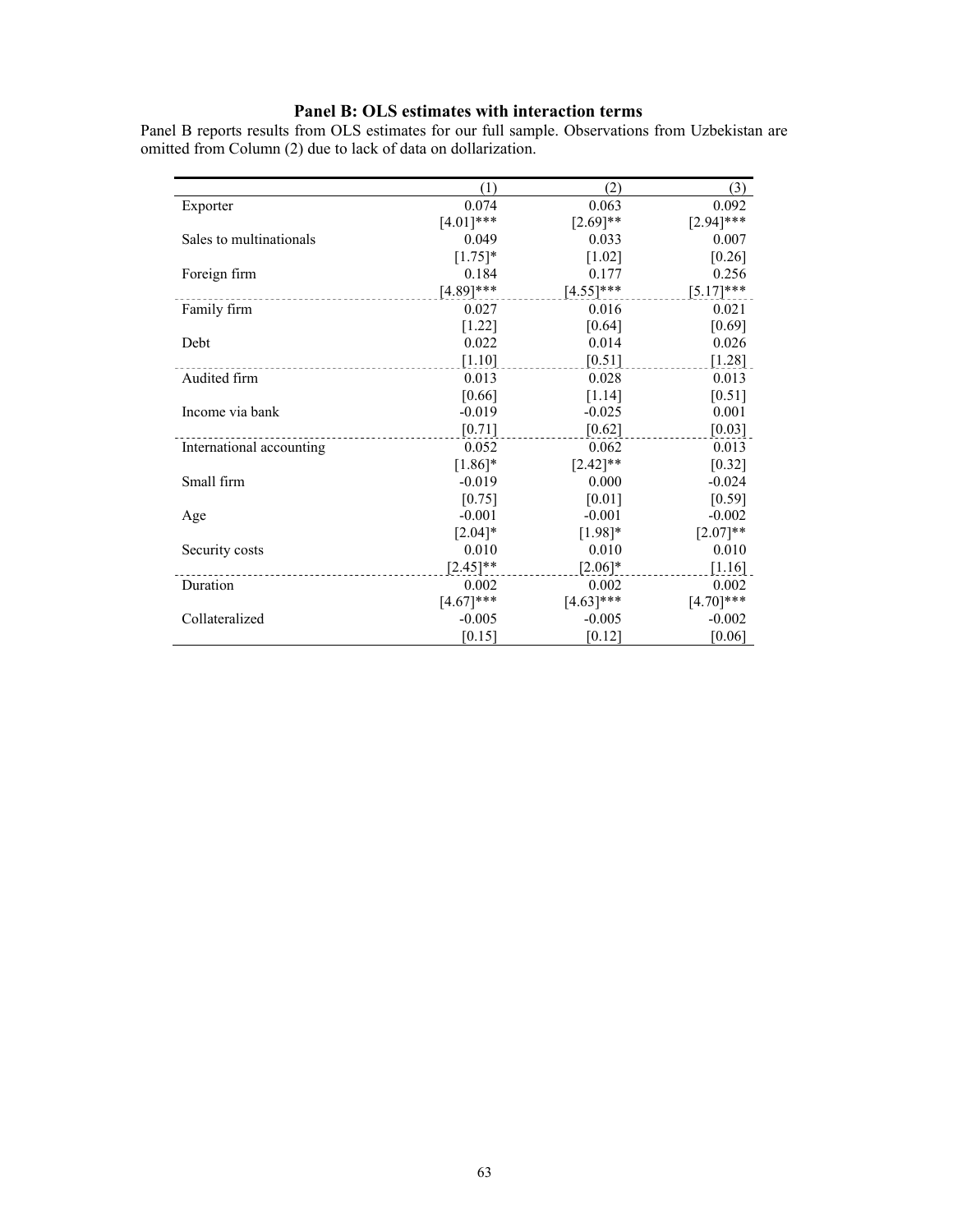| <b>Interaction terms:</b>      |       | <b>Local currency</b> | Pegged exchange |
|--------------------------------|-------|-----------------------|-----------------|
|                                |       | earner X              | rate X          |
| Exporter                       |       |                       | 0.035           |
|                                |       |                       | [0.97]          |
| Sales to multinationals        |       |                       | $-0.078$        |
|                                |       |                       | $[1.67]$        |
| Foreign firm                   |       |                       | 0.139           |
|                                |       |                       | $[2.44]$ **     |
| Family firm                    |       | 0.025                 | $-0.012$        |
|                                |       | [0.77]                | $[0.26]$        |
| Debt                           |       | 0.012                 | 0.009           |
|                                |       | [0.29]                | $[0.25]$        |
| Audited firm                   |       | $-0.044$              | 0.003           |
|                                |       | $[2.09]$ **           | [0.08]          |
| Income via bank                |       | 0.013                 | 0.043           |
|                                |       | [0.30]                | [0.84]          |
| International accounting       |       | $-0.053$              | $-0.072$        |
|                                |       | [1.03]                | [1.41]          |
| Small firm                     |       | $-0.056$              | $-0.003$        |
|                                |       | [1.53]                | [0.06]          |
| Age                            |       | 0.000                 | $-0.001$        |
|                                |       | [0.10]                | [1.17]          |
| Security costs                 |       | $-0.001$              | 0.000           |
|                                |       | [0.05]                | [0.01]          |
| Observations                   | 2,779 | 2,697                 | 2,778           |
| R-squared                      | 0.16  | 0.16                  | 0.17            |
| Sector & country fixed effects | yes   | yes                   | yes             |
| Clustered errors               | yes   | yes                   | yes             |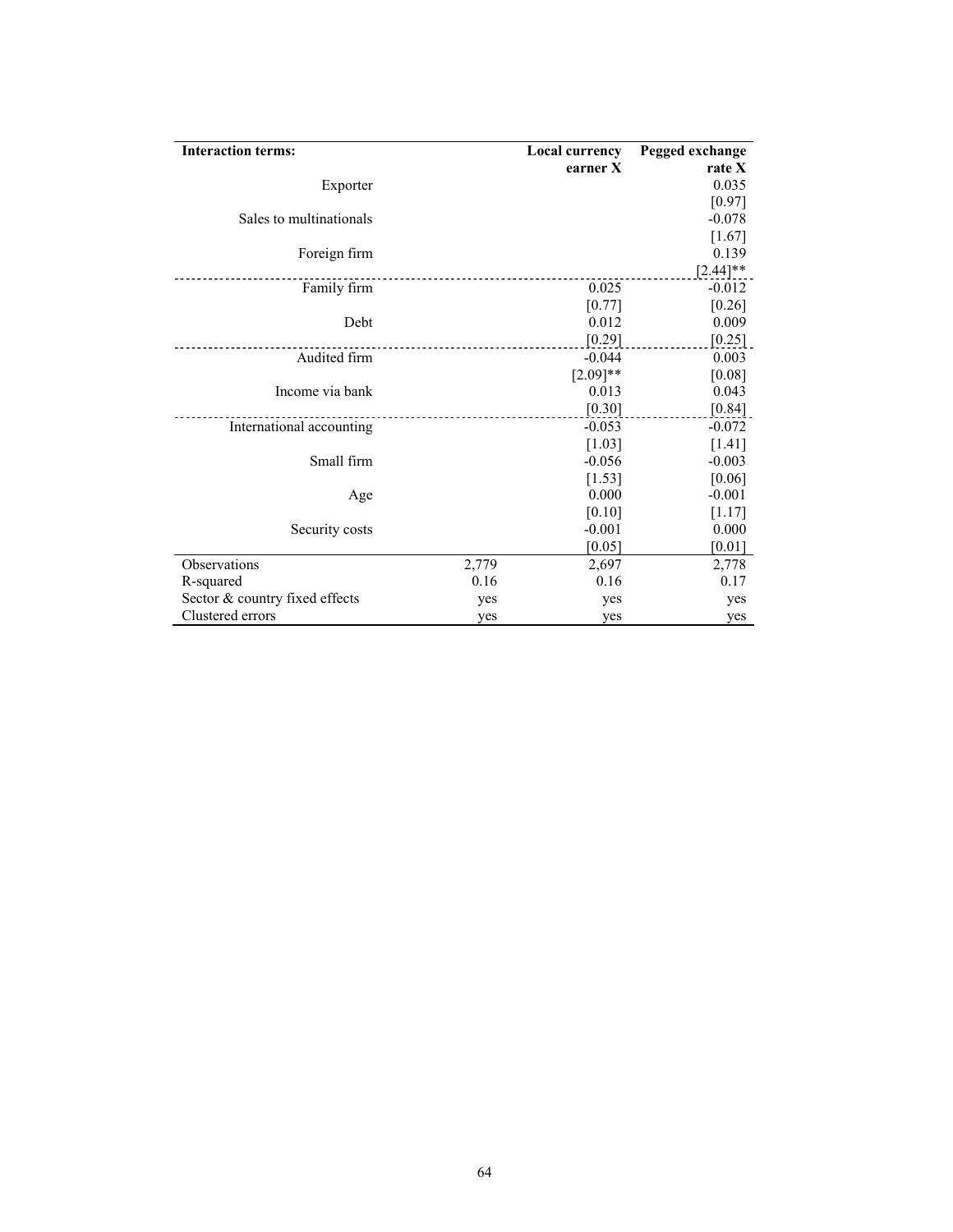#### **Table 10. Macroeconomic determinants of foreign currency borrowing**

The table reports results from probit estimates for our full sample. The dependent variable *Forex loan* equals one if the firm's last loan is denominated in foreign currency and zero if this loan is in local currency. Each regression includes the firm-specific explanatory variables *Exporter*, *Sales to multinationals*, *Foreign firm*, *Family firm*, *Debt*, *Audited firm*, *Income via ban*k, *International accounting*, *Small firm*, *Age*, *Security costs*, *Duration* and *Collateralized*, as well as six sector dummies. All explanatory variables are defined in Table 2.The table displays the marginal effects calculated at sample means. The table omits observations for Bosnia, Tajikistan and Uzbekistan due to lack of data.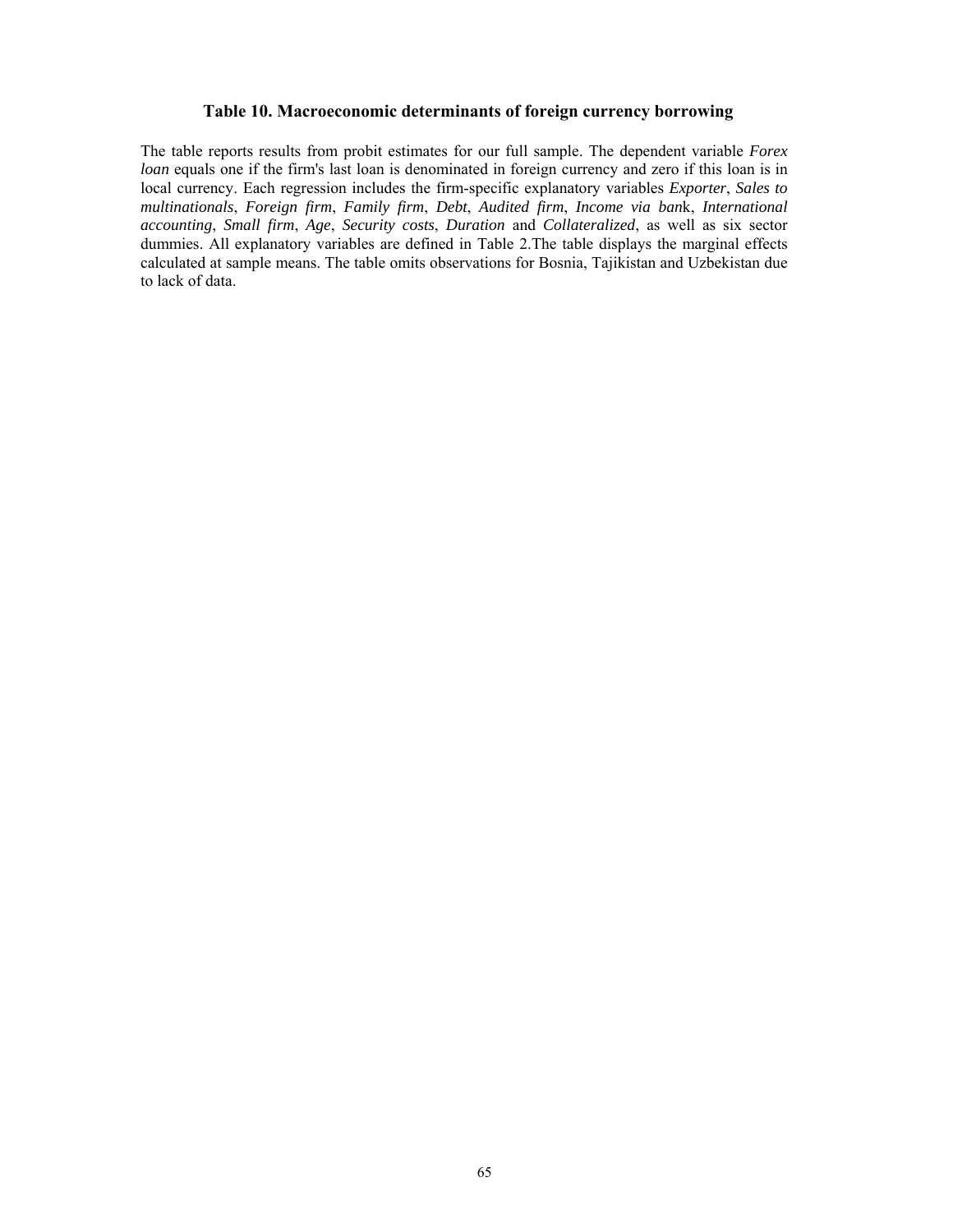#### **Panel A: Without country fixed effects**

|                                  | (1)                         | (2)                       | (3)             | (4)             |
|----------------------------------|-----------------------------|---------------------------|-----------------|-----------------|
| Interest diff. - USD             | 0.007                       |                           |                 |                 |
|                                  | $[5.39]$ ***                |                           |                 |                 |
|                                  | $(4.34)$ ***                |                           |                 |                 |
| Interest diff. - Euro            |                             | 0.007                     |                 |                 |
|                                  |                             | $[5.52]$ ***              |                 |                 |
| Interest diff. - loans           |                             | $(4.65)$ ***              | 0.011           |                 |
|                                  |                             |                           | $[4.38]$ ***    |                 |
|                                  |                             |                           | $(4.13)$ ***    |                 |
| Interest diff. - deposits        |                             |                           |                 | 0.008           |
|                                  |                             |                           |                 | $[3.23]$ ***    |
|                                  |                             |                           |                 | $(1.67)^*$      |
| Depreciation - USD               | $-0.002$                    |                           | 0.000           | 0.001           |
|                                  | [0.67]                      |                           | [0.02]          | [0.37]          |
|                                  | (0.53)                      |                           | (0.02)          | (0.38)          |
| Depreciation volatility - USD    | 0.001                       |                           | 0.001           | 0.001           |
|                                  | [0.70]                      |                           | $[0.58]$        | [0.30]          |
|                                  | (0.38)                      |                           | (0.32)          | (0.18)          |
| Depreciation - Euro              |                             | $-0.002$                  | $-0.002$        | $-0.005$        |
|                                  |                             | [1.01]                    | [0.90]          | [1.56]          |
|                                  |                             | (1.02)                    | (1.03)          | $(2.39)$ **     |
| Depreciation volatility – Euro   |                             | 0.003                     | 0.001           | 0.002           |
|                                  |                             | $[1.26]$                  | $[0.25]$        | [0.77]          |
|                                  |                             | (0.87)                    | (0.21)          | (0.71)          |
| Inflation                        | $-0.016$                    | $-0.016$                  | $-0.009$        | $-0.006$        |
|                                  | $[3.40]$ ***<br>$(2.07)$ ** | $[3.09]$ ***<br>$(1.93)*$ | $[1.56]$        | [1.04]          |
| Inflation volatility             | 0.019                       | 0.020                     | (1.12)<br>0.026 | (0.63)<br>0.015 |
|                                  | $[2.76]$ ***                | $[2.89]$ ***              | $[3.33]$ ***    | $[1.95]*$       |
|                                  | (1.62)                      | $(1.73)^*$                | $(2.10)$ **     | (1.27)          |
| Peg                              | 0.064                       | 0.070                     | 0.029           | 0.030           |
|                                  | $[3.28]$ ***                | $[3.44]$ ***              | $[1.12]$        | $[1.14]$        |
|                                  | $(2.20)$ **                 | $(2.03)$ **               | (0.73)          | (0.86)          |
| EU                               | $-0.098$                    | $-0.086$                  | $-0.090$        | $-0.106$        |
|                                  | $[3.89]$ ***                | $[3.92]$ ***              | $[2.98]$ ***    | $[3.31]$ ***    |
|                                  | $(2.33)$ **                 | $(3.08)$ ***              | $(1.69)*$       | $(1.75)^*$      |
| Observations                     | 2,584                       | 2,584                     | 2,058           | 1,868           |
| Firm-level explanatory variables | yes                         | yes                       | yes             | yes             |
| Sector fixed effects             | yes                         | yes                       | yes             | yes             |
| Country fixed effects            | no                          | no                        | no              | no              |

T-statistics reported in parentheses are based on standard errors [not adjusted] resp. (adjusted) for clustering at the country level. \*, \*\*, and \*\*\* indicate significance at the 10%, 5%, and 1% levels, respectively.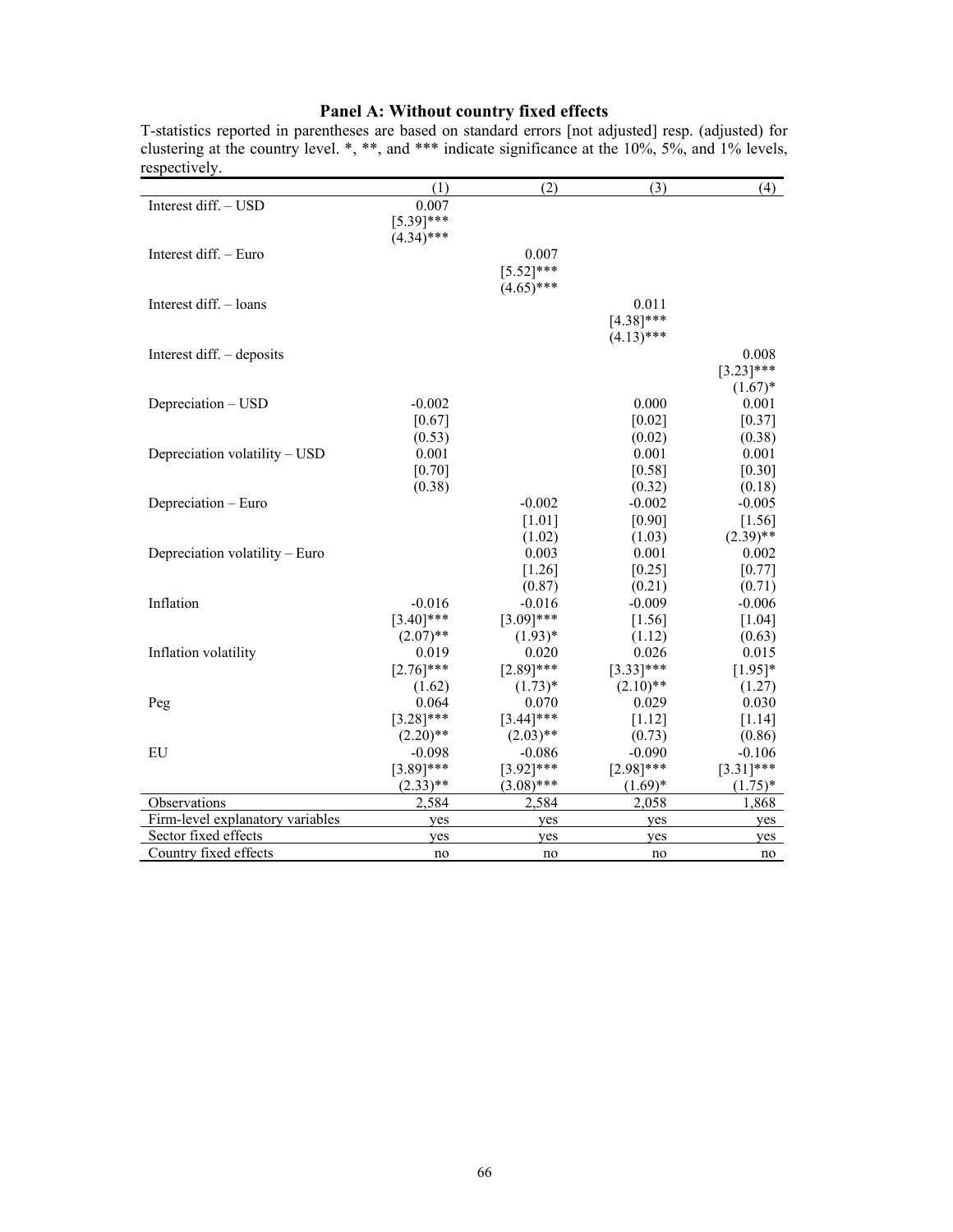#### **Panel B: With country fixed effects**

T-statistics reported in parentheses are based on standard errors [not adjusted] resp. (adjusted) for clustering at country-level. \*, \*\*, and \*\*\* indicate significance at the 10%, 5%, and 1% levels, respectively.

|                                  | (1)                        | (2)                         | (3)                     | (4)                     |
|----------------------------------|----------------------------|-----------------------------|-------------------------|-------------------------|
| Interest diff. - USD             | 0.004                      |                             |                         |                         |
|                                  | $[1.69]*$                  |                             |                         |                         |
|                                  | $(1.85)^*$                 |                             |                         |                         |
| Interest diff. - Euro            |                            | 0.004                       |                         |                         |
|                                  |                            | $[1.67]*$                   |                         |                         |
|                                  |                            | $(1.90)$ *                  |                         |                         |
| Interest diff. - loans           |                            |                             | 0.001                   |                         |
|                                  |                            |                             | [0.11]                  |                         |
|                                  |                            |                             | (0.14)                  |                         |
| Interest diff. $-$ deposits      |                            |                             |                         | 0.013                   |
|                                  |                            |                             |                         | $[1.98]$ **             |
|                                  |                            |                             |                         | $(4.07)$ ***            |
| Depreciation - USD               | 0.004                      |                             | 0.005                   | 0.007                   |
|                                  | [1.48]                     |                             | [1.60]                  | $[2.10]$ **             |
|                                  | $(1.69)*$                  |                             | (1.61)                  | $(2.42)$ **             |
| Depreciation. volatility - USD   | $-0.004$                   |                             | $-0.005$                | $-0.005$                |
|                                  | [1.30]                     |                             | [1.19]                  | [1.16]                  |
|                                  | (1.36)                     |                             | (1.11)                  | (1.09)                  |
| Depreciation - Euro              |                            | 0.000                       | $-0.002$                | $-0.003$                |
|                                  |                            | [0.02]                      | [0.55]                  | [0.89]                  |
|                                  |                            | (0.04)                      | (0.69)                  | (1.41)                  |
| Depreciation volatility – Euro   |                            | 0.002                       | 0.004                   | 0.004                   |
|                                  |                            | [0.74]                      | [1.10]                  | [0.97]                  |
|                                  |                            | (1.07)                      | $(1.68)*$               | (1.44)                  |
| Inflation                        | $-0.010$                   | $-0.010$                    | $-0.007$                | $-0.010$                |
|                                  | $[1.94]$ *                 | $[1.84]$ *                  | [1.09]                  | [1.45]                  |
|                                  | [1.50]                     | [1.55]                      | [0.95]                  | [1.05]                  |
| Inflation volatility             | 0.038                      | 0.037                       | 0.034                   | 0.034                   |
|                                  | $[2.14]$ **<br>$[2.48]$ ** | $[2.10]$ **<br>$[2.59]$ *** | $[1.81]$ *<br>$[1.95]*$ | $[1.73]*$<br>$[1.86]$ * |
| EU                               | 0.051                      | 0.015                       | 0.044                   | 0.077                   |
|                                  | [1.19]                     | [0.39]                      | [0.78]                  | $[1.38]$                |
|                                  | (1.04)                     | (0.34)                      | (0.63)                  | (1.30)                  |
| Observations                     | 2,584                      | 2,584                       | 2,057                   | 1,866                   |
| Firm-level explanatory variables | yes                        | yes                         | yes                     | yes                     |
| Sector fixed effects             | yes                        | yes                         | yes                     | yes                     |
| Country fixed effects            | no                         | no                          | no                      | no                      |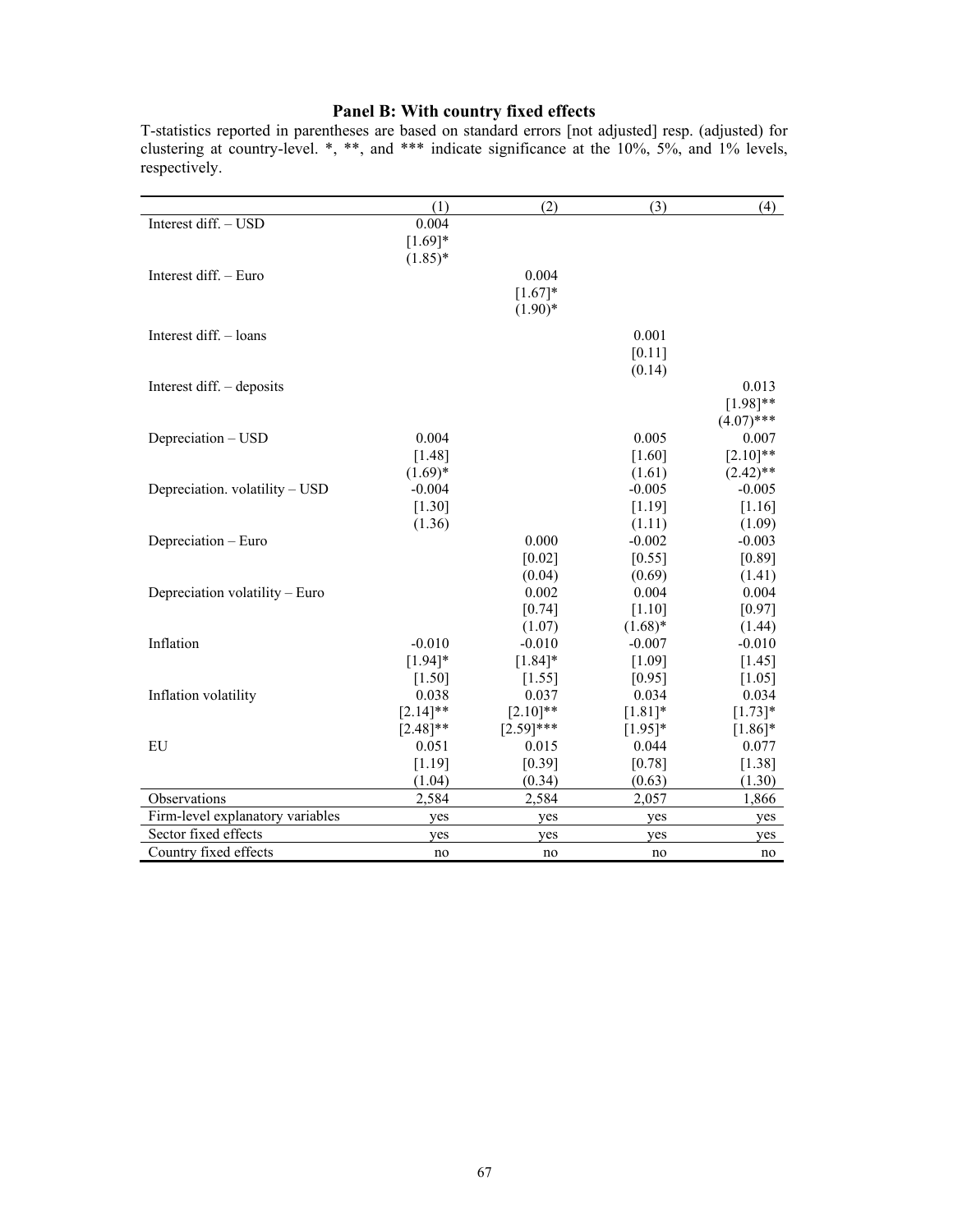#### **Table 11. Macroeconomic determinants: subsample results**

The dependent variable *Forex loan* equals one if the firm's last loan is denominated in foreign currency and zero if this loan is in local currency. Each regression includes the firm-specific explanatory variables *Exporter*, *Sales to multinationals*, *Foreign firm*, *Family firm*, *Debt*, *Audited firm*, *Income via ban*k, *International accounting*, *Small firm*, *Age*, *Security costs*, *Duration* and *Collateralized*. All explanatory variables are defined in Table 2. Standard errors are adjusted for cluster effects at the country level. T-statistics are reported in parentheses. \*, \*\*, and \*\*\* indicate significance at the 10%, 5%, and 1% levels, respectively. The table omits observations for Bosnia, Tajikistan and Uzbekistan due to lack of data.

#### **Panel A. Interaction effects**

The table reports results from OLS estimates of the interaction effects of our macroeconomic explanatory variables with *Local currency earner*, *EU* and *CIS* respectively for our full sample. *Local currency earners* and *Foreign currency earners* are as defined in Table 4. *EU*: firms located in countries which have completed negotiations to join the European Union. *Non-EU*: all other firms. CIS: firms located in countries which are members of the Commonwealth of Independent States. *Non-CIS*: all other firms. Each regression also includes the main effects of each macroeconomic variable, as well as firm-level explanatory variables.

|                              | (1)                   | (2)         | (3)      | (4)        | (5)        | (6)      |
|------------------------------|-----------------------|-------------|----------|------------|------------|----------|
|                              |                       |             |          |            |            |          |
| <b>Interaction term with</b> | Local currency earner |             | EU       |            | <b>CIS</b> |          |
| Interest diff. - USD         | 0.000                 |             | $-0.006$ |            | 0.002      |          |
|                              | [0.15]                |             | [1.26]   |            | [0.46]     |          |
| Depreciation – USD           | 0.001                 |             | $-0.001$ |            | $-0.006$   |          |
|                              | [0.23]                |             | [0.18]   |            | [0.91]     |          |
| Deprec. volatility – USD     | 0.004                 |             | 0.002    |            | 0.005      |          |
|                              | [0.88]                |             | [0.35]   |            | [0.85]     |          |
| Interest diff. - Euro        |                       | 0.002       |          | $-0.005$   |            | $-0.001$ |
|                              |                       | [1.02]      |          | $[1.62]$   |            | [0.16]   |
| Depreciation - Euro          |                       | $-0.002$    |          | 0.005      |            | $-0.003$ |
|                              |                       | [0.45]      |          | $[1.90]$ * |            | [1.67]   |
| Deprec. volatility – Euro    |                       | $-0.009$    |          | $-0.002$   |            | $-0.002$ |
|                              |                       | $[2.43]$ ** |          | [0.35]     |            | [0.41]   |
| Inflation                    | $-0.010$              | $-0.006$    | 0.008    | 0.006      | $-0.002$   | 0.001    |
|                              | [1.10]                | [0.68]      | [0.66]   | [0.55]     | [0.17]     | [0.13]   |
| Inflation volatility         | $-0.057$              | 0.001       | 0.088    | 0.098      | 0.013      | 0.010    |
|                              | [1.19]                | [0.04]      | [0.96]   | [0.96]     | [0.18]     | [0.14]   |
| EU                           | $-0.076$              | $-0.040$    |          |            |            |          |
|                              | $[1.65]$              | $[1.74]$ *  |          |            |            |          |
| Observations                 | 2,584                 | 2,584       | 2,584    | 2,584      | 2,584      | 2,584    |
| R squared                    | 0.16                  | 0.16        | 0.16     | 0.16       | 0.16       | 0.16     |
| Firm-level variables         | yes                   | yes         | yes      | yes        | yes        | yes      |
| Sector fixed effects         | yes                   | yes         | yes      | yes        | yes        | yes      |
| Country fixed effects        | ves                   | yes         | yes      | yes        | yes        | yes      |
| Clustered errors             | yes                   | yes         | yes      | yes        | yes        | yes      |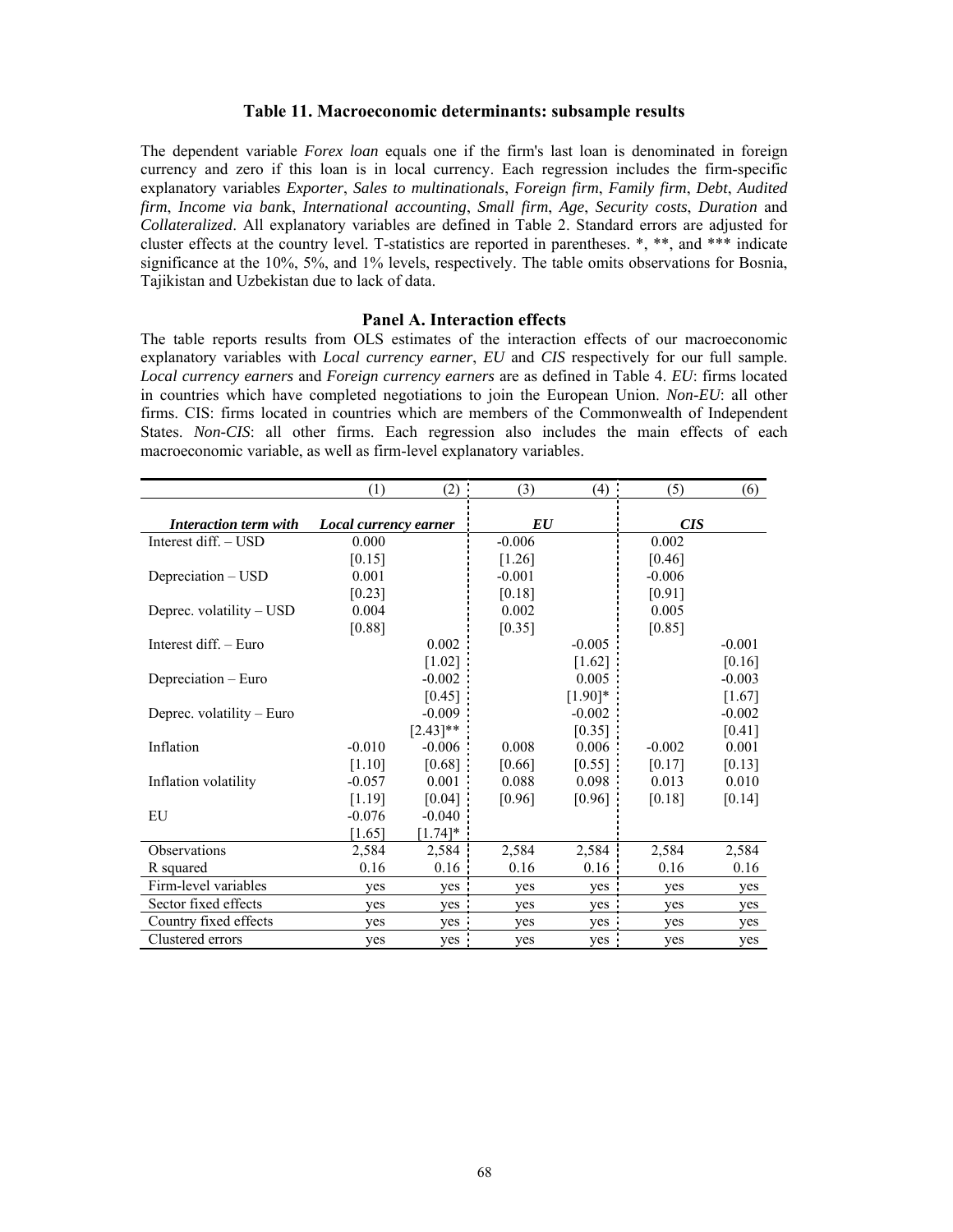## **Panel B: Country-specific regressions**

Panel C replicates the regressions from Column (1) (USD) and Column (2) (Euro) of Panel A in Table 10 for each country separately. Regressions for Azerbaijan, Bosnia, Czech Republic, Estonia, FYR Macedonia, Slovak Republic, Tajikistan and Uzbekistan could not be carried out due to lack of country-level explanatory variables or insufficient variation in firm-level data. All regressions omit sector dummies.

|                |       |             | <b>USD</b>   |              |             | <b>Euro</b> |             |
|----------------|-------|-------------|--------------|--------------|-------------|-------------|-------------|
| Country        |       | Interest    | Deprec.      | Deprec.      | Interest    | Deprec.     | Deprec.     |
| (Observations) |       | Diff.       |              | Volatility   | Diff.       |             | Volatility  |
| Albania        | (70)  | 0.000       | 0.000        | 0.000        | 0.000       | 0.000       | 0.000       |
|                |       | [0.56]      | [0.79]       | $[2.45]$ **  | $[1.84]$ *  | $[2.09]**$  | $[1.76]$ *  |
| Armenia        | (135) | $-0.010$    | 0.043        | 0.017        | 0.010       | 0.002       | 0.026       |
|                |       | [0.49]      | $[1.20]$     | [0.18]       | $[0.69]$    | [0.11]      | [0.60]      |
| <b>Belarus</b> | (69)  | 0.038       | $-0.030$     | $-0.056$     | 0.041       | $-0.002$    | 0.003       |
|                |       | $[2.25]$ ** | [0.43]       | [0.15]       | $[2.09]$ ** | [0.14]      | [0.14]      |
| Bulgaria       | (90)  | 0.090       | $-0.020$     | $-0.017$     | 0.162       | $-0.048$    | $-0.285$    |
|                |       | [0.97]      | [0.84]       | [0.93]       | [0.76]      | [0.66]      | [0.97]      |
| Croatia        | (101) | 0.039       | 0.038        | 0.034        | 0.049       | 0.025       | $-0.014$    |
|                |       | $[1.22]$    | $[2.70]$ *** | [0.68]       | [1.32]      | $[1.25]$    | $[0.33]$    |
| Georgia        | (45)  | $-0.010$    | $-0.220$     | $-0.554$     | 0.005       | 0.010       | 0.050       |
|                |       | $[1.01]$    | $[2.57]**$   | $[2.60]$ *** | [0.51]      | [0.41]      | [0.89]      |
| Hungary        | (220) | 0.058       | 0.002        | $-0.024$     | 0.071       | $-0.017$    | $-0.117$    |
|                |       | [1.41]      | [0.16]       | [1.56]       | $[2.24]$ ** | $[1.00]$    | $[2.34]$ ** |
| Kazakhstan     | (227) | 0.050       | 0.011        | $-0.042$     | $-0.078$    | 0.001       | 0.006       |
|                |       | [0.55]      | $[0.42]$     | [0.51]       | [0.56]      | [0.08]      | [0.43]      |
| Kyrgyzstan     | (63)  | 0.037       | $-0.020$     | $-0.006$     | $-0.045$    | 0.031       | $-0.019$    |
|                |       | [0.58]      | [0.53]       | [0.16]       | [0.38]      | [1.34]      | [0.51]      |
| Latvia         | (65)  | $-0.09$     | 0.012        | $-0.091$     | $-0.021$    | 0.016       | $-0.101$    |
|                |       | $[1.85]$ *  | $[1.01]$     | $[1.97]**$   | [0.42]      | [0.85]      | $[1.93]*$   |
| Lithuania      | (63)  | $-0.090$    | 0.004        | $-0.004$     | $-0.004$    | $-0.002$    | $-0.047$    |
|                |       | $[1.71]$ *  | $[0.74]$     | [0.78]       | [0.15]      | $[0.18]$    | [0.92]      |
| Moldova        | (122) | 0.012       | 0.015        | $-0.027$     | 0.006       | 0.002       | $-0.003$    |
|                |       | [0.82]      | [0.85]       | [0.57]       | [0.44]      | [0.30]      | [0.13]      |
| Poland         | (280) | 0.009       | 0.005        | 0.006        | 0.008       | 0.004       | 0.002       |
|                |       | [0.77]      | $[1.25]$     | [0.38]       | [0.24]      | [0.56]      | [0.13]      |
| Romania        | (224) | 0.004       | 0.009        | 0.005        | 0.006       | 0.010       | 0.002       |
|                |       | [0.33]      | [0.90]       | [0.32]       | [0.50]      | [0.79]      | [0.07]      |
| Russia         | (162) | 0.010       | $-0.000$     | 0.017        | 0.010       | 0.017       | 0.011       |
|                |       | [0.67]      | [0.36]       | [0.32]       | [0.75]      | $[1.87]*$   | [0.83]      |
| Serbia         | (106) | 0.095       | $-0.010$     | $-0.003$     | 0.101       | 0.020       | 0.063       |
|                |       | $[1.44]$    | [0.34]       | [0.19]       | $[2.11]$ ** | [0.62]      | $[0.88]$    |
| Slovenia       | (112) | $-0.050$    | 0.000        | 0.037:       | 0.019       | $-0.086$    | 0.023       |
|                |       | [0.52]      | $[0.02]$     | [0.70]       | [0.37]      | $[1.62]$    | [0.21]      |
| Ukraine        | (209) | $-0.000$    | 0.03         | 0.216:       | $-0.002$    | $-0.004$    | $-0.012$    |
|                |       | [0.29]      | [0.11]       | [1.01]       | [0.18]      | [0.56]      | $[0.64]$    |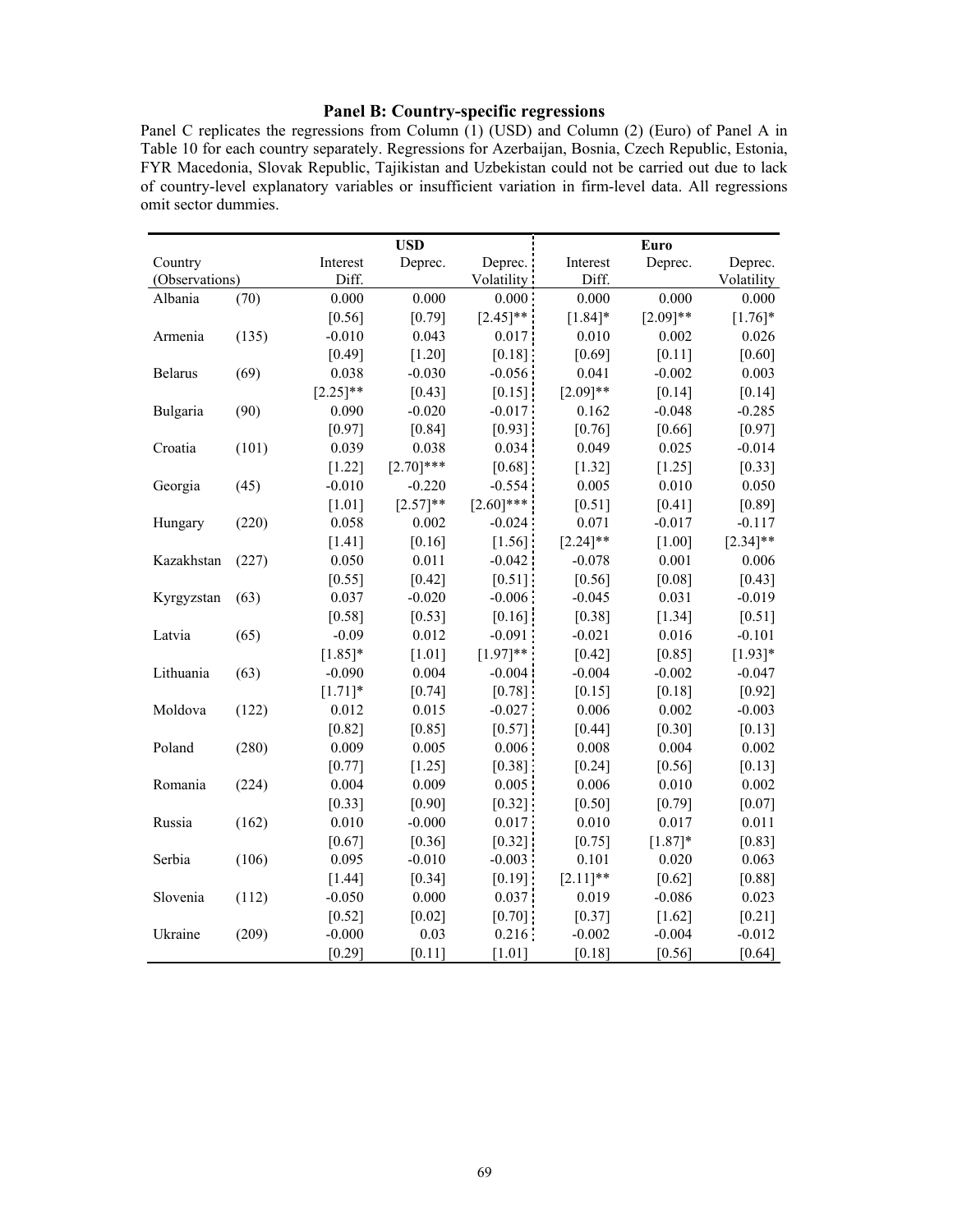### **Table 12. Institutional determinants of foreign currency borrowing**

The table reports results from probit estimates. The dependent variable *Forex loan* equals one if the firm's last loan is denominated in foreign currency and zero if this loan is in local currency. Each regression includes the firm-specific explanatory variables *Exporter*, *Sales to multinationals*, *Foreign firm*, *Family firm*, *Security costs*, *Debt*, *Audited firm*, *Income via ban*k, *International accounting*, *Small firm*, *Age*, *Duration* and *Collateralized*, as well as six sector dummies. All explanatory variables are defined in Table 2. The table displays the marginal effects calculated at the sample means. T-statistics are reported in parentheses. \*\*, and \*\*\* indicate significance at the 10%, 5%, and 1% levels, respectively. The table omits observations for Bosnia, Tajikistan and Uzbekistan due to lack of data.

|                                | (1)          | (2)          | (3)          | (4)          |
|--------------------------------|--------------|--------------|--------------|--------------|
| Interest diff. - USD           | $-0.001$     | $-0.001$     |              |              |
|                                | [0.26]       | [0.20]       |              |              |
| Depreciation - USD             | 0.002        | 0.002        |              |              |
|                                | [0.49]       | [0.59]       |              |              |
| Depreciation volatility - USD  | $-0.004$     | $-0.004$     |              |              |
|                                | [1.06]       | $[1.29]$     |              |              |
| Interest diff. - Euro          |              |              | $-0.001$     | $-0.001$     |
|                                |              |              | [0.47]       | [0.38]       |
| Depreciation - Euro            |              |              | $-0.003$     | $-0.003$     |
|                                |              |              | [0.82]       | [1.49]       |
| Depreciation volatility - Euro |              |              | 0.005        | 0.005        |
|                                |              |              | [1.11]       | [1.24]       |
| Inflation                      | $-0.003$     | $-0.003$     | 0.000        | 0.000        |
|                                | [0.40]       | [0.35]       | [0.00]       | $[0.00]$     |
| Inflation volatility           | 0.024        | 0.024        | 0.022        | 0.022        |
|                                | $[2.10]$ **  | $[1.73]$ *   | $[1.98]$ **  | $[1.70]$ *   |
| Peg                            | 0.018        | 0.018        | 0.040        | 0.040        |
|                                | $[0.51]$     | [0.34]       | $[1.22]$     | [0.93]       |
| EU                             | 0.001        | 0.001        | $-0.031$     | $-0.031$     |
|                                | [0.01]       | [0.01]       | [0.65]       | [0.54]       |
| Foreign banks                  | 0.002        | 0.002        | 0.002        | 0.002        |
|                                | $[2.76]$ *** | $[4.31]$ *** | $[2.82]$ *** | $[4.71]$ *** |
| Enterprise reform              | $-0.254$     | $-0.254$     | $-0.265$     | $-0.265$     |
|                                | $[4.31]$ *** | $[3.63]$ *** | $[4.44]$ *** | $[3.89]$ *** |
| Forex deposits                 | $-0.003$     | $-0.003$     | $-0.003$     | $-0.003$     |
|                                | $[2.79]$ *** | $[1.98]$ **  | $[2.11]$ **  | $[1.68]*$    |
| <b>CIS</b>                     | $-0.074$     | $-0.074$     | $-0.082$     | $-0.082$     |
|                                | [1.18]       | [0.91]       | [1.27]       | [1.02]       |
| Forward fx market              | $-0.072$     | $-0.072$     | $-0.044$     | $-0.044$     |
|                                | [1.18]       | $[1.20]$     | [0.72]       | [0.75]       |
| Capital controls               | $-0.056$     | $-0.056$     | $-0.067$     | $-0.067$     |
|                                | $[1.66]$ *   | $[2.07]**$   | $[2.04]$ **  | $[2.49]$ **  |
| Open fx position               | 0.005        | 0.005        | 0.004        | 0.004        |
|                                | $[2.49]$ **  | $[2.94]$ *** | $[1.96]$ **  | $[2.31]$ **  |
| Observations                   | 1,493        | 1,493        | 1,493        | 1,493        |
| Firm-level variables           | yes          | yes          | yes          | yes          |
| Sector fixed effects           | yes          | yes          | yes          | yes          |
| Country fixed effects          | no           | no           | no           | no           |
| Clustered errors               | no           | yes          | no           | yes          |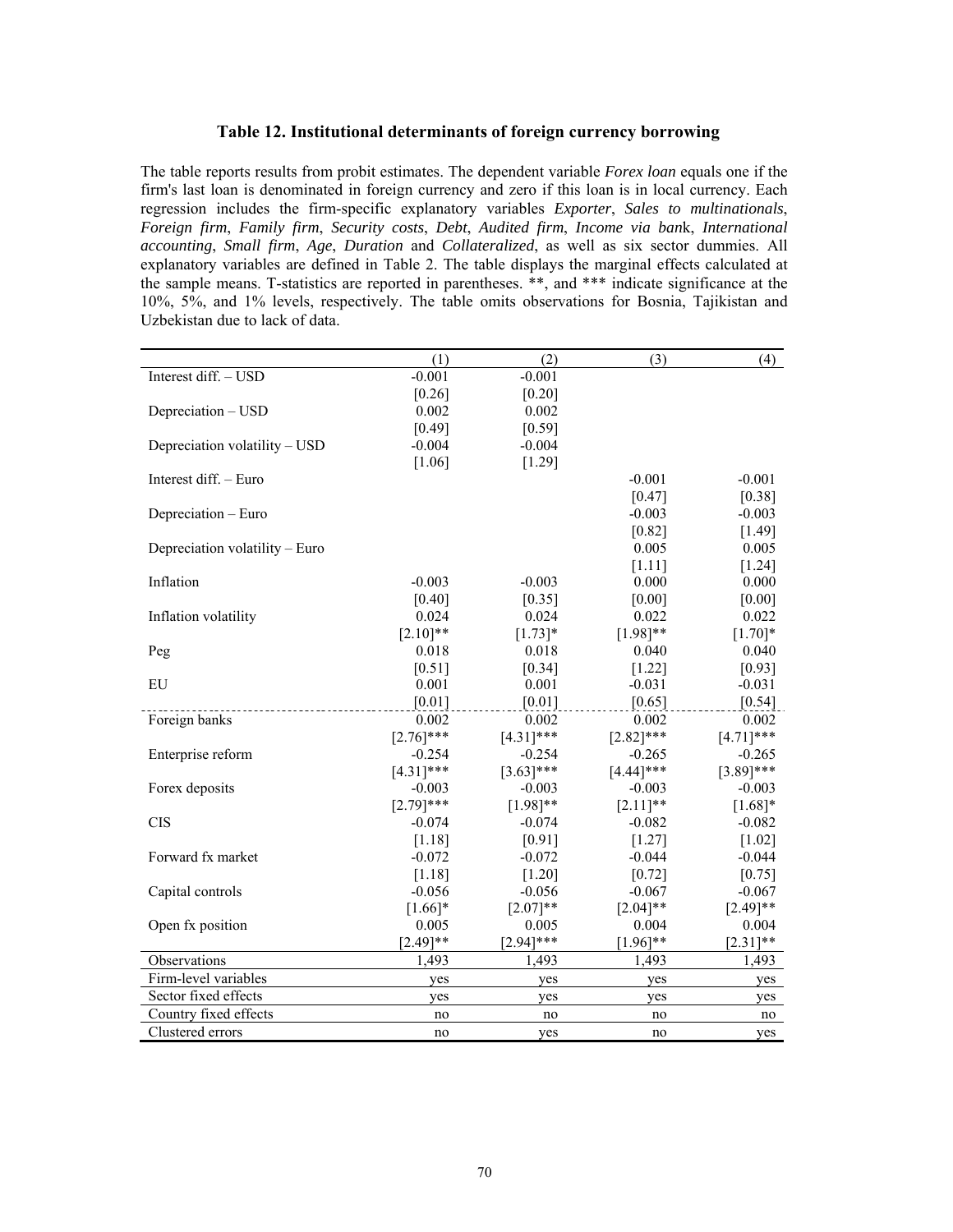## **Appendix**

## **Proof of Proposition 1**

The payoff  $v_k^j$  in local currency to a firm of type *j* taking a loan of type *k* equals:

[A1] 
$$
v_k^j = \begin{cases} R^j - (1 + r_k^j) & \text{if } j \in \{F; LG\} \text{ or } (j,k) = (LB, l) \\ p[R^{LB} - e_A] - (1 - p)C_i - r_f^{LB} & \text{if } (j,k) = (LB, f) \end{cases}
$$

The expected profits of banks in local currency from each loan type are:

$$
\Pi_{k}^{j} = \begin{cases} r_{k}^{j} - i_{k} & \text{if } j \in \{F; LG\} \text{ or } (j,k) = (LB; l) \\ p e_{A} + (1-p)R^{LB} - (1+i_{f}) + r_{f}^{LB} & \text{if } (j,k) = (LB; f) \end{cases}
$$

.

.

.

Assuming perfect price competition, the expected profit on each loan type will be zero. Given our assumption that  $i_f = 0$ , this leads to the following equilibrium interest rates:

$$
\begin{aligned}\n\text{[A2]} \qquad r_k^j &= \n\begin{cases}\n i_l & \text{if } j \in \{F; LG; LB\} \text{ and } k = l \\
 0 & \text{if } j \in \{F; LG\} \text{ and } k = f \\
 (1 - p)(e_D - R^{LB}) & \text{if } (j, k) = (LB, f)\n\end{cases}\n\end{aligned}
$$

Inserting the equilibrium interest rates from [A2] into [A1], we obtain the following results: (i) Foreign currency earners ( *F* types) as well as good local currency earning firms ( *LG* types) always choose foreign currency loans. (ii) The condition for LB firms to choose a local currency loan is:

$$
[A3] \qquad (1-p)C_i \ge i_l.
$$

From condition [A3], we can derive that the marginal *LB* firm that will choose a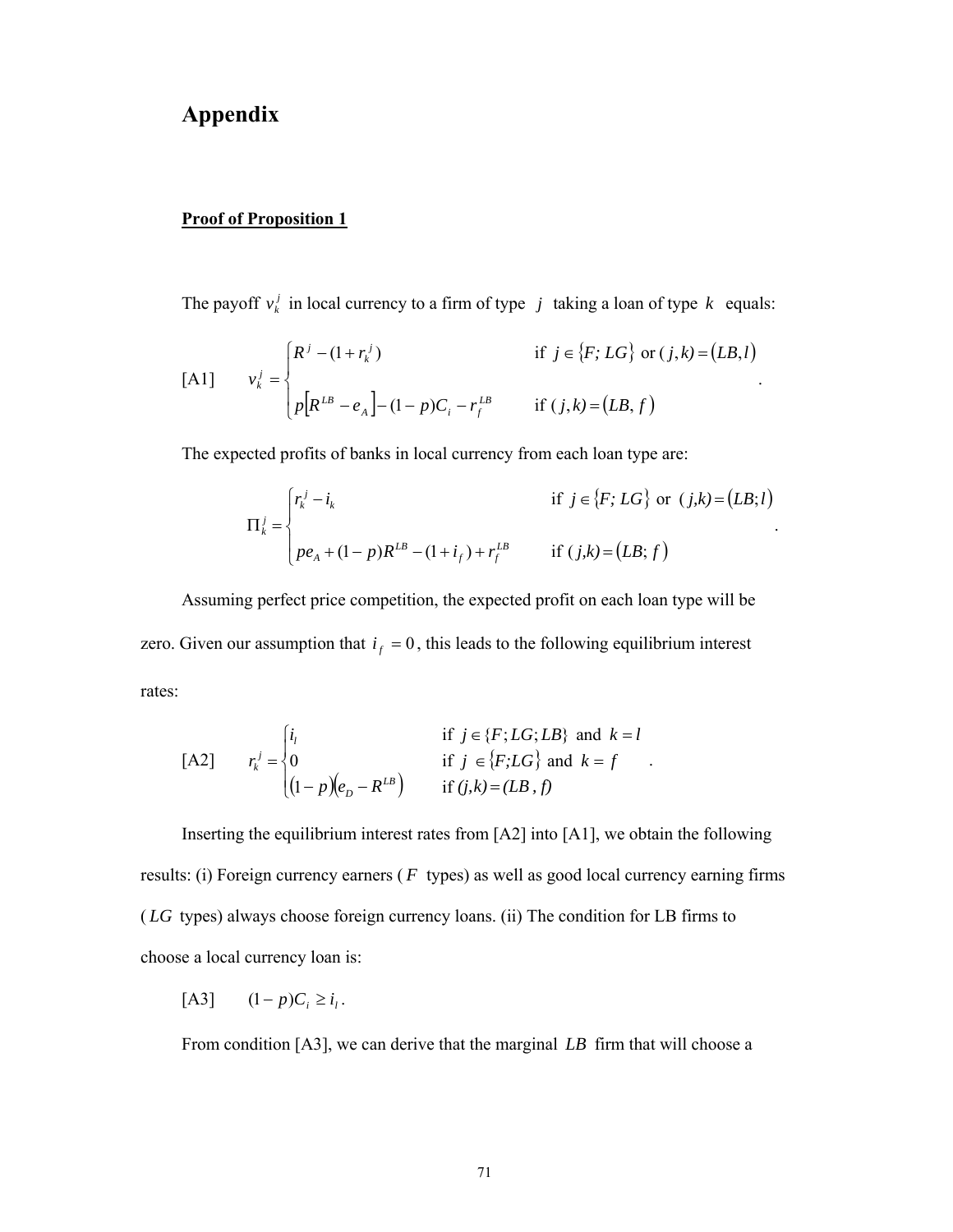local currency loan is the one with distress costs equal to:

$$
[A4] \tC_{\text{perfect info}}^{LB} = \frac{i_l}{1-p}.
$$

We assumed that the distress costs are distributed uniformly on  $C_i \in \left[ \underline{C}, \overline{C} \right]$ . As a result we obtain the equilibrium share of *LB* firms that choose foreign currency loans as:

$$
\delta_{\text{perfect info}}^{LB} = \begin{cases}\n0 & \text{if } \frac{i_l}{1-p} < \underline{C} \\
\frac{i_l}{1-p} - \underline{C} & \text{if } \underline{C} \le \frac{i_l}{1-p} \le \overline{C} \\
\frac{1}{\overline{C} - \underline{C}} & \text{if } \frac{i_l}{1-p} > \overline{C}\n\end{cases}
$$

## **Proof of Proposition 2**

With imperfect information concerning the currency and level of revenues, banks offer two rates:  $r_i$  for local currency loans and  $r_f$  for foreign currency loans. In this case, the expected profits of banks in local currency from the two loan types are:

$$
\begin{aligned}\n\text{[A5]} \qquad \Pi_k &= \begin{cases}\n r_l - i_l & \text{if } k = l \\
 \frac{\partial \lambda \left[ pe_A + (1-p)R^{LB} \right] + (1-\lambda)}{\partial \lambda + (1-\lambda)} - (1+i_f) + r_f & \text{if } k = f\n \end{cases},\n\end{aligned}
$$

where  $\delta \in [0,1]$  is the equilibrium share of *LB* firms taking foreign currency loans. In equilibrium, and with zero expected profit, interest rates must equal: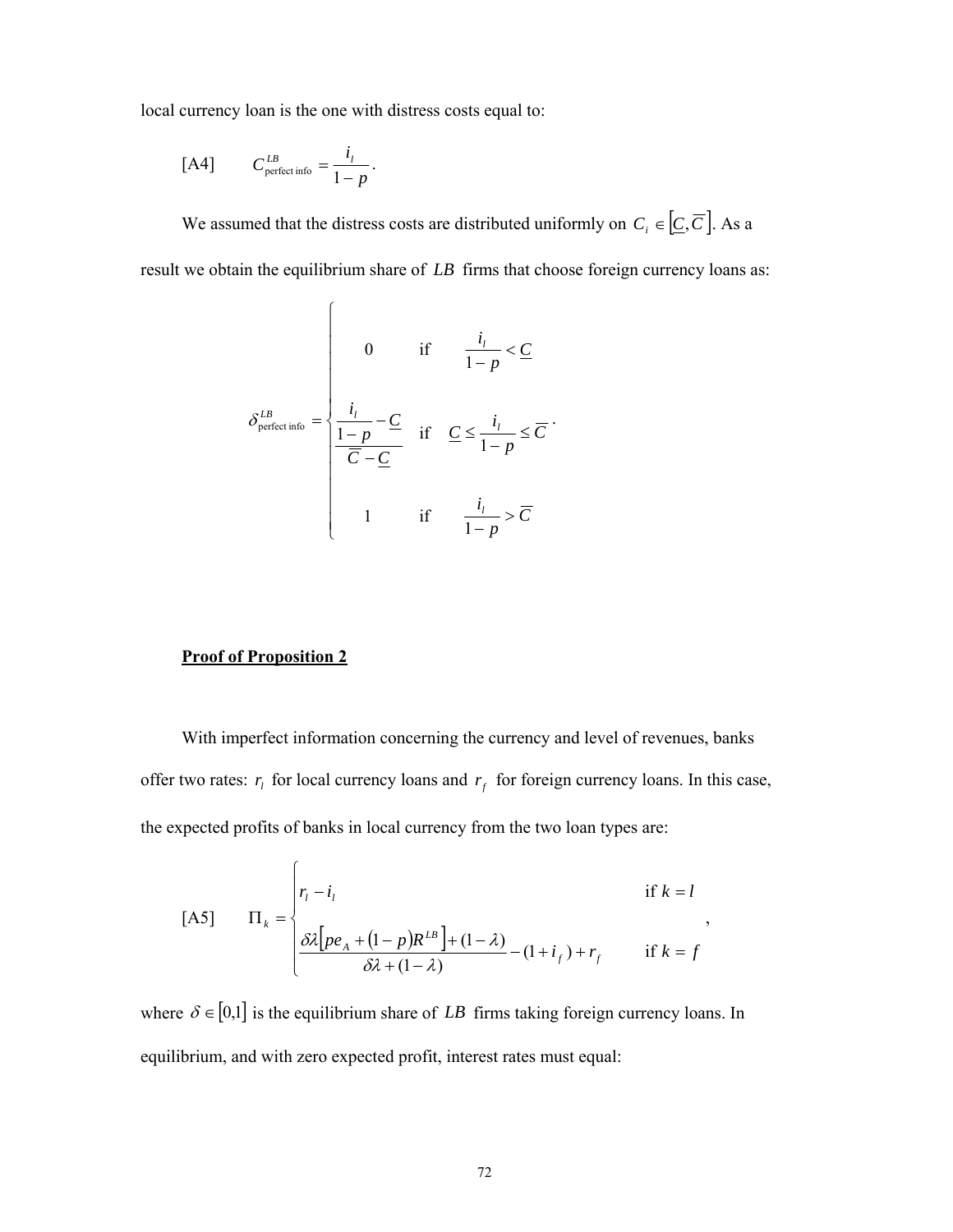$$
\begin{aligned}\n\text{[A6]} \qquad r_k &= \begin{cases} \ni_l & \text{if } k = l \\ \frac{\delta \lambda}{\delta \lambda + (1 - \lambda)} (1 - p)(e_D - R^{LB}) > 0 & \text{if } k = f \end{cases}\n\end{aligned}
$$

The interest rate charged on foreign currency loans covers the expected losses due to default on such loans. Under imperfect information, this depends on the share of *LB* firms taking such loans relative to *F* and *LG* firms. Note that the interest rate that lenders charge on foreign currency loans lies between the rates it charges for such loans under perfect information to *F* and *LG* firms, i.e. 0, and *LB* firms, i.e.  $r_f \in [0, r_f^L]$ .

.

Bad local currency earners for which  $v_f^{LB}(r_f, C_i) \ge v_l^{LB}(i_l, C_i)$  will choose foreign currency loans. From [A1] and [A6] we see that this will be the case for all *LB* firms with distress costs not higher than:

$$
[A7] \qquad C_{\text{imperfect info}}^{LB} = \frac{i_l}{1-p} + \frac{(1-\lambda)}{\delta\lambda + (1-\lambda)} \Big(e_D - R^{LB}\Big),
$$

where the share of bad local currency earning firms taking foreign currency loans is determined in equilibrium by:

$$
\delta^{LB}_{\rm imperfect\,info} = \frac{C^{LB}_{\rm imperfect\,info} - \underline{C}}{\overline{C} - \underline{C}} \; .
$$

Note that:  $C_{\text{imperfect info}}^{LB} > C_{\text{perfect info}}^{LB}$ . From [A7], we can establish that the lowest interest rate  $i_l$  at which *LB* firms opt for foreign currency loans is  $i_l = (1 - p)(C + R^{LB} - e_D)$ . We assume from now on that:

 $[A8]$   $C \ge e_p - R^{LB} > 0$ .

This assumption ensures that unless there is a positive interest rate differential to the advantage of foreign currency funds, all *LB* firms will choose local currency loans. This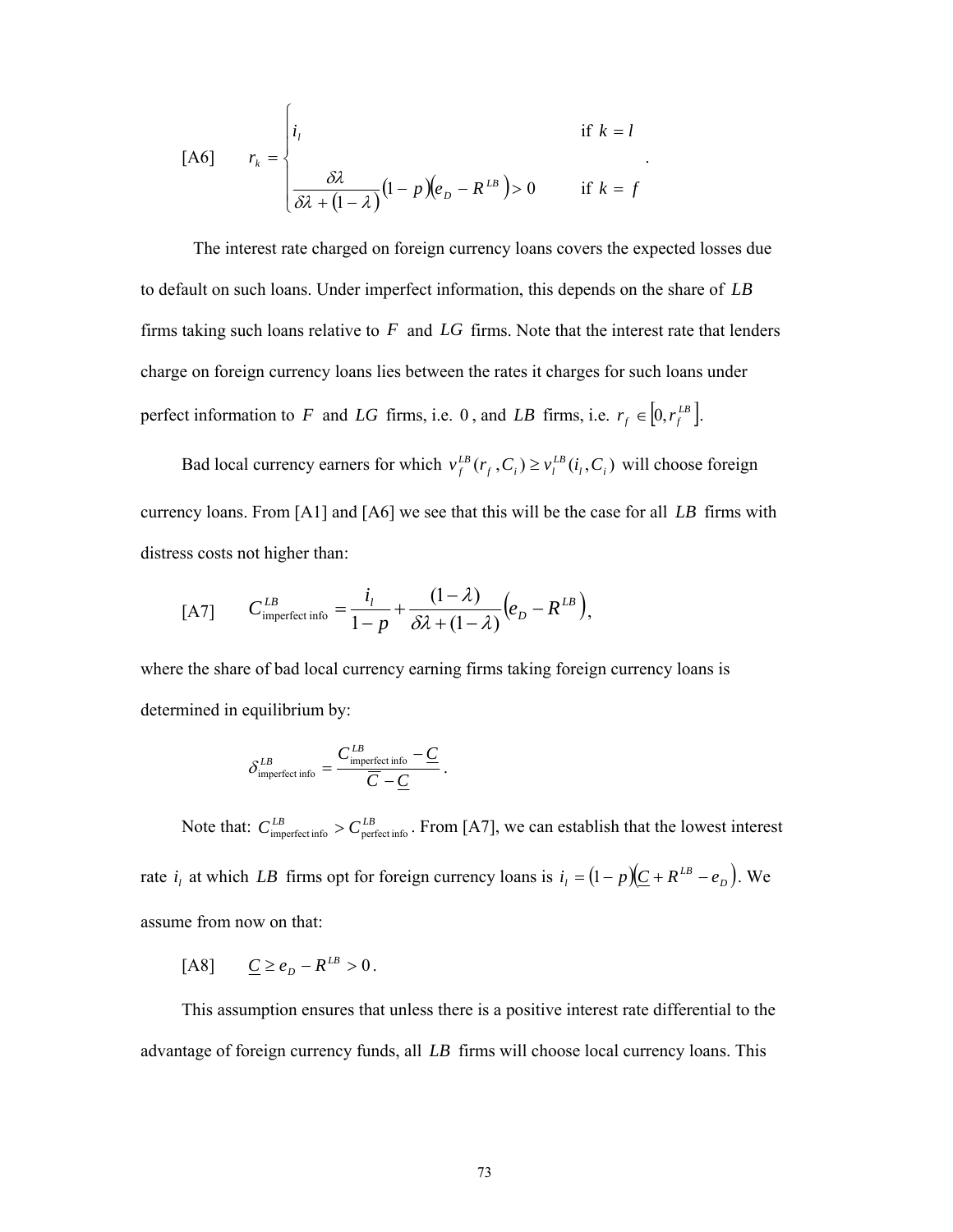assumption negates the possibility that some *LB* firms choose foreign currency loans due to their limited liability even in the absence of an interest rate differential. We can further establish from [A7] that for all interest rate levels  $i_l \geq (1-p)[\overline{C} - (1-\lambda)(e_D - R^{LB})]$ , all *LB* firms will choose foreign currency loans. For interest rate levels in the range  $(1-p)(\underline{C} + R^{LB} - e_D) < i_1 < (1-p)(\overline{C} - (1-\lambda)(e_D - R^{LB}))$ , a certain proportion  $0 < \delta < 1$  of *LB* firms will choose foreign currency loans under imperfect information.

We now establish that for each interest rate level in this range, there is a unique marginal firm that takes a foreign currency loan, and that this firm is characterized by higher distress costs under imperfect information than under perfect information:

$$
C_{\text{imperfect info}}^{LB} > \frac{i_l}{1-p} = C_{\text{perfect info}}^{LB}.
$$

As the left hand side of [A7] is increasing and continuous in  $C_{\text{imperfect info}}^{LB}$  and the right hand side is decreasing and continuous in  $C_{\text{imperfect info}}^{LB}$ , there is at most one level of  $C_{\text{imperfect info}}^{LB}$  for which condition [A7] can be met. Note further that at  $C_{\text{imperfect info}}^{LB} = \frac{V_I}{1 - p}$  $C^{LB}_{\text{imperfect info}} = \frac{i_l}{1-p}$ , the left hand side is less than the right hand side. As a consequence, a unique equilibrium exists,  $C_{\text{imperfect info}}^{LB} > \frac{\iota_l}{\iota_l} = C_{\text{ner}}^{LB}$  $C_{\text{imperfect info}}^{LB} > \frac{i_i}{1-p} = C_{\text{perfect info}}^{LB}$ , if for  $C_{\text{imperfect info}}^{LB} = \overline{C}$  (and  $\delta = 1$ ) the right hand side of the condition is smaller than the left hand side. This is the case for all  $i_l < (1 - p)\sqrt{C} - (1 - \lambda)(e_D - R^{LB})$ , and thus for the range of interest rates under consideration.

We can now characterize the share of *LB* firms that take foreign currency loans under imperfect information as follows:

[A9]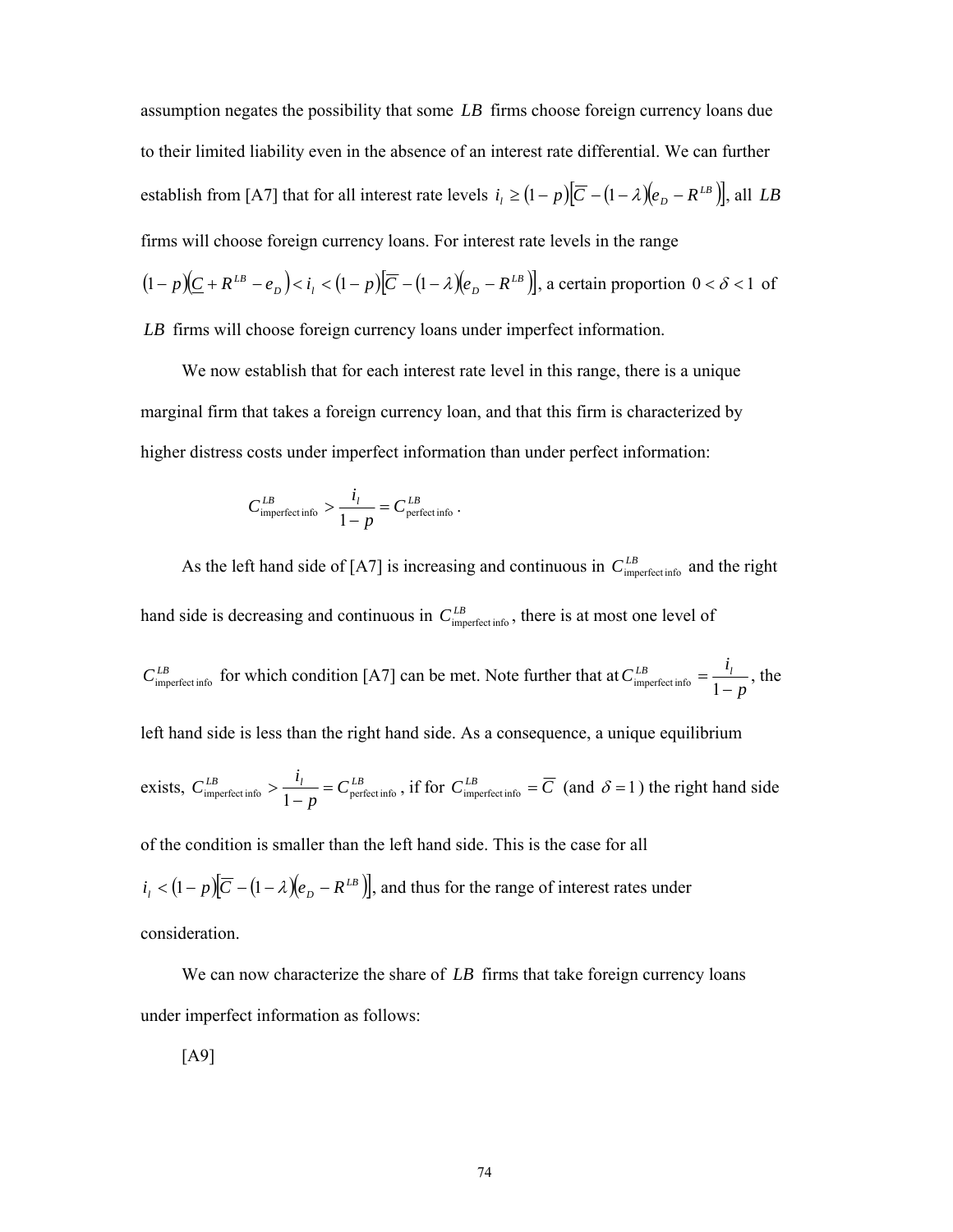$$
\delta^{\mathit{LB}}_{\mathit{imperfect\,info}}\begin{cases}\n=0 & \text{if} \quad i_{\mathit{l}} \leq (1-p)(\underline{C}+R^{\mathit{LB}}-e_{\mathit{D}}) \\
\geq \delta^{\mathit{LB}}_{\mathit{perfect\,info}} & \text{if} \quad (1-p)(\underline{C}+R^{\mathit{LB}}-e_{\mathit{D}}) < i_{\mathit{l}} < (1-p)[\overline{C}-(1-\lambda)(e_{\mathit{D}}-R^{\mathit{LB}})]. \\
=1 & \text{if} \quad i_{\mathit{l}} \geq (1-p)[\overline{C}-(1-\lambda)(e_{\mathit{D}}-R^{\mathit{LB}})]\n\end{cases}
$$

Comparing conditions [2] and [A9] we can conclude that *more local currency earners will choose foreign currency loans under imperfect information than under perfect information*.

Note that in [A5] and [A6] we assume that in equilibrium all *F* and *LG* firms take foreign currency loans under imperfect information. From [A1] we know that this will be the case as long as the equilibrium interest rate on foreign currency loans is lower than that on local currency loans, i.e.,  $r_f < r_l$ . From [A6] we see that this will be the case as long as the interest rate differential to the advantage of foreign currency funds is:

$$
i_l \geq (1-p)(e_D - R^{LB}).
$$

Due to our assumption in [A8], this condition is met in any equilibrium under imperfect information where *LB* firms choose foreign currency loans.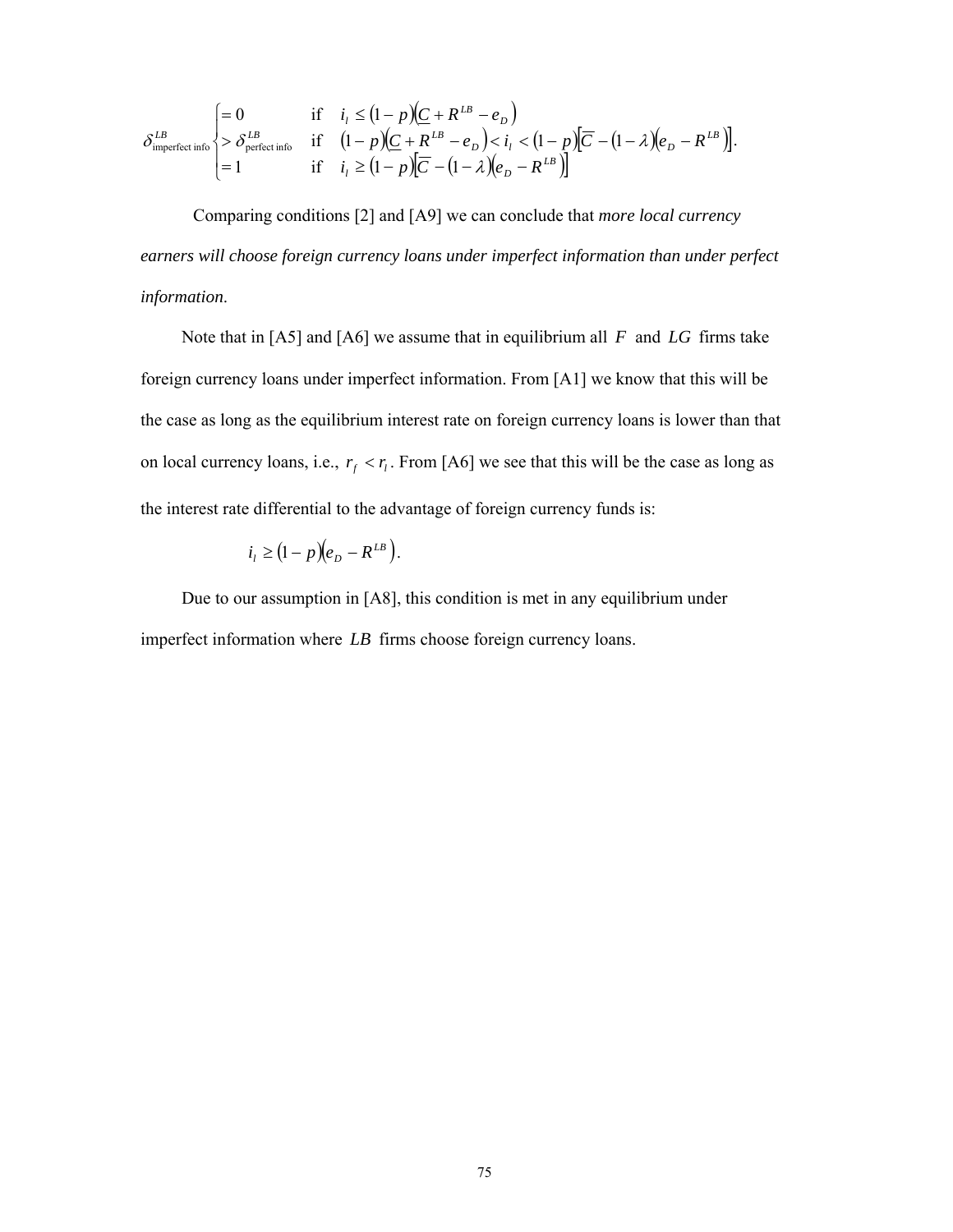## **References**

- Allayannis, George, Gregory W. Brown, and Leora F. Klapper, 2003, Capital Structure and Financial Risk: Evidence from Foreign Debt Use in East Asia, *Journal of Finance* 58, 2667-2709.
- Allayannis, George, and Eli Ofek, 2001, Exchange Rate Exposure, Hedging, and the Use of Foreign Currency Derivatives, *Journal of International Money and Finance* 20, 273-296.
- Alper, Emre, Oya Pinar Ardic, and Salih Fendoglu, 2009, The Economics of the Uncovered Interest Parity Condition for Emerging Markets, *Journal of Economic Surveys* 23, 115-138.
- Basso, Henrique S., Oscar Calvo-Gonzalez, and Marius Jurgilas, 2007, Financial Dollarization and the Role of Banks and Interest Rates, (European Central Bank, Frankfurt), Working Paper 748.
- Benavente, Jose Miguel, Christian A. Johnson, and Felipe G. Morande, 2003, Debt Composition and Balance Sheet Effects of Exchange Rate Depreciations: A Firm-Level Analysis for Chile, *Emerging Markets Review* 4, 397-416.
- Berger, A. N., M. Espinosa-Vega, W. S. Frame, and N. M. Miller, 2005, Debt Maturity, Risk, and Asymmetric Information, *Journal of Finance* 60, 2895-2924.
- Berger, A. N., and G. F. Udell, 1998, The Economics of Small Business Finance: the Roles of Private Equity and Debt Markets in the Financial Growth Cycle, *Journal of Banking and Finance* 22, 613-673.
- Besancenot, Damien, and Radu Vranceanu, 2004, Excessive Liability Dollarization in a Simple Signaling Model, (ESSEC, Paris), Working Paper 04001.
- Black, Lamont, 2008, Insider Rates vs Outsider Rates in Bank Lending, (Federal Reserve Board, Washington), Finance and Economics Discussion Paper 36.
- Bodnar, Gordon M., Gregory S. Hayt, and Richard C. Marston, 1998, 1998 Wharton Survey of Financial Risk Management by US Nonfinancial Firms, *Financial Management* 27, 70-91.
- Boot, A. W. A., and A. V. Thakor, 2000, Can Relationship Banking Survive Competition?, *Journal of Finance* 55, 679-713.
- Booth, L. V., A. Aivazian, A. Demirgüç-Kunt, and V. Maksimovic, 2001, Capital Structures in Developing Countries, *Journal of Finance* 56, 87-130.
- Børsum, Øystein G., and Bernt Arne Ødegaard, 2005, Currency Hedging in Norwegian Non-Financial firms, *Norges Bank Economic Bulletin* 133-144.
- Briggs, Phil, 2004, Currency Hedging by Exporters and Importers, *Reserve Bank of New Zealand Bulletin* 67, 17-27.
- Brown, Gregory W., 2001, Managing Foreign Exchange Risk with Derivatives, *Journal of Financial Economics* 60, 401-448.
- Brown, Martin, Tullio Jappelli, and Marco Pagano, 2008, Information Sharing and Credit Market Performance: Firm-Level Evidence from Transition Countries, *Journal of Financial Intermediation* 151-172.
- Brown, Martin, Steven Ongena, and Pinar Yesin, 2008, Currency Denomination of Bank Loans: Evidence from Small Firms in Transition Countries, (CentER, Tilburg), Working Paper 16.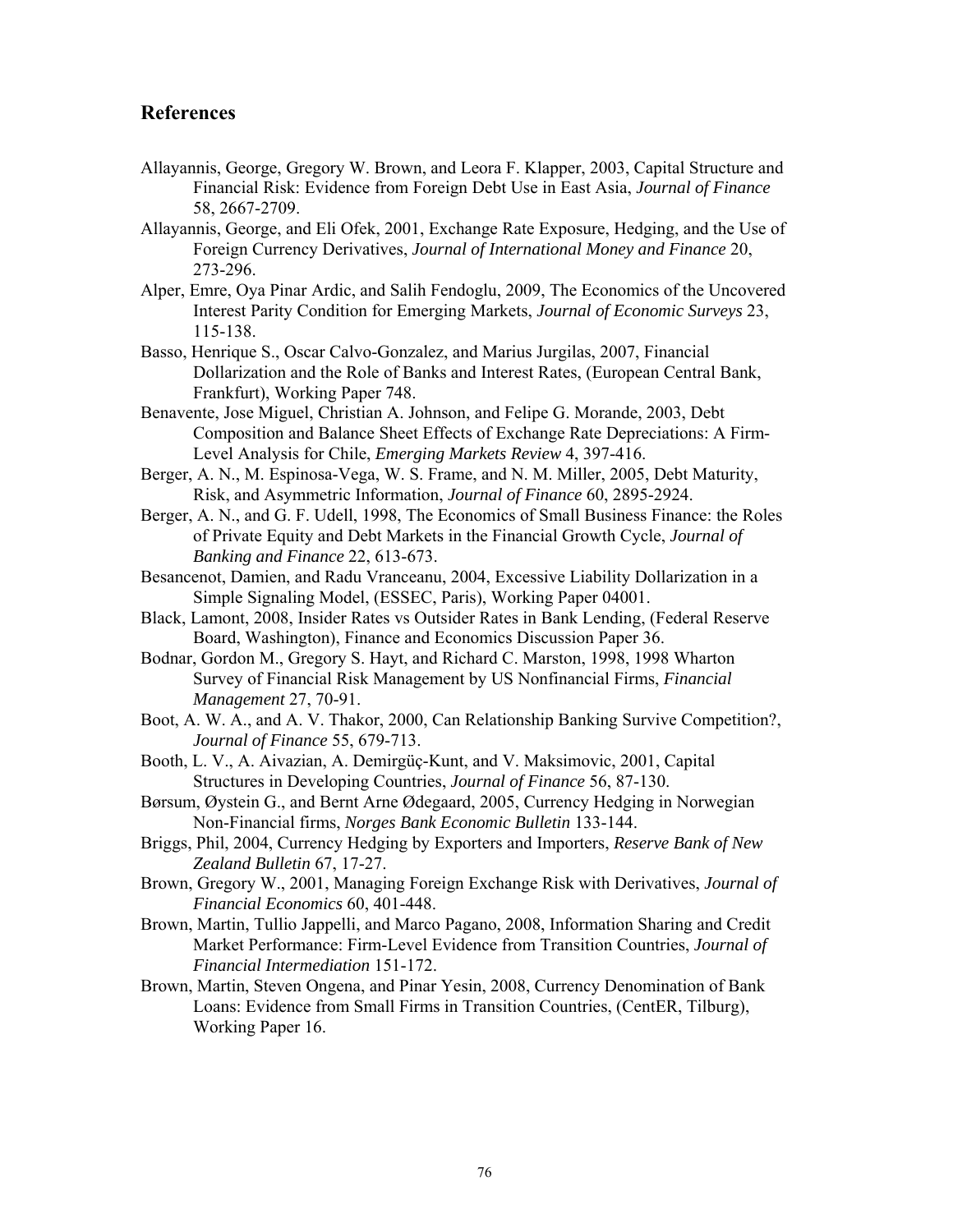- Brown, Martin, Maria Clara Rueda Maurer, Tamara Pak, and Nurlanbek Tynaev, 2009, Banking Sector Reform and Interest Rates in Transition Economies: Bank-Level Evidence from Kyrgyzstan, *Journal of Banking and Finance* Forthcoming.
- Caballero, Ricardo, and Arvid Krishnamurthy, 2003, Excessive Dollar Debt: Financial Development and Underinsurance, *Journal of Finance* 58, 867-894.
- Calvo, G. A., 2001, Capital Markets and the Exchange Rate with Special Reference to the Dollarization Debate in Latin America, *Journal of Money. Credit, and Banking* 33, 312-334.
- Cerqueiro, Geraldo, 2009, Bank Concentration, Credit Quality and Loan Rates, (Tilburg University, Tilburg), Mimeo
- Clark, Ephraim, and Amrit Judge, 2007, The Determinants of Foreign Currency Hedging: Does Foreign Currency Debt Induce a Bias?, *European Financial Management* Forthcoming.
- Conesa, Labastida, 1997, Exchange Rate Risk and the Debt Composition of Mexican Firms, Economics (MIT, Boston MA).
- Cowan, Kevin, 2006, Firm Level Determinants of Dollar Debt?, (Central Bank of Chile, Santiago), Mimeo
- Cowan, Kevin, Erwin Hansen, and Luis Oscar Herrera, 2005, Currency Mismatches, Balance Sheet Effects and Hedging in Chilean Nonfinancial Corporations, (Central Bank of Chile, Santiago), Working Paper 346.
- Degryse, H., and S. Ongena, 2007, The Impact of Competition on Bank Orientation, *Journal of Financial Intermediation* 16, 399-424.
- Detragiache, Enrica, Thierry Tressel, and Poonam Gupta, 2008, Foreign Banks in Poor Countries: Theory and Evidence, *Journal of Finance* Forthcoming.
- Diamond, Douglas W., 1984, Financial Intermediation and Delegated Monitoring, *Review of Economic Studies* 51, 393-414.
- Diamond, Douglas W., 1991, Monitoring and Reputation: the Choice between Bank Loans and Privately Placed Debt, *Journal of Political Economy* 99, 689-721.
- Dollar, David, and Mary Hallward-Driemeier, 2000, Crisis, Adjustment, and Reform in Thailand's Industrial Firms, *World Bank Research Observer* 15, 1-22.
- Egli, Dominik, Steven Ongena, and David C. Smith, 2006, On the Sequencing of Projects, Reputation Building, and Relationship Finance, *Finance Research Letters* 3, 23-39.
- Elsas, R., 2005, Empirical Determinants of Relationship Lending, *Journal of Financial Intermediation* 14, 32-57.
- Engel, Charles, 1996, The Forward Discount Anomaly and the Risk Premium: A Survey of Recent Evidence, *Journal of Empirical Finance* 3, 123-192.
- Engel, Charles, 2006, Equivalence Results for Optimal Pass-Through, Optimal Indexing to Exchange Rates, and Optimal Choice of Currency for Export Pricing, *Journal of the European Economic Association* Forthcoming.
- Esho, Neil, Ian G. Sharpe, and Kristian H. Webster, 2007, Hedging and Choice of Currency Denomination in International Syndicated Loan Markets, *Pacific-Basin Finance Journal* 15, 195–212.
- European Central Bank, 2006. *EU Banking Sector Stability* (Frankfurt).
- Francis, Bill B., Iftekhar Hasan, and Delroy M. Hunter, 2002, Emerging Market Liberalization and the Impact on Uncovered Interest Rate Parity, *Journal of International Money and Finance* 21, 931-956.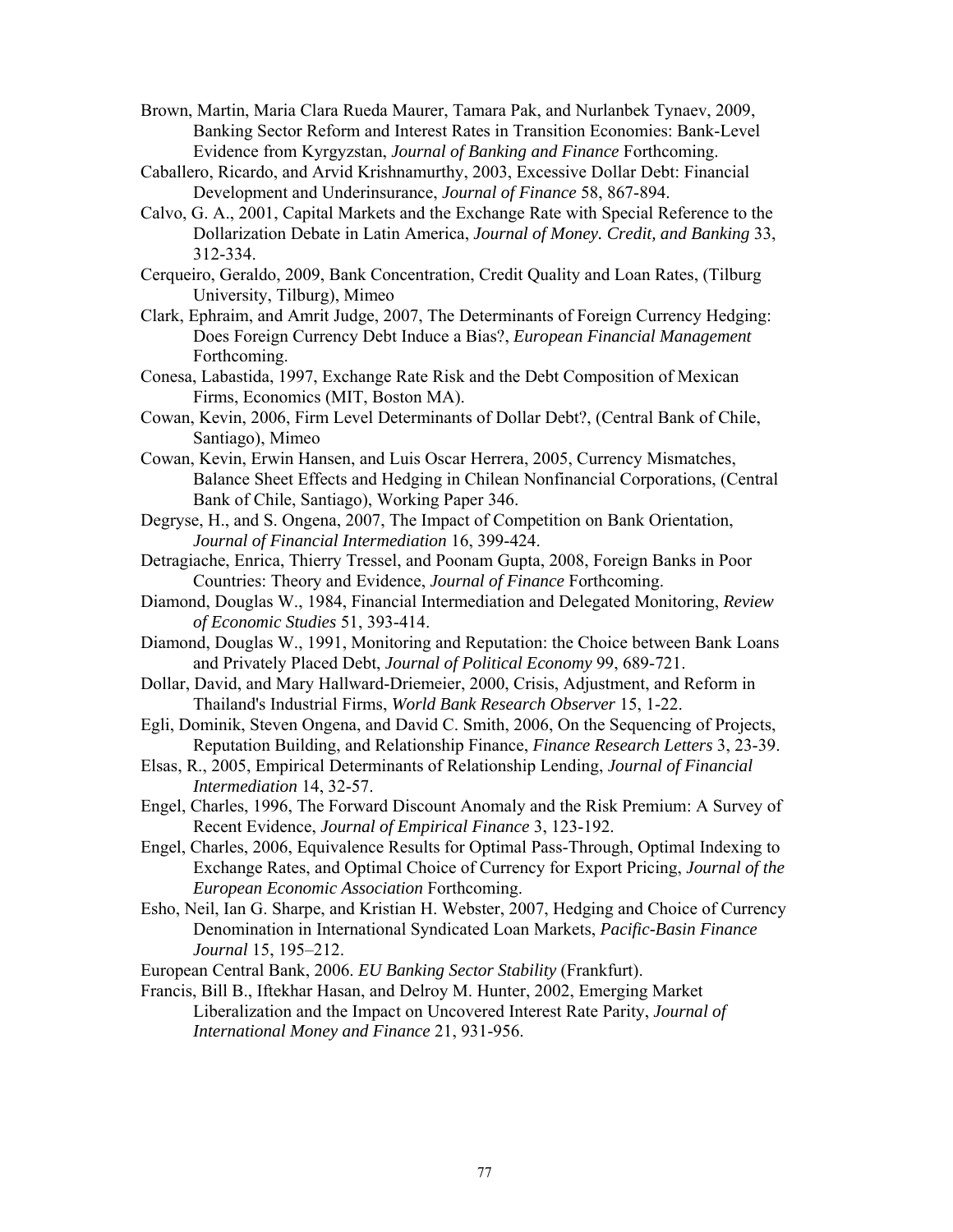- Freixas, Xavier, and Jean Charles Rochet, 2008. *Microeconomics of Banking* (MIT Press, Cambridge MA).
- Friberg, Richard, and Fredrik Wilander, 2008, The Currency Denomination of Exports A Questionnaire Study, *Journal of International Economics* 75, 54-69.
- Froot, Kenneth A., David. S. Scharfstein, and Jeremy C. Stein, 1993, Risk Management: Coordinating Corporate Investment and Financing Policies, *Journal of Finance* 48, 1629-1658.
- Froot, Kenneth A., and Richard H. Thaler, 1990, Anomalies: Foreign Exchange, *Journal of Economic Perspectives* 4, 179-192.
- Galati, Gabriele, Alexandra Heath, and Patrick McGuire, 2007, Evidence of Carry Trade Activity, *Bank for International Settlements Quarterly Review* 33, 27-41.
- Galindo, Arturo, Ugo Panizza, and Fabio Schiantarelli, 2003, Debt Composition and Balance Sheet Effects of Currency Depreciation: A Summary of the Micro Evidence, *Emerging Markets Review* 4, 330–339.
- Gelos, Gaston R., 2003, Foreign Currency Debt in Emerging Markets: Firm-Level Evidence from Mexico, *Economics Letters* 78, 323–327.
- Giannetti, Mariassunta, and Steven Ongena, 2008, Financial Integration and Firm Performance: Evidence from Foreign Bank Entry in Emerging Markets, *Review of Finance* Forthcoming.
- Giannetti, Mariassunta, and Steven Ongena, 2008, "Lending by Example": Direct and Indirect Effects of Foreign Bank Presence in Emerging Markets, (CentER - Tilburg University, Tilburg NL), Mimeo
- Goswami, Gautam, and Milind M. Shrikhande, 2001, Economic Exposure and Debt Financing Choice, *Journal of Multinational Financial Management* 11, 39-58.
- Graham, J. R., and C. R. Harvey, 2001, The Theory and Practice of Corporate Finance: Evidence from the Field, *Journal of Financial Economics* 60, 187-243.
- Haiss, Peter, Andreas Paulhart, and Wolfgang Rainer, 2008, Do Foreign Banks Raise the Risk of Foreign currency Risk Taking in Central and Eastern Europe?, (Vienna University of Economics and Business Administration, Vienna), Working Paper
- Hauswald, R., and R. Marquez, 2006, Competition and Strategic Information Acquisition in Credit Markets, *Review of Financial Studies* 19, 967-1000.
- Heckman, James J., 1979, Sample Selection Bias as Specification Error, *Econometrica* 47, 153-161.
- Hodrick, Robert J., 1987. *The Empirical Evidence on the Efficiency of Forward and Futures Foreign Exchange Markets* (Harwood Academic Publishers, Chur).
- Isard, Peter, 2006, Uncovered Interest Parity, (International Monetary Fund, Washington D.C.), Working Paper 96.
- Ize, Alain, and Eduardo Levy-Yeyati, 2003, Financial Dollarization, *Journal of International Economics* 59, 323-347.
- Jeanne, Olivier, 1999, Foreign Currency Debt and Signaling, (International Monetary Fund., Washington DC), Mimeo
- Jeanne, Olivier, 2000, Foreign Currency Debt and the Global Financial Architecture, *European Economic Review* 44, 719-727.
- Kamil, Herman, 2008, How Do Exchange Rate Regimes Affect Firms' Incentives to Hedge Exchange Rate Risk?, (International Monetary Fund, Washington DC), Mimeo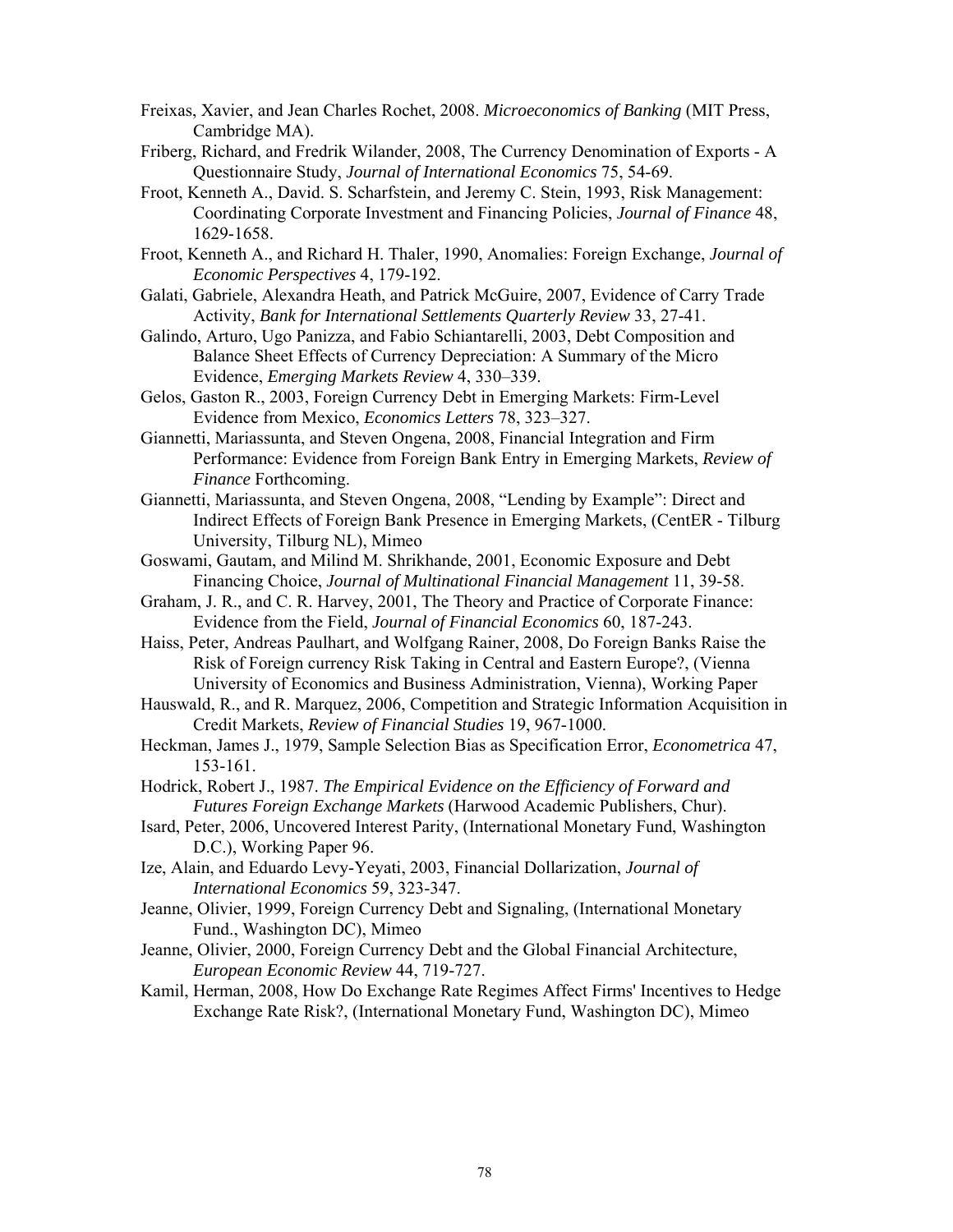- Kamil, Herman, and Bennett Sutton, 2008, Corporate Vulnerability: Have Firms Reduced Their Exposure to Currency Risk, in International Monetary Fund, ed.: *Regional Economic Outlook: Western Hemisphere* (International Monetary Fund, Washington DC).
- Kedia, Simi, and Abon Mozumdar, 2003, Foreign Currency-Denominated Debt: An Empirical Examination, *Journal of Business* 76, 521-546.
- Keloharju, Matti, and Mervi Niskanen, 2001, Why Do Firms Raise Foreign Currency Denominated Debt?, *European Financial Management* 7, 481-496.
- Lewis, Karen, 1995, Chapter 37: Puzzles in International Financial Markets, in Gene Grossman, and Kenneth Rogoff, eds.: *Handbook of International Economics, Vol. III* (Elsevier, North-Holland).
- Luca, Alina, and Iva Petrova, 2008, What Drives Credit Dollarization in Transition Economies?, *Journal of Banking and Finance* 32, 858–869.
- Mester, Loretta J., Leonard Nakamura, and Micheline Renault, 2007, Transactions Accounts and Loan Monitoring, *Review of Financial Studies* 20, 529-556.
- Mian, Shezhad L., 1996, Evidence on Corporate Hedging Policy, *Journal of Financial and Quantitative Analysis* 31, 419-439.
- Norden, Lars, and Martin Weber, 2007, Checking Account Information and Credit Risk of Bank Customers, (University of Mannheim, Mannheim), Mimeo
- O'Connell, Sandra, 2005, Currency Game Is Risky for the Smaller Players, Sunday Times.
- Ongena, Steven, and Alexander Popov, 2009, Interbank Market Integration, Bank Competition, and Loan Rates, (European Central Bank, Frankfurt), Mimeo
- Ortiz-Molina, Hernan, and M. Fabiana Penas, 2008, Lending to Small Businesses: The Role of Loan Maturity in Addressing Information Problems, *Small Business Economics* 30, 361–383.
- Petersen, M. A., and R. G. Rajan, 1995, The Effect of Credit Market Competition on Lending Relationships, *Quarterly Journal of Economics* 110, 406-443.
- Pistor, K., M. Raiser, and S. Gelfer, 2000, Law and Finance in Transition Economies, *Economics of Transition* 8, 325-368.
- Rajan, R. G., 1992, Insiders and Outsiders: the Choice between Informed and Arm's-Length Debt, *Journal of Finance* 47, 1367-1400.
- Rajan, Raghuram G., and L. Zingales, 1995, What Do We Know about Capital Structure? Some Evidence from International Data, *Journal of Finance* 50, 1421-1460.
- Rey, Hélène, 2001, International Trade and Currency Exchange, *Review of Economic Studies* 68, 443-464.
- Rosenberg, Christoph B., and Marcel Tirpak, 2008, Determinants of Foreign Currency Borrowing in the New Member States of the EU, (International Monetary Fund, Washington DC), Working Paper 08/173.
- Ross, S. A., 1977, The Determination of Financial Structure: the Incentive-Signaling Approach, *Bell Journal of Economics* 8, 1-30.
- Rueda Maurer, Maria Clara, 2008, Foreign bank entry, institutional development and credit access: firm-level evidence from 22 transition countries, (Swiss National Bank, Zurich), Working Paper 4.
- Sharpe, S. A., 1990, Asymmetric Information, Bank Lending and Implicit Contracts: a Stylized Model of Customer Relationships, *Journal of Finance* 45, 1069-1087.